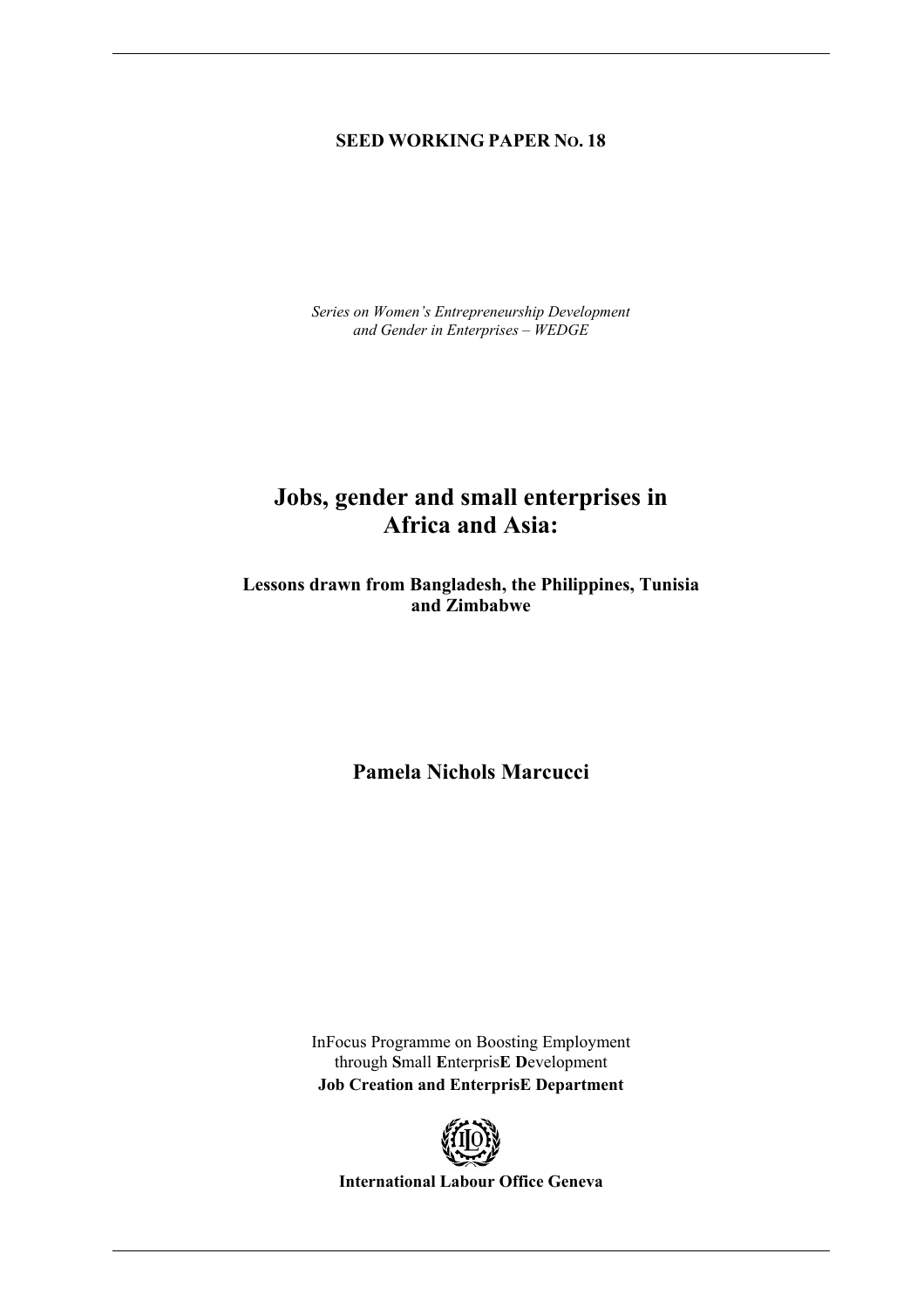Copyright © International Labour Organization 2001

Publications of the International Labour Office enjoy copyright under Protocol 2 of the Universal Copyright Convention. Nevertheless, short excerpts from them may be reproduced without authorization, on condition that the source is indicated. For rights of reproduction or translation, application should be made to the ILO Publications Bureau (Rights and Permissions), International Labour Office, CH-1211 Geneva 22, Switzerland. The International Labour Office welcomes such applications.

Libraries, institutions and other users registered in the United Kingdom with the Copyright Licensing Agency, 90 Tottenham Court Road, London W1T 4LP [Fax: (+44) (0)20 7631 5500; e-mail: cla@cla.co.uk], in the United States with the Copyright Clearance Center, 222 Rosewood Drive, Danvers, MA 01923 [Fax: (+1) (978) 750 4470; e-mail: info@copyright.com] or in other countries with associated Reproduction Rights Organizations, may make photocopies in accordance with the licences issued to them for this purpose.

ISBN 92-2-112647-1

*First published 2001* 

Reference to names of firms and commercial products and processes does not imply their endorsement by the International Labour Office, and any failure to mention a particular firm, commercial product or process is not a sign of disapproval.

ILO publications can be obtained through major booksellers or ILO local offices in many countries, or direct from ILO Publications, International Labour Office, CH-1211 Geneva 22, Switzerland. Catalogues or lists of new publications are available free of charge from the above address. Visit our website: http://www.ilo.org/publns

Printed by the International Labour Office, Geneva, Switzerland

The designations employed in ILO publications, which are in conformity with United Nations practice, and the presentation of material therein do not imply the expression of any opinion whatsoever on the part of the International Labour Office concerning the legal status of any country, area or territory or of its authorities, or concerning the delimitation of its frontiers.

The responsibility for opinions expressed in signed articles, studies and other contributions rests solely with their authors, and publication does not constitute an endorsement by the International Labour Office of the opinions expressed in them.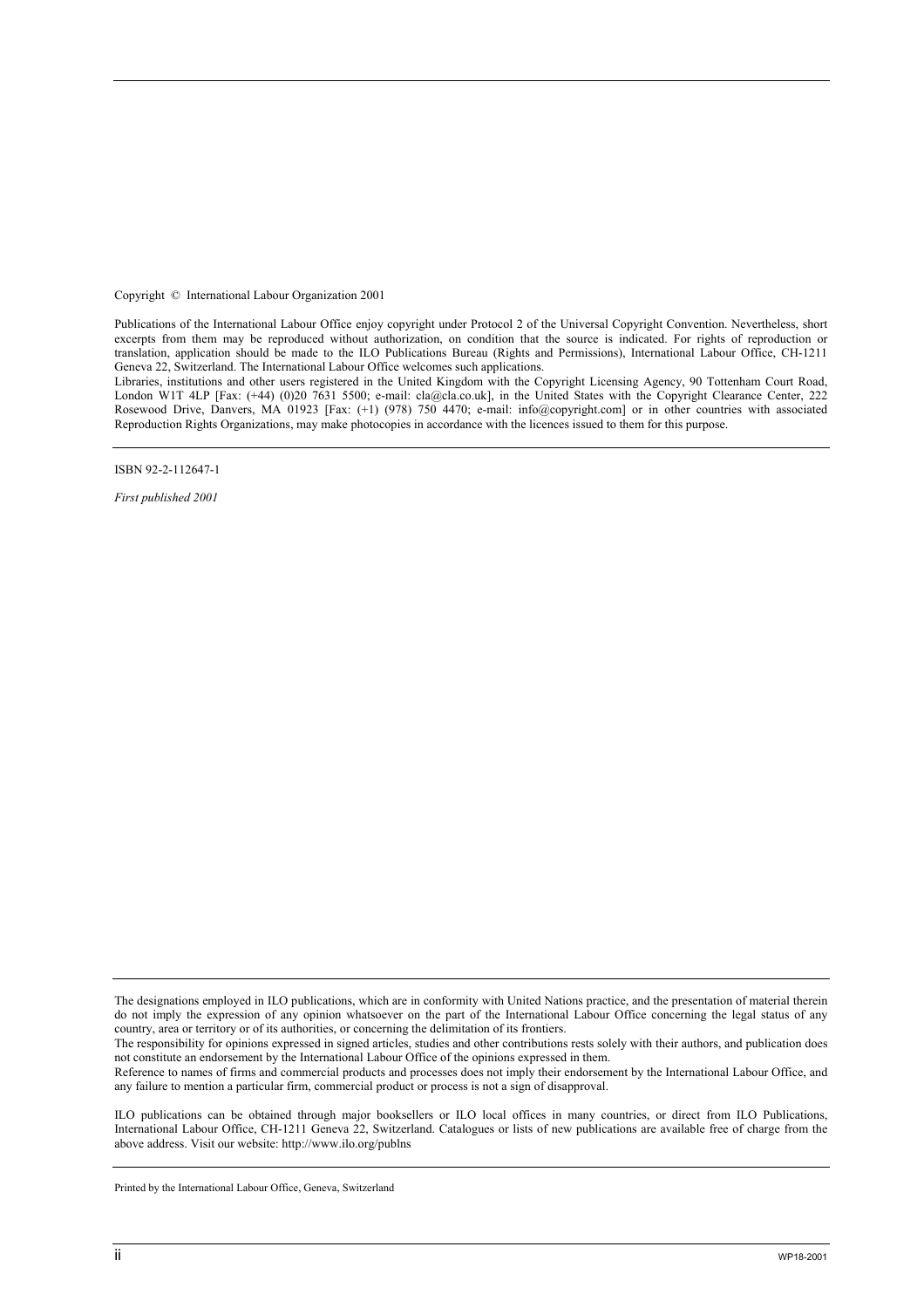## **Preface**

This SEED Working Paper, No. 18 in the series, is quite unique in so far as it is a synthesis of reports prepared for four separate countries, selected as being in some way representative of different socio-cultural, education, legal and political conditions where women are involved in micro-entrepreneurship in the developing world. In the African context, Tunisia is a country from the Maghreb region, while Zimbabwe is in sub-Saharan, southern Africa. In Asia, Bangladesh is within South Asia, and the Philippines in South-East Asia. However, the comparisons go much deeper than those between Africa and Asia, or indeed between respective sub-regions. While the main purpose of the report is to look at the situation of women entrepreneurs in those four countries, comparisons are also made between female and male entrepreneurs and this presents us with very interesting and informative findings – with samples made up of 70 per cent female and 30 per cent male entrepreneurs. Comparisons cover a range of characteristics, including age, civil status, level of education, and previous work experience.

It is not sufficient to say that women entrepreneurs are disadvantaged, if in fact all micro and small scale entrepreneurs face problems. However, it becomes much more significant if we can point to barriers, problems and disadvantages experienced by women, that men do not have to experience, or at least not to the same degree. We find that male entrepreneurs are four-times more likely to be members of employers' organizations, chambers of commerce and small enterprise associations. The ILO is concerned about the quality and quantity of jobs for women and men within small-scale enterprises. It is also concerned about the extent to which workers – including women entrepreneurs – are able to express their voice through associations and various decision-making fora. If women entrepreneurs are somehow "excluded" from representative associations of employers, then there is much that the ILO can and should do to rectify this situation.

We also find that male entrepreneurs have at least twice as much prior work experience than women entrepreneurs; businesses owned by men have a longer life than those owned by women; women are more likely to be engaged in very small-scale enterprises; men are more likely to operate machine driven equipment; women are more likely to work from home; and enterprises owned by men are more likely to be registered, as those operated by women tend to be smaller; all of which adds up to a situation in which women entrepreneurs are under-resourced, under-experienced, under-protected and underproductive. This in turn means that their enterprises tend to operate at the economic margins, and do not contribute as much as they ought to income creation and poverty reduction. The report also summarizes the types of assistance and support available to women entrepreneurs in each of the four countries during the period of this review (around 1994 to 1999).

This report was initially commissioned by Ms. Josiane Capt, now with the ILO's InFocus Programme on Skills, Knowledge and Employability (IFP/SKILLS). Ms. Pamela Nichols Marcucci, Coordinator of the Economic Empowerment Department of AIDOS (Italy), was responsible for writing the synthesis report based on four earlier country studies. Ms. Marcucci was ably assisted by Ms. Debora Hoehne, Italian Association for Women in Development, Rome, Italy. The report was edited and prepared for publication by Mr. Gerry Finnegan, Head of Women's Entrepreneurship Development and Gender in Enterprise (WEDGE) within the ILO's InFocus Programme on Boosting Employment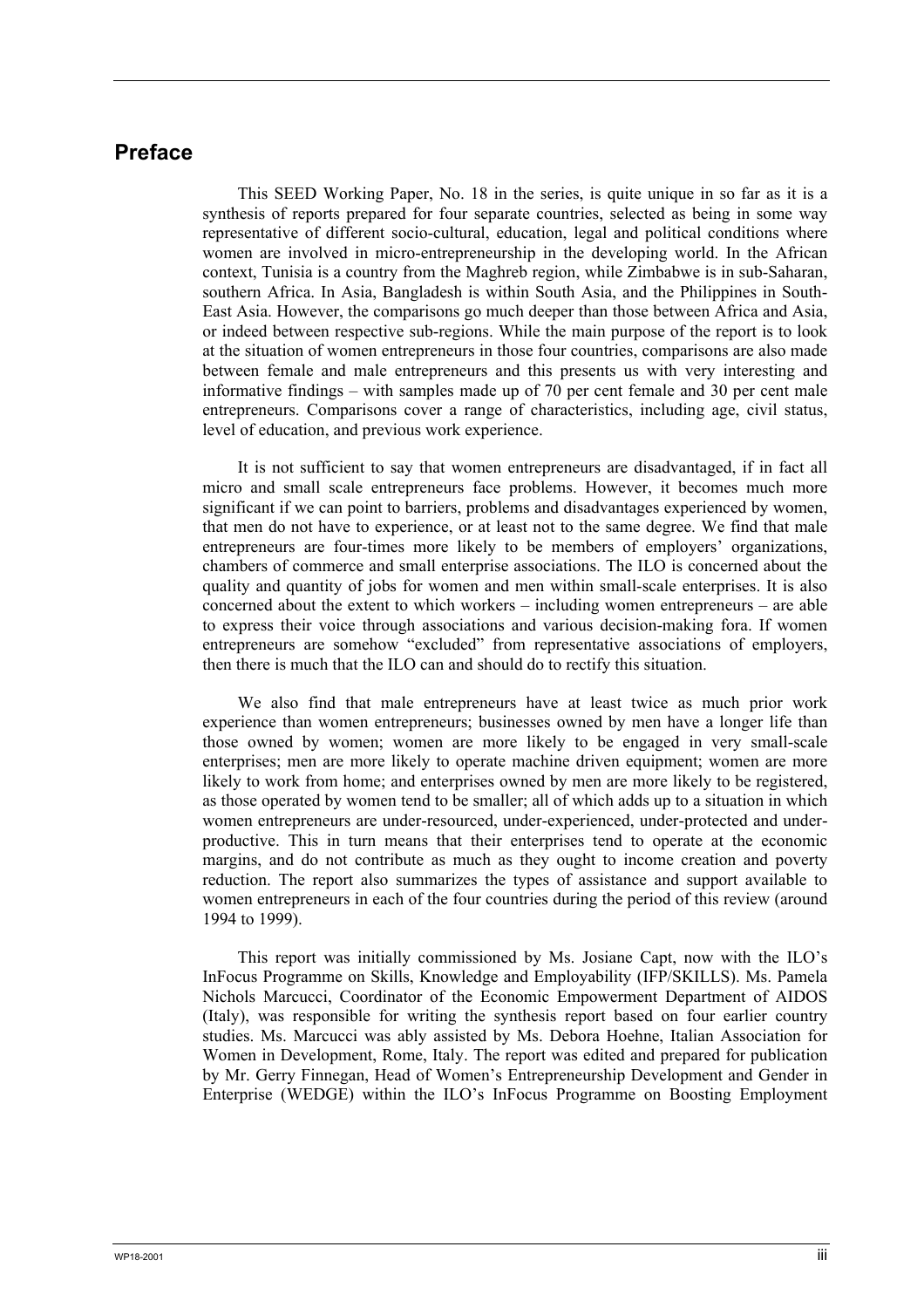through Small Enterprise Development (IFP/SEED). Ms. Christine Vuilleumier provided secretarial assistance in finalizing the report and Ms. Soe Le Aung assisted in carrying out extensive web searches to update information on each of the four countries.

> Christine Evans-Klock Director InFocus Programme on Boosting Employment through Small Enterprise Development (IFP/SEED)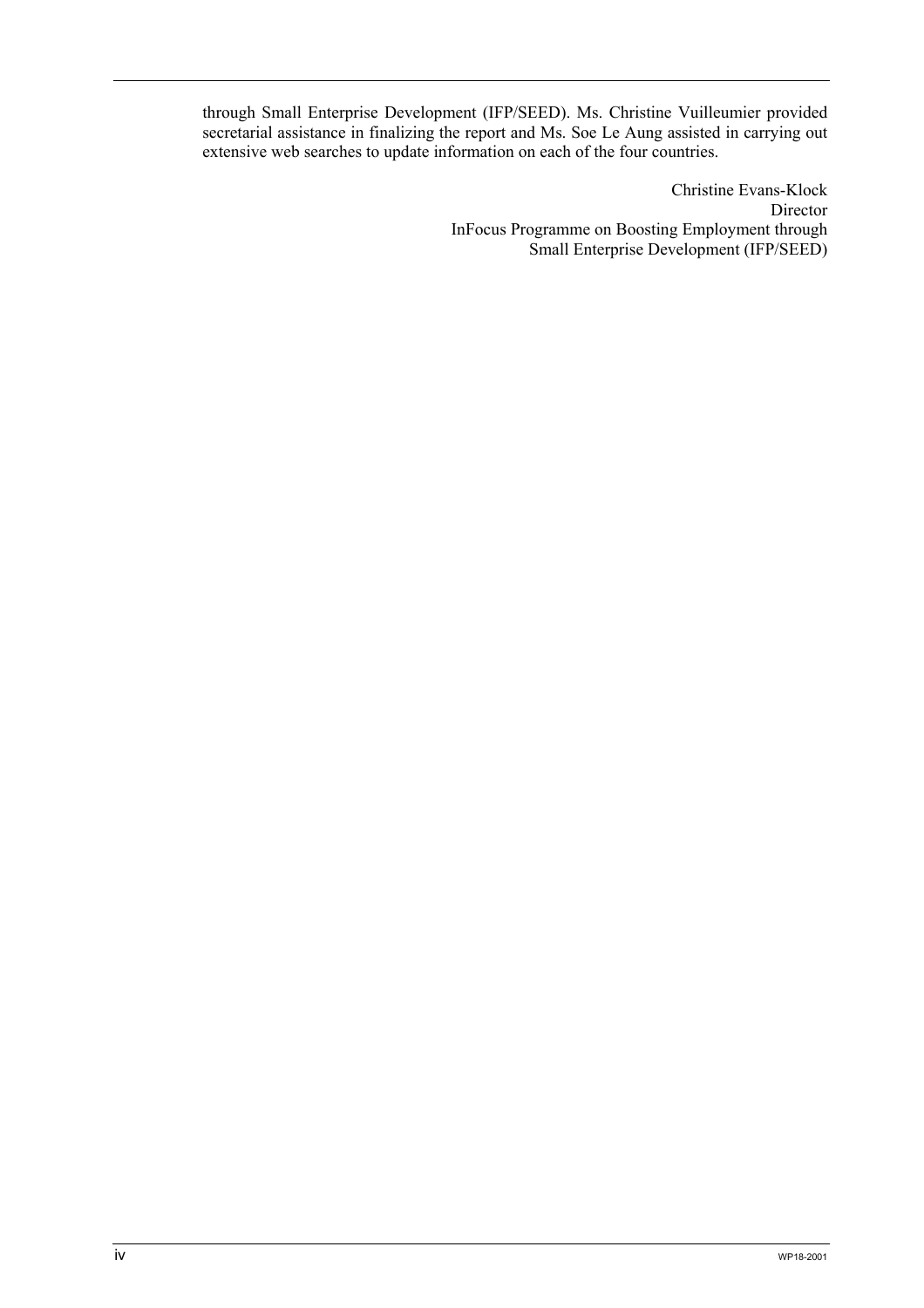# **Contents**

|    |      | iii                                                                             |  |  |  |  |
|----|------|---------------------------------------------------------------------------------|--|--|--|--|
|    |      | vii                                                                             |  |  |  |  |
|    |      | 1                                                                               |  |  |  |  |
|    |      |                                                                                 |  |  |  |  |
|    |      |                                                                                 |  |  |  |  |
|    |      | 5                                                                               |  |  |  |  |
|    |      | $\overline{7}$                                                                  |  |  |  |  |
|    |      | 8                                                                               |  |  |  |  |
|    |      |                                                                                 |  |  |  |  |
|    |      | 11                                                                              |  |  |  |  |
| 1. |      | 13                                                                              |  |  |  |  |
|    | 1.1. | 13                                                                              |  |  |  |  |
|    |      | 13                                                                              |  |  |  |  |
|    |      | 13                                                                              |  |  |  |  |
|    |      | 13                                                                              |  |  |  |  |
|    |      | 14                                                                              |  |  |  |  |
|    |      | 14                                                                              |  |  |  |  |
|    |      | 15                                                                              |  |  |  |  |
|    |      | 15                                                                              |  |  |  |  |
|    | 1.2. | 15                                                                              |  |  |  |  |
|    |      | 1.2.1. Legislation<br>16                                                        |  |  |  |  |
|    |      | 19                                                                              |  |  |  |  |
|    |      | 21                                                                              |  |  |  |  |
|    |      | 24                                                                              |  |  |  |  |
|    |      | 24                                                                              |  |  |  |  |
|    |      | 24                                                                              |  |  |  |  |
|    |      | 26                                                                              |  |  |  |  |
| 2. |      | 27                                                                              |  |  |  |  |
|    | 2.1. | A review of existing institutional and non-institutional support services<br>29 |  |  |  |  |
|    |      | 30                                                                              |  |  |  |  |
|    |      | 36                                                                              |  |  |  |  |
| 3. |      | 43                                                                              |  |  |  |  |
|    | 3.1. | 43                                                                              |  |  |  |  |
|    | 3.2. | 47                                                                              |  |  |  |  |
|    |      | 3.2.1. Profile<br>47                                                            |  |  |  |  |
|    |      | 3.2.2. Operations<br>52                                                         |  |  |  |  |
|    | 3.3. | 55                                                                              |  |  |  |  |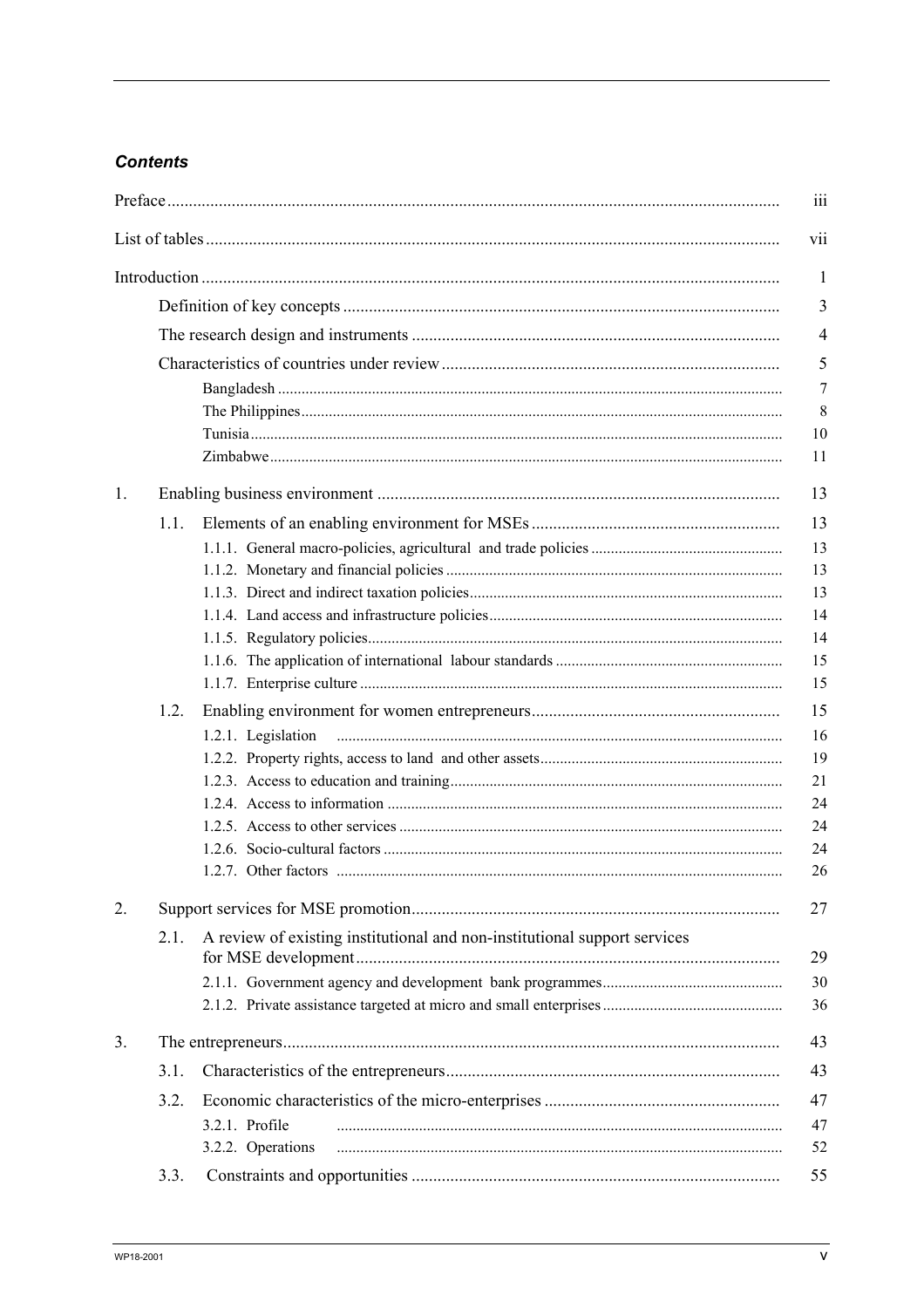|             |      | (a) | 56                                                                                 |  |  |  |
|-------------|------|-----|------------------------------------------------------------------------------------|--|--|--|
|             |      | (b) | 57                                                                                 |  |  |  |
|             |      | (c) | 57                                                                                 |  |  |  |
|             |      | (d) | 57                                                                                 |  |  |  |
|             |      | (e) | 58                                                                                 |  |  |  |
|             |      | (f) | 60                                                                                 |  |  |  |
|             |      | (g) | 60                                                                                 |  |  |  |
|             |      | (h) | 61                                                                                 |  |  |  |
|             | 3.4. |     | 61                                                                                 |  |  |  |
|             |      | (a) | 62                                                                                 |  |  |  |
|             |      | (b) | 65                                                                                 |  |  |  |
|             |      | (c) | 67                                                                                 |  |  |  |
|             |      | (d) | 67                                                                                 |  |  |  |
|             |      | (e) | 69                                                                                 |  |  |  |
|             |      | (f) | 69                                                                                 |  |  |  |
|             |      | (g) | Attitude towards work outside the household versus home-based production<br>70     |  |  |  |
|             |      | (h) | 70                                                                                 |  |  |  |
|             | 3.5. |     | 72                                                                                 |  |  |  |
|             |      |     | 72                                                                                 |  |  |  |
|             |      |     | 74                                                                                 |  |  |  |
| $4_{\cdot}$ |      |     |                                                                                    |  |  |  |
|             | 4.1. |     | 77                                                                                 |  |  |  |
|             |      |     | 4.1.1. General concerns shared by all women and men entrepreneurs<br>77            |  |  |  |
|             |      |     | 78                                                                                 |  |  |  |
|             |      |     | 79                                                                                 |  |  |  |
|             | 4.2. |     | 79                                                                                 |  |  |  |
|             |      |     | 81                                                                                 |  |  |  |
|             |      |     | 83<br>4.2.2. Key issues                                                            |  |  |  |
|             |      |     | 4.2.3. Positive actions to promote female entrepreneurship (at the levels of<br>85 |  |  |  |
|             |      |     | 87                                                                                 |  |  |  |
|             |      |     | 91                                                                                 |  |  |  |
|             |      |     |                                                                                    |  |  |  |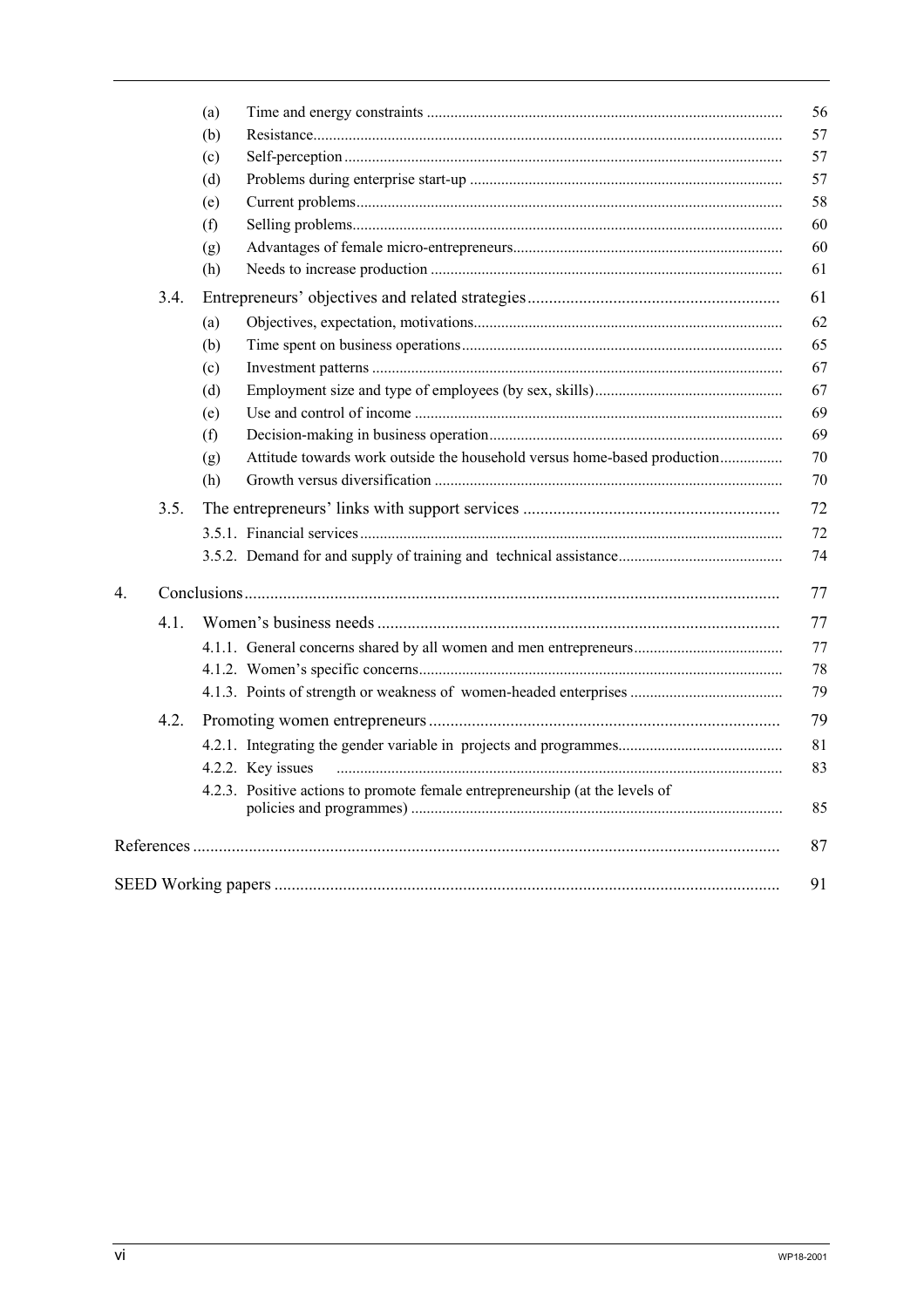# **List of tables**

| Table 1.   | Sample frame parameters and identification of survey sector, sub-sectors<br>$\overline{4}$ |    |  |
|------------|--------------------------------------------------------------------------------------------|----|--|
| Table 2.   |                                                                                            | 6  |  |
| Table 3.   |                                                                                            | 6  |  |
| Table 4.   |                                                                                            | 28 |  |
| Table 5.   | Government agency programmes/services/banks targeted at micro                              | 30 |  |
| Table 6.   | Government agency programmes/services/banks targeted at micro                              | 33 |  |
| Table 7.   | Government services and development banks targeted at micro                                | 35 |  |
| Table 8.   | Private assistance targeted at micro and small enterprises (Bangladesh)                    | 36 |  |
| Table 9.   | Private assistance targeted at micro and small enterprises (the Philippines)               | 37 |  |
| Table 10.  | Private assistance targeted at micro and small enterprises (Tunisia)                       | 39 |  |
| Table 11.  |                                                                                            | 39 |  |
| Table 12a. |                                                                                            | 43 |  |
| Table 12b. |                                                                                            | 44 |  |
| Table 12c. |                                                                                            | 44 |  |
| Table 12d. |                                                                                            | 44 |  |
| Table 13a. |                                                                                            | 44 |  |
|            |                                                                                            | 45 |  |
| Table 13c: |                                                                                            | 45 |  |
| Table 13.: |                                                                                            | 45 |  |
| Table 14a. |                                                                                            | 45 |  |
| Table 14b. |                                                                                            | 46 |  |
| Table 14c. |                                                                                            | 46 |  |
| Table 14d. |                                                                                            | 46 |  |
| Table 15.  |                                                                                            | 47 |  |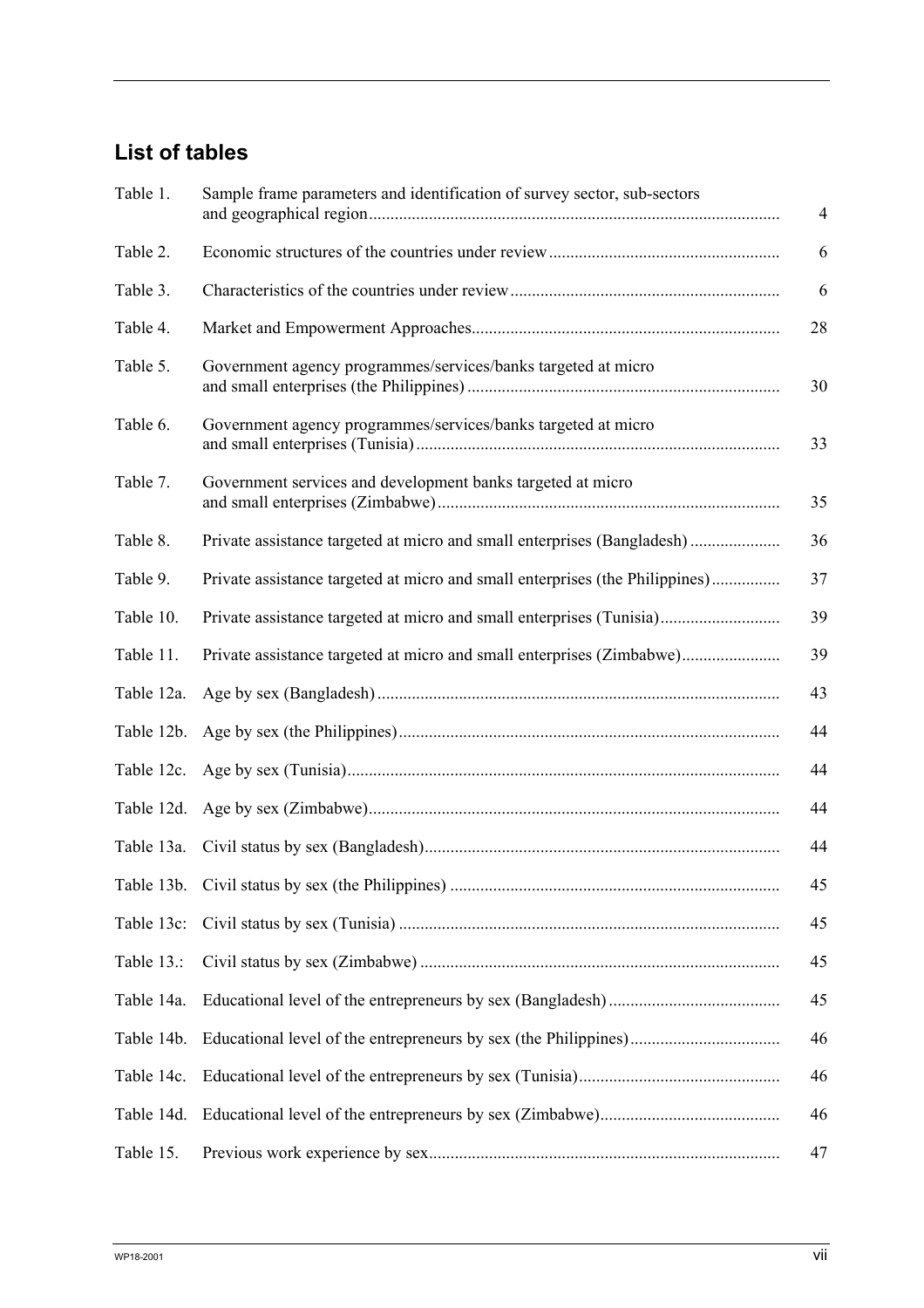| Table 16. |                                                                           | 47 |
|-----------|---------------------------------------------------------------------------|----|
| Table 17. | Percentage of entrepreneurs in business for more than three years         | 48 |
| Table 18. |                                                                           | 49 |
| Table 19. |                                                                           | 49 |
| Table 20. |                                                                           | 51 |
| Table 21. |                                                                           | 52 |
| Table 22. |                                                                           | 57 |
| Table 23. |                                                                           | 58 |
| Table 24. |                                                                           | 59 |
| Table 25. |                                                                           | 63 |
| Table 26. | Principle reasons for enterprise start up by sex (the Philippines)        | 63 |
| Table 27. |                                                                           | 64 |
| Table 28. |                                                                           | 64 |
| Table 29. |                                                                           | 65 |
| Table 30. |                                                                           | 65 |
| Table 31. |                                                                           | 66 |
| Table 32. | Unpaid family members as a percentage of total workers in Zimbabwe        | 68 |
| Table 33. | Persons with whom the entrepreneurs share their decision-making           | 69 |
| Table 34. | Persons with whom the entrepreneurs share their decision-making by        | 70 |
| Table 35. | Prospects for the development of the activity by sex (Bangladesh)         | 71 |
| Table 36. | Prospects for the development of the activity by sex of the entrepreneur  | 71 |
| Table 37. | Prospects for the development of the activity by sex of the entrepreneurs | 72 |
| Table 38. | Percentage of entrepreneurs requested loans from formal and informal      | 73 |
| Table 39. |                                                                           | 73 |
| Table 40. | Percentage of entrepreneurs reached by financial or technical             | 82 |
| Table 41. |                                                                           | 82 |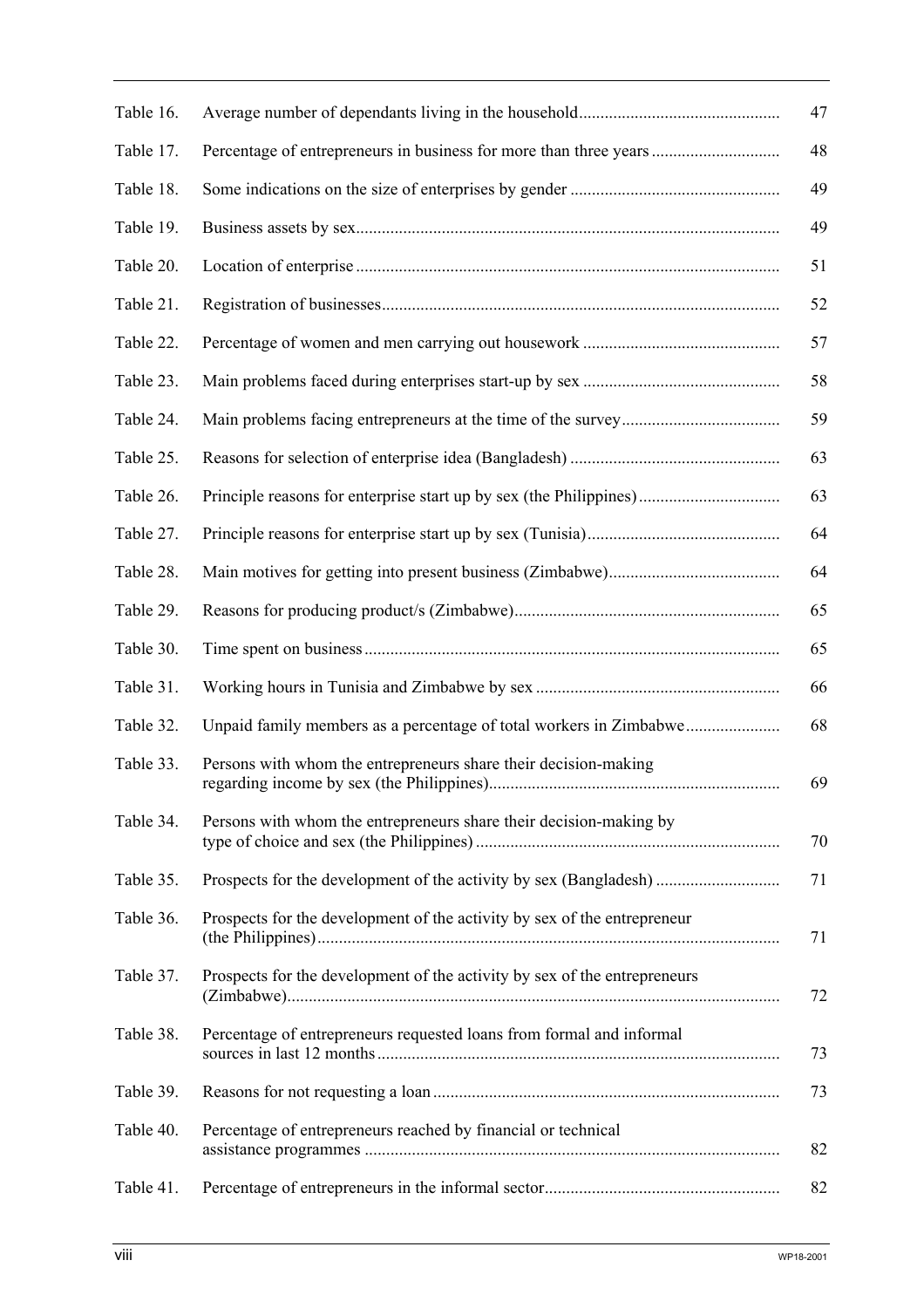# **Introduction**

The ILO project INT/90/M10/ITA "Women's Employment in Small and Micro Enterprises" funded by the Italian Government was initiated in order to acquire a more thorough understanding of the mode of operation of women owned micro-businesses, as well as of the environmental conditions that determine their success or failure. Four countries, the Philippines, Zimbabwe, Tunisia and Bangladesh, were selected as the loci of action-oriented research aimed at investigating women's involvement in micro and small enterprises (MSEs), identifying innovative approaches to promote female entrepreneurship, and formulating sets of policy recommendations for enhancing women's participation in national economic life as owners and managers of micro and small enterprises.

In preparation for the field research, the first project phase included a literature review on women and micro and small enterprise development in order to i) understand the specificity of women's participation in the micro and small enterprise sector in developing countries; ii) acquire the elements necessary to construct an analytical framework for the country profiles that would give a picture of the micro-enterprise sector in an individual country from a gender perspective; and iii) identify those issues and topics that are worth being investigated at the country level, not only for the drafting of policy guidelines, but also for use in comparative studies to give general direction to the work of those agencies involved in micro-enterprise development.

Based on the findings of the literature review, a research design document was prepared to propose the analytical framework and formulate the research hypotheses on the problematic issues pertaining to women's employment in micro and small enterprises. The document also defined the research methodology to guide the implementation of the country case studies, aiming to verify the various hypotheses formulated.

Two working hypotheses were outlined in the research design document:

- (i) Micro and small enterprises hold the best potential for contributing to the creation and strengthening of an indigenous, solid base of dynamic entrepreneurs, as well as for engendering significant multiplier effects in the process of economic growth of developing countries. This is of crucial importance, particularly in the context of severe restructuring and adjustment policies. In order for MSEs to fully develop their economic potential, the private initiative of the individual entrepreneur, whether female or male, has to be equally boosted and guaranteed.
- (ii) Although women-owned enterprises are found at the lower end of the spectrum of economic activities, they produce goods and services suited to the local market demand. Furthermore, the income derived from micro-businesses is crucial to the satisfaction of basic household needs.

The countries were selected to represent areas of the developing world with different socio-cultural, educational, legal and political conditions where women are involved in micro-entrepreneurship. Originally, it had been hoped that a country in each of the major regions of the developing world (Asia, Africa and Latin America) would be covered. Financial constraints, however, limited the project coverage to Asia and Africa (north and south of the Sahara). Subsequent interest on the part of Dutch development cooperation coupled with financial assistance allowed an additional country, Bangladesh, to be covered.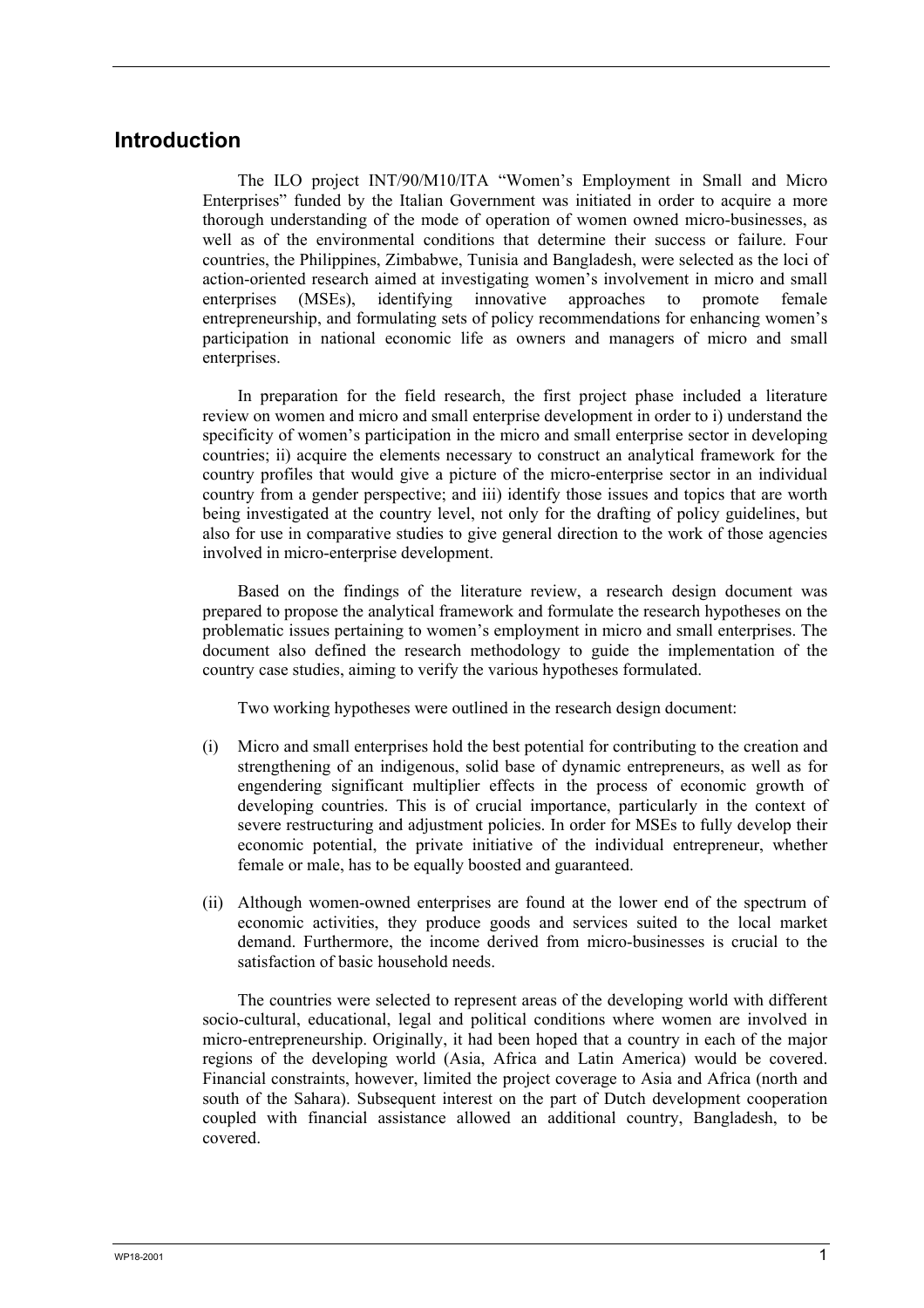The project represented a pioneering exercise in using gender-focused, rather than women-specific, analyses of the functioning and dynamics of micro-businesses. The expected outcome of the exercise was to provide empirical evidence of (i) the difficulties women and men entrepreneurs share, while isolating the problems which are particular to women, and (ii) the different response strategies each group adopts to overcome or minimize these problems, and maximize its economic opportunities.

With the overall objective of improving the performance of women's MSEs, as well as that of improving assistance delivery systems for the provision of services to MSEs, a comparative assessment of female and male owned businesses in each country was conducted between January and December of 1993.

More specifically, the research's immediate objectives as specified in the research design were the following:

- (i) To determine the nature and extent of women's participation in the national economy as owners and operators of micro and small enterprises. This required examining: activity sectors, business size, ownership patterns, type and number of employees, profitability, failure rates, financing, assets, production levels and markets.
- (ii) To assess the nature and magnitude of problems and constraints faced by women entrepreneurs, as compared to their male counterparts (whether socio-cultural, technical or financial) and to identify positive factors or incentives, that, despite the constraints, may facilitate women's entry and continuity in business.
- (iii) To suggest interventions or changes in the policy and institutional environment that would alleviate, if not eliminate, the constraints faced by women entrepreneurs and increase their opportunities, particularly in non-traditional sectors.

In the four countries, the research included both quantitative and qualitative elements: a survey of micro and small female and male entrepreneurs, a country review on the situation of women micro-entrepreneurs, focus group discussions, surveys of support institutions and in-depth interviews with key informants. A final draft country report analyzing the research findings was prepared for each country.

The research was innovative from several points of view. First, as mentioned previously, its focus on gender, rather than women in isolation, was designed to allow the identification of the different gender needs of the entrepreneurs which grow out of their different roles, activities and access to resources and consequently, the development of interventions which would be the most effective in meeting those needs.

Second, its use of the entrepreneur rather than the enterprise as the primary unit of analysis allowed a complete picture of the gender differentiated roles and responsibilities held by the entrepreneurs to emerge, in addition to their role as the owner/manager of a specific enterprise and their respective survival strategies.

Third, a number of studies have tended to look at successful women entrepreneurs in larger size businesses where undoubtedly access to capital and business and management training was important. In fact, these findings imply "that success in entrepreneurship ... may often be predicated by at least a middle-income family background" (Hoffarth, 1989: 138). The study of smaller scale successful women entrepreneurs presented in the case studies allowed analysis of what factors, besides socio-economic background, predicate success.

The present synthesis of the four country reports aims to give a general overview of the situation of women micro and small entrepreneurs against a back drop of the four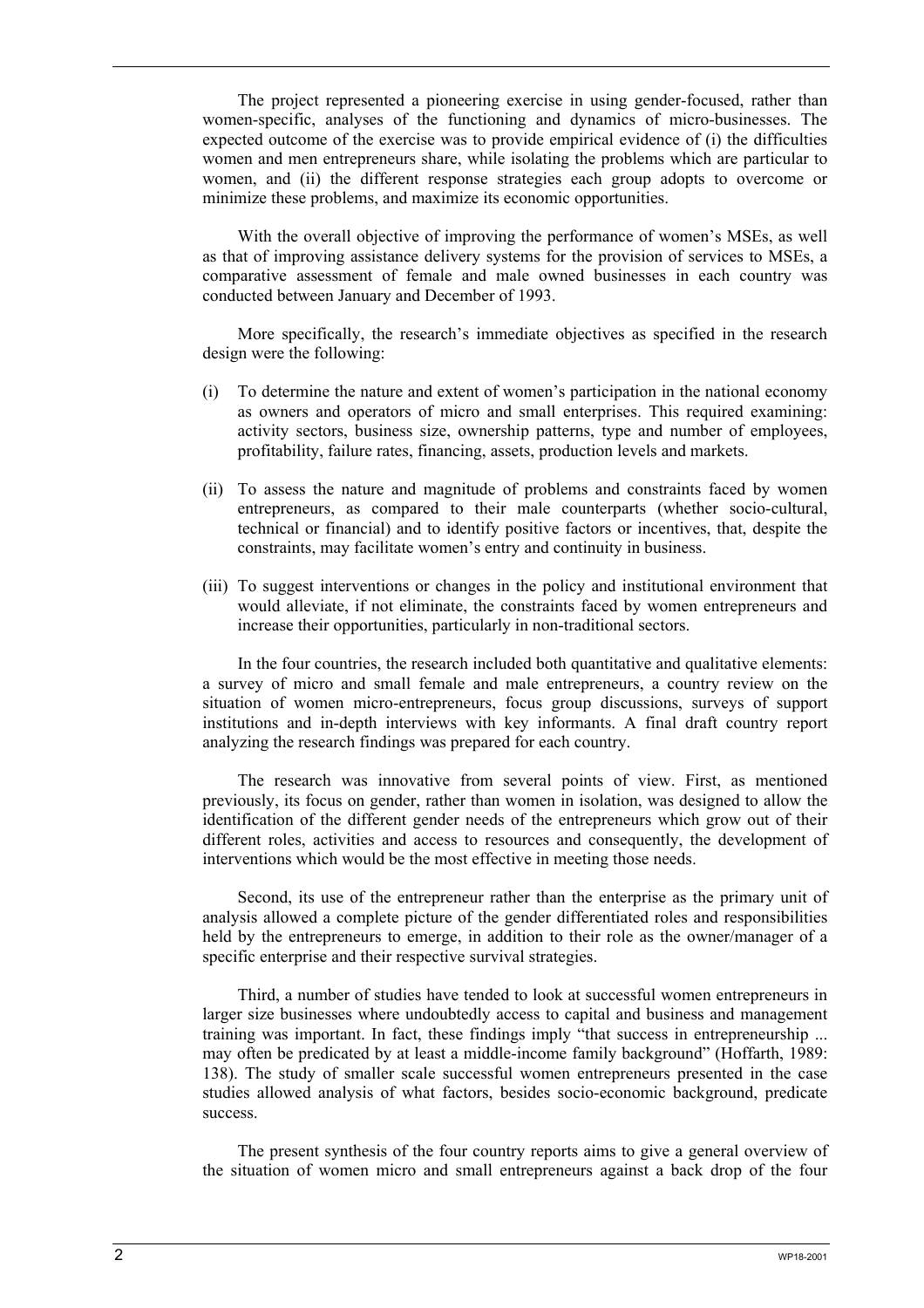countries' economic conditions and the gender based socio-cultural, legal and political systems in place in these countries. Chapter 1 looks at the business environment in the four countries, including policies and the legal, regulatory and administrative contexts. It also examines the particular constraints (legal, socio-cultural etc.) that can prevent women entrepreneurs from starting their own business or managing their enterprises optimally, despite the existence of an enabling business environment.

Chapter 2 critically reviews the different measures that have been taken in the four countries to promote MSEs and provides information on the approaches, strategies and special programmes and projects adopted to promote female entrepreneurship. Chapter 3 aims at assessing women's participation in MSEs as compared to their male counterparts, looking at the characteristics of the entrepreneurs in the four countries and the economic characteristics of their micro-enterprises. It also analyses the respective operations, constraints and opportunities, and objectives and strategies of the women and men entrepreneurs. The last section looks at the entrepreneurs' links with support services.

Chapter 4 outlines the main conclusions which can be drawn from the research and formulates a number of recommendations targeted to government agencies as well as other actors involved with MSE promotion.

Given that several years have passed since the preparation of the country reports, secondary research was conducted to update the background information wherever possible. In addition, a literature review was conducted to get an overview of the more recent research conducted on gender and entrepreneurship. The information contained in the four country reports has, therefore, been filtered through recent findings on the MSE sector.

### **Definition of key concepts**

In the literature on micro and small enterprises, a variety of criteria are used to delineate the differences between micro, cottage, small and medium enterprises including assets, number of employees, sales turnover, etc.<sup>1</sup> These definitions are not always consistent and therefore, can cause confusion about the scale of the enterprise being discussed. Ideally, a set list of criteria would be developed for each economic sector, as what is small by manufacturing firm standards would be considered large by retail firm standards.

The present research uses the number of employees in the enterprise (including the main entrepreneur) as the basis for defining the scale of economic activity, and included only micro and cottage entrepreneurs in the focus group discussions and quantitative surveys. At the same time, for the sake of simplicity, the more broadly recognized term "micro and small entrepreneurs/enterprises" will be used throughout the synthesis report.

It should be mentioned that homeworkers are not included among the microentrepreneurs covered in the present country review. While a minority of homeworkers can be considered micro-entrepreneurs, they are more generally in fixed arrangements with sub-contractors and face a range of problems that is in itself a worthy topic of study.

<sup>&</sup>lt;sup>1</sup> The ILO Recommendation No. 189 (1998) on General Conditions to Stimulate Job Creation in Small and Medium-sized Enterprises leaves it up to the Member States to decide on their own classifications.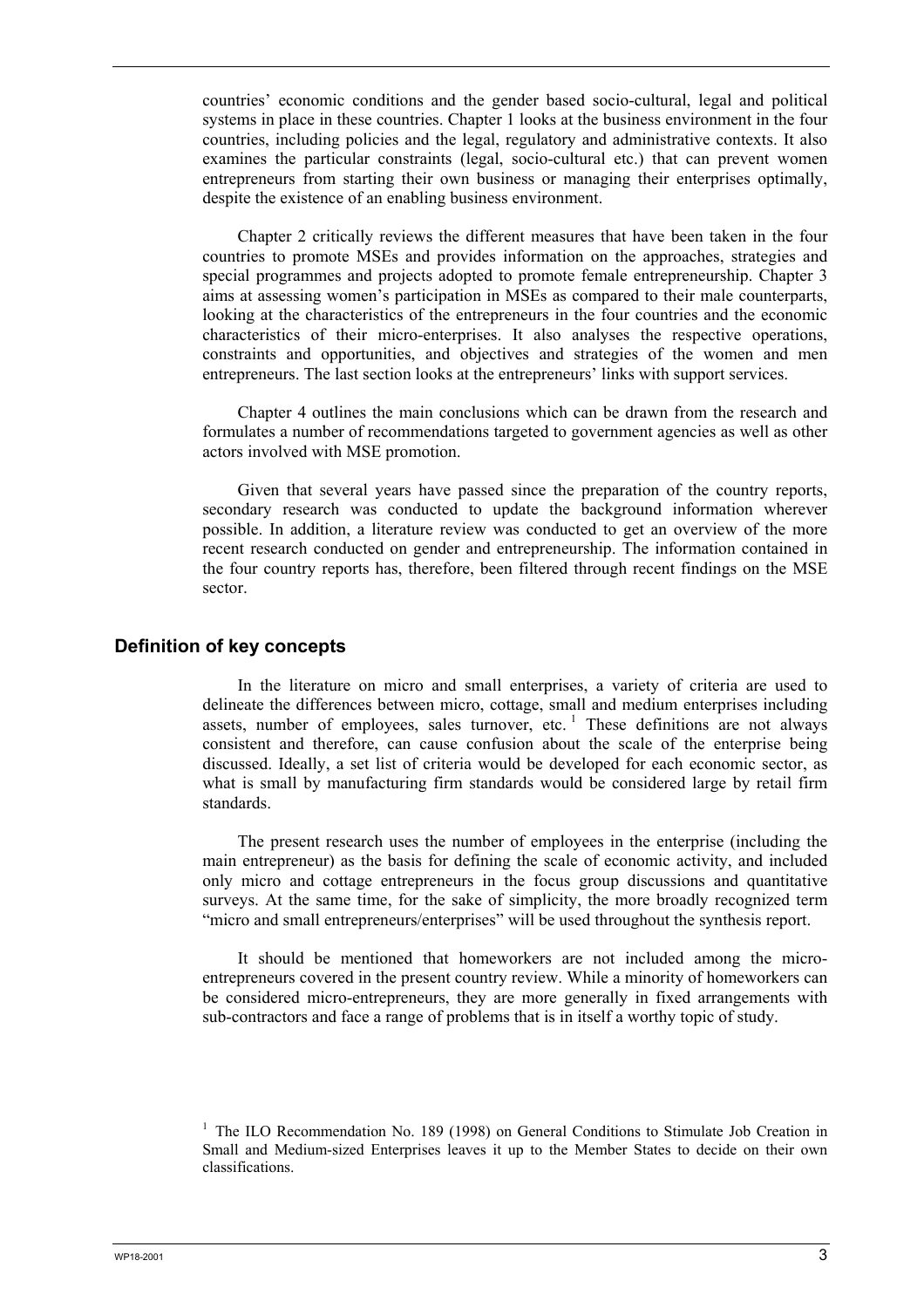### **The research design and instruments**

For the collection of relevant information in the four countries, qualitative enquiries were used in conjunction with quantitative surveys. In all four countries, research work included:

- (a) A country desk review on women's participation in MSEs and the environment in which they operated;
- (b) In-depth interviews with key informants in the government, NGO and private sectors;
- (c) A survey through the administration of a structured questionnaires to female and male micro and small entrepreneurs.

In addition, surveys of support institutions were conducted in the Philippines and Bangladesh, and two focus group discussions were held with micro and small entrepreneurs in the Philippines.

The following firms were selected to conduct the research and write the country reports:

*Bangladesh:* the consultancy firm, Data International, was selected to carry out the qualitative and quantitative research and prepare a draft of the country report.

*The Philippines:* AIDOS wrote the country desk review and the market research organization; PULSE Research Group, was selected to conduct the focus group discussions and the quantitative surveys. The depth interviews were conducted by an AIDOS/ILO team, and the data analysis was carried out by an Italian consulting firm, Gender. The country report was prepared by Gender and AIDOS.

*Tunisia:* the consultancy firm, Urbaconsult, was selected to prepare the country review, conduct the qualitative and quantitative research and prepare a draft of the country report.

*Zimbabwe:* AIDOS wrote the country desk review and the management consultancy firm, Symacon (Pvt) Ltd, was selected in Zimbabwe to conduct the surveys, carry out the case studies and write the draft country report. Further data analysis and country report writing was done by the ILO and AIDOS.

The sample frame parameters are given in Table 1 for each country.

#### **Table 1. Sample frame parameters and identification of survey sector, sub-sectors and geographical region**

|                                 | <b>Bangladesh</b>   | Tunisia                                                 | <b>Philippines</b>                                      | Zimbabwe            |
|---------------------------------|---------------------|---------------------------------------------------------|---------------------------------------------------------|---------------------|
| Sample size                     | 500                 | 501                                                     | 519                                                     | 500                 |
| Female:male ratio               | 74:26               | 70:30                                                   | 70:30                                                   | 70:30               |
| Urban:rural ratio               | 72:28               |                                                         | 50:50                                                   | 20:80               |
| Size ratio and/or<br>parameters | 10 workers and less | 60% with 5 workers or<br>less: 40% with 6-10<br>workers | 60% with 5 workers or<br>less: 40% with 6-10<br>workers | 10 workers and less |
| Age parameters                  | One year minimum    | One year minimum                                        | One year minimum                                        | One year minimum    |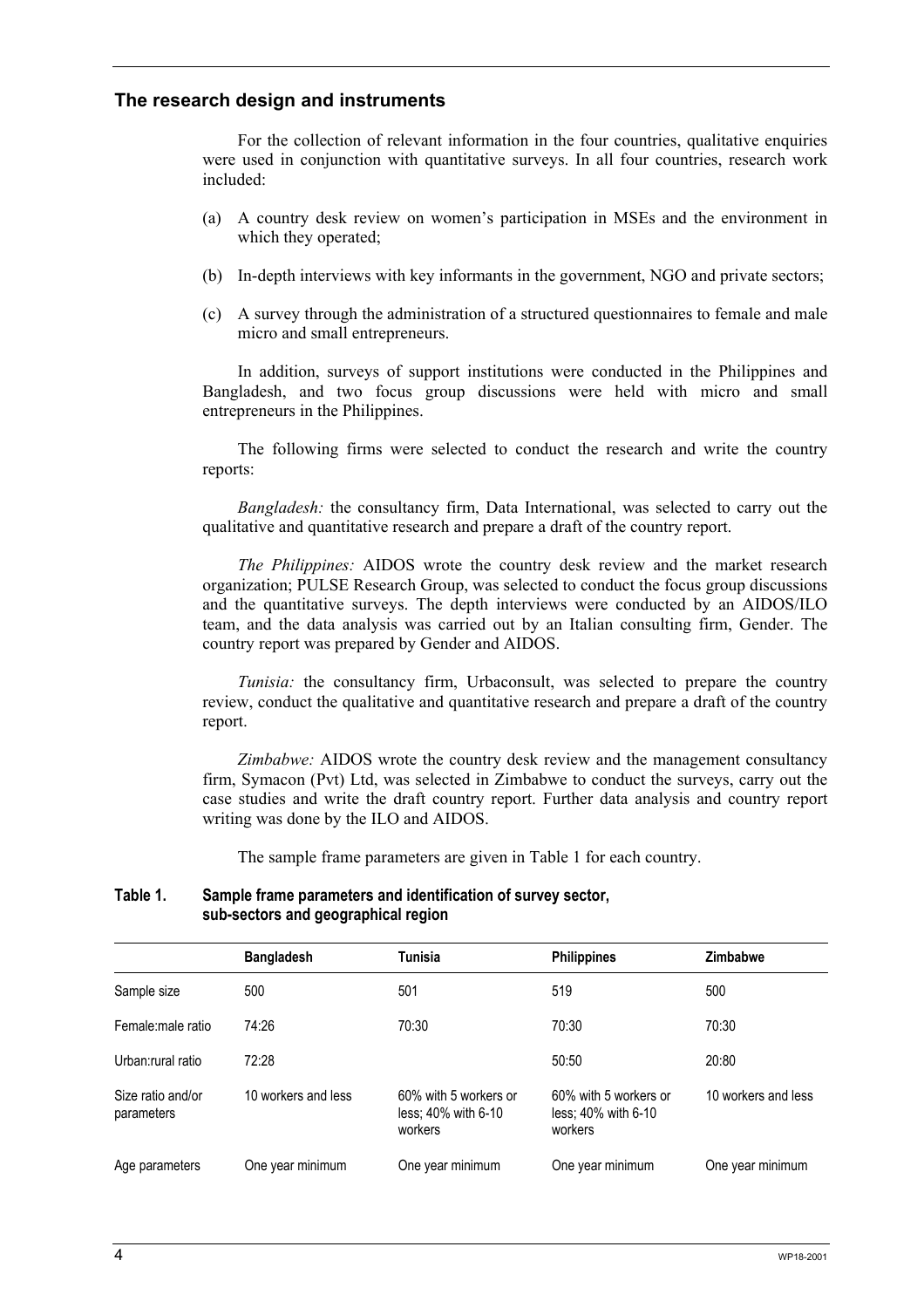|                                                                         | <b>Bangladesh</b>                                                                                                                                                                                                                                                                                | <b>Tunisia</b>                                                          | <b>Philippines</b>                                                                                                                  | Zimbabwe                                                                                                                                                                                                                                                                    |
|-------------------------------------------------------------------------|--------------------------------------------------------------------------------------------------------------------------------------------------------------------------------------------------------------------------------------------------------------------------------------------------|-------------------------------------------------------------------------|-------------------------------------------------------------------------------------------------------------------------------------|-----------------------------------------------------------------------------------------------------------------------------------------------------------------------------------------------------------------------------------------------------------------------------|
| Regional coverage                                                       | Dhaka: 248<br>Chittagong: 62<br>Rajshahi: 74<br>Pabna: 26<br>Comilla: 46<br>Mymensingh:44                                                                                                                                                                                                        | Tunis 40,6%<br><b>Sfax 25%</b><br>Sousse 24.4%<br>Nabeul 10%            | One urban area and<br>one semi-rural area<br>of Region VII (Cebu),<br>an island province<br>located in the Visayas<br>island chain. | Urban:<br>Bulawayo (80 per<br>cent) and Harare (20<br>per cent).<br>Rural (including<br>growth points and<br>dispersed<br>households):<br>North and South of<br>Bulawayo in<br>Matabeleland;<br>Kadoma/Gokwe area<br>in the Midlands and<br>Chipinge area in<br>Manicaland. |
| Sectoral coverage                                                       | Manufacturing:<br>dyeing and printing,<br>wooden products, food<br>processing, printing<br>and publishing, plastic<br>and chemical products,<br>mineral products, metal<br>products, other<br>manufacturing and<br>handicrafts).<br>Services:tailoring,<br>beauty parlours and<br>other services | Manufacturing:<br>textiles $-69%$<br>food-proc $-21%$<br>various $-10%$ | Manufacturing:<br>gifts, toys and<br>housewares, food<br>processing.                                                                | Manufacturing:<br>garments and textiles<br>$-33%$<br>food processing $-33%$<br>leather crafts - 33%                                                                                                                                                                         |
| Percentage of<br>sample having<br>been reached by<br>training or credit |                                                                                                                                                                                                                                                                                                  | 20%                                                                     |                                                                                                                                     | 30%                                                                                                                                                                                                                                                                         |
| Other                                                                   |                                                                                                                                                                                                                                                                                                  | <b>Business founders</b>                                                |                                                                                                                                     | <b>Business founders</b>                                                                                                                                                                                                                                                    |

The sample parameters for the institutional and non-institutional survey in the Philippines included:

- (i) All government organizations in the sample area;
- (ii) Important NGOs working in the area of micro and small enterprise development, not including cooperatives which are generally included in the Philippines definition of NGOs;
- (iii) Private intermediaries including universities, other private NGOs and the privatized government sector;
- (iv) Professional associations.

### **Characteristics of countries under review**

The four countries covered in the research are very different in terms of their population, economic structure, urban/rural composition and levels of poverty. Tables 2 and 3 provides some basic background information on each country and is followed by a brief economic overview. In addition, specific attention is given to: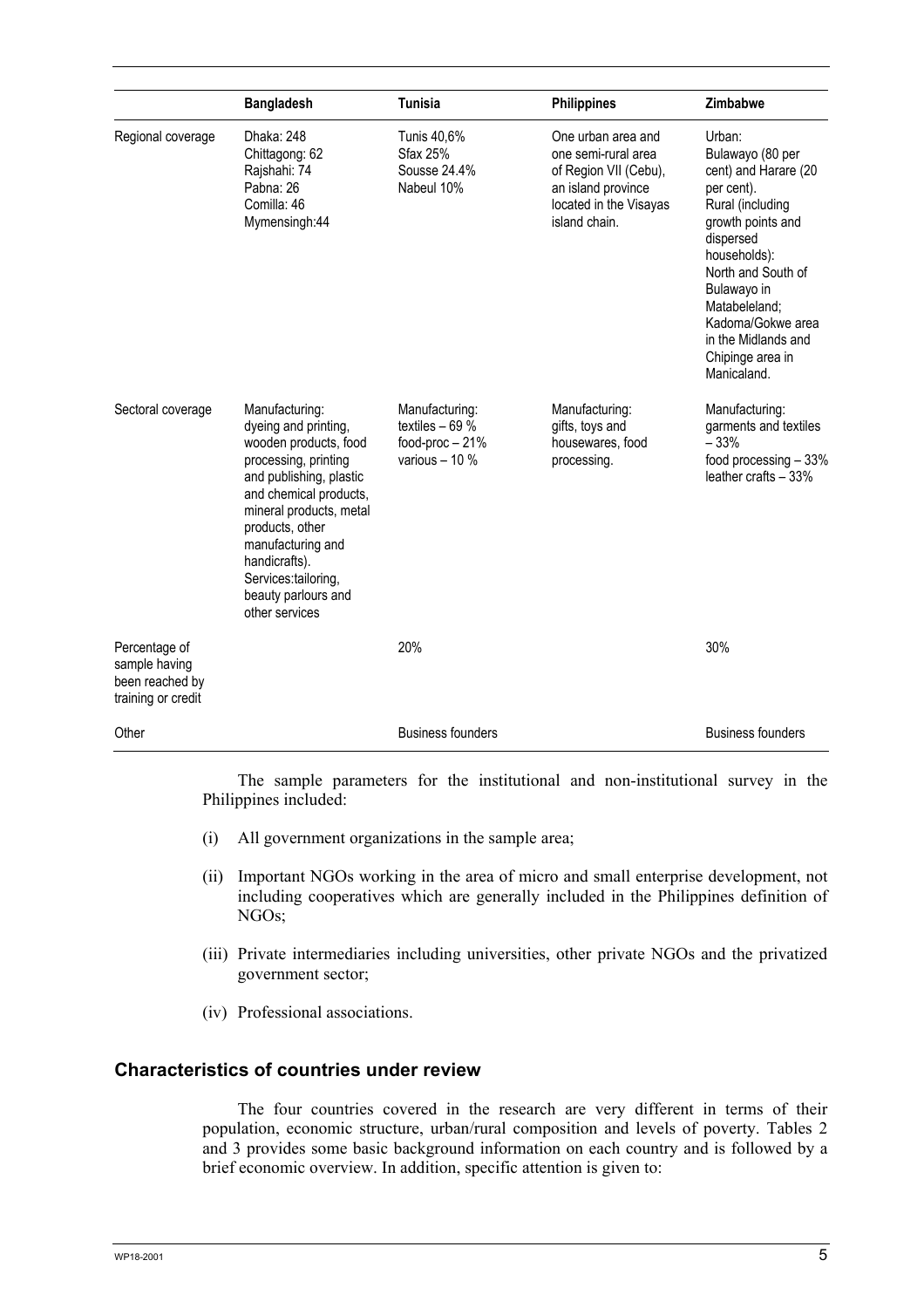- the status of women in the economy of each country as a background for assessing the differing participation of women and men in the MSE sector;
- the MSE sector in general in each country; and
- $\blacksquare$  the informal sector <sup>2</sup> and its relationship with the MSE sector in each country.

The four country reports were used for the preparation of this section and supplemented with more recent economic data gathered from a variety of sources, including UN reports, economic journals, and recent books.<sup>3</sup>

| Table 2. | Economic structures of the countries under review |  |
|----------|---------------------------------------------------|--|
|          |                                                   |  |

|                                                     | <b>Bangladesh</b>              | <b>Philippines</b>                | Tunisia    | <b>Zimbabwe</b>                   |
|-----------------------------------------------------|--------------------------------|-----------------------------------|------------|-----------------------------------|
| Agriculture as % of GDP<br>and as % of labour force | 31% GDP<br>61% of labour force | 22% of GDP<br>54% of labour force | 12% of GDP | 15% of GDP<br>67% of labour force |
| Industry as % of GDP                                | 18%                            | 32%                               | 29%        | 36%                               |
| Services as % of GDP                                | 52%                            | 46%                               | 59%        | 48%                               |

Sources: Draft Country Reports; *UNDP Human Development Report 1998*; UNCTAD's *The Least Developed Countries 1998 Report*; UN's *The World's Women 1995: Trends and Statistics*.

### **Table 3. Characteristics of the countries under review**

|                                               | <b>Bangladesh</b>                                | Tunisia                                | <b>Philippines</b>                        | <b>Zimbabwe</b>                           |
|-----------------------------------------------|--------------------------------------------------|----------------------------------------|-------------------------------------------|-------------------------------------------|
| Population                                    | 124 million                                      | 72.2 million                           | 9.5 million                               | 11.9 million                              |
| Percentage of<br>population in rural<br>areas | 40%                                              |                                        |                                           | 75%                                       |
| Selected social indicators:                   |                                                  |                                        |                                           |                                           |
| Adult illiteracy                              | 62%<br>(74% for women<br>and 50% for men)        | 5%<br>(6% for women<br>and 5% for men) | 33%<br>(45% for women<br>and 21% for men) | 15%<br>(20% for women<br>and 10% for men) |
| No access to safe<br>water                    | 11% rural population<br>(61% urban) <sup>4</sup> | 16%                                    | 2%                                        | 21%                                       |

 $2$  According to the definition agreed upon in 1993 by the International Conference of Labour Statisticians, 'informal sector enterprises' are defined as enterprises in the household sector owned and operated by own-account workers, which may employ contributing family workers and employees on an occasional basis but do not engage employees on a continuous basis. Instead, 'enterprises of informal employers' are those which have one or more employees on a continuous basis, but fulfil one or both of the following criteria: (i) the household enterprise employs a number of employees below a specified number; and/or (ii) the enterprise or its employees are not employed. The definition retained for the present research corresponds to the definition of 'enterprises of informal employers' and considers unregistered enterprises as in the informal sector.

<sup>3</sup> Additional updates on each country, as prepared for the Beijing Plus 5 meeting (New York, June 2000) have been included as annexes.

<sup>4</sup> Indicators on access to safe water in Bangladesh vary significantly between the different sources.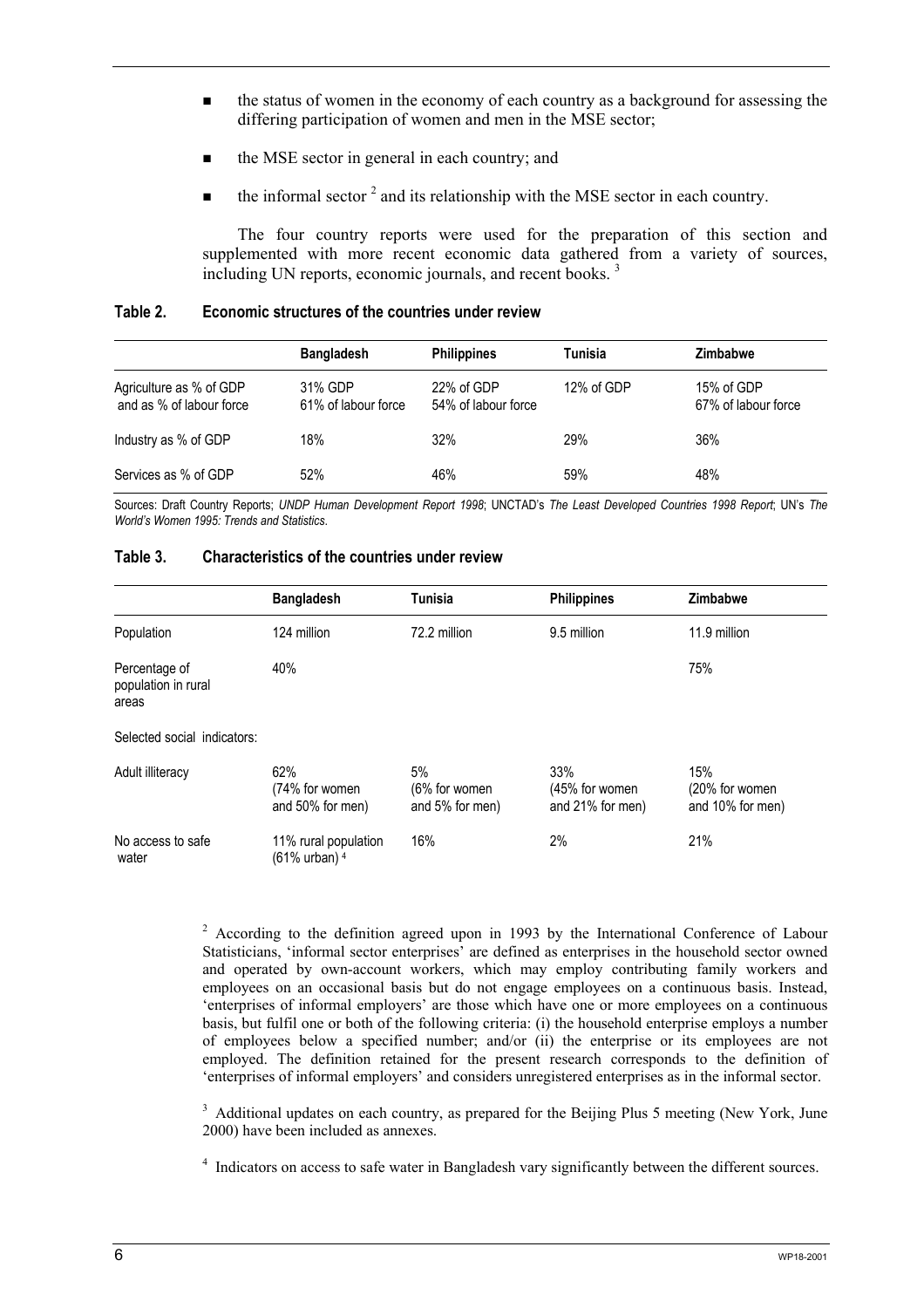|                                                                | <b>Bangladesh</b>                                         | Tunisia                                          | <b>Philippines</b>                                  | <b>Zimbabwe</b>                                    |
|----------------------------------------------------------------|-----------------------------------------------------------|--------------------------------------------------|-----------------------------------------------------|----------------------------------------------------|
| No access to health<br>services                                | 55%                                                       | 29%                                              | 10%                                                 | 15%                                                |
| No access to sanitation<br>services                            | 52%                                                       | 25%                                              | 20%                                                 | 48%                                                |
| Percentage of population<br>below poverty line                 | 48%                                                       | 41%                                              | 14%                                                 | 26%                                                |
| Real GDP per capita (in<br>purchasing power parity<br>dollars) | US\$1,382                                                 | US\$2,762                                        | US\$5,261                                           | US\$2,135                                          |
| Unemployment rate                                              | One in three adults<br>unemployed or<br>underemployed     | 10%                                              |                                                     | 26-37%                                             |
| Total external debt                                            | US\$16.4 billion or<br>56 per cent of total<br>GNP (1995) | US\$39.4 billion or<br>52 per cent<br>GNP (1995) | US\$9.9 billion, or<br>57 per cent of<br>GNP (1995) | US\$4.9 billion or<br>79 per cent of<br>GNP (1995) |

Sources: Draft Country Reports; *UNDP Human Development Report 1998*; UNCTAD's *The Least Developed Countries 1998 Report*; UN's *The World's Women 1995: Trends and Statistics.* 

### *Bangladesh*

Although the Bangladeshi export sector has shown an increase since 1992, the country has remained in a lengthy recession, due to the lack of foreign and domestic demand for Bangladeshi products. An already low savings rate has continued to fall, and "supply constraints such as poor law and order conditions, an often inefficient bureaucracy, a weak financial sector, poor infrastructure facilities, and low labour productivity" are root causes of the current economic difficulties (Data International, 1994). Bangladesh has also been dependent on foreign assistance, and has therefore been subject to donor conditions.

Although industrial reform began in the 1980s, its pace increased in the 1990s. The 1991 New Industrial Policy, focused on export-led industrial growth, aims to promote foreign and domestic investment, liberalize trade, reduce protections on import substitutes, and make laws and economic statutes transparent (Data International, 1994). Exportoriented industries, especially ready-made garments, are receiving incentives to become internationally competitive.

A World Bank report indicates that Bangladesh has made progress in fighting poverty during the 1990s. Even so, rising income inequality in Bangladesh has reduced overall poverty alleviation in Bangladesh: "20-30 per cent of the potential poverty reduction from growth may have been lost because of rising inequality," with greater inequality in urban areas (World Bank, 1998).

Bangladesh's continued growth and poverty reduction are at risk because of the threat of an increase in world economic recession. In the even of worsening global economy, Bangladesh was not expected to meet growth forecasts for 1999-2000. Furthermore, the damage from the several severe monsoon floods presented an unexpected long-term risk to Bangladesh's growth forecasts.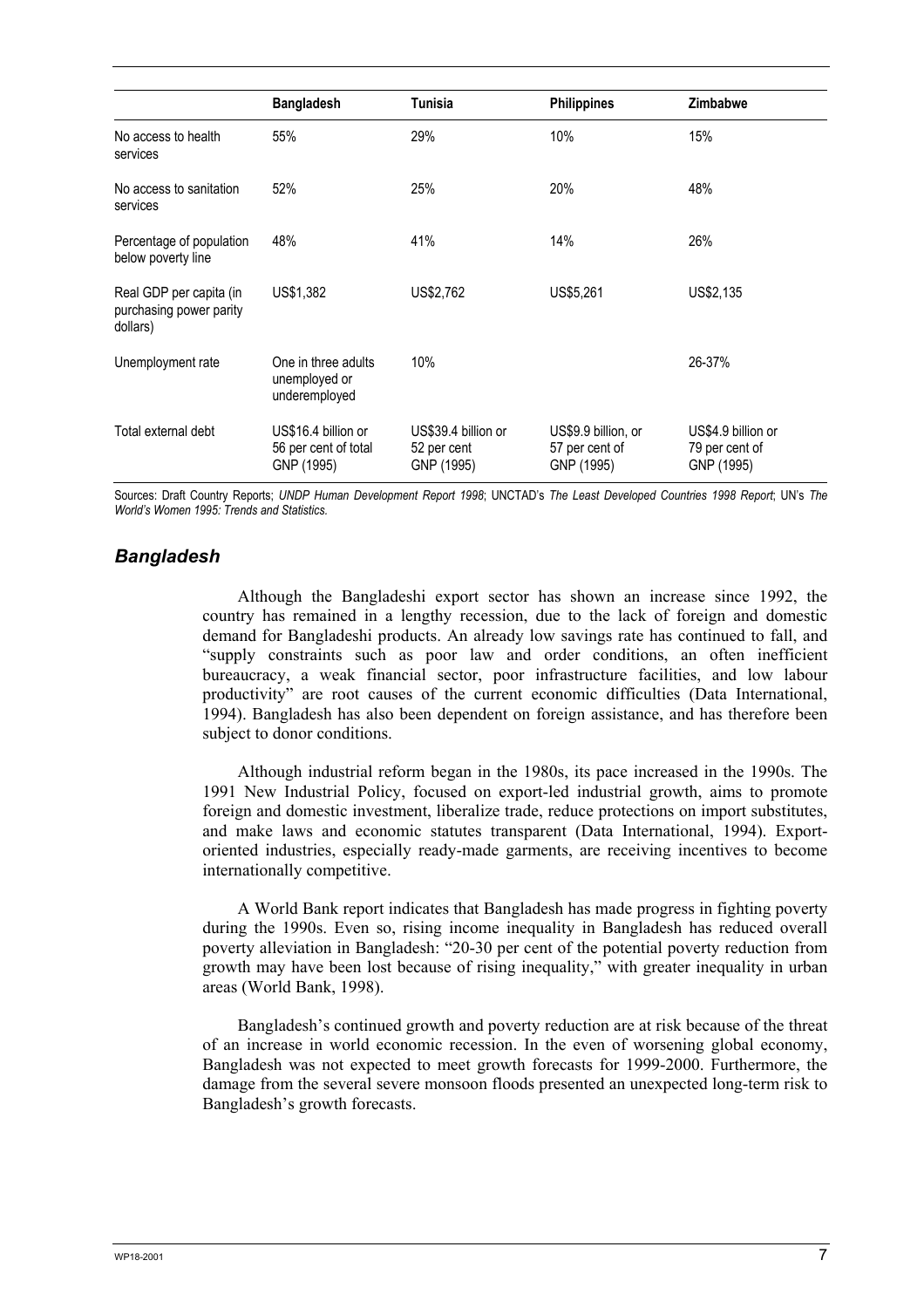#### Women's employment

Female economic participation is 73 per cent of the male participation rate, with 6 per cent of women employed as unpaid family workers, 35 per cent as professional and technical workers, and 5 per cent as administrators and managers (UNDP, 1998). The majority of women employed in the formal sector work in agriculture (72 per cent) or industry (22 per cent). Within the agriculture and industry sectors, tea plantations and garment exporters employ the most women (Data International, 1994).

There is a great disparity between the earned income of women and men – women's share of earned income in 1995 was 23.1 per cent while that of men was 76.9 per cent (UNDP, 1998). "Purdah", or female seclusion, limits women's mobility and productive economic participation, especially outside the home. Adherence to purdah is becoming less rigid due to the economic necessity of having women work alongside men. A 1995 study conducted by BRAC found out that "women bear the primary responsibility for coping with everyday household subsistence as well as with seasonal and other crises" (Speaking Out, 54). Young women begin to work early; girls assist mothers with domestic responsibilities and home-based production, gradually increasing the hours they work as they grow older. However, a lack of cash income means that women continue to attain increased status through marriage and childbirth (IPPF South Asia Region, 1997).

Globalization is of direct relevance to women workers in Bangladesh, as in many other countries, since it has led to greater employment opportunities for women, particularly in the export sector and it has also affected conditions of work. In the case of Bangladesh, the sustained growth of the export-oriented ready-made garments industry created employment opportunities for more than one million women, who are mostly young (less than 30 years of age) migrants from rural areas with some years of formal schooling. Employment of women is two and a half times that of men in the export processing zones, which is significant since it has for the first time marked women's entry into formal manufacturing employment.

### The MSE Sector

The lack of information on micro-enterprises in Bangladesh precludes any attempt to examine the nature and magnitude of such industries in detail. Therefore, data relating to small-scale enterprises (which according to the definition used in Bangladesh are those enterprises with 10 to 49 workers and considerable assets) is generally used despite the fact that it, too, is suspected of grossly underestimating the relative contribution of such enterprises to GDP, employment and output. According to the Bangladesh country report, although detailed quantitative evidence is lacking, there are reasons to believe that micro and small enterprises occupy an important position in the economy of Bangladesh. In 1988-89, 32.000 small enterprises were in operation employing approximately 5 million people directly and indirectly.

Traditionally rural women have always been involved in different kinds of selfemployment, both agricultural and non-agricultural within the homestead. These activities have tended to include: livestock and poultry rearing, tool making for farm work, sewing kantha and net making, food processing, tailoring, and rice processing, and have been regular, but generally invisible sources of family income. Self-employed women also sell or hawk clothes, ornaments and cosmetics used by women in the village market or in village areas.

#### *The Philippines*

The Philippines economic structure largely grew out of an unsuccessful industrial policy that encouraged the growth of protected, inefficient import substitution industries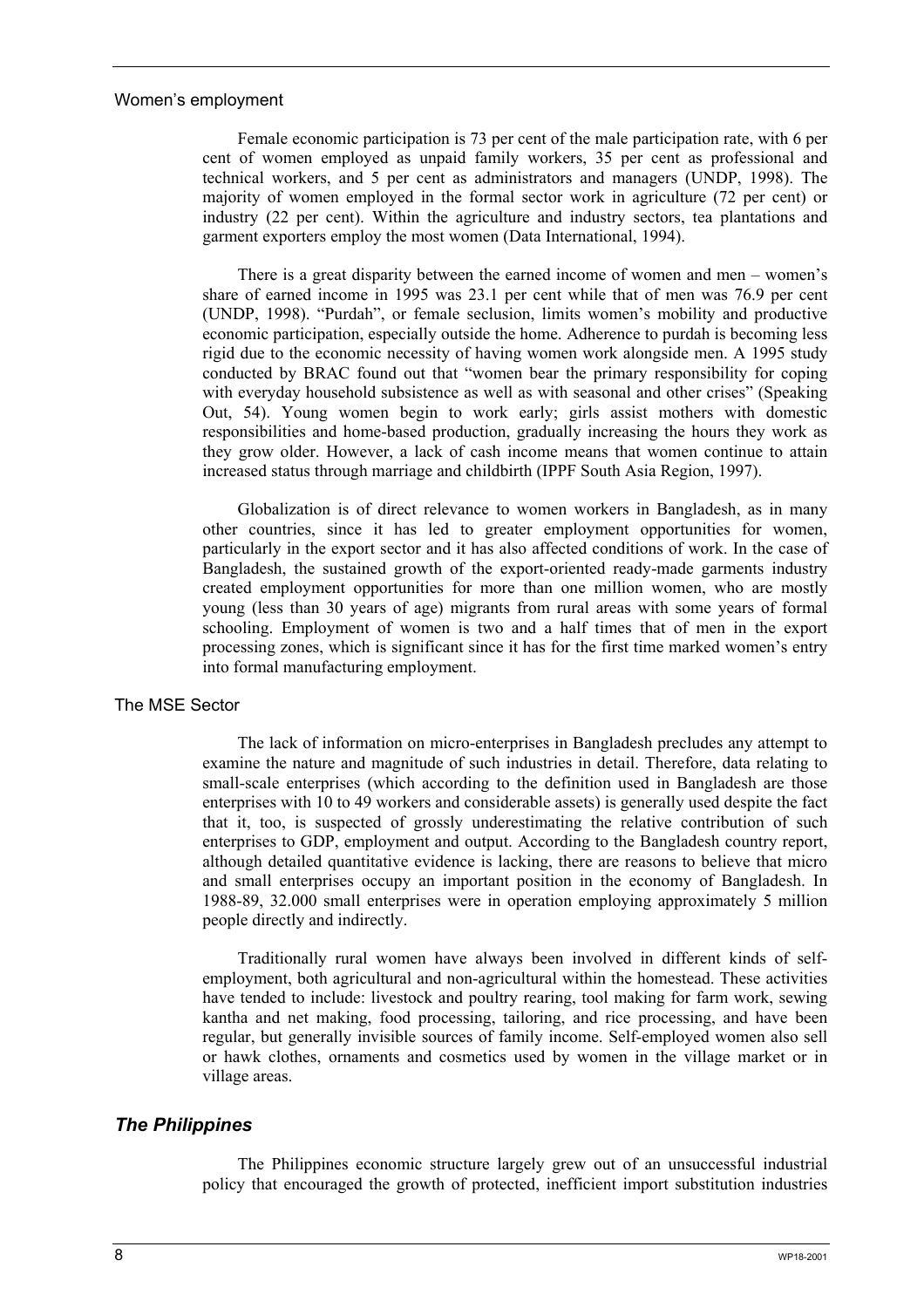coupled with unfulfilled land reform that has left the majority of the population without adequate farmland. Therefore, the macroeconomic picture of the Philippines is that of a fragmented economy in which a sheltered, capital-intensive manufacturing industry employs a small percentage of the population, while a large percentage of the population works in lower productivity agriculture and service sectors. Total external debt increased steadily over the last ten years.

In order to battle inflation and high debt, structural adjustment policies (SAPs) were adopted, beginning in the early 1990s. As a result of the SAPs, the Philippines experienced a recession and inflated exchange rate (Krugman, et al., 1992). The current administration has focused on trade liberalization and export-led growth strategies like those popularized by the Asian Newly Industrialized Countries (NICs).

The increase in poverty has affected the rural and agricultural areas the most because these sectors of the population have most strongly felt the effects of import substitution attempts and the inflated currency. In addition, less than 20 per cent of the population controls over half of the country's income (Krugman, et. al., 1992).

The recent Asian economic crisis has had an effect on the overall macroeconomic picture in the Philippines and import demand and the peso value weakened considerably. Growth forecasts are modest.

#### Women's employment

The total number of employed women increased from 4.8 million (or 35.9 per cent) in 1978 to 9.97 million in 1993, with nearly half of the working women married (Belandres, 1996). Women's economic activity rate in 1995 was 59 per cent of men's labour force participation (UNDP, 1995). Of the women employed, 36 per cent are in the formal sector (UNICEF, 1990). Women, who tend to have higher unemployment rates than men, also tend to have work cycles that are interrupted over the course of their life-cycles (Eviota, 1992). Filipino women aged 24-44 have the highest labour force participation rate, especially within the industrial export sector. Also, lack of employment alternatives lead to higher ratios of women who are unpaid family labour or self-employed rather than wage labour (NCRFW, Minifacts, 1992); in 1990, female unpaid family labour was 53 per cent (UNDP, 1998). The prevalence of unpaid family and self-employed women is also due to the double burden of domestic duties in addition to formal employment; self-employed labourers or informal workers may be able to combine domestic duties with market activity.

#### The MSE sector

Accurate figures on participation in the MSE sector are difficult to obtain because non-registered MSEs in the informal sector remain outside of census calculations, and official definitions focus on MSEs that are outwardly visible or have a fixed location. Some estimates have been made, however, and as of 1989, it was estimated that 85 per cent of the self-employed population (8.3 million) is involved in micro-entrepreneurship and that the micro-enterprise sector accounts for approximately 85 per cent of Philippine business entities (Hoffarth, 1989). The 1988 Census of Manufacturing Establishments counted 69,446 cottage enterprises (1-9 employees) and 7,678 small enterprises (10-99 employees). While not capturing the non-registered firms, such numbers give an overall idea of the amplitude of micro and small enterprises.

While the changes in industrial production and export trade are unlikely to have a significant impact on the MSE sector due to the use of local materials and predominance of local clients, the increase in interest rates will have a negative impact on access to credit.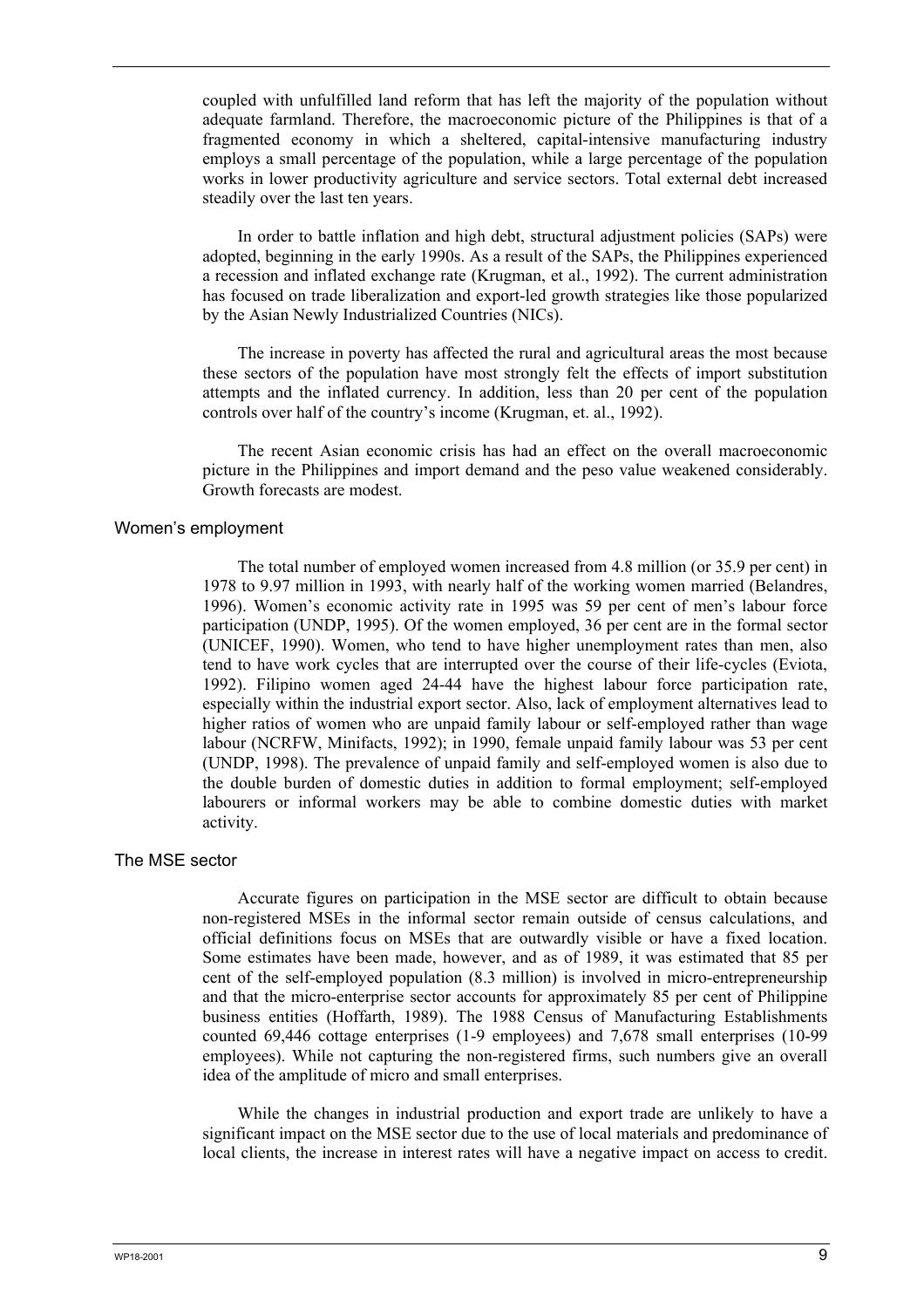Combined with a decrease in consumer spending, micro and small enterprises may face more difficulty expanding production and seeking new markets.

Women largely dominate the MSE sector – 44 per cent of total in 1986, and over 80 per cent in rural areas (Asian Development Bank, 1991). In the Philippines, half of the "11 million households are engaged in at least one home-based enterprise, usually initiated by a woman" and "from May to October of 1988 alone, those household operated activities provided about 28.4 million job opportunities, generating production valued at ... approximately US\$6.8 billion" (Belandres, 1996: 13).

### *Tunisia*

The main sources of income in Tunisia include the tourist industry, oil, mining of minerals (phosphate in particular), and remittances from emigrants, primarily working in Europe (Urbaconsult, 1994; UNFPA, 1998). Like the other countries in this study, Tunisia has adopted an export-led growth policy, and much of bank and government resources are focused on developing export industries.

The depletion of petroleum revenues and growing debt necessitated the adoption of structural adjustment policies to create macroeconomic stability. Fiscal measures required by SAPs have depreciated Tunisian salaries, reduced the currency value by 45 per cent, and given advantages in financing, taxes, and credit to export industries (Urbaconsult, 1994).

#### Women's employment

Employment growth has not been significant enough to absorb the current population growth rate of 1.8 per cent (UNFPA, 1998). Following the 1986 economic crisis, there was a decrease in the formal employment of women and the growth of home-based industries in the textile and food sectors. Women's economic activity is difficult to measure because of the combination of home-based production with housework. The profile of permanently or irregularly economically active Tunisian women is urban (two-thirds) and between the ages of 20-39 (63 per cent), probably reflecting the greater educational opportunities available to the younger generation of women. Men tend to prolong their economic participation until later in life because of better educational opportunities and an older marriage age. In Tunisia, the female economic activity rate in 1995 was 44 per cent of that of men, and of the women engaged in formal economic activity from 1992-96, 36 per cent were employed as professional and technical workers, 17 per cent as service workers, and 13 per cent as administrators and managers. A large percentage (49 per cent) of women are employed as unpaid family workers. In addition, women's share of earned income is less than that of men  $-24.7$  per cent as compared to 75.3 per cent (UNDP, 1998).

#### The MSE sector

According to data from the 1981 census, micro-enterprises (defined as those with less than 10 workers) represent 95 per cent of the total number of establishments and offer 35 per cent of total employment. The percentage of employment offered by microenterprises increases to 39 per cent of non-agricultural employment, according to the 1989 Population and Employment Survey.

In general, women have always played a relatively important role as entrepreneurs especially in traditionally female activities such as handicrafts and food processing. According to the Agence de Promotion de l'Industrie there are 1,000 female heads of enterprises in the organized sector in Tunisia, and it is assumed that the number is much higher in the informal sector, however, reliable data is not available. A growth in the number of women micro-entrepreneurs has been noted since the 1986 economic crisis.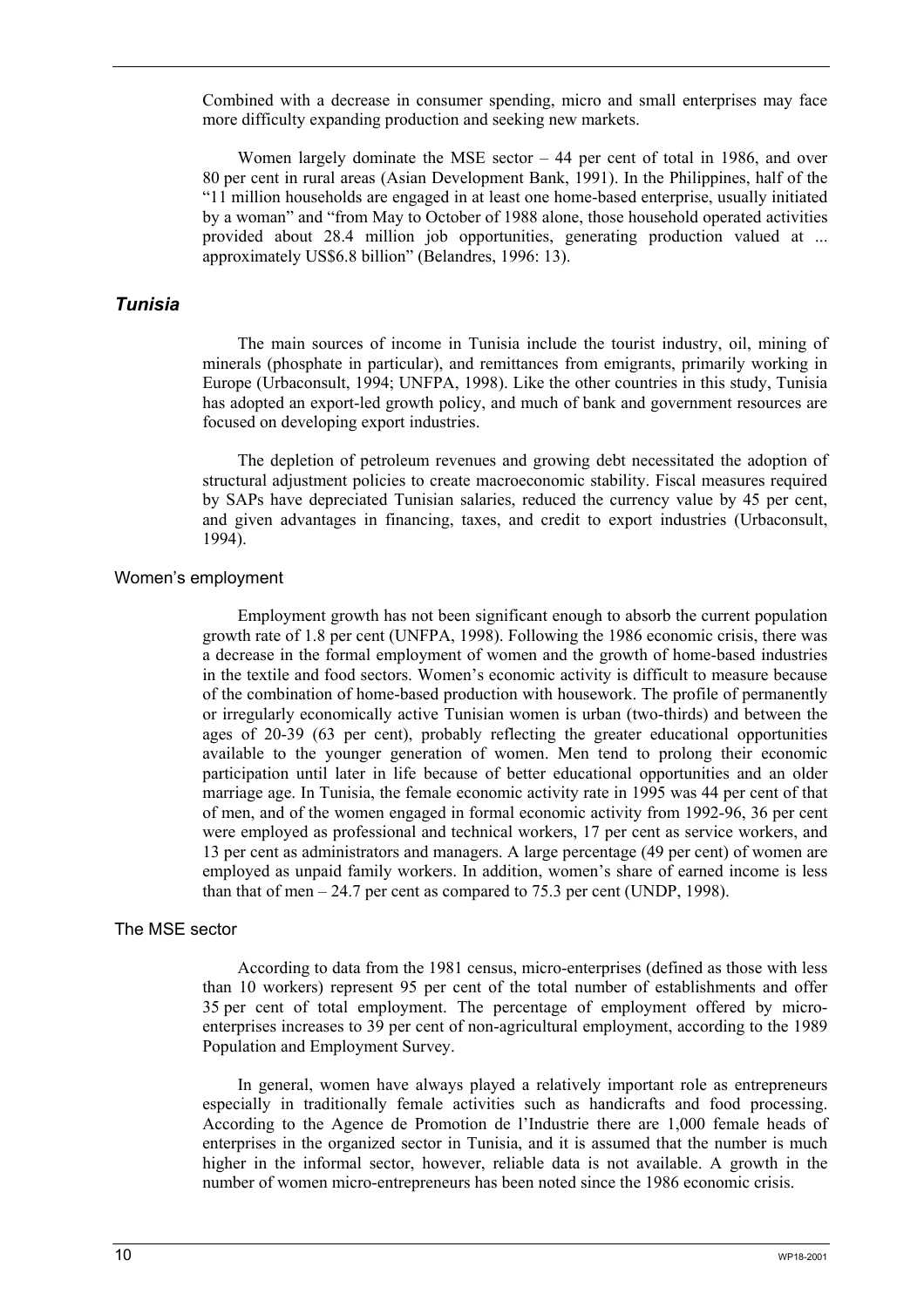### *Zimbabwe*

After colonial independence in 1964, the all-white (UDI) government promoted a highly discriminatory mixed economy. Private enterprises, cooperatives, and state enterprises coexisted in a neo-colonial structure, where the government sought to control the labour force participation of the indigenous Africans so as to maintain an inexpensive male labour reserve. The growth of manufacturing monopolies became concentrated in urban areas, specifically Harare. As a legacy of the discriminatory economic system, 80 per cent of businesses and resources remain in the hands of whites and foreign interests.

An economic reform policy, known as the Economic Structural Adjustment Program (ESAP), was introduced in 1991 and includes deregulation, trade liberalization, fiscal and monetary policies aimed at deficit reduction, and a strategy for offsetting the harsh social impact of structural adjustment. Criticism of the government's economic reform policy focuses on the extent to which economic reform is being carried out, specifically with respect to deregulation. During the last two years, 1999-2001, economic conditions have continued to deteriorate, exacerbated by political upheaval and social unrest.

The economy is dominated by the manufacturing industry sector. Agriculture comprises 15 per cent of GDP, and is divided into a dual system of large-scale agribusiness and communal and state farming. The services sector also plays a key role in the economy, accounting for 48 per cent of GDP (UNDP, 1998).

According to 1991 World Bank figures, out of a total of 3.1 million employed Zimbabweans, 35.3 per cent are employed in the formal sector, 53.3 per cent are employed in communal and small-scale farming, and 7.4 per cent work in non-registered, informal establishments. However, it is estimated that these figures do not account for a large amount of the population employed within the informal sector. Some estimates of the informal sector as a percentage of the labour force go as high as 27 per cent (Brand et. al 1992, 8).

The growth of the informal sector in Zimbabwe, especially since independence, can in large part be attributed to the crowding out of smaller enterprises by larger firms and parastatals with better access to information and markets. Other socio-economic reasons for informal sector development include: lack of job security in the formal sector; low wages and poor conditions in the formal sector; education and training limitations; search for survival mechanisms, and increasing need for cash income to pay school fees. In addition, the cost of starting an enterprise in the formal sector is prohibitive due to the regulatory environment and is out of reach of most indigenous entrepreneurs.

#### Women's employment

While unemployment figures are similar for women and men, women comprise nearly two-thirds of the unemployed between the ages of 25-29 (GOZ, 1991). In 1995, female economic activity was 80 per cent of men's economic activity. The majority of women work in agriculture (two-thirds) and only a small percentage (17 per cent) are employed formally. Of the women formally employed, 40 per cent of women work as professional and technical workers, 30 per cent work in the service sector, and 15 per cent work as administrators and managers. Women's share of earned income is 37.6 per cent, while that of men is 62.4 per cent (UNDP, 1998).

### The MSE sector

A 1991 GEMINI survey measured the number of active MSEs in Zimbabwe to be 845,000. The survey also indicated that these MSEs employ approximately 1.6 million people. A more in-depth GEMINI survey (1993) indicated that between 1991 and 1993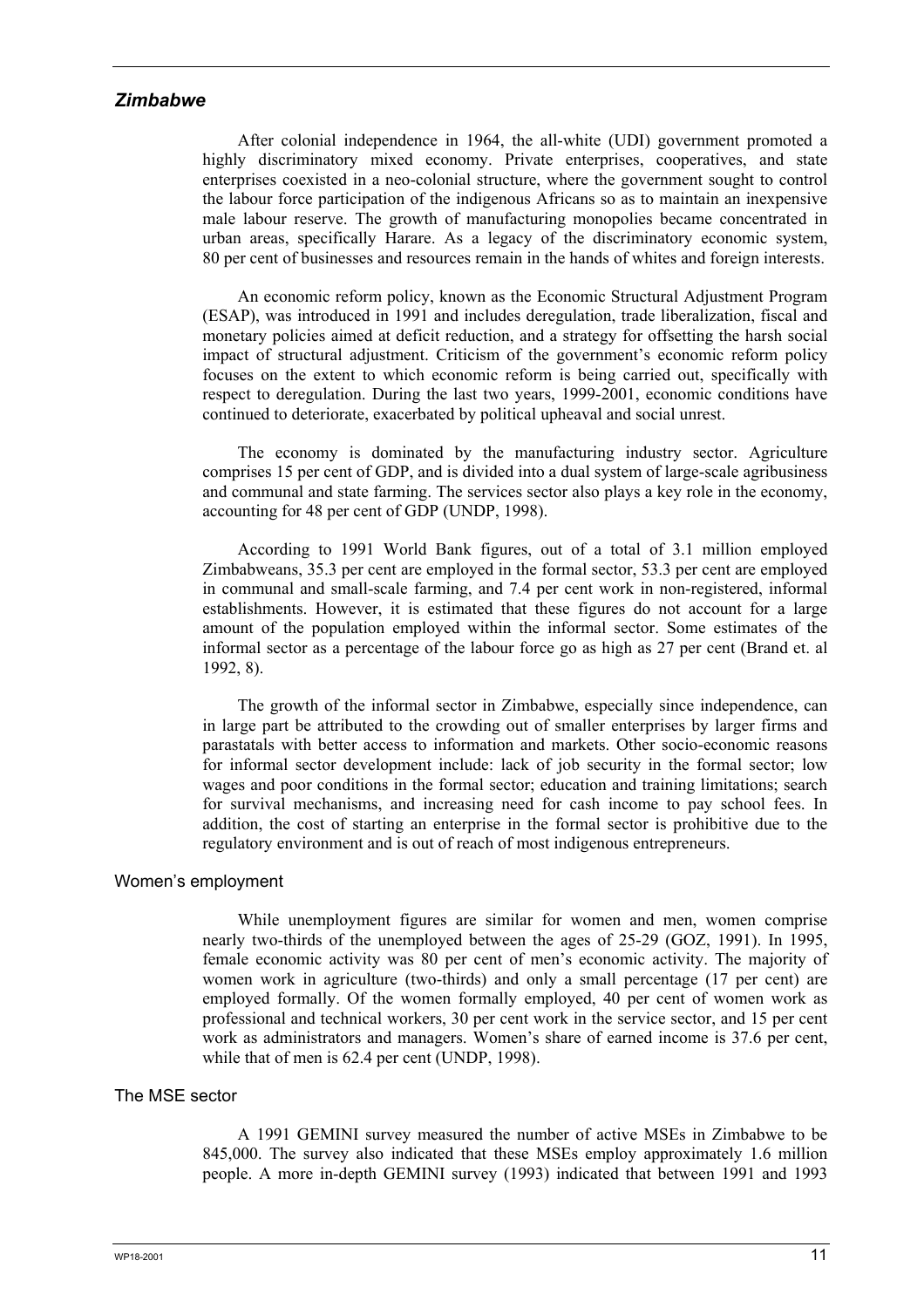there was an 8.5 per cent growth in the number of Zimbabwean MSEs and a 14.4 per cent growth of MSE employees. The majority of enterprises are based in the home. The large majority of micro-enterprises are found in the informal sector (according to GEMINI data 93 per cent of micro and small enterprises are not registered) and fall within the manufacturing sector (70 per cent).

A 1992 study prepared by Zimconsult for UNIDO showed that when microenterprises were defined as having less than 5 employees, small-scale enterprises as having between 5 and 10 employees, and medium-scale as having 10 to 50 employees, the data collected by the GEMINI 1991 survey reveals that micro-enterprises account for 97 per cent of all enterprises in Zimbabwe.

The GEMINI studies also found that women run the majority of micro and small enterprises (67 per cent), while the enterprises run by men tend to provide proportionally more of the household income and have a larger average number of employees.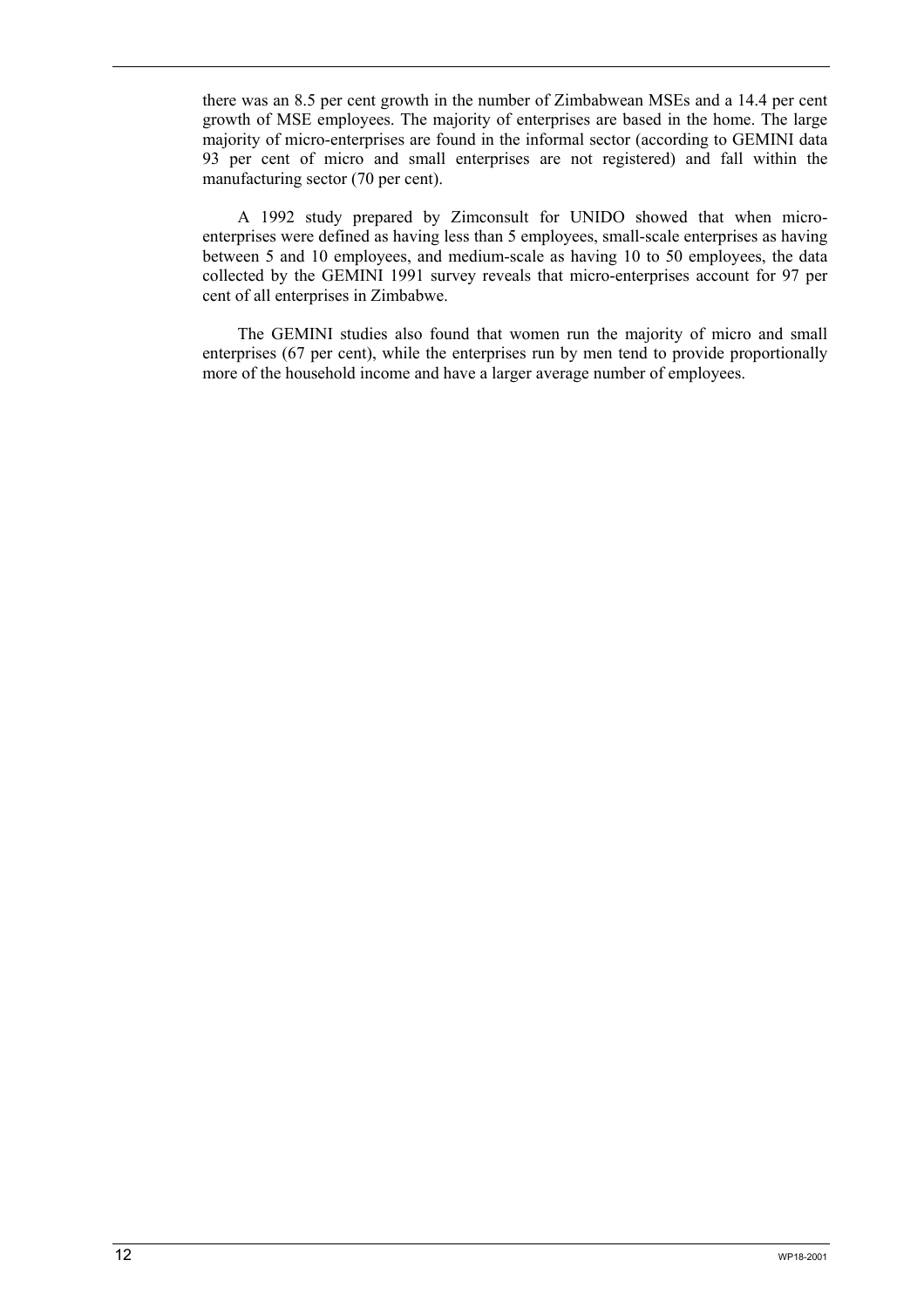# **1. Enabling business environment**

Two sets of factors can be identified in MSE development: internal factors, or factors specific to the enterprise, and external factors, also called the enabling environment (Mukheerjee and Singh, 1975). Internal factors are adaptable with time; external factors are beyond the direct control of the enterprise, resting instead with governments or private actors. Because of the often disappointing results of interventions aimed at influencing internal factors, and because of the scarcity of public-sector means imposed by structural adjustment programmes, increasing confidence is being placed on policies aimed at improving the economic and social environment in which firms operate. (Teszler in Baud and Bruijne, 1993:31). In addition, emphasis is being placed on promoting the role of private actors in delivering assistance to MSEs in developing countries (Levitsky in Helmsing and Kolstee, 1993: 310). This is not to say that governments have no role to play, but that governments need to focus more on putting a conducive policy environment in place and to give a greater role to private actors such as NGOs and business associations in providing direct assistance to entrepreneurs.

### **1.1. Elements of an enabling environment for MSEs**

A 1994 ILO paper reviews the enabling policies that can be implemented by governments to promote small enterprises. These will be quickly reviewed below. Information on the government policies in each of the four countries will be included when available.

### *1.1.1. General macro-policies, agricultural and trade policies*

General enabling policies include macro policies for the stabilization and growth of the general economy and for agricultural development to encourage effective demand for MSE products, as well as policies in respect to foreign exchange, foreign trade and inflation control (ENT/MAN, 1994:15). All four countries have undergone economic adjustment programmes which, while expected to impact positively on the MSE sector in the long-term, have often led to decreasing incomes and consequently demand constraints for MSE products.

### *1.1.2. Monetary and financial policies*

A major goal of monetary policy is to reduce inflation which directly damages small enterprises and their access to credit. Bringing inflation down to low and predictable levels is, therefore, a high priority in creating an enabling environment for small enterprises. While financial liberalization can materially assist small enterprises and strengthen their links with banks, the benefits of financial liberalization are diminished if banking legislation and regulations discriminate in practice against small enterprises.

In Zimbabwe, financial liberalization resulted in higher interest rates which it was thought would make credit available for a wider range of firms. However, according to the country report, there has been no increase in credit as there are still few applicants.

### *1.1.3. Direct and indirect taxation policies*

Many small enterprises bear heavy tax burdens through indirect taxes, flat-rate levies, and the fact that they do not qualify for the exemptions enjoyed by larger enterprises.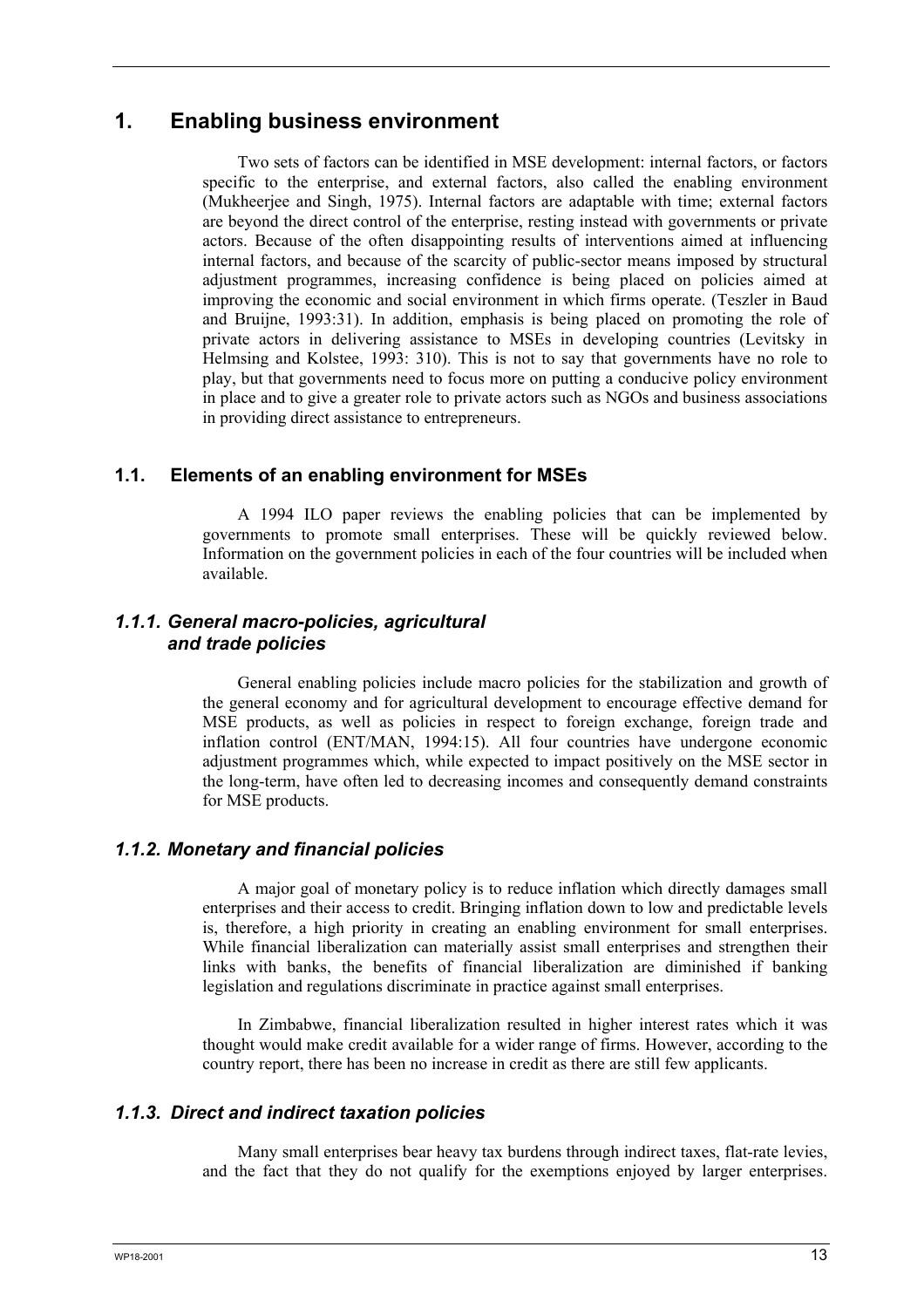Efficiently administered and fair taxation is as important for small enterprises as for individuals and larger enterprises. Taxes have to be levied at reasonable levels, yet fairly and without undue disruption of their business. It may also be possible to promote small enterprises through the adoption of tax incentives for larger enterprises that do business with them, though this could also put smaller enterprises at a disadvantage vis-à-vis larger enterprises, especially if they are targeting the same markets.

In Zimbabwe, while taxes have been slightly reduced, this has not had much impact on MSEs as most of them never paid taxes anyway.

### *1.1.4. Land access and infrastructure policies*

Improving physical (roads, transport, public utilities) and social infrastructure (education and health facilities) is important for encouraging MSEs. Women entrepreneurs, for example, would greatly benefit from public or community investments which brought water and fuel sources closer to home leaving them more time to work in their enterprises. Investments in rural infrastructure also benefit micro and small enterprises indirectly through increased demand for their products from the agricultural sector.

Given the problems faced by MSEs regarding their lack of secure access to premises, governments can help with public market facilities and industrial estates, although these have not tended to be successful. What may be more effective would be to promote piecemeal and gradual development by the enterprises themselves. Simplified land title procedures, coupled with zoning regulations permitting the mixed residential, formal sector and small enterprise development of well-located and serviced areas would facilitate such development. Land surveys could be used to identify dispersed small lots as sites for individual small enterprises or very small clusters of them. MSEs could also be officially permitted to observe building regulations in stages.

In Zimbabwe, local authorities have provided work shelters with electrical connections in small rural towns and larger urban areas for MSEs involved in manufacturing and trading.

### *1.1.5. Regulatory policies*

There is a clear need for regulations to protect both small enterprises and the general public and the employees. Fortunately the tendency for over zealous regulation of enterprises and their income is diminishing as it has been found in several countries (including Tunisia) that when regulations are too elaborate, they tend neither to be followed nor enforced. Therefore, it may be better to reduce regulatory requirements to a minimum and then vigorously enforce them. Over-stringent regulations may also discourage entrepreneurs from growing (where they become more visible) or working outside of their homes. A preferable approach might be official recognition and acceptance of phased and gradual application of regulations as the enterprise expands.

In the Philippines, the Magna Carta for Small Enterprises of 1991 calls on all government agencies having to do with small enterprises to pursue the principles of minimum regulation and see to the simplification of procedures and requirements. The Act also calls for the creation of a Small and Medium Enterprise Development Council attached to the Department of Trade and Industry to serve as the main agency responsible for the promotion of small and medium enterprises and for the rationalization of programmes aimed at supporting them. In addition, Cabinet Resolution 29 of 1988 had also aimed at rationalizing the system of assistance to MSEs by designating eight agencies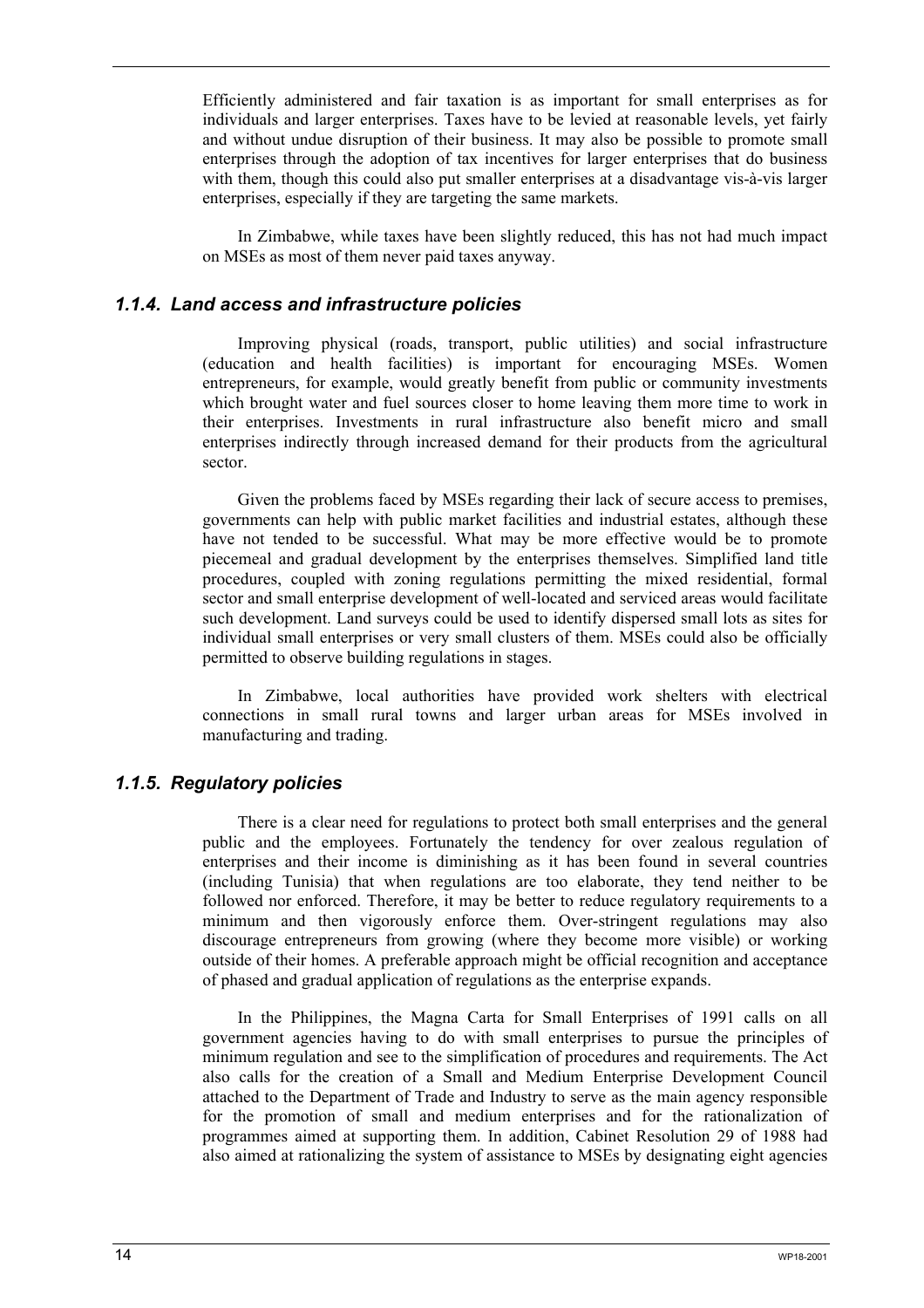to be responsible for the coordination of livelihood and entrepreneurship programmes and projects.

In Zimbabwe, the Government's paper introducing the economic policy reform programme in 1991, specifically mentioned the establishment of a commission to review local council by-laws and other regulations of economic activity recognizing that zoning regulations and licensing of small businesses, shops, hawkers and vendors which have been in force since pre-Independence inhibit growth. In addition, as part of the deregulation process, a Private Business Corporation Act was passed by Parliament which offers limited liability and simplifies the registration procedures somewhat. At the same time, the procedures remain fairly complex and require records that most MSEs do not keep. In addition, it is not clear if MSEs are even required to register.

### *1.1.6. The application of international labour standards*

While the application of international labour standards to micro and small enterprises is clearly of critical importance, the means of applying such standards has to be worked out. The challenge lies in promoting the evolutionary integration of these enterprises into the economic mainstream by progressively upgrading their standards and practices to the levels prevailing in formal sector enterprises. A gradual approach consists of prioritizing the areas where the standards are most needed to promote the welfare of employees and then to formulate methods and sequences for the application of standards which are likely to be observed.

### *1.1.7. Enterprise culture*

The existence of an "enterprise culture" in society also is part of an enabling environment. An enterprise culture, which can be inculcated through the educational system, would be one in which initiative and risk-taking are valued, where there is a history of entrepreneurship and where entrepreneurs are considered in a positive light. The enterprise culture may vary significantly for women and men.

When looking at the four countries covered by the research, the enterprise culture for women in strongest in Zimbabwe and especially, the Philippines, and weaker in Tunisia and Bangladesh, where traditionally women's movement and contact with the world beyond the family have been more circumscribed.

### **1.2. Enabling environment for women entrepreneurs**

The vulnerability of women-run enterprises, often located in the informal sector, means that special attention must be given to a regulatory environment that encourages growth and links with markets and industries in the formal sector. In order to make recommendations on how to strengthen women's participation in the micro and small enterprise sector, an overview of the policy and socio-cultural environment in which women entrepreneurs operate is essential.

The purpose of this section is to assess what policies and socio-cultural conditions constrain or encourage women entrepreneurs' participation and expansion in the enterprise sector. For this section, enabling policies will be defined as "broad ... policies which profoundly affect the economic and regulatory conditions in which micro-enterprises, small modern enterprises, and larger enterprises must operate" (ILO Enterprise and Cooperative Development Department, 1994). The factors that are examined for each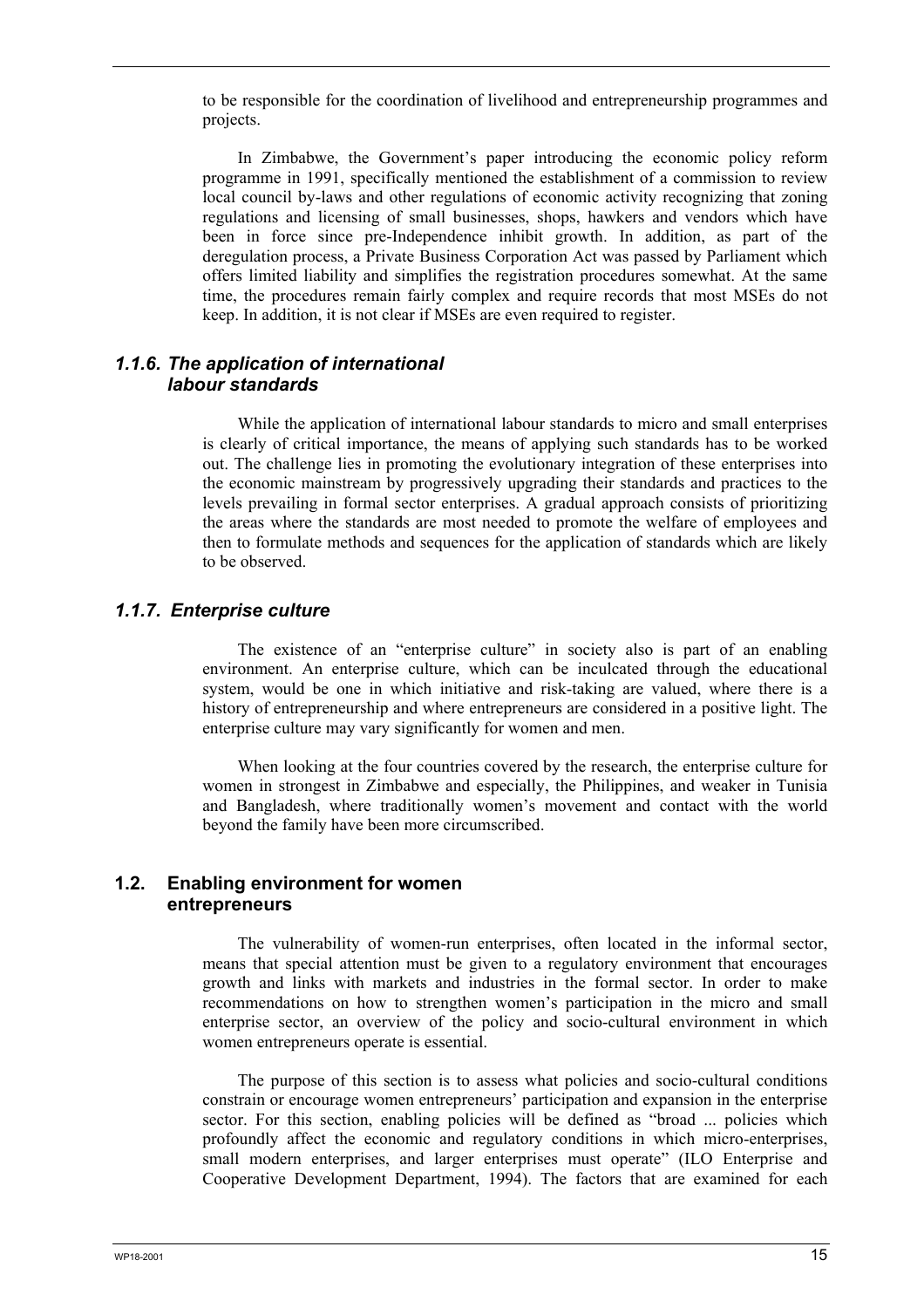country (when information is available) in this section are: legislation, property rights and access to land, access to education and training, access to information, access to other services, socio-cultural factors, and other factors that are relevant or unique to particular countries.

### *1.2.1. Legislation*

### Bangladesh

Over the past two decades, legislation has been passed that specifically addresses women's legal rights and social status in Bangladesh. In the preparations for the "Beijing +5" meeting, held in New York in June 2000, the Government of Bangladesh prepared a number of updates and reports (see bibliography for details). Up to the minute developments in Bangladesh can also be tracked from the various websites mentioned in the bibliography. These recent legislations include:

- the Oppression of Women and Children's Special Act of 1995 that has gone through a redrafting process;
- the Dowry Prohibition Act of 1980 that prohibits giving property or valuables directly or indirectly to another party before or after marriage, or the parents of another party before or after marriage;
- the Child Marriage Restraint Ordinance (1984) that raised the legal age of marriage to 18 for women and 21 for men, with punishment for either sex who marries someone not of legal age;
- the Cruelty to Women Ordinance (1983), which punishes the kidnapping of women, trafficking of women, and provides for the capital punishment for a husband or relatives who commit dowry murder;
- the Penal Code Ordinance of 1984 that further protects women from acts of violence using corrosive substances; and
- the Family Courts Ordinance (1985) that improves women's access to the legal system.

The most recent government plan for women's empowerment is the fifth five-year plan, 1997-2003, launched March 8, 1997 (WEDO, 1998). The five-year plan aims to better integrate a gender perspective into development. In addition, the Prime Minister drafted a national action plan for the Beijing Platform's implementation. The action plan covers priority areas for 14 ministries. However, it seems that there are no resources allocated for the plan's implementation, although the government plans on doing so in the future.

According to labour laws in Bangladesh, the government and employers with more than 50 employees are required to provide day care facilities; however, there are no community social welfare laws on day care that benefit micro-entrepreneurs (WEDO, 1998).

Despite these constitutional and legal provisions aimed at gender equality, a gap remains regarding the application of the law at the local level. National legislation is complicated by Hindu, Muslim, and Christian personal status laws, which cover marriage, divorce, dowry, maintenance, inheritance, and child custody. Thus, regardless of religious belief, each person is also governed by the personal laws of the community into which they are born (Data International, 1994).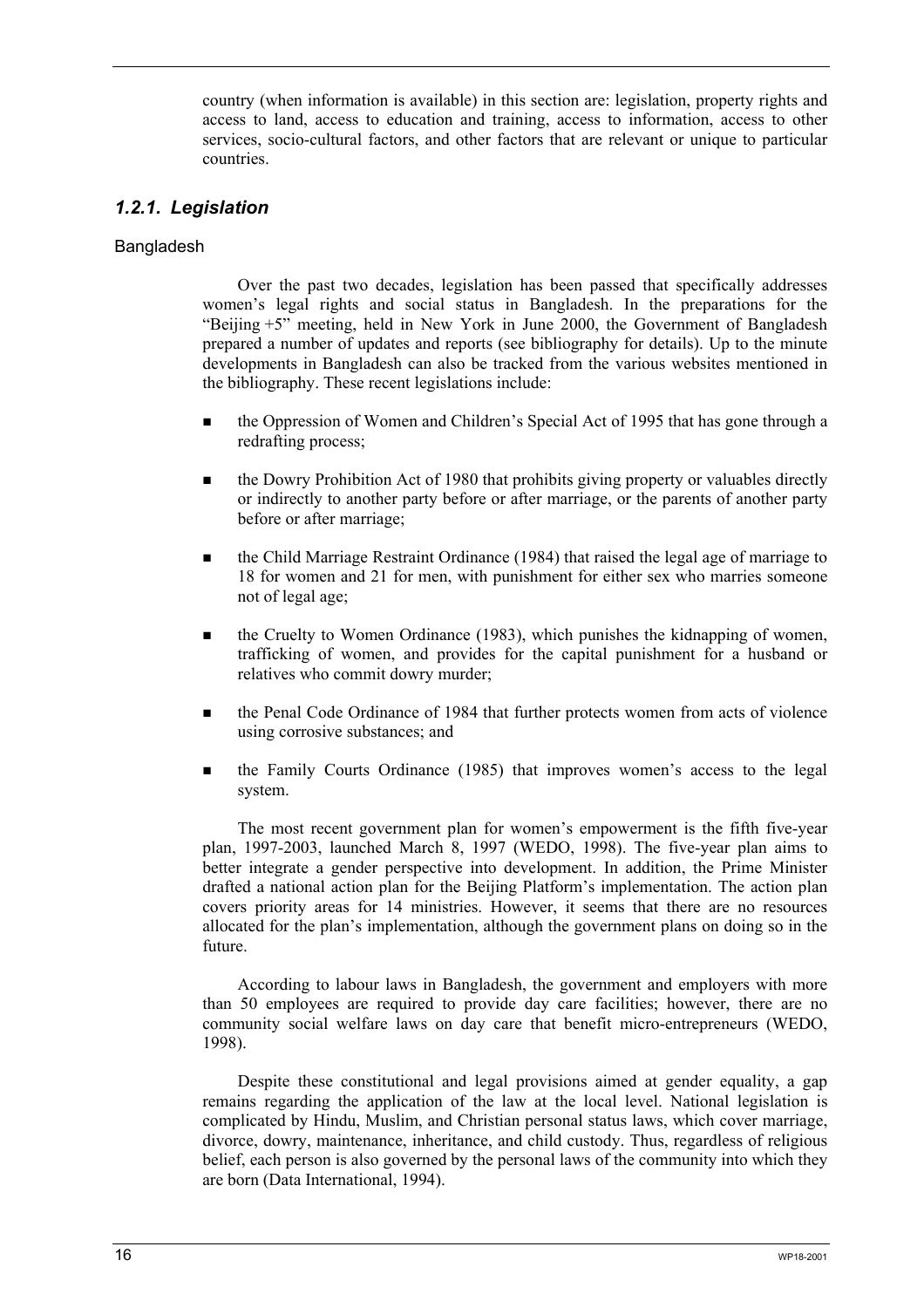### The Philippines

The Philippine legal environment for women has been influenced by landmarks within the international women's movement. The Philippines ratified the UN Convention on the Elimination of All Forms of Discrimination Against Women, with progress reports submitted in 1982, 1987, and 1993. In addition, the "New Family Code of the Philippines" was adopted in 1988. It revised discriminatory Spanish colonial law so that: both spouses jointly administer communal property and manage the affairs of the household; parental authority is equal; and women are free to work or engage in economic activity without their husbands' consent (Semonte, 1989). However, discrimination remains – the husband is the legal head of household, and in cases of disagreement his decision prevails (Eviota, 1988).

Other legislation passed to address the various inequalities between women and men in society includes:

- the Republic Act 6725 of May 1989 that strengthens the prohibition of employment discrimination against women with respect to employment terms and conditions;
- Resolution 77 of September 1989 that requests cooperation between the National Commission on the Role of Filipino Women (NCRFW) and the Committee on Family Relations on researching the status of Filipino women and drafting legislation promoting gender equality (CEDAW, 1993);
- Republic Act 6972 (1990) that mandates establishing day-cares in every village (Belandres, 1996:7);
- Republic Act 6955 of June 1990 that declares the selling of women as mail-order brides, and similar practices, illegal.

Measures have also been taken to integrate the gender perspective into development planning. The Philippine Development Plan for Women 1989-1992 (PDPW), prepared by the NCRFW in 1988, included plans to upgrade the skills and management capability of women in the informal sector, and particularly women entrepreneurs, through increased credit, training, marketing assistance, and technological assistance. Additional assistance for women entrepreneurs has been provided in

- The Republic Act 7882 (1995) that provides assistance to women engaged in micro and cottage business enterprises, and
- the Women in Development and Nation-Building Act of February 1992 that provides that regardless of civil status, women are entitled to the same treatment as men when entering into contracts, requesting credit, accessing government or private programmes, and requesting membership in a club or admission to a military school.

Following the Beijing Conference (1995), the Philippine government adopted the Philippine Plan for Gender Responsive Development 1995-2025 (PPGD).<sup>5</sup> The PPGD is the government's 30-year framework for pursuing the goals of development and equality. Much consultation went into the drafting of the PPGD. The plan was coordinated with the input of government agencies, such as the NCRFW and the National Economic and Development Authority (NEDA). Non-governmental organizations, gender and

<sup>&</sup>lt;sup>5</sup> See Annex for details.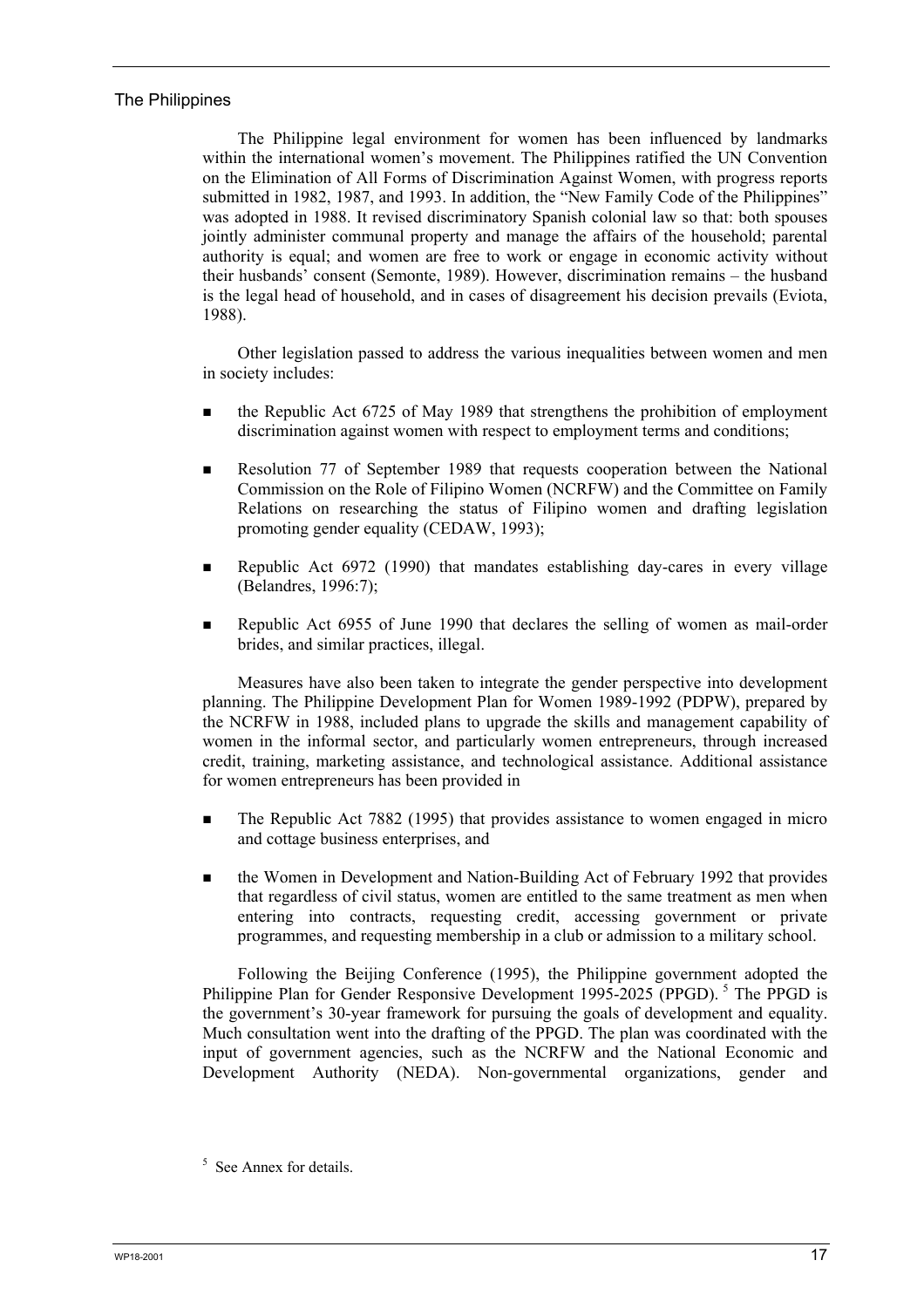development experts, and academics were also involved. One of the eight priority areas is labour and employment (WEDO, 1998).

The budget for women's programmes has increased over the past three years. Beginning with the 1995 General Appropriations Act (GAA), government agencies have been mandated to allocate part of their budgets for gender-based projects. The GAA for 1996 and 1997 fixed the amount that needs to be appropriated for gender-based projects at a minimum of 5 per cent, making gender in development a more concrete priority. The budget for gender and development programmes has risen from 990 million pesos in 1995, to 1.5 billion pesos in 1996, to 4.9 billion pesos in 1997 (WEDO, 1998).

The Government of the Philippines prepared extensive documentation as part of its participation in the UN "Beijing +5" meeting held in New York, June 2000 (see bibliography for references and details of websites). The current status of women in the Philippines can also be tracked from these various websites.

#### Tunisia

Following independence, in 1956, the Tunisian government adopted a Personal Status Code which promotes the rights of women and grants women full citizenship. The Code abolishes polygamy, replaces repudiation with civil divorce procedure, guarantees the right of inheritance for only daughters, promotes the rights of the female spouse as an equal marriage partner, establishes the legal age for women and men as 20, and sets a minimum age for marriage. The principle of legal equality between women and men, a part of the Code, was reiterated in 1993 with the passage of new legislation such as:

- the right to pass a mother's Tunisian citizenship to her child in the case of her marriage to a non-Tunisian (with father's consent);
- equal parental rights for both mothers and fathers;
- the rights of women guardians to administer the education and financial accounts of their children;
- the consent of mother and/or guardian; and,
- the creation of Special Funds to Guarantee Alimony Pension and Divorce (Annuity or Allowance) for women receiving alimony payments. <sup>6</sup> Finally, the adoption of the Convention to Eliminate All Forms of Discrimination Against Women and the introduction of a new Article within the Work Code favour a juridical disposition to equality between women and men at the root of the evolution of women's education, health, and employment, and prohibition of discrimination against women (Urbaconsult, 1994).

The Tunisian government has formulated its ninth plan, the Post-Beijing National Plan of Action 1997-2001, to implement the goals of the Beijing Conference in cooperation with NGOs. The Ministry of Women and Family supervises the plan's implementation, and has set time frames for completing targeted objectives. In addition,

<sup>&</sup>lt;sup>6</sup> A 1995 study carried out by the National Union of Tunisian Women on the image of women in Tunisian society found that 57 per cent of the population surveyed was ignorant of the content of the Personal Status Laws, with higher percentages among the rural population. This is an interesting finding to consider when discussing legal encouragement of women's employment, especially since legal literacy is greater among men than women (37.4 per cent of women compared to 48.4 per cent of men aware of the provisions contained within the Personal Status Code).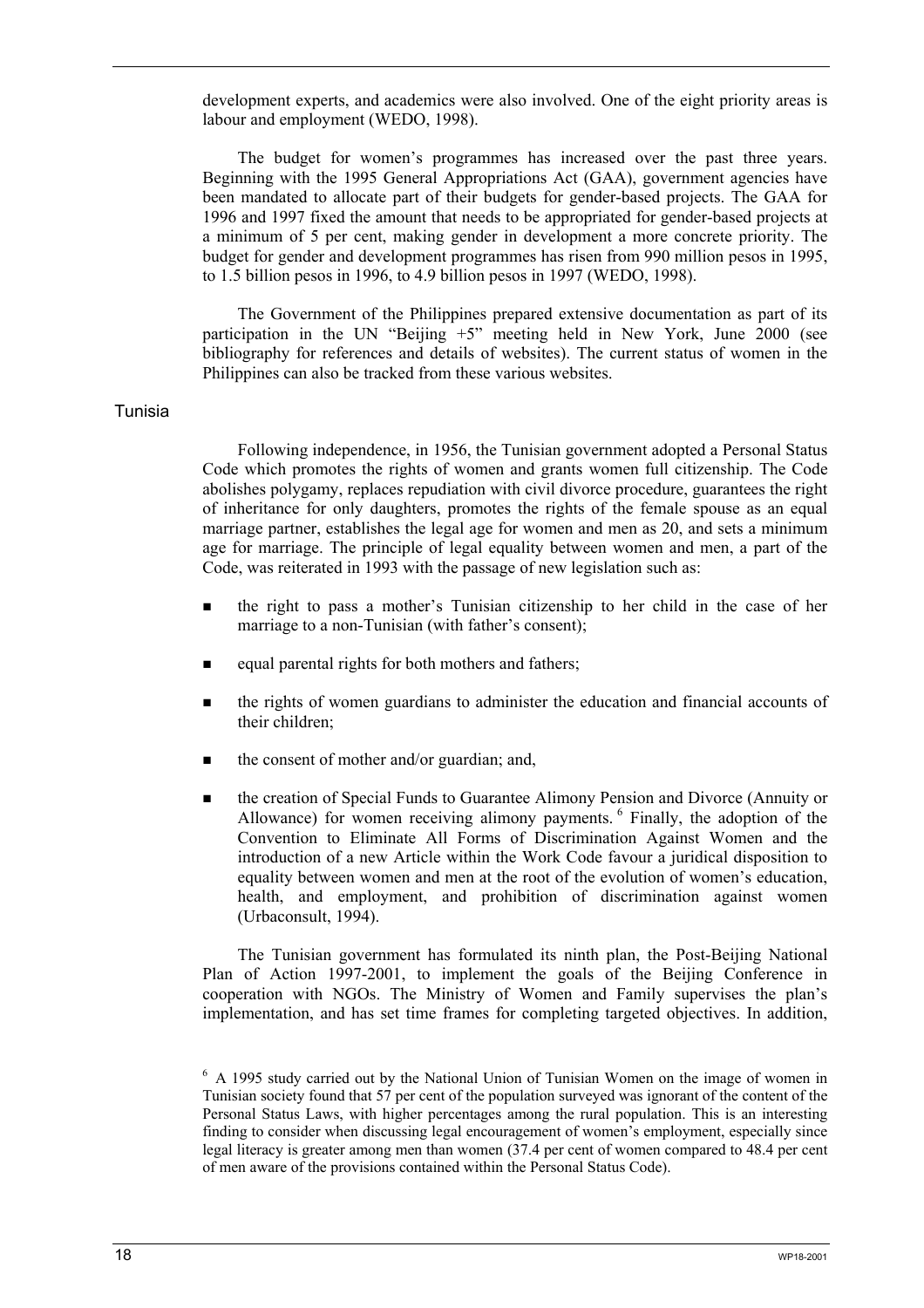the budget for gender-based programmes has increased 15 per cent since 1995; the government has now allocated 20 per cent of its budget for the Beijing Platform's implementation (WEDO, 1998).

The Tunisian Government also prepared documentation as part of its participation in "Beijing  $+5$ " (see bibliography for details). The current situation on the economic empowerment of women in Tunisia can also be obtained from these various websites.

#### Zimbabwe

A gender focus has been integrated into government agencies in Zimbabwe. Since the end of the civil war, the new government has been committed to establishing political machinery to improve women's status. Beginning in 1981, with the establishment of the Ministry of Community Development and Women's Affairs, the government attempted to identify and address women's needs. The Ministry conducted a national needs assessment survey and drafted a "Report on the Situation of Women in Zimbabwe," which indicated that women's education, health, legal rights, and economic productivity were priorities.

In 1989, the Women's Affairs Ministry was restructured as a department of the Ministry of Political Affairs and assumed the responsibility of acting as the Secretariat to the Women's League of the ZANU (PF) Party (Dikito, 1992). The Department of Women's Affairs was restructured further in July 1992 and placed within the Ministry of National Affairs, Cooperatives, and Employment. Their mandate is: to coordinate women's programmes and projects, support women in development, and monitor national equity programmes (Development Innovations and Networks, East and Southern Africa, 1992). However, the Department's low budget and marginization from policy-making have eroded its power.

The "Five Year Development Plan's" (1986-90) statement "Growth with Equity" calls for the elimination of discrimination against women's participation in development. In addition, an Ombudsman's Office (sic) has been established to channel public grievances, including those of women. While its potential has yet to be demonstrated, it has "become a useful channel through which aggrieved women in the government, municipal, and statutory bodies as well as other women seek redress" (Gaidwanwa and Marmba, 1993). Furthermore, the ministries' gender focal points promote gender-based plans and programmes.

The Ministry of National Affairs is the main government body in charge of the post-Beijing national action plan: its gender unit lobbies and initiates legislation benefiting women. Among the priority areas identified in the action plan are education and training, and women and poverty. Although the budget for women's programmes has increased since Beijing, the Ministry of National Affairs gender unit receives a scant 0.003 per cent of the total government budget (WEDO, 1998).

As for the other three countries, Zimbabwe also submitted considerable documentation as part of its preparations for "Beijing +5" (New York, June 2000). Details of these, as well as an up-to-date appraisal of women's economic empowerment in Zimbabwe, can also be obtained from these websites.

### *1.2.2. Property rights, access to land and other assets*

Access to land is an important factor to consider in terms of its use as collateral for loans, and as a push factor into the informal sector (Greve, 1996). However, in the context of Bangladesh and the Philippines, it is also important to consider living space: precarious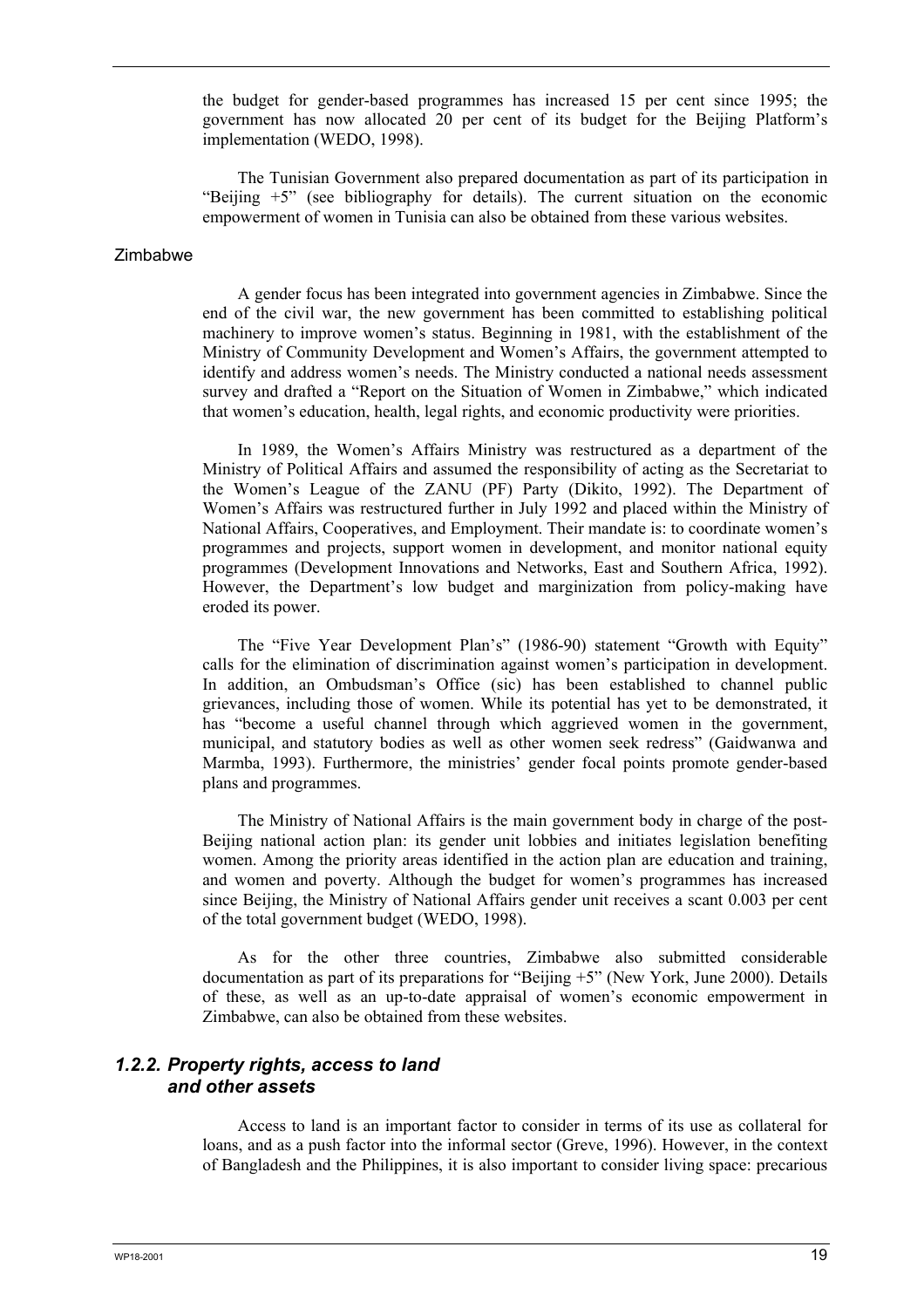living conditions impact home-based enterprises, placing women's micro and small enterprises in an even more vulnerable position.

### Bangladesh

Muslim personal law, according to the Shari'a, permits property inheritance for daughters, wives, and mothers; however, women inherit less than men. For example, a wife (or wives) can inherit one-eighth of her husband's property after his death, or onefourth if there are no children. Yet a man receives one-fourth of his wife's property after death, or one-half if there are no children. In addition, Muslim women often do not make use of their right to inherit land and property, but hand it over to their brothers or sons as a kind of guarantee that they will be cared for in the event of divorce or widowhood. To justify the proportions of inheritance between women and men, Muslim jurists in Bangladesh argue that women inherit from both their husbands and father, receive dowry from their husbands (an agreed sum of money paid upon marriage or divorce), and have no maintenance responsibility. In addition, jurists cite that widows can remarry and thus increase their economic welfare with the inheritance from their deceased husband.

Under Hindu inheritance law, the "order of priority ... of inheritance is as follows: son, grandson, great-grandson, widow, daughter, daughter's son, father, mother, and so on" (Data International, 1994). Widows, daughters, mothers, and paternal aunts and grandmothers are the only women eligible to inherit. Daughters who are widows, "unchaste", or who have no children cannot inherit. A widow loses her right to inheritance if she remarries.

Christian personal law, which is predominantly Roman Catholic, follows the Succession Act of 1925, which leaves Christian women free to dispose of property. Daughters and sons receive equal shares, and women receive half of their husband's estate. However, if there are children, widows receive only one-third of the inheritance (Data International, 1994).

#### The Philippines

Sixty per cent of Filipino women live in rural areas. Economic liberalization, which has increased the amount of cheap imported agricultural products, has also reduced rural women's profits from small-scale farming, particularly grain production. Land reform has also failed to increase women's access to land. In addition, "continuing conversion of agricultural lands and speculative land pricing, especially in the regional growth centres, have greatly reduced access to land among poor women and aggravated landlessness" (WEDO, 1998). The conversion of farmland into luxury housing, golf courses, and industrial and commercial centres has rendered the environment unhealthy and uprooted rural women. In 1988, the government attempted to guarantee women equal rights in land ownership, equal division of agricultural produce, and representation in advisory or decision-making bodies under Republic Act 6657 (Comprehensive Agrarian Reform Law) (CEDAW, 1993).

Within the urban centres, such as Metro Manila, shanties are demolished to make way for infrastructural change and industry. Poor women are particularly vulnerable, and the destruction of their home results in economic loss or complete loss of livelihood. Over 432,000 families have been relocated to distant sites in Metro Manila thus far (WEDO, 1998).

Provisions in the Family Code also enable women to accumulate needed collateral in their name because the Code provides for equal rights in property inheritance between spouses; women retain their property brought into the marriage or acquired during the marriage, and if a husband abandons his family the wife may petition the courts for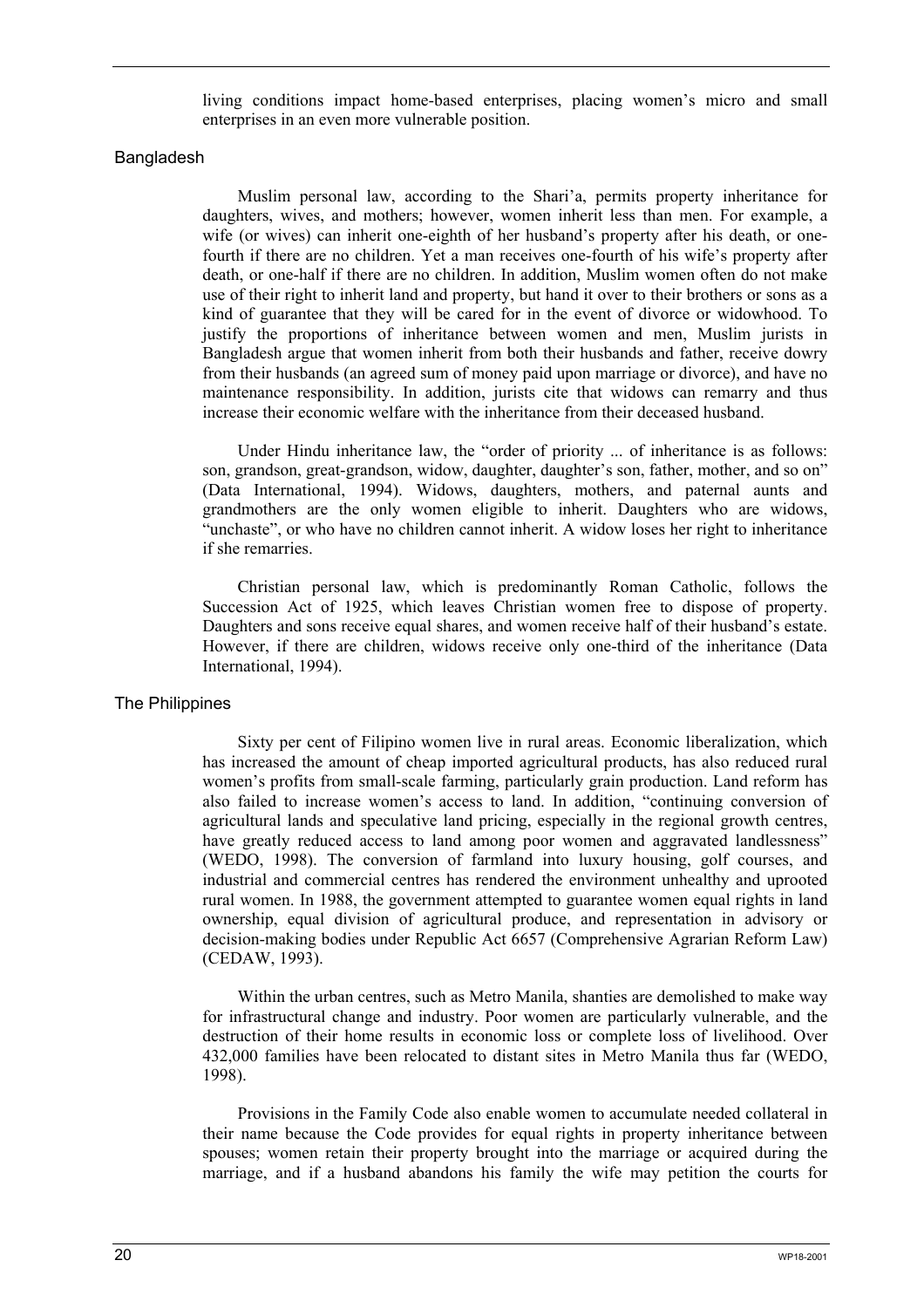division of property or to become the sole administrator of community property (Belandres, 1996:6).

#### Zimbabwe

The 1997 Inheritance Act has been amended so that it is gender-neutral; the amendment states that neither sons nor daughters can be given preference in inheritance. However, patriarchal tradition has made this amendment difficult to put into practice. With respect to land reform, women are under-represented on the government's inquiry commissions (WEDO, 1998). Therefore, women do not have a strong voice in advising the government on land reform, an important concern for the large numbers of women who work in agriculture.

### *1.2.3. Access to education and training*

According to RoseMarie Greve, "basic education is a fundamental prerequisite for women to have access to the higher order skills and know-how associated with more productive and efficient enterprises" (Greve, 1996). At the root of this condition for economic success are basic literacy and numeracy. However, improving women's economic position depends increasingly on the type of education they receive, rather than their general access to education. Socialization within the education process promotes certain attitudes and values regarding women that can pose a constraint to their economic pursuits (Greve, 1996).

### Bangladesh

Despite intensive national educational government programmes to promote female literacy, men are twice as likely to be literate as women in Bangladesh, and 78 per cent of rural women are illiterate. Seventy-one per cent of females in Bangladesh have primary level education, compared to 83 per cent of men. The dropout rate is 60 per cent for young women, and is much higher than for young men (IPPF South Asia Region, 1997). There are 188 tertiary level female students per 100,000 women in Bangladesh (UNDP, 1998). At the higher education level, women are excluded from: the Islamic University, the Islamic Center for Vocational Training, nine out of ten cadet colleges, and 17 out of 18 polytechnic schools. Although universities do not discriminate against women's enrolment, early marriage and negative attitudes about female education drastically limit the numbers of women who enrol in higher education.

The explanation for such low educational participation of women lies in the higher expectations accorded to male children, and the greater amount of money invested in male children's education, especially among poor families. The discrimination against women in education continues as they mature, and women are socialized to feel less valued in society; consequently, this reduces their productive potential. Another factor negatively impacting on girls' educational opportunities is the growth of child labour.

The consequences of educational constraints for women in Bangladesh are that many young women become vulnerable to traffickers. Overall, women's socio-economic prospects are limited by their low educational level, with garment factory and domestic service employment being the only concrete formal sector opportunities (IPPF South Asia Region, 1997).

#### The Philippines

In the Philippines, women's education is on a par with men's with respect to literacy. For 1995, women's literacy rate was 94.3 per cent, and that of men was 95 per cent (UNDP, 1998). However, sex-stereotyping and the tracking of women into certain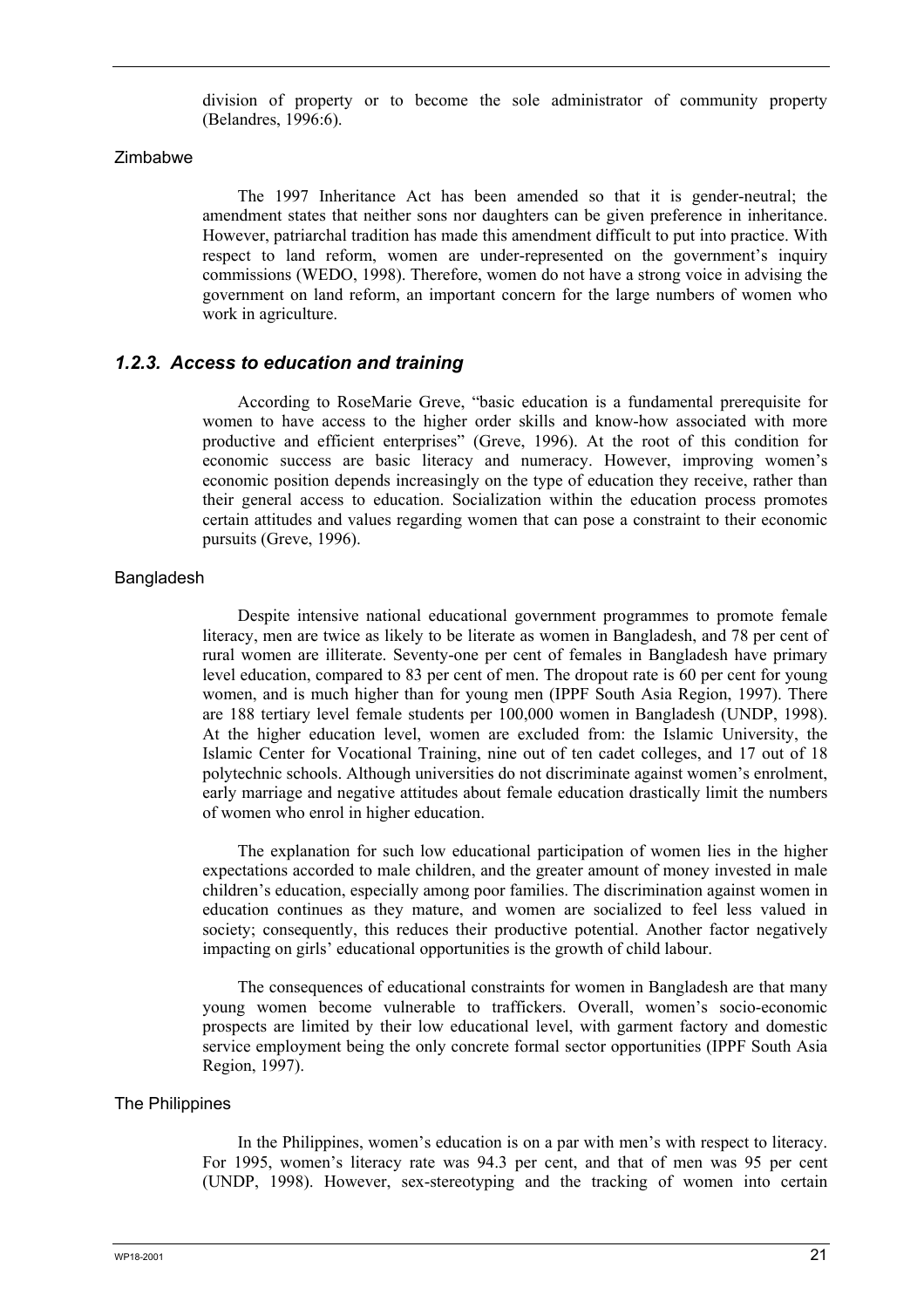professions promotes gender bias within society and socializes women's intellectual and professional development. Teachers, curricula, and school textbooks are gender-biased, and women are tracked towards teaching and nursing professions. The result is that women's choices are limited to "few low-paying and less challenging jobs" (Nichols Marcucci, 1994).

Women's vocational training is based upon household activities, while men benefit from more technical training. As a result, female participation is highest in service, sales, clerical work, and cottage industries, while men are most active in agricultural and production activities (Eviota, 1988). The media, an informal educational tool, reinforce gender-stereotyping of women as sex objects or housewives (Eviota, 1992), and it remains a challenge to improve the quality of women's education. On a positive note, women are gradually entering non-traditional fields such as agriculture, engineering, and forestry (UNICEF, 1990), and the gender bias in school curricula has been addressed with the requirement that textbook visuals represent gender balance, and practical arts subjects be taught for both boys and girls (Semonte, 1989). Also, women beneficiaries of the National Manpower (sic) and Youth Council programmes increased during the latter part of the 1980s, rising from 45 per cent in 1985 to 56 per cent in 1987 (Belandres, 1996:25).

In tertiary education and graduate studies in general, women slightly outnumber men (NCRFW Minifacts, 1991; UNICEF, 1990). At the tertiary level, there are 3,233 females enrolled per 100,000 women in the Philippines, with 27 per cent enrolled in natural or applied sciences (UNDP, 1998). Women's studies has expanded in Philippine universities, and six Manila universities have set up a Women's Studies Consortium.

However, the conclusion that women have fully enjoyed the opportunities that higher education is expected to provide should not be automatic; class differences affect who can and cannot continue on into higher education. Materials and uniform costs of schools at the more basic levels of education prohibit some women, particularly rural women, from finishing elementary school (Belandres, 1996: 24). In addition, women's educational credentials must be higher than men's when considered for the same job (Eviota, 1988; Semonte, 1989).

#### Tunisia

In Tunisia, the apprenticeship system is an important stepping-stone to future employment. Apprenticeship is available for youth aged 14-18 who have left school with a minimum of five years of primary education. Contracts can be verbal for artisan workshops with less than ten workers. Enterprises which employ apprentices are given a number of advantages, such as: not paying taxes or social security contributions on salaries of apprentices; partial or total deduction of expenses associated with employing an apprentice in the form of tax refunds; state assumption of accident and sickness insurance for apprentices within artisan workshops and enterprises with less than ten workers; one state subsidy, granted during the internship period, judged necessary for professional formation. The Employment Bureau plays an intermediary role in recruiting apprentices and guaranteeing a fixed salary; however, the legal conditions governing apprenticeship are rarely respected. The apprentices are often recruited directly without previous training, and without respect for conditions of employment or remuneration. In terms of professional training, despite the multitude of training centres and programmes offered, most female and male-headed Tunisian enterprises were trained on the job (63 per cent of women and 82 per cent of men).

In addition, professional certification is mandatory for obtaining an artisan's permit. Proof of professional qualification can be a diploma attesting artisanal aptitude conferred by a training institution, and exercising the artisan activity for three years after completing training, or five years in the past. In certain cases, a professional certification is necessary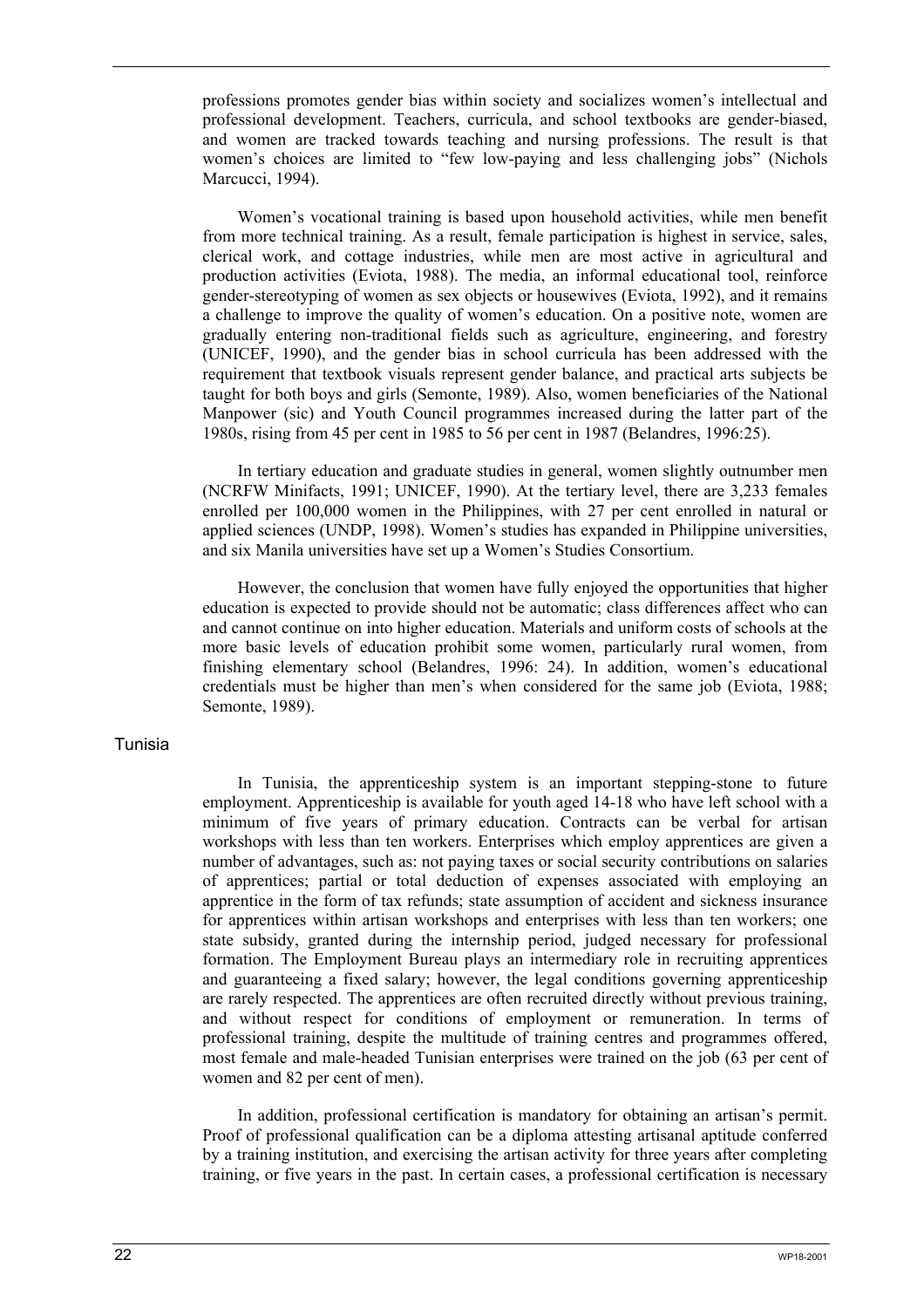to benefit from l'Office National de l'Artisanat (ONA) credits for artisans. However, this professional regulation does not apply to the informal sector. Three-fourths of microentrepreneurs, both female and male, who have a diploma present themselves for inclusion in the listings of small artisan enterprises (Urbaconsult, 1994).

Extension services target stereotypical female and domestic functions, which further reduces women's socio-economic opportunities (Urbaconsult, 1994).

In Tunisia, 95 per cent of women have primary school level education (UNDP, 1998) 7 To increase girls' regular school enrolment, the eighth national plan (1991-1996) provided single-session school days and created school canteens. According to government estimates, the "rate of school failure and repetition has been lowered to under 4 per cent" (Tunisian Government Report to the UN Division for the Advancement of Women, 1997). Girls' secondary school enrolment has risen from 44 per cent in 1988-1989 to 49.7 per cent in 1995-1996.

In addition, the government's eighth plan mandated the promotion of an improved image of women within school curricula and textbooks, in order to raise awareness of the importance of women's role within society. The post-Beijing National Plan of Action also mandates that training modules on women's rights be developed and incorporated into school curricula (Tunisian Government Report to the UN Division for the Advancement of Women, 1997).

At the tertiary level, there are 1,110 women enrolled per 100,000 Tunisian women, with 28 per cent enrolled in natural and applied sciences  $(UNDP, 1998)$ . <sup>8</sup> Increasing the preparation of girls and young women for technical and scientific courses is a current government priority. The National Plan of Action 1997-2001 also incorporates gender analysis into research, documentation on women, data banks, project planning, censustaking, and impact evaluation of economic projects.

To combat the higher illiteracy rates among women, the Tunisian government has also targeted young women aged 15-29 for enrolment within literacy centres. In addition the post-Beijing National Plan of Action has expanded its illiteracy programme to also favour the enrolment of women aged from 15-29 in vocational training (Tunisian government report to the Division for the Advancement of Women, 1997). In support of plans to improve access to training, teaching materials, and enrolment in higher education, the World Bank provided Tunisia with a US\$80 million loan on March 17, 1998 (World Bank News 17:6, March 19, 1998).

#### Zimbabwe

During the 1980s, following cessation of the civil war, the government restructured the welfare system. The educational system became state-funded, and between 1979-1989 primary schools increased 88 per cent. Girls benefited greatly from educational reform: female attendance in primary schools increased nearly 200 per cent during the 1980s. However, structural adjustment and the backlash against welfare in the 1990s has resulted in drastic state-spending cuts. As a result, school fees were reintroduced in 1991, reducing school enrolment, especially among young women. Safety nets that assist low-income families with health care and school fees are not very accessible; therefore, 46 per cent of

 $7$  Tunisian Government estimates for 1995-96 are lower (89.4 per cent).

<sup>&</sup>lt;sup>8</sup> Tunisian Government estimates are lower, citing 17 per cent of women as enrolled in technical/scientific courses for 1995-96.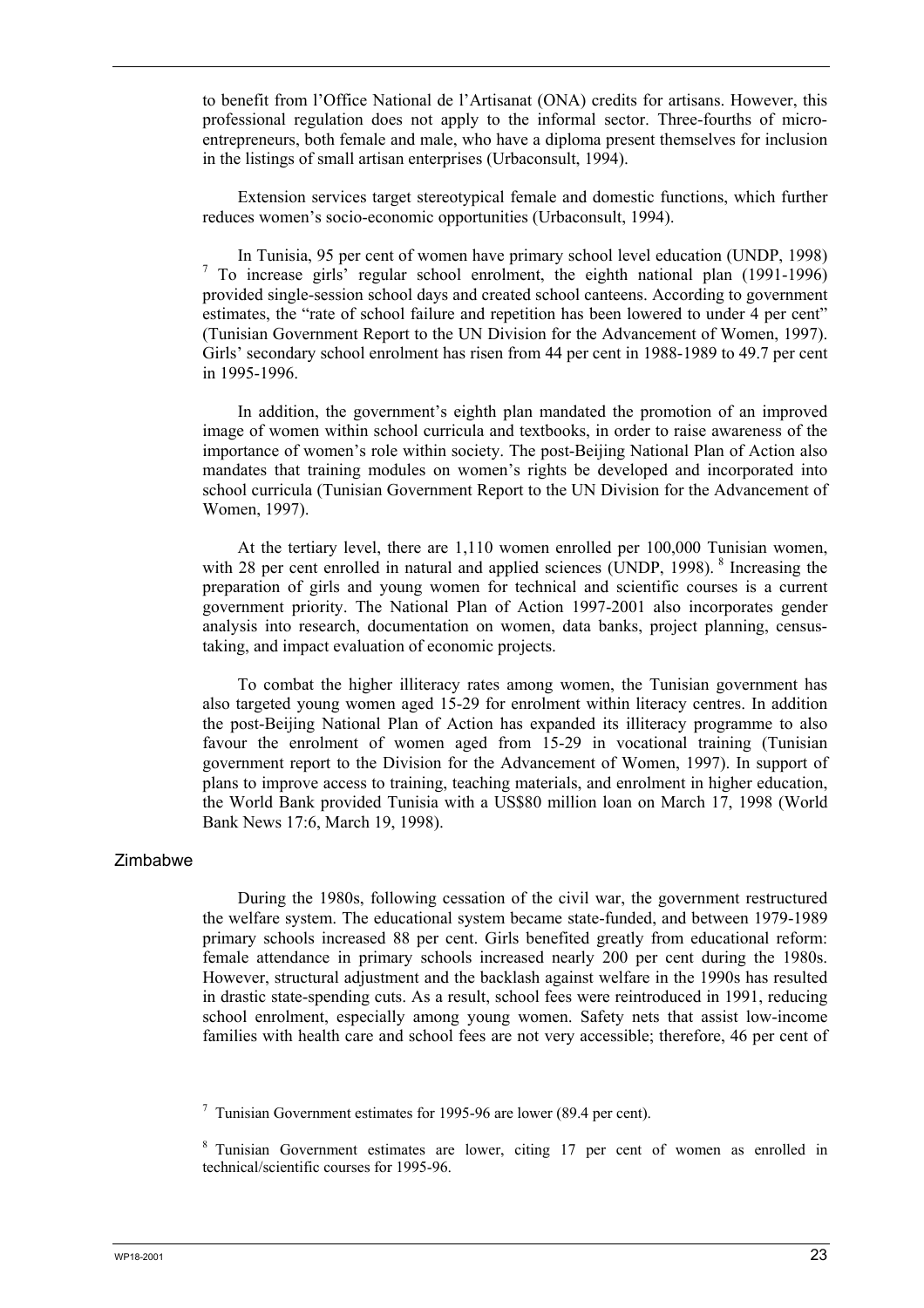women aged 15-24 cannot afford to attend school (WEDO, 1998). Young women also drop out of school more than young men, particularly in higher education, with men three times more likely to be formally educated. For every 100,000 women, there are 369 enrolled in higher education, with only 14 per cent studying natural or applied sciences (UNDP, 1998). Teenage pregnancy and informal sector work also disrupt women's schooling.

Although difficult to implement due to limited availability of funds, the government has proposed a series of seminars to "educate women and implement affirmative action for the employment and promotion of women" (WEDO, 1998).

### *1.2.4. Access to information*

Information is an important element of market expansion. Women entrepreneurs, and especially home-based entrepreneurs, face a particular challenge in accessing information regarding the market and prices. Women who are not in direct contact with the market must rely on middlemen for information, leaving them open to exploitation (Greve, 1996).

#### Bangladesh

Due to lack of education and exposure to the markets, women are often not in a position to carry out proper market surveys (demand and supply analysis) before creating their enterprises, which makes them vulnerable to failure and exploitation. Socio-cultural conditions also makes it difficult for women to interact openly with other men and to sell their products at the market.

#### Tunisia

Although one of the current priorities of the government's implementation of the Beijing Platform is information programmes to combat discrimination of women in society, no specific plans have as of yet been made (Tunisian Government Report to the Division for the Advancement of Women, 1997).

#### Zimbabwe

Women lack information that can increase their competitiveness for credit, land, equipment, and time. Therefore, despite affinity for business activity, women's participation in micro-economic activities is not on a par with men's (WEDO, 1998).

### *1.2.5. Access to other services*

### Tunisia

The government has launched a micro-credit plan for women that allocates credit for women's enterprises and promotes equality in employment (WEDO, 1998). However, banks continue to discriminate against women, preferring to provide credit to husbands or requiring the guarantee of fathers or sons on loans given to women (Urbaconsult, 1994).

### *1.2.6. Socio-cultural factors*

Among the socio-cultural factors which limit women's participation in entrepreneurial activities, the division between the model of women's entrepreneurial activities, centred around the home, and the model of men's entrepreneurial activities, centred around production, limits the potential earnings and skill level of women's enterprise. The different attitudes about what type of work are "suitable" for women also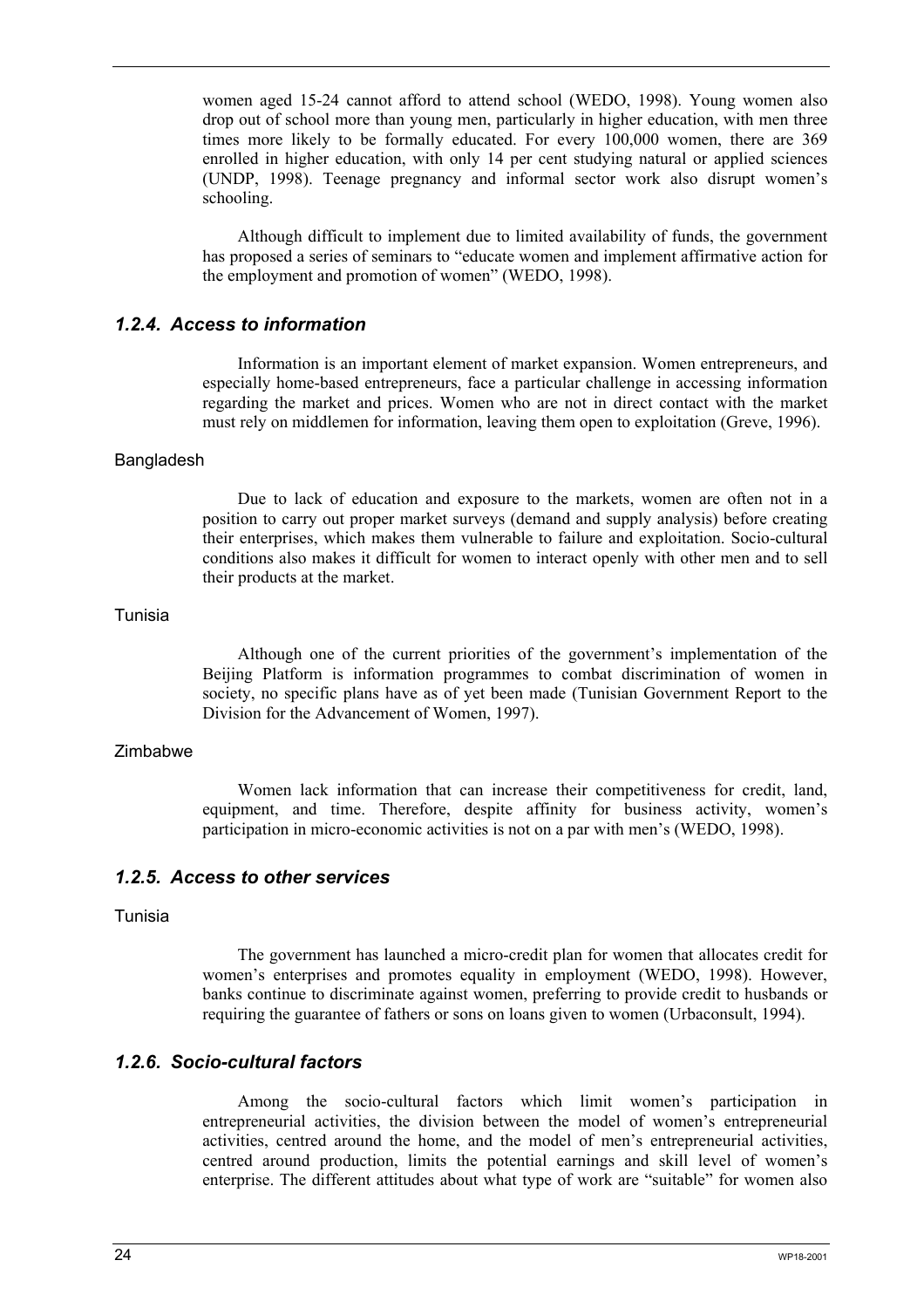accords women the false position of "secondary earners," in turn affecting the type and quality of training and services women receive. Finally, women's life cycle and reproductive function should also be considered when assessing the particular sociocultural factors. Women's multiple roles impact on their mobility and the choice of activities that they engage in (Greve, 1996). Therefore, the concept of creating an enabling environment must also include outreach specific to harmonizing women's work and family responsibilities in a gender-balanced manner (including men's contribution to the solution).

#### Bangladesh

In Bangladesh, village proverbs, superstitions, and cultural myths place a social stigma on women, scape-goating women for bad luck, natural phenomena, and community discord in general. There is a strong preference for sons in Bangladesh, with studies as recent as 1988 and 1992 finding that most parents wish for two or three sons but only one daughter (Mannan, 1988; Islam and Ahmed, 1992). Furthermore, women themselves are so strongly socialized to feel a liability on their families that they too often inherit the antifemale bias and preference for sons. Male children are thought to bring good luck, and "enhance their security and respect in their in-law's household" (Data International, 1994). Sons are indulged, while daughters are disciplined and worked many hours within the house, because sons are valued as the future caretakers of their parents.

#### The Philippines

Although economic necessity has brought more women into the workforce, the gap between women and men's employment remains. Aside from domestic responsibilities, greater preference for employing men restricts women's wage employment (WEDO, 1998).

In addition, Filipino society is largely traditional, and despite the economic need for women to work, the ideal is for wives not to work (Belandres, 1996).

#### Tunisia

In Tunisian society, the individual is not an autonomous entity: rather, the individual exists in a network of social relations, primarily the family, followed by the state and collective institutions. Therefore, there are multiple socio-cultural and political factors which can affect a woman's decision to create a micro-enterprise.

In terms of status, women's role as housekeeper places the majority of domestic responsibility on her shoulders, thus inextricably linking women's enterprise activities with household responsibilities. The primary responsibility for housekeeping and child care can amount to 10-14 hours a day, making it difficult to locate enterprise activity outside the home. In addition, women who operate out of their home, and whose clientele is primarily female, encounter fewer socio-cultural constraints (Urbaconsult, 1994).

A 1995 survey of the National Union of Tunisian Women on the image of women within Tunisian society found that the responsibilities of the household and perceptions of who is responsible for providing the primary income for the family differ according to level of education and location. Higher percentages of illiterate women and rural women cited household income as the primary responsibility of men (64.7 per cent of rural women and 67.8 per cent of illiterate women). More traditional attitudes also manifest themselves among women over the age of 60: only 49.5 per cent of women under 30, as opposed to 68 per cent of women above the age of 60, accord men the primary role of breadwinner. A great majority of women cited economic necessity (72.5 per cent), rather than equality, as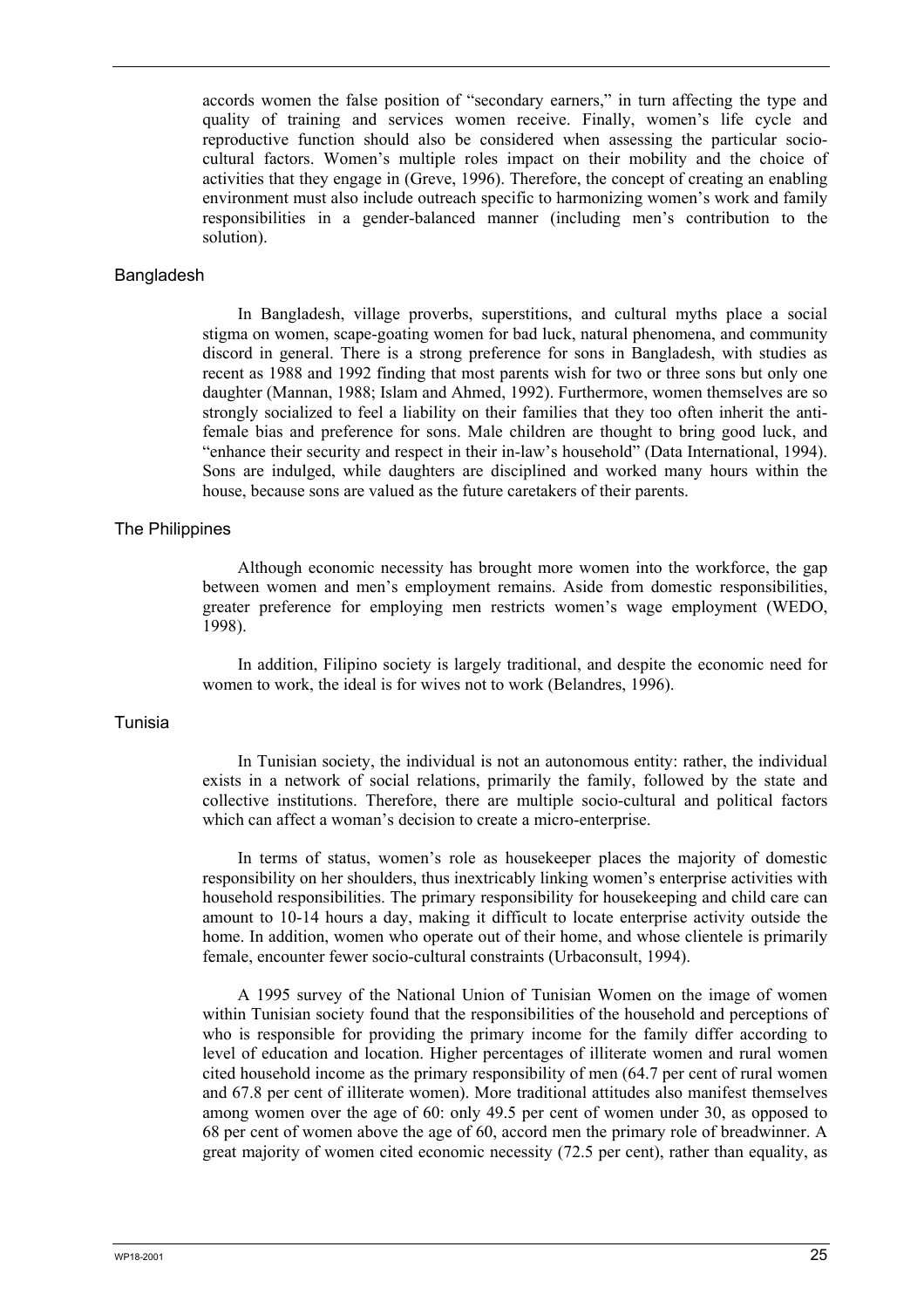the overwhelming reason for women entering the workforce – something that was found in the survey done of women MSEs in Tunisia for this report (UNFT, 1995).

### *1.2.7. Other factors*

In the Philippines, the government lacks an effective economic empowerment plan to support women "during times of increasing globalization and currency speculation in Asia-Pacific, which have dwindled the purchasing power of the peso and considerably lessened women's economic opportunities" (WEDO, 1998). This is exacerbated by the cultural predisposition for employing men.

Women have been most negatively impacted by unemployment in Zimbabwe, as they are the first to be fired. Sexual harassment is a particular concern for women, especially those working in export-processing zones that are exempt from national labour laws. However, there is no specific law that addresses sexual harassment in the workplace (WEDO, 1998).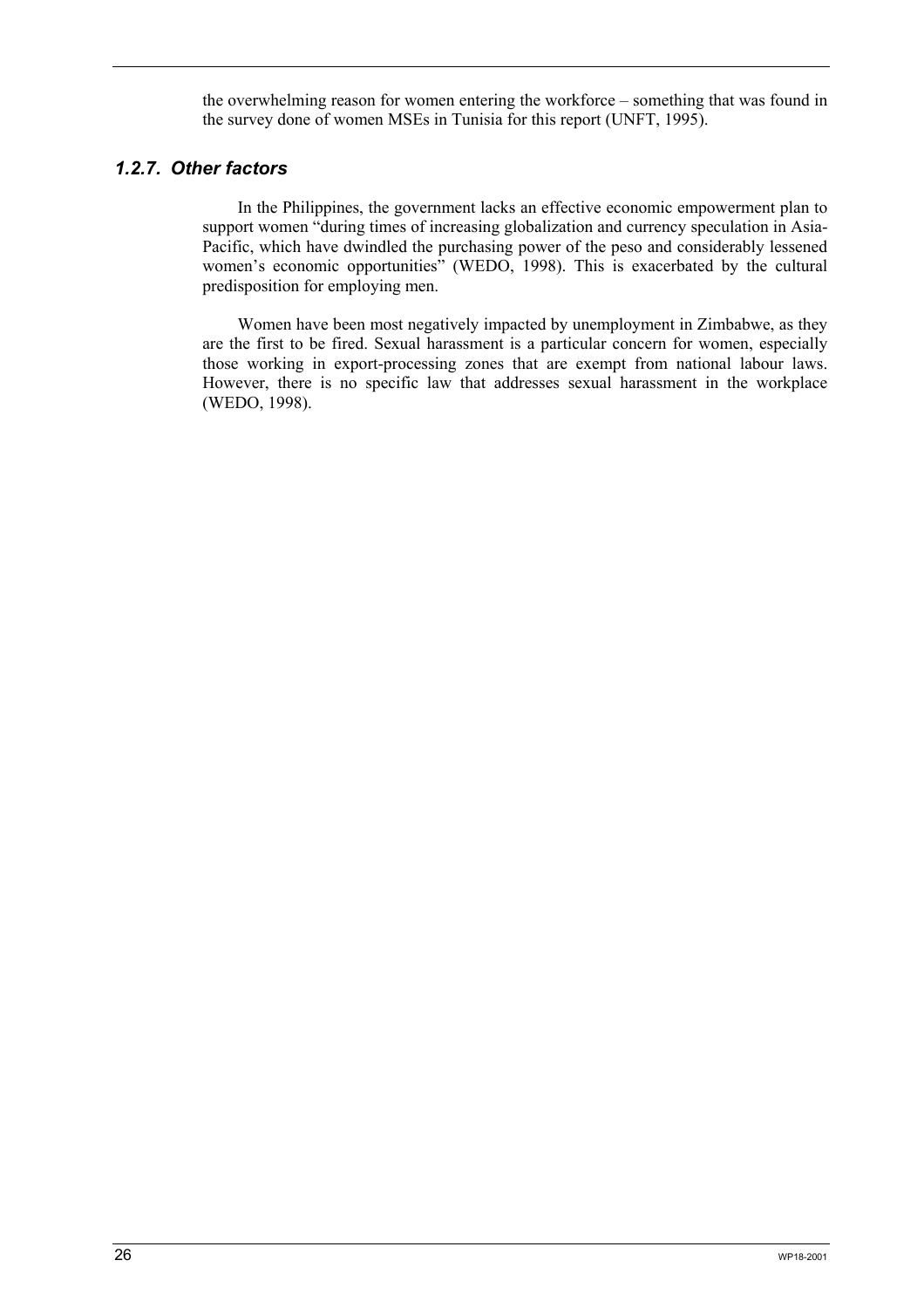# **2. Support services for MSE promotion**

Over the past ten years there has been greater interest in micro-enterprise development for women, and a rapid increase in the amounts of funding allocated to the sector. The types of support services created for micro-enterprises, in general, and women's micro-enterprises, in particular, have varied with the roles that micro-enterprise development have been perceived to fulfil. Therefore, before reviewing the institutional and non-institutional support services for MSEs available in the four countries, it is useful to identify these typologies and describe the debates surrounding them so that they can be used as analytical tools to evaluate the various services.

The OECD, in the paper prepared for the conference on "Women Entrepreneurs in SMEs, A Major Force in Innovation and Job Creation" held in Paris in April 1997, identified three reasons commonly accepted for supporting women's micro-enterprises:

- (i) economic reasons: women's micro-enterprises are sources of employment for the women themselves and for others;
- (ii) social reasons: enterprise creation offers women the flexibility to balance work and family responsibilities, since they manage their own time; helps women support their families or supplement income (poverty alleviation), and contributes to families who are economically better-off. In developing countries, the development of MSEs is seen as a means of alleviating the negative effects of structural adjustment policies;
- (iii) political reasons: encouraging women-owned micro-enterprises will contribute to reducing the disparities between women and men; MSEs increase women's autonomy and help them have a more active and representative role in the economic and political life of countries.

Different development agencies have tended to focus on one or two of the above roles which has implications for the types of interventions undertaken. Linda Mayoux identifies in her paper "From Vicious to Virtuous Circles? Gender and Micro-Enterprise Development" two main approaches to enterprise development: "market" which focuses on the economic role of MSEs, and "empowerment" which focuses on the political role of MSEs. Both approaches were created in response to the weaknesses inherent in the "income-generating" approach, characteristic of attempts to increase women's access to income in the 1970s and early 1980s and still widely in use.

Income generation interventions generally combined both economic and social objectives, and usually involved the formation of separate women's groups. Sometimes income from production was used for community or welfare activities. The interventions aimed at increasing household income mainly through providing women with supplementary, part-time work that could be combined with their domestic work. The income-generation approach tended to build on women's traditional skills or what were perceived as feminine skills in handicrafts and food processing (Mayoux, 1995). It often consists of little more than providing poor women with precarious jobs in poorly managed businesses without giving them the opportunity to be in charge, despite their being provided with some elements of management training.

In addition, many of these interventions included "mobilization" components that train women "in group organization and management, self-awareness and empowerment to assist them to take charge of their own lives and take a larger role in their economic activities and in their larger communities" (Creevey, 1996: 4).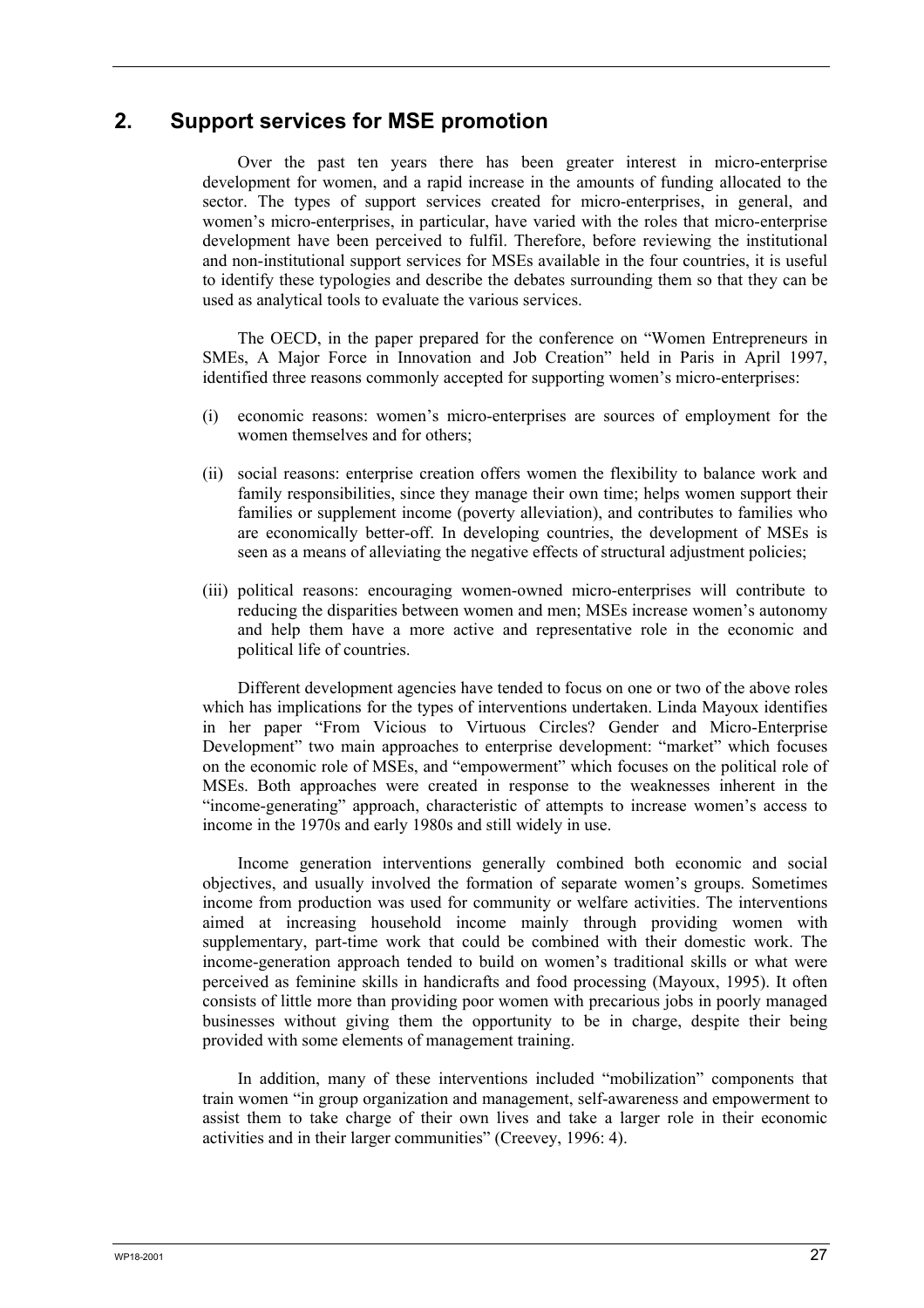By the mid-1980s, a consensus emerged that income generating projects with their combination of economic and social objectives, often failed to challenge existing unequal gender relations and generate economic returns (Mayoux, 1995; Carr, Bhen and Jhabvala, 1996; Buvinic in Helmsing and Kolstee, 1993). Various attempts to modify the income generating approach were made in light of these criticisms. By the early 1990s, many actors across the political spectrum had adopted the "micro-enterprise approach" which included recognition of several critical elements:

- the need for a more commercial approach to micro-enterprise development, and particularly an emphasis on market feasibility studies and entrepreneurship training;
- the importance of small-scale credit;
- higher levels of client participation;
- macro-level and sectoral programmes as well as micro-level projects (Mayoux, 1995).

While there was consensus on these elements, two very distinct approaches to microenterprise development for both women and men emerged:

- a market approach, which aims to assist individual entrepreneurs in increasing their incomes; and
- an empowerment approach, which aims not only to increase the incomes, but also the bargaining power of poor producers through group activities (Mayoux, 1995).

| Table 4. | Market and empowerment approaches 9 |
|----------|-------------------------------------|
|----------|-------------------------------------|

|                           | Market approach                                                                                                                                                                                                                                          | <b>Empowerment approach</b>                                                                                                                                      |
|---------------------------|----------------------------------------------------------------------------------------------------------------------------------------------------------------------------------------------------------------------------------------------------------|------------------------------------------------------------------------------------------------------------------------------------------------------------------|
| Underlying<br>assumptions | Emphasis on economic individualism and trickle-<br>down; implication that increasing women's income at<br>the micro-level will also have a positive effect on<br>poverty and other aspects of gender inequality.                                         | Emphasis on grassroots, community and<br>solidarity and trickle-up and trickle-out.                                                                              |
| Basic aims                | To stimulate individual female entrepreneurship as a<br>means for achieving economic growth. Seen in terms<br>of moving poor small-scale women entrepreneurs<br>and/or would-be entrepreneurs from low-growth<br>enterprises to high-growth enterprises. | To encourage group formation of poor women as<br>a means of empowering them to pressure for<br>change in wider inequalities and the wider<br>development agenda. |
| Target group              | Those women most likely to be successful<br>entrepreneurs, particularly in the high-growth sectors<br>of the economy.                                                                                                                                    | Poor women, ideally also the very poor.                                                                                                                          |

<sup>9</sup> Adapted from Mayoux, 1995. See also Mayoux, 2001.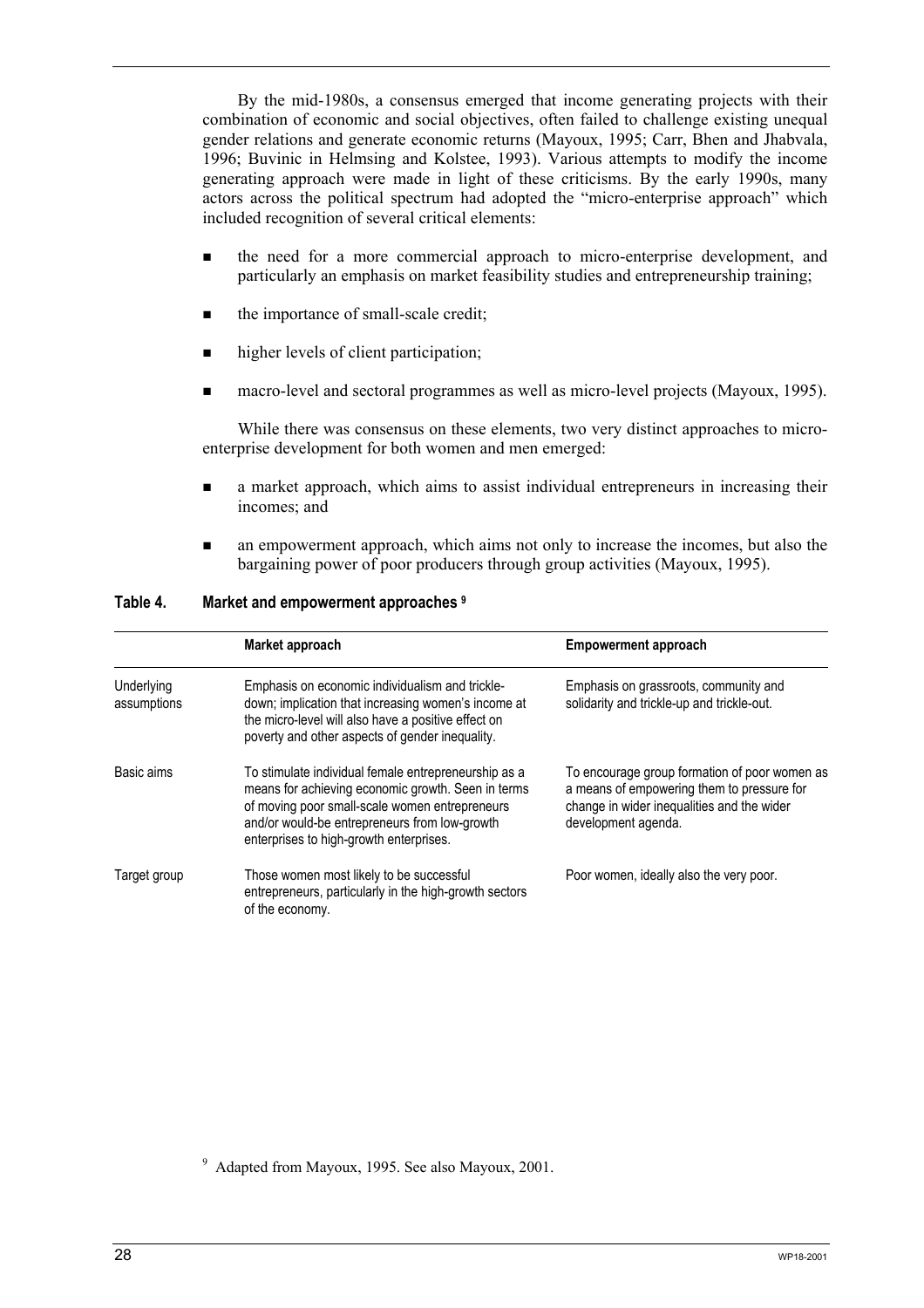|                          | Market approach                                                                                                                                                                                                                                  | <b>Empowerment approach</b>                                                                                                                                                                                                             |
|--------------------------|--------------------------------------------------------------------------------------------------------------------------------------------------------------------------------------------------------------------------------------------------|-----------------------------------------------------------------------------------------------------------------------------------------------------------------------------------------------------------------------------------------|
| Programme and<br>project | Use of primarily economic and technical devices:<br>Entrepreneurship training and credit: separately or                                                                                                                                          | Economic interventions as only part of a wider<br>process of support and empowerment:                                                                                                                                                   |
| characteristics          | combined, these are seen as minimalist strategies<br>aimed at individual women with entrepreneurship<br>potential.<br>Client participation: seen primarily in terms of                                                                           | Entrepreneurship training and credit: separately<br>or combined these are seen as entry points to<br>prepare the ground for more integrated and<br>holistic support leading to wider processes of<br>change.                            |
|                          | programme efficiency and cost-effectiveness.<br>Sectoral and macro-level strategies: aim to remove<br>legal and institutional barriers to women's<br>entrepreneurship and create an enabling environment<br>for individual female entrepreneurs. | Beneficiary participation: seen as an essential<br>part of the development process leading to<br>empowerment. Sectoral and macro-level<br>strategies: aim to challenge wider systems of<br>inequality and the wider development agenda. |
| Evaluation criteria      | Numbers of women reached, and increases in income<br>and/or enterprise efficiency; cost-effectiveness for<br>projects.                                                                                                                           | Impact on poverty and qualitative change in<br>women's position; ultimately concerned with<br>evaluation of clients themselves.                                                                                                         |

Recently, there appears to be a convergence of the two approaches towards a middle ground in terms of their attention to macro-level strategies, and the empowerment approach's increased emphasis on the need for commercial and managerial efficiency and accountability. Some agencies have even attempted "a dual formulation distinguishing between 'micro-enterprise development' largely following the market approach, and 'income generation' which is explicitly aimed at poverty alleviation. These would be quite different in their 'promotional package', target group and criteria of evaluation, the former following a market approach and the latter the empowerment framework" (Mayoux, 1995).

The dangers which have been identified in this convergence as well as recommendations for circumventing these dangers will be looked at in the last chapter of this present synthesis report.

Finally, concern has been voiced about the dangers in seeing enterprise development as a cure-all, and isolating it from other measures to improve the situation of labourers. MSE programmes for women risk becoming substitutes for welfare provision and poverty alleviation measures (Mayoux, 1995). This point of view also fails to recognize women as being overworked rather than underemployed (Carr in Dignard and Havet, 1995). Therefore, these concerns have implications for the types of programmes developed.

## **2.1. A review of existing institutional and non-institutional support services for MSE development**

These debates referred to above add conceptual tools with which to characterize and evaluate the support services for MSE promotion in the four project countries. Information on the approach of each institution (enterprise promotion, be it market or empowerment versus income generating), and on its inclusion of a mobilization component will be included in the review. Other conceptual tools, such as the identification of the interventions' target groups (women-specific versus gender neutral) and their use of single services versus packages of support will also be included. Finally, the impact and sustainability of the individual programmes will also be assessed when the information is available.

Given the varying levels of detail on the support services outlined in the four Country Reports and in the supplemental literature reviewed, there are particular information gaps for each country. In the light of these gaps, the time that has elapsed since the research was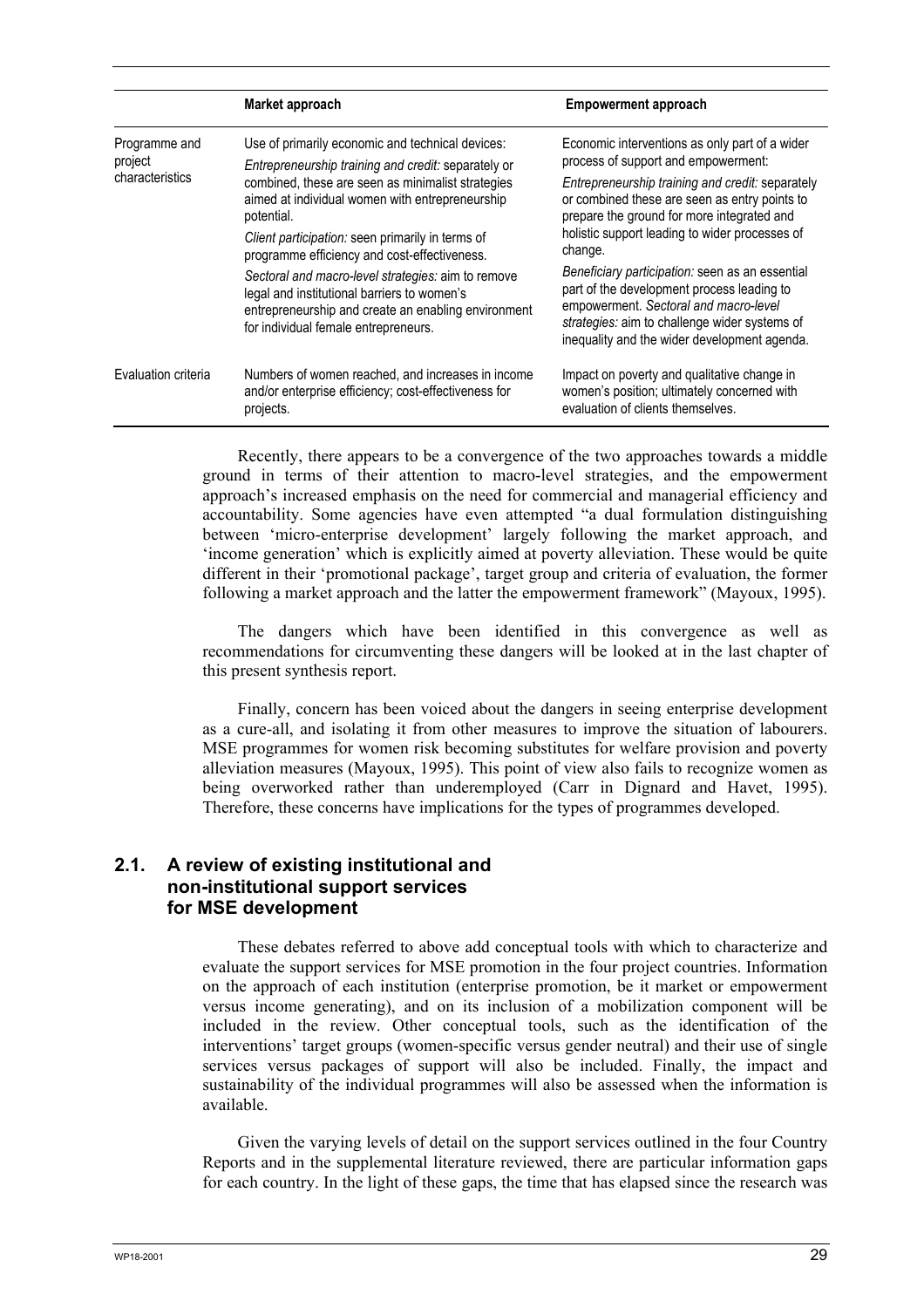carried out, as well as the plethora of MSE support institutions operating in each country, the following review in no way purports to be comprehensive.

Finally, there has been general concern over the lack of coordination between the actors in the MSE sector and the accompanying risks of overlapping programmes and duplication. The example of the Small Scale Advisory Group in Zimbabwe illustrates the type of coordination body which can be set up to avoid such duplication. Such networks also allow each actor to concentrate on more specialized programmes.

## *2.1.1. Government agency and development bank programmes*

As mentioned in the previous chapter on environment, there has been recent discussion on the extent to which governments can and should be involved in directly providing services to MSEs. For example, should governments concentrate on improving the macroeconomic situation and let the private sector provide services? The strategy adopted differs greatly in the four countries reviewed; in Bangladesh, the government has permitted action (in the informal sector) to go principally through private operations rather than concentrating efforts through a Ministry of its own, while in Zimbabwe and the Philippines, the governments promote various support programmes through multiple ministries.

| Table 5. | Government agency programmes/services/banks <sup>10</sup> targeted at |
|----------|-----------------------------------------------------------------------|
|          | micro and small enterprises (the Philippines) <sup>11</sup>           |

| Name                                                                    | Approach(es)                              | <b>Programmes</b>                                                                                                                                                                                                                                                                                                                                                                                                                                                                                                                                                        | Target groups                                                                 | Impact                                                                                                                                                                                                                                                                                                      | <b>Sustainability</b> |
|-------------------------------------------------------------------------|-------------------------------------------|--------------------------------------------------------------------------------------------------------------------------------------------------------------------------------------------------------------------------------------------------------------------------------------------------------------------------------------------------------------------------------------------------------------------------------------------------------------------------------------------------------------------------------------------------------------------------|-------------------------------------------------------------------------------|-------------------------------------------------------------------------------------------------------------------------------------------------------------------------------------------------------------------------------------------------------------------------------------------------------------|-----------------------|
| Bureau of Small<br>and Medium<br><b>Business</b><br>Development,<br>DTI | Entrepreneurship<br>promotion<br>(market) | Tulong sa Tao (Self-Loan<br>Assistance Programme and<br>Sub-Contracting Programme)<br>- provides loans using NGOs<br>as conduits and provides<br>NGOs with training in the<br>identification<br>& evaluation of projects.<br>Tulong sa Kababaihan<br>component channels lending<br>and technical assistance to<br>women through women's<br>organizations.<br><b>Entrepreneur Support Project</b><br>$(ESP)$ – strengthens the<br>delivery capacity of public and<br>private institutions supporting<br>enterprise development.<br>Conducts seminars on gender<br>issues. | Micro, cottage,<br>small and<br>medium-scale<br>entrepreneurs;<br><b>NGOs</b> | It is believed that<br>using NGOs as<br>funding conduits is<br>more effective<br>because they are<br>closer to programme<br>participants. It has<br>been noted that<br>projects like this one<br>which include an<br>institutional<br>strengthening<br>component for<br>NGOs tend to be<br>more successful. |                       |

 $10$  While information on all of the individual credit programmes was not given in the country report, it has been estimated by the Bureau for Small and Medium Business Development (BSMBD) in the Department of Trade and Industry, that there are at least 27 lending and 5 credit guarantee programmes for cottage, small and medium enterprises by government financial institutions, government owned and controlled corporations, and other line agencies (Pedro-Elevado, 1993:2)

<sup>11</sup> Based on information contained in Country Report, updated with data from recent publications.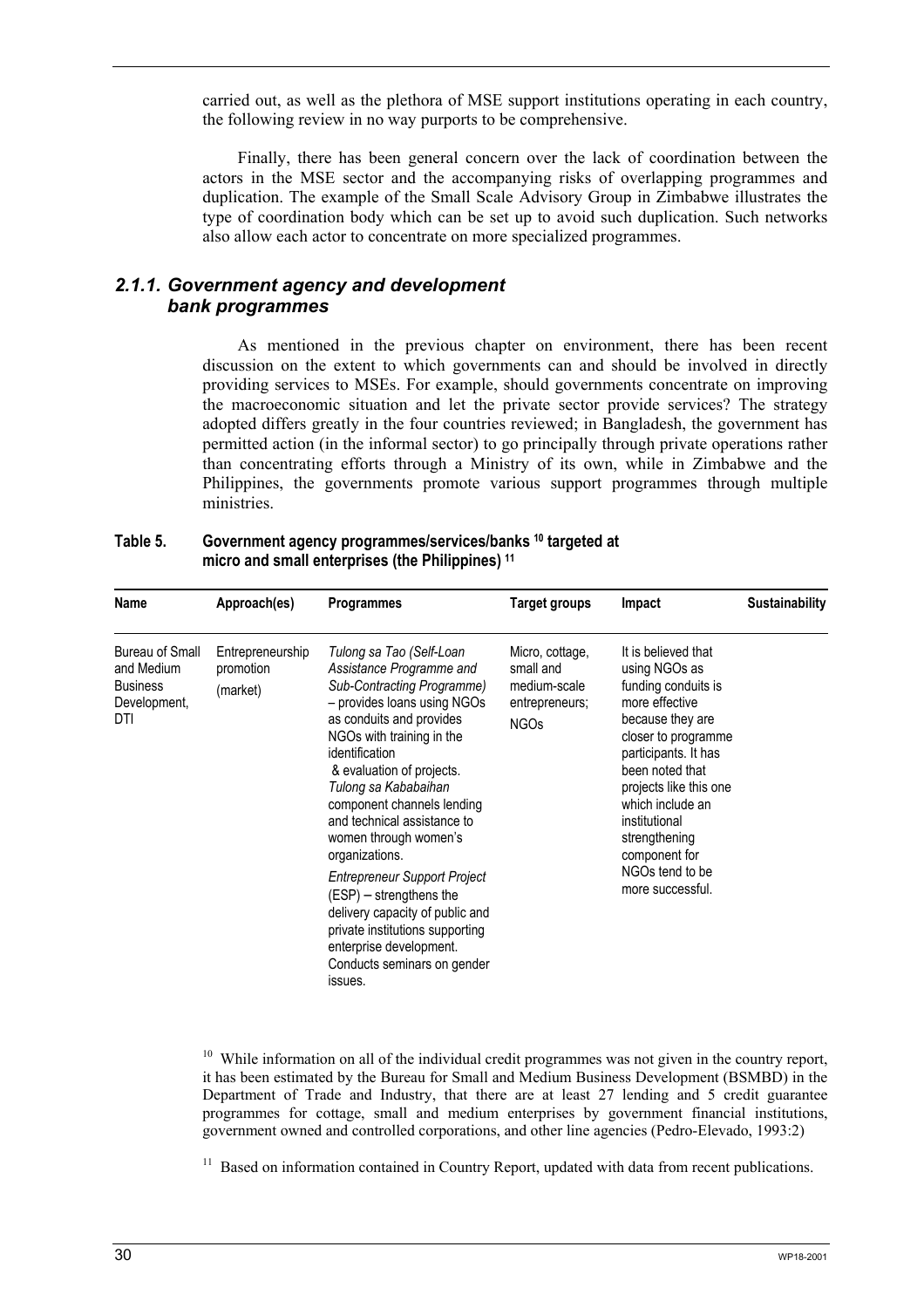| Name                                                                                                                                                                                        | Approach(es)                                                                | <b>Programmes</b>                                                                                                                                                                                                                                                            | <b>Target groups</b>                                                                       | Impact                                                                                                                        | Sustainability |
|---------------------------------------------------------------------------------------------------------------------------------------------------------------------------------------------|-----------------------------------------------------------------------------|------------------------------------------------------------------------------------------------------------------------------------------------------------------------------------------------------------------------------------------------------------------------------|--------------------------------------------------------------------------------------------|-------------------------------------------------------------------------------------------------------------------------------|----------------|
| Bureau of<br>Women &<br>Young Workers<br>(BWYD), Dept.<br>οf<br>Labor and<br>Employment<br>(DOLE)                                                                                           | Entrepreneurship<br>promotion<br>(empowerment)<br>mobilization<br>component | Women Workers' Employment<br>and Entrepreneurship Program<br>(WEED) - provides training to<br>encourage women to<br>undertake different economic<br>activities and assists them to<br>become entrepreneurs; works<br>on a group basis and has a<br>revolving fund component. | Women<br>seasonal and<br>rural workers                                                     | BWYD reports that<br>women beneficiaries<br>have become self-<br>employed and<br>productive and have<br>gained self-reliance. |                |
| Cottage<br>Industry<br>Technology<br>Center,<br>Department of<br>Trade and<br>Industry (DTI)                                                                                                | Income<br>generating                                                        | Carries out skills training.                                                                                                                                                                                                                                                 | Housewives,<br>mothers, female<br>employees, and<br>members of<br>women's<br>organizations |                                                                                                                               |                |
| Department of<br>Agriculture and<br>Department of<br>Agrarian<br>Reform                                                                                                                     | Entrepreneurship<br>promotion<br>(market)                                   | <b>Livelihood Enhancement</b><br>for Agricultural Development -<br>aimed at assisting farmers set<br>up site-specific agro-based<br>projects.                                                                                                                                | Farmers                                                                                    |                                                                                                                               |                |
| Department of<br>Science and<br>Technology                                                                                                                                                  | Entrepreneurship<br>promotion<br>(market)                                   | Has established<br>training/demonstration and<br>technology utilization centres<br>in different regions to provide<br>training, laboratory testing,<br>technology and technical<br>assistance.                                                                               | Local<br>entrepreneurs                                                                     |                                                                                                                               |                |
| Department of<br>Social Welfare<br>and<br>Development                                                                                                                                       | Income<br>generating                                                        | Self-Employment Assistance<br>for Women Programme -<br>provides skills capacity<br>building to enable women to<br>engage in livelihood activities.<br>Operates fortv<br>productivity centres with 19<br>expansion centres nation-wide.<br>Provides interest free credit.     | Disadvantaged<br>women                                                                     |                                                                                                                               |                |
| Institute of<br>Small Scale<br>Industries.<br>University of the<br>Philippines<br>(created<br>through a<br>bilateral<br>agreement<br>between the<br>Philippines and<br>the<br>Netherlands). | Entrepreneurship<br>promotion<br>(market)                                   | Entrepreneurship training;<br>management training; and a<br>programme on designing and<br>implementing entrepreneurship<br>programmes for women.                                                                                                                             | Entrepreneurs<br>and trainers                                                              |                                                                                                                               |                |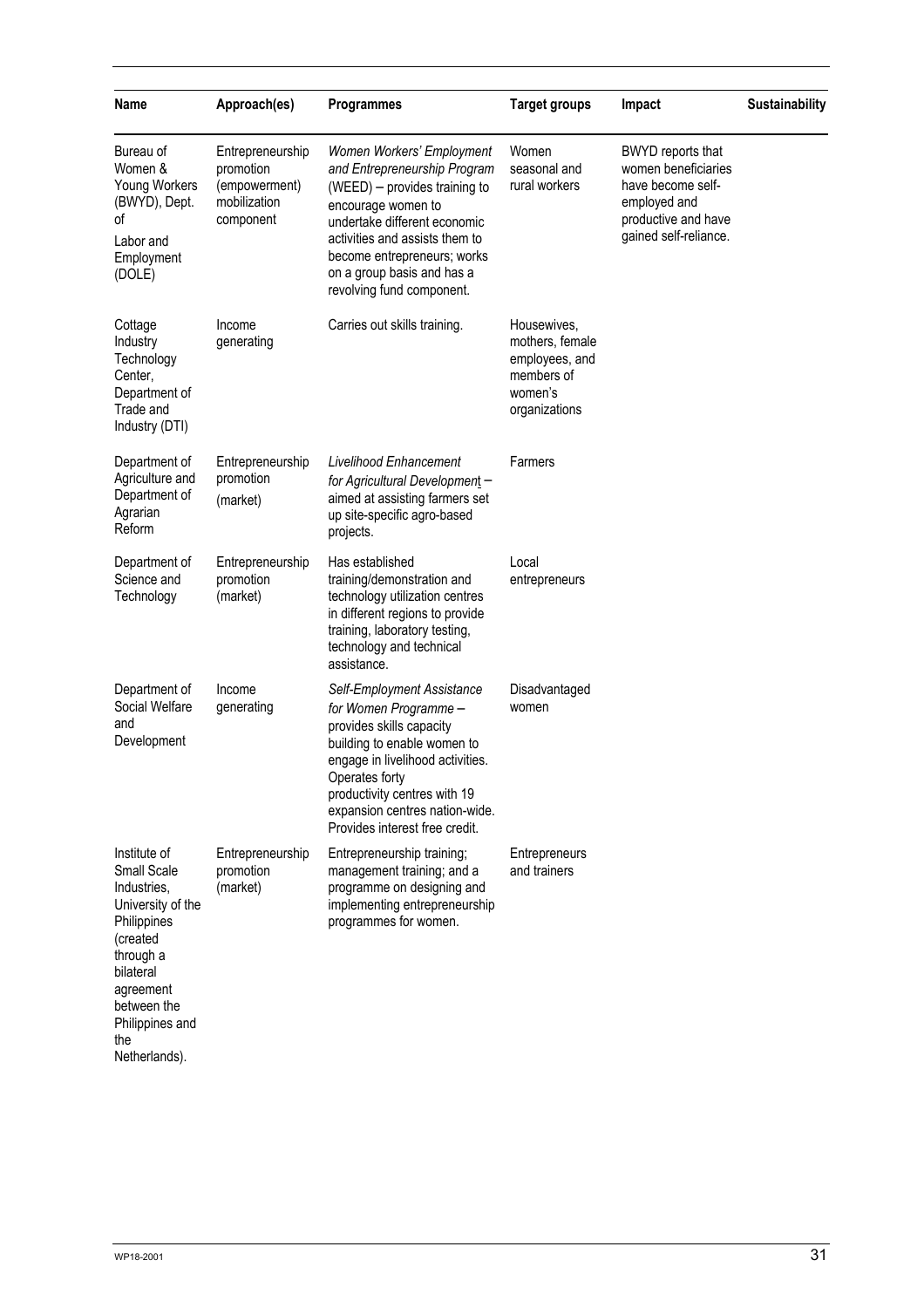| Name                                                                                                          | Approach(es)                                                            | <b>Programmes</b>                                                                                                                                                                                                                                                                                                                                                   | <b>Target groups</b>                                          | Impact | Sustainability |
|---------------------------------------------------------------------------------------------------------------|-------------------------------------------------------------------------|---------------------------------------------------------------------------------------------------------------------------------------------------------------------------------------------------------------------------------------------------------------------------------------------------------------------------------------------------------------------|---------------------------------------------------------------|--------|----------------|
| National<br>Commission on<br>the Role of<br>Filipino Women                                                    | Income<br>generation<br>(empowerment)<br>with mobilization<br>component | Balikatan sa Kaunlaran -<br>organizes women into<br>provincial councils, municipal<br>chapters or barangay units to<br>identify and implement projects<br>on<br>skills training and income<br>generation education and<br>values orientation, personal<br>development, nutrition and<br>health in cooperation with<br>government agencies and<br>NGO <sub>s</sub> . | Women                                                         |        |                |
| National<br>Manpower and<br>Youth Council                                                                     | Entrepreneurship<br>promotion<br>(market)                               | <b>Women's Enterprise</b><br><b>Management Training</b><br>Outreach – with the EDI<br>of the World Bank to develop<br>training materials to be used in<br>training informal sector women<br>in entrepreneurship.                                                                                                                                                    | Women in the<br>informal sector<br>potential<br>entrepreneurs |        |                |
|                                                                                                               |                                                                         | <b>Entrepreneurship Development</b><br>Programme - provides training<br>and post-training assistance in<br>management, financing,<br>marketing and technology.                                                                                                                                                                                                      |                                                               |        |                |
| Technology<br>Livelihood<br>Resource<br>Center, Office of<br>the President                                    | Entrepreneurship<br>promotion<br>(market)                               | Livelihood Training and<br>Information Program-<br>provides training.                                                                                                                                                                                                                                                                                               | Potential<br>entrepreneurs                                    |        |                |
|                                                                                                               | (Empowerment)                                                           | Kababaihang Barangay<br>(KBB) Projects - works to<br>create self-help community<br>enterprise programmes.                                                                                                                                                                                                                                                           | Women                                                         |        |                |
|                                                                                                               | (Market)                                                                | <b>Technology Utilization</b><br>Financing Program (TUFP) -<br>works to fill the technology<br>delivery gap between research<br>and development and<br>technology utilization in the<br>business and industrial sector.                                                                                                                                             |                                                               |        |                |
| Work<br>Improvement in<br>Small<br>Enterprise<br>(WISE) funded<br>by UNDP with<br>technical<br>support of ILO |                                                                         | Provides training for improving<br>productivity of and working<br>conditions for labourers.                                                                                                                                                                                                                                                                         | Owners and<br>managers of<br>small<br>enterprises             |        |                |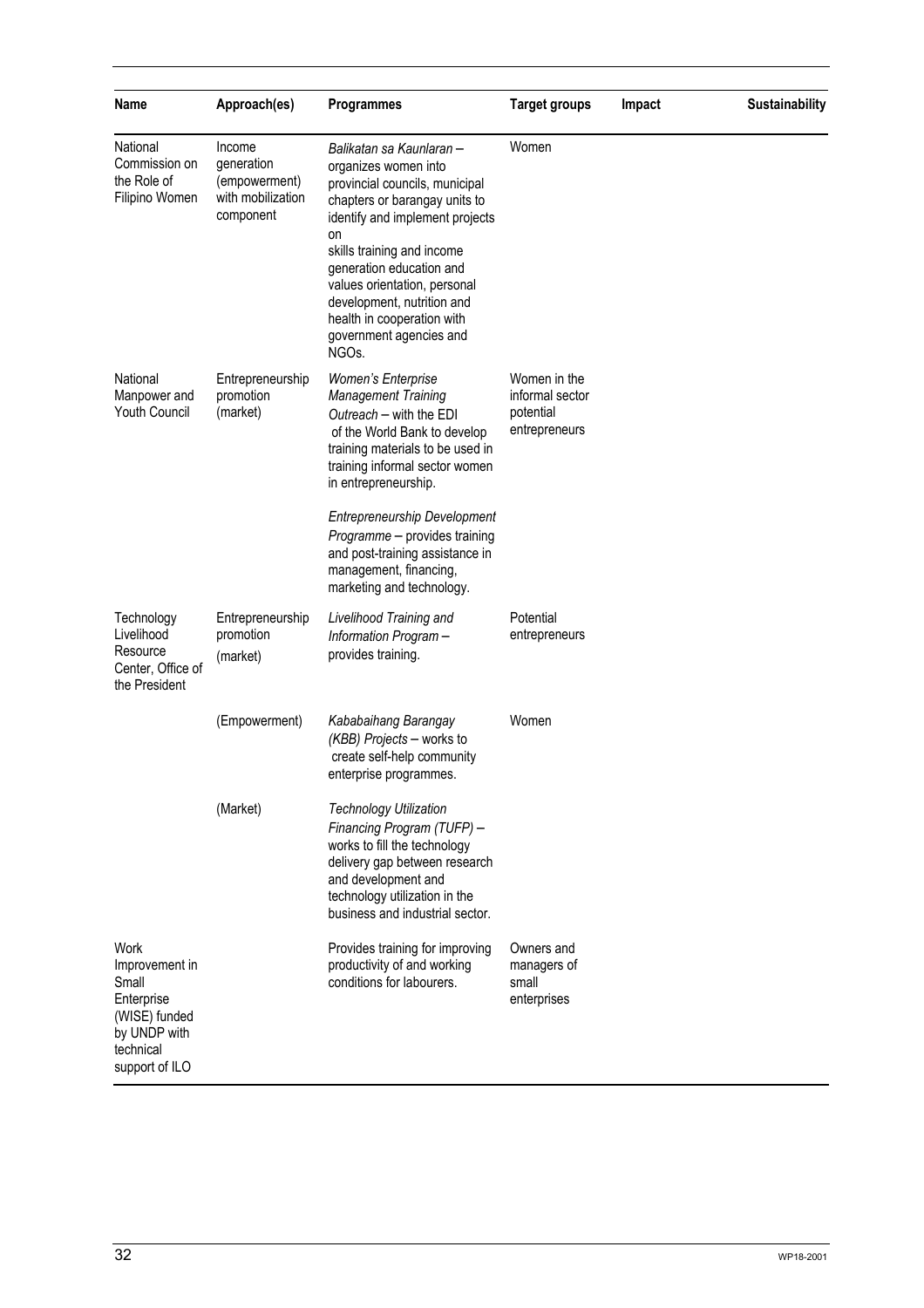| Name                                                                                      | Approach(es)                              | <b>Programmes</b>                                                                                                                                                                                                   | <b>Target</b><br>groups                            | Impact                                                                                                                                                                       | <b>Sustainability</b> |
|-------------------------------------------------------------------------------------------|-------------------------------------------|---------------------------------------------------------------------------------------------------------------------------------------------------------------------------------------------------------------------|----------------------------------------------------|------------------------------------------------------------------------------------------------------------------------------------------------------------------------------|-----------------------|
| Centres de formation Income generating<br>de la jeune fille<br>rurale                     |                                           | Provide training in sewing,<br>embroidery, weaving,<br>knitting, etc.                                                                                                                                               | Young girls<br>between the<br>ages of 12<br>and 18 | Only rarely did the<br>training lead to<br>employment or<br>self-employment.                                                                                                 |                       |
|                                                                                           |                                           |                                                                                                                                                                                                                     |                                                    | Reasons included:<br>The training was<br>undertaken with<br>little knowledge of the<br>economic potential in<br>rural areas and of the<br>needs of the target<br>population; |                       |
|                                                                                           |                                           |                                                                                                                                                                                                                     |                                                    | No management<br>training accompanied<br>the professional<br>training;                                                                                                       |                       |
|                                                                                           |                                           |                                                                                                                                                                                                                     |                                                    | Trained girls had no<br>access to capital with<br>which to start up<br>independent<br>businesses.                                                                            |                       |
| Centres de formation Income generating<br>professionnelle<br>agricole                     |                                           | The Centre de perfectionnement<br>et de recyclage agricole de<br>Bousalem provides training<br>at the place of residence on<br>themes selected by the women<br>themselves, usually it deals<br>with animal raising. | Women<br>working<br>on family<br>farms             | The results have been<br>limited as the Centre<br>does not link up<br>sufficiently with other<br>development projects in<br>region. Rarely are<br>enterprises created.       |                       |
|                                                                                           |                                           | The Project intégré d'élevage<br>Tuniso-Autrichien which trains<br>girls in cheese making with an<br>extension component on<br>raising milk cows.                                                                   | Girls                                              |                                                                                                                                                                              |                       |
| Le Fonds de<br>Développement<br>Rural Intégré<br>(FODERI)                                 |                                           | Created to fund the components of<br>the PDRI, provides credit without<br>collateral requirement.                                                                                                                   |                                                    |                                                                                                                                                                              |                       |
| Le Fonds National<br>de Promotion de<br>l'Artisanat et des<br>Petits Métiers<br>(FONAPRA) | Entrepreneurship<br>promotion<br>(market) | Provides credit with various terms<br>depending upon amount and time<br>period.                                                                                                                                     |                                                    | Information<br>disaggregated by<br>gender not available.<br>Has tended to favour<br>certain geographical<br>areas and certain<br>sectors.                                    |                       |

## **Table 6. Government agency programmes/services/banks targeted at micro and small enterprises (Tunisia) 12**

<sup>12</sup> Based on information contained in Tunisia Country Report.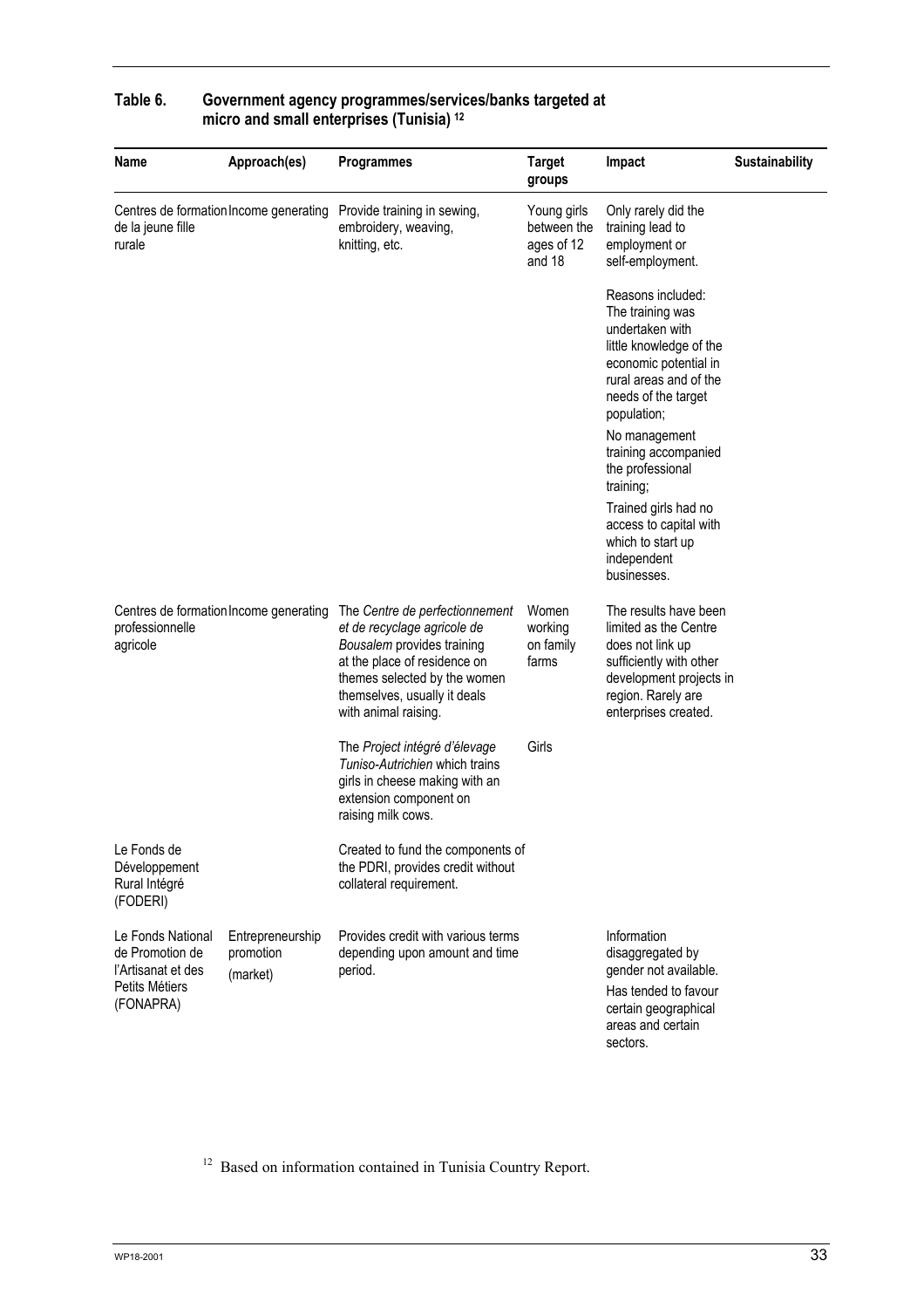| Name                                                                                                                                 | Approach(es)                                                        | <b>Programmes</b>                                                                                                                                                                                                                                                                            | <b>Target</b><br>groups                     | Impact                                                                                                                                    | Sustainability |
|--------------------------------------------------------------------------------------------------------------------------------------|---------------------------------------------------------------------|----------------------------------------------------------------------------------------------------------------------------------------------------------------------------------------------------------------------------------------------------------------------------------------------|---------------------------------------------|-------------------------------------------------------------------------------------------------------------------------------------------|----------------|
| Ministère de la<br>Famille et de la<br>Promotion de la<br>Femme                                                                      | Income<br>generating                                                | Provided inputs, food aid and<br>technical support and training to<br>assist women create vegetable<br>gardens and grow fruit trees for<br>family consumption and sale.<br>The project later introduced<br>income generating activities such<br>as livestock raising and<br>food processing. | Poor rural<br>women                         | Problems with<br>marketing products and<br>with use of financial<br>subvention for<br>consumption rather<br>than enterprise start-<br>up. |                |
| Le programme de<br>création de<br>pépinieres<br>d'entreprises -<br>Ministère de la<br>Formation<br>Professionnelle et de<br>l'Emploi | Entrepreneurship<br>promotion<br>(market)                           | To create enterprise incubators<br>and a bank.                                                                                                                                                                                                                                               |                                             |                                                                                                                                           |                |
| Programme de<br>développement<br>rural intégré<br>(PDRI)                                                                             | Income<br>generating<br>with welfare<br>component                   | Provides professional training,<br>creation and consolidation of<br>employment and activities aimed<br>at improving living standards.                                                                                                                                                        | Rural<br>population                         |                                                                                                                                           |                |
| Programme de<br>Développement<br>Urbain Intégré<br>(PDUI)                                                                            | Entrepreneurship<br>promotion (market)<br>with welfare<br>component | Creating basic social and<br>economic infrastructure and<br>promotion of productive activities<br>and development of micro-<br>enterprises. Includes training<br>and technical assistance.                                                                                                   | Women are<br>one of<br>the target<br>groups |                                                                                                                                           |                |
| Projet de<br>développement<br>de la région du Nord-<br>Ouest Mogods-<br>Kroumirie                                                    | Income<br>generating                                                | Includes a group of agricultural<br>and non-agricultural activities:<br>domestic activities, family<br>gardens, livestock development,<br>handicraft activities.                                                                                                                             |                                             | Women's integration in<br>project was insufficient                                                                                        |                |
| Projet intégré<br>d'élevage de<br>Sejname-<br>implemented by<br><b>OFPE</b>                                                          | Income<br>generating                                                | Provided training for creation of<br>gardens and development<br>of animal raising.                                                                                                                                                                                                           | Women                                       |                                                                                                                                           |                |
| Programme<br>Régional de<br>Développement<br>(PRD)                                                                                   | Income<br>generating with<br>a welfare<br>component                 | Provided professional training<br>and credit.                                                                                                                                                                                                                                                | Young, rural<br>unemployed                  |                                                                                                                                           |                |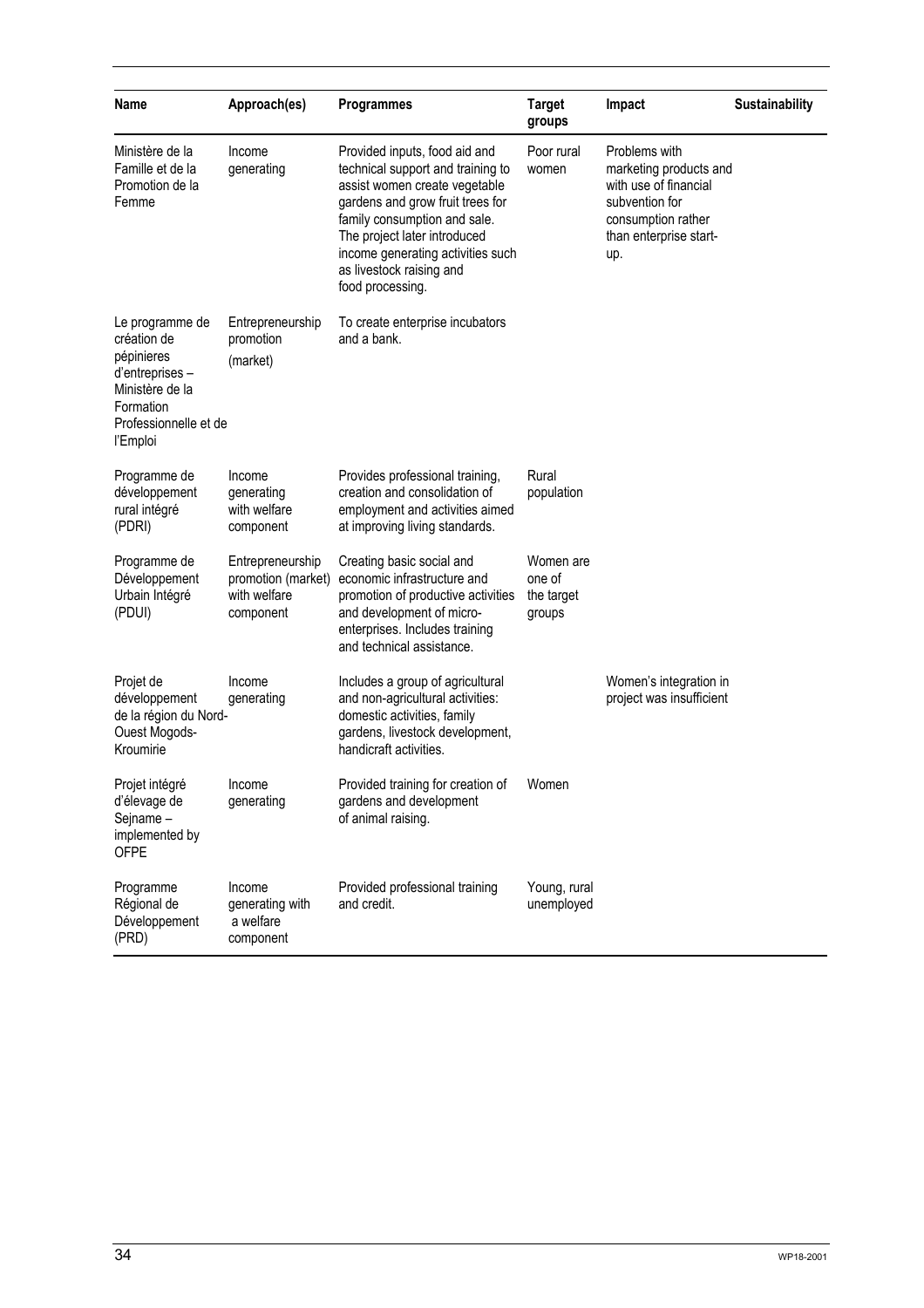| Name                                                                                          | Approach(es)                              | <b>Programmes</b>                                                                                                                                                                                                                                             | <b>Target groups</b>                                                                                 | Impact                                                                                                                                                                                         | Sustainability                                                                                                  |
|-----------------------------------------------------------------------------------------------|-------------------------------------------|---------------------------------------------------------------------------------------------------------------------------------------------------------------------------------------------------------------------------------------------------------------|------------------------------------------------------------------------------------------------------|------------------------------------------------------------------------------------------------------------------------------------------------------------------------------------------------|-----------------------------------------------------------------------------------------------------------------|
| Agriculture<br>Finance<br>Corporation                                                         | Entrepreneurship<br>promotion<br>(market) | Provides financing for<br>processing of fruits and<br>vegetables and for meat<br>processing.                                                                                                                                                                  | Agro-industrial<br>businesses                                                                        | Given that it prefers<br>to work with large<br>scale operators and<br>insists on collateral,<br>its impact on women<br>entrepreneurs has<br>probably been<br>minimal.                          |                                                                                                                 |
| National<br>Handicraft<br>Development<br>and Marketing<br>Center                              | Entrepreneurship<br>promotion<br>(market) | Provides training, quality<br>control and markets. Has a<br>shop, design studio and<br>marketing service.                                                                                                                                                     |                                                                                                      |                                                                                                                                                                                                |                                                                                                                 |
| Rehabilitation<br>and<br>Development<br>Section,<br>Ministry of<br>Industry and<br>Technology | Entrepreneurship<br>promotion<br>(market) | Visits small-scale enterprises<br>to identify programmes and<br>constraints faced by<br>entrepreneurs. Has set up a<br><b>Distressed Companies</b><br>Committee aimed at assisting<br>companies who have been<br>negatively affected by ESAP.                 | Entrepreneurs in<br>general and<br>special focus on<br>women                                         |                                                                                                                                                                                                |                                                                                                                 |
| <b>Small Business</b><br>Unit, African<br>Development<br>Bank                                 | Entrepreneurship<br>promotion<br>(market) | Provides loans, management<br>consultancy services and<br>marketing assistance.                                                                                                                                                                               | Small businesses<br>in the formal<br>sector.                                                         |                                                                                                                                                                                                |                                                                                                                 |
| Small<br>Enterprise<br>Development<br>Corporation<br>(SEDCO)                                  | Entrepreneurship<br>promotion<br>(market) | Provides packages of loans,<br>entrepreneurial and<br>management training and<br>management counselling.<br><b>Entrepreneurship Development</b><br>Programme - its most<br>important programme for<br>management and business<br>training for the MSE sector. | Formal and<br>informal sector<br>entrepreneurs;<br>special effort to<br>reach women<br>entrepreneurs | Found that it has<br>not reached<br>women-operated<br>enterprises in the<br>informal sector,<br>possibly due to<br>cumbersome<br>application<br>procedures and<br>predominantly<br>male staff. |                                                                                                                 |
| Venture Capital<br>Corporation of<br>Zimbabwe<br>(VCCZ)                                       | Entrepreneurship<br>promotion<br>(market) | Provides equity and other<br>forms of finance.                                                                                                                                                                                                                | New and<br>expanding small<br>and medium<br>business<br>ventures.                                    |                                                                                                                                                                                                | The VCCZ<br>makes its<br>profits from<br>capital gains<br>when<br>successful<br>companies sell<br>their shares. |

## **Table 7. Government services and development banks targeted at micro and small enterprises (Zimbabwe) 13**

13 Based on information contained in the *Zimbabwe Country Report*.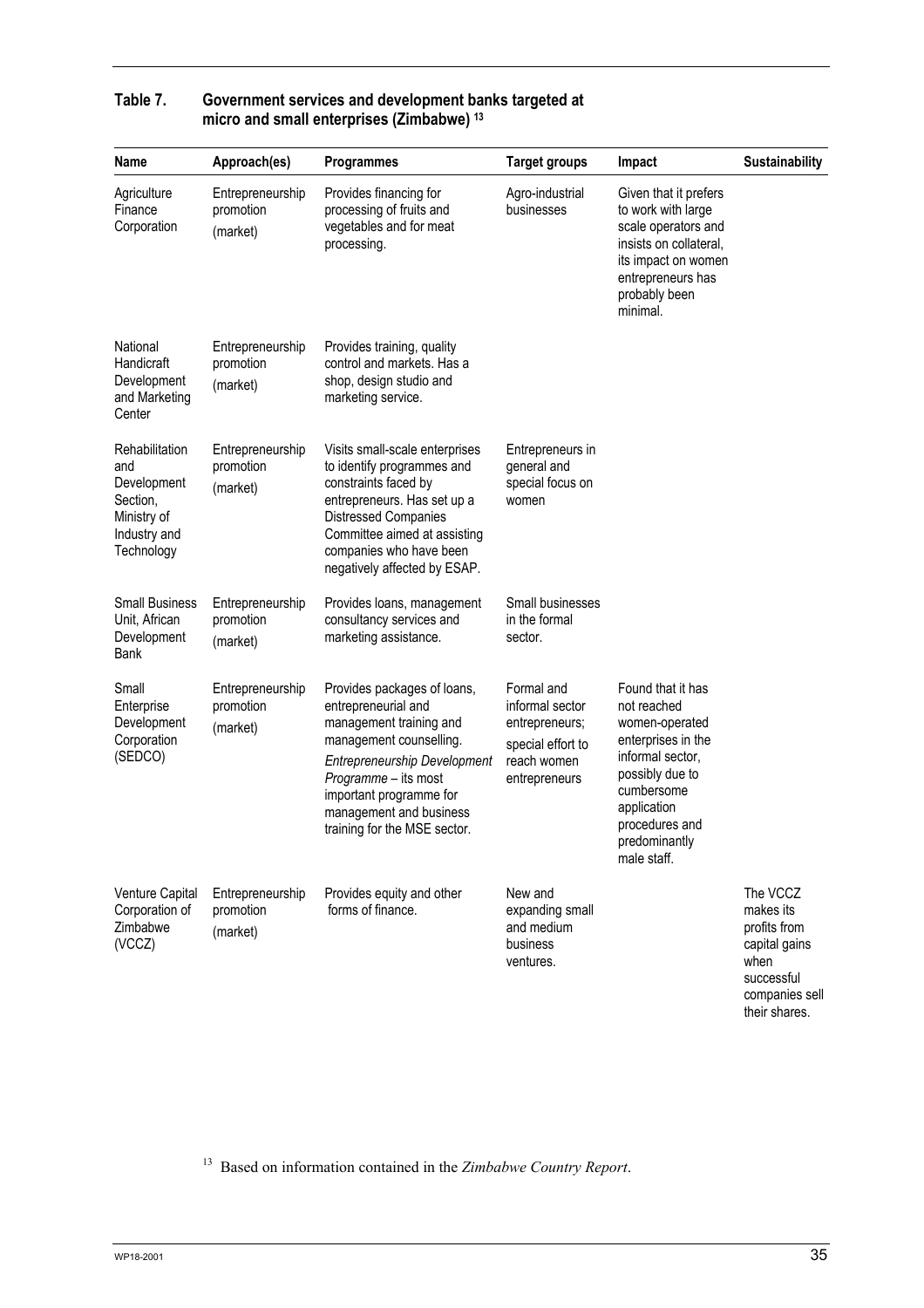| Name                                  | Approach(es)                              | <b>Programmes</b>                                                                                                                                                                    | <b>Target groups</b>                                                             | Impact | <b>Sustainability</b> |
|---------------------------------------|-------------------------------------------|--------------------------------------------------------------------------------------------------------------------------------------------------------------------------------------|----------------------------------------------------------------------------------|--------|-----------------------|
| Zimbabwe<br>Development<br>Bank (ZDB) | Entrepreneurship<br>promotion<br>(market) | Provides soft loans and has<br>commissioned a study on<br>growth points and small towns<br>to determine their potential for<br>small-scale enterprises.                              |                                                                                  |        |                       |
| Zimbabwe<br>Development<br>Fund (ZDF) | Entrepreneurship<br>promotion<br>(market) | Provides financial assistance<br>to high risk projects in fields of<br>manufacturing or engineering.<br>Provides concessional loans,<br>venture capital and technical<br>assistance. | High risk<br>enterprises in the<br>fields of<br>manufacturing or<br>engineering. |        |                       |

## *2.1.2. Private assistance targeted at micro and small enterprises*

As mentioned previously, the private sector is increasingly being seen as an effective and efficient provider of support services to MSEs capable of providing innovative and economically sustainable approaches. Even in countries such as the Philippines where government support institutions are extensive, programmes channelling funds through the private sector are being tested.

It is interesting to note that the programmes in Bangladesh tend to follow an empowerment approach and often include social welfare components. Those in Zimbabwe instead tend to follow the market approach.

| Name                                                      | Approach(es)                                                                                                                              | <b>Programmes</b>                                                                                                                                                                                                                                                                                                                                                                                                                                                                                                                                   | Target<br>groups | Impact                                                                                                                                                                                                                                                                                                                                                                                                                                                                                                         | <b>Sustainability</b>                                                                                                                        |
|-----------------------------------------------------------|-------------------------------------------------------------------------------------------------------------------------------------------|-----------------------------------------------------------------------------------------------------------------------------------------------------------------------------------------------------------------------------------------------------------------------------------------------------------------------------------------------------------------------------------------------------------------------------------------------------------------------------------------------------------------------------------------------------|------------------|----------------------------------------------------------------------------------------------------------------------------------------------------------------------------------------------------------------------------------------------------------------------------------------------------------------------------------------------------------------------------------------------------------------------------------------------------------------------------------------------------------------|----------------------------------------------------------------------------------------------------------------------------------------------|
| Bangladesh<br>Rural<br>Advancement<br>Committee<br>(BRAC) | Initially income<br>generating<br>enterprise<br>promotion<br>(empowerment),<br>with mobilization<br>component and<br>welfare<br>component | Has organized over one<br>million women into over<br>30,000 village organizations<br>which in turn help design and<br>deliver credit, enterprise,<br>health, education, legal<br>literacy and other services.<br>Works with village women<br>and government to build<br>necessary infrastructure and<br>provide necessary services<br>to promote large-scale<br>employment opportunities in<br>key sub-sectors of the<br>economy. Carries out credit<br>and savings operations<br>through small groups which<br>function as peer lending<br>groups. | Rural<br>poor    | BRAC's research suggests<br>that there have been positive<br>changes in household assets,<br>including increases in fixed<br>and working capital, along with<br>investments in housing<br>structures among those<br>individuals with longer<br>membership. Many women<br>report that they enjoy greater<br>personal and productive assets<br>and that their opinions in<br>economic decisions and other<br>household matters are now<br>solicited and valued by their<br>husbands and other male<br>relatives. | Group must<br>save on its<br>own at least<br>10 $%$ of the<br>loan requested<br>before being<br>eligible for<br>individual or<br>group loan. |

#### **Table 8. Private assistance targeted at micro and small enterprises (Bangladesh) 14**

<sup>14</sup> Based on secondary research using recent publications (Gul Rukh Selim in Speaking Out and Rashid and Shahabudin in Speaking Out).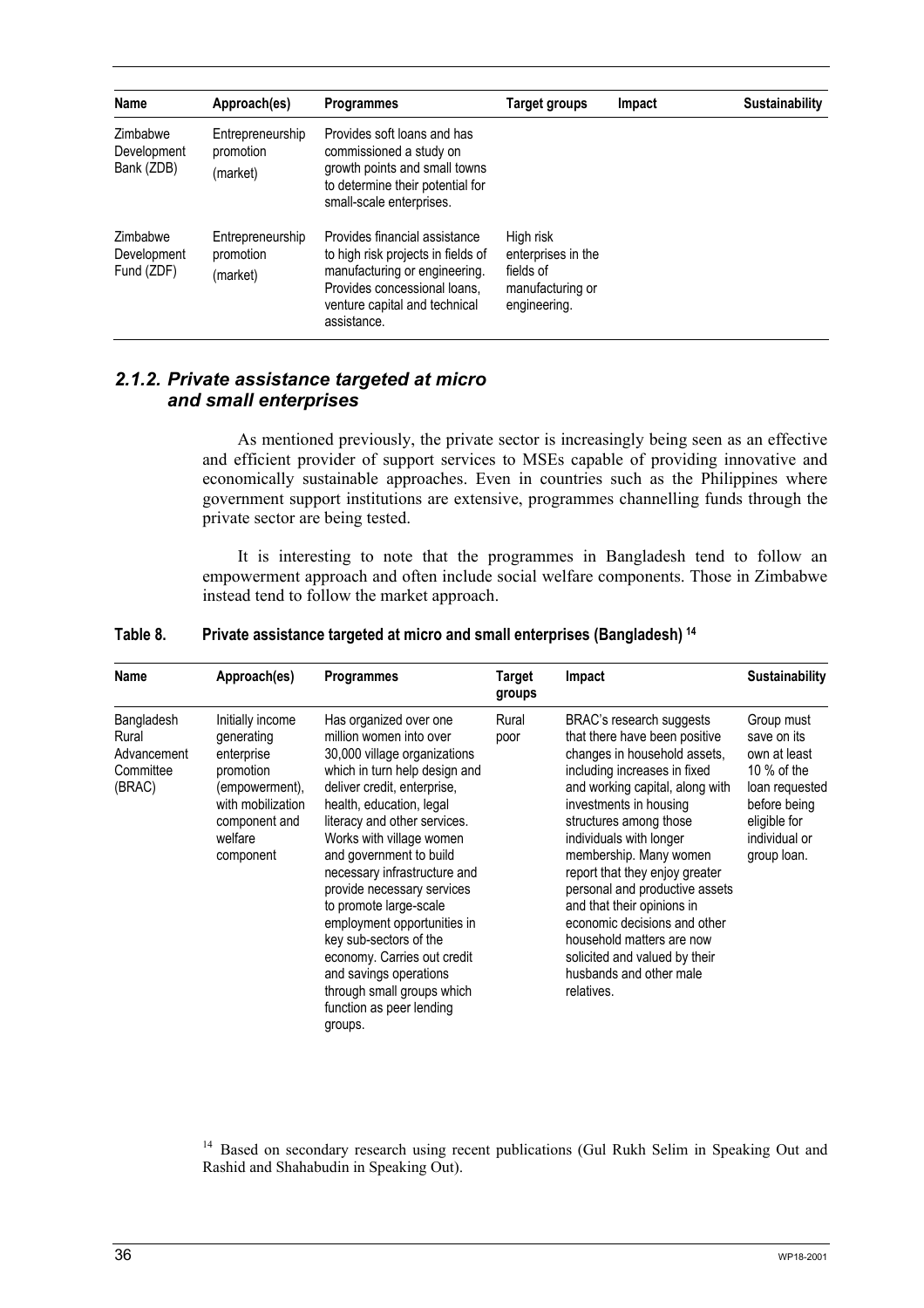| Name                                                                                                                      | Approach(es)                                                               | <b>Programmes</b>                                                                                                                                                                                                                                                                                                                                                                   | <b>Target</b><br>groups               | Impact                                                                                                                                                            | <b>Sustainability</b>                                                                                                                                                                                                                       |
|---------------------------------------------------------------------------------------------------------------------------|----------------------------------------------------------------------------|-------------------------------------------------------------------------------------------------------------------------------------------------------------------------------------------------------------------------------------------------------------------------------------------------------------------------------------------------------------------------------------|---------------------------------------|-------------------------------------------------------------------------------------------------------------------------------------------------------------------|---------------------------------------------------------------------------------------------------------------------------------------------------------------------------------------------------------------------------------------------|
| Grameen Bank<br>(It is currently<br>owned in<br>majority by<br>Member<br>Borrowers-<br>93.82% as of<br>December<br>2003). | Initially income<br>generating                                             | Grants very small loans<br>using solidarity and affinity<br>groups.                                                                                                                                                                                                                                                                                                                 | Very poor                             | Has been international<br>example of success of<br>solidarity and affinity group<br>credit model.                                                                 |                                                                                                                                                                                                                                             |
| Proshika                                                                                                                  | Enterprise<br>promotion<br>(empowerment)<br>with mobilization<br>component | Provides primary groups<br>(organizations of the poor)<br>with human development<br>and practical skills<br>development training.<br>Has an employment and<br>income generation<br>programme which provides<br>credit and technical<br>assistance.<br>Has created an Institute for<br>Development Policy Analysis<br>and Advocacy through<br>which it works on the policy<br>level. | Women<br>and men<br>in rural<br>areas | Women have gained new<br>opportunities for earning<br>income by participating in the<br>groups and accessing credit.<br>Savings and income has been<br>increased. | Strategy to<br>create<br>sustainable<br>organizations<br>by delegating<br>management<br>responsibilities<br>federations are<br>formed at local<br>levels and<br>have taken on<br>functions<br>previously<br>performed by<br>Proshika staff. |

## **Table 9. Private assistance targeted at micro and small enterprises (the Philippines) 15**

| Name                                                        | Approach(es)                             | <b>Programmes</b>                                                                                                                                                                                                                                                                                                                                                            | Target<br>groups | Impact | Sustainability |
|-------------------------------------------------------------|------------------------------------------|------------------------------------------------------------------------------------------------------------------------------------------------------------------------------------------------------------------------------------------------------------------------------------------------------------------------------------------------------------------------------|------------------|--------|----------------|
| Alternative<br>Economic<br>Enterprises, Inc.                | Enterprise<br>promotion<br>(empowerment) | Consortium of 22 NGOs, people's organizations<br>and cooperatives. Engaged in several alternative<br>enterprise projects of its members.                                                                                                                                                                                                                                     |                  |        |                |
| Civic Assembly of<br>Women in the<br>Philippines            | Enterprise<br>promotion<br>(market)      | Enters into joint projects with government agencies<br>and NGOs which extend financial and other<br>assistance for the development of small-scale and<br>micro-enterprises.                                                                                                                                                                                                  | Women            |        |                |
| Employers'<br>Confederation of<br>the Philippines<br>(ECOP) | Enterprise<br>promotion<br>(market)      | ILO's Improve Your Business Programme -<br>provides one-day seminars in different parts of the<br>country to train owner-managers on how to<br>strengthen their business performance. Their main<br>feature is the introduction and use of the Improve<br>Your Business (IYB) handbook and workbook<br>developed by the ILO which contains practical<br>business guidelines. |                  |        |                |

<sup>15</sup> Based on the Philippines Country Report supplemented with information from recent publications and papers.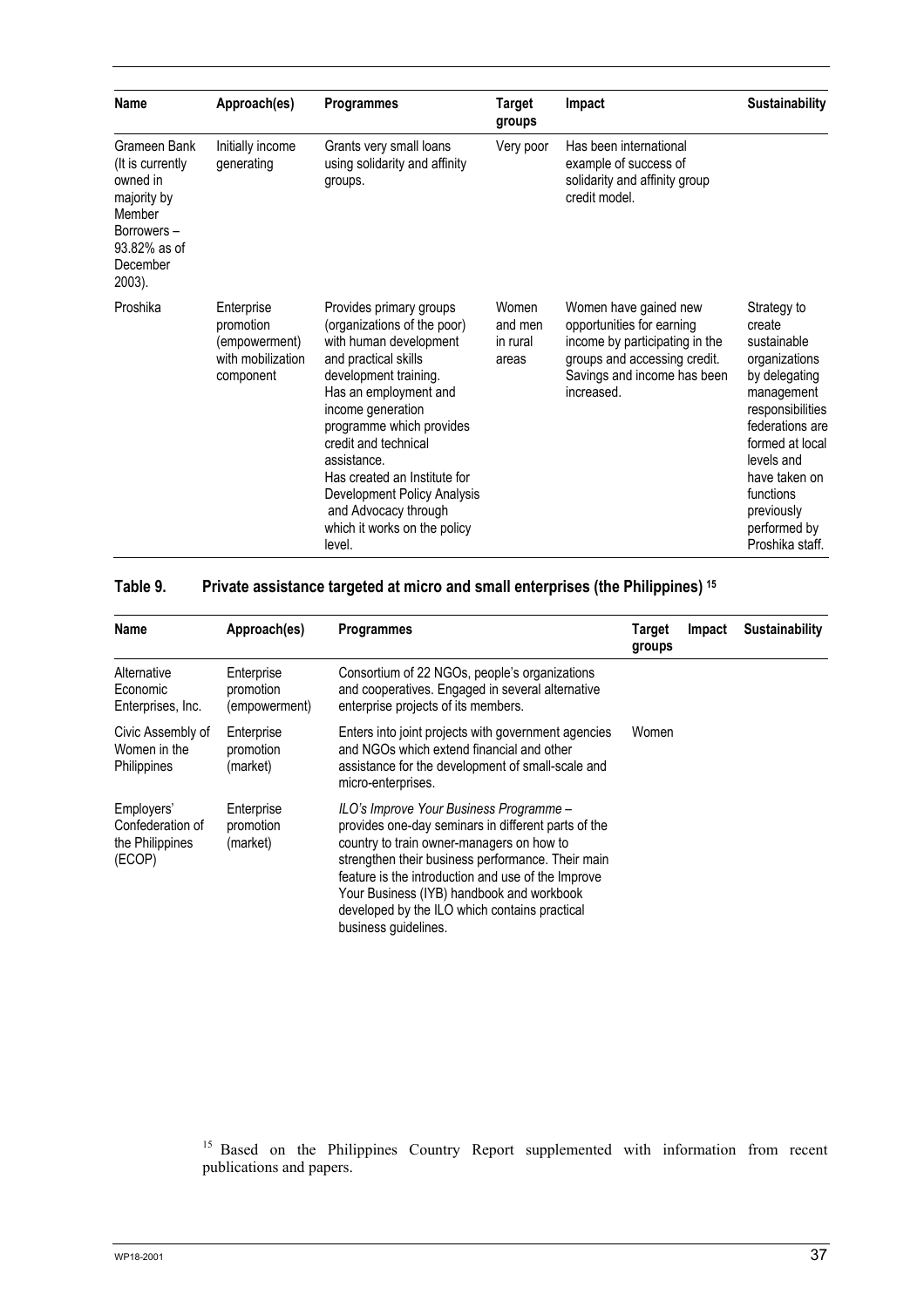| Name                                                                     | Approach(es)                                                               | <b>Programmes</b>                                                                                                                                                                                                                                                                                                                                                                                                                                                                                                                                         | <b>Target</b><br>groups | Impact | Sustainability                                                                                                                                                                                                                                                   |
|--------------------------------------------------------------------------|----------------------------------------------------------------------------|-----------------------------------------------------------------------------------------------------------------------------------------------------------------------------------------------------------------------------------------------------------------------------------------------------------------------------------------------------------------------------------------------------------------------------------------------------------------------------------------------------------------------------------------------------------|-------------------------|--------|------------------------------------------------------------------------------------------------------------------------------------------------------------------------------------------------------------------------------------------------------------------|
| Harnessing Self-<br><b>Reliant Initiatives</b><br>and Knowledge,<br>Inc. | Enterprise<br>promotion<br>(empowerment)                                   | Administers a Livelihood Revolving Fund for Poor<br>Women, a consortium project between three<br>Philippine NGO networks. The Fund provides loans<br>to individual women micro-entrepreneurs and<br>groups of women micro-entrepreneurs through local<br>NGOs for livelihood activities. The programme<br>differs from other lending programmes in that it<br>includes gender training component which is also<br>aimed at men so that they can become sensitized to<br>assist with household activities so that women have<br>time for their enterprise. |                         |        |                                                                                                                                                                                                                                                                  |
| Philippine Agency<br>for Community<br>and Family, Inc.                   | Enterprise<br>promotion<br>(market)                                        | Livelihood Program - provides skills training and<br>livelihood assistance to develop small-scale, self-<br>reliant businesses.                                                                                                                                                                                                                                                                                                                                                                                                                           |                         |        |                                                                                                                                                                                                                                                                  |
| Philippine<br><b>Business for</b><br>Social Progress                     | Income<br>generating and<br>entrepreneurship<br>promotion<br>(empowerment) | Has several livelihood and micro-enterprise<br>development programmes as well as programmes<br>to strengthen NGOs and community based<br>organizations. Plays a role as a broker between<br>micro-entrepreneurs in poverty and those domestic<br>and foreign agencies in the formal modern economy<br>that have resources currently denied the poor.                                                                                                                                                                                                      | Various                 |        | Is working to<br>create a<br>community-<br>based credit<br>extension<br>structure which<br>will provide<br>training, expert<br>consulting<br>services and<br>administrative<br>supports and<br>which can<br>continue after<br>the PBSP is no<br>longer involved. |
| Philippine<br>Commercial and<br><b>Industrial Bank</b><br>$(PCIB)^1$     |                                                                            | Has established a "bridge building" mechanism<br>through PCIB money shops which occupy stalls in<br>public markets that offer working capital to market<br>vendors. Provides easy access and convenient<br>opening hours for merchants. Also provides daily<br>collection services.                                                                                                                                                                                                                                                                       | Market<br>vendors       |        | Interest rate<br>above usual<br>bank lending<br>rate, but below<br>moneylenders'<br>rate.                                                                                                                                                                        |
| Self-Employment<br>Assistance<br>Foundation, Inc.                        | Enterprise<br>promotion<br>(market)                                        | Self-Employment Program - provides capital seed<br>loans and technical assistance to member<br>organizations in programme/project development,<br>including the formulation of loss recovery schemes,<br>business management seminars, etc. Provides staff<br>training in programme/project management.<br>Markets products of loan recipients.                                                                                                                                                                                                           |                         |        |                                                                                                                                                                                                                                                                  |
| Small Economic<br>Enterprises<br>Development                             | Enterprise<br>promotion<br>(empowerment)                                   | Provides management consultancy and loans to<br>enterprises in the cooperative and associative<br>sectors. Operates in partnership with regional<br>federations of cooperatives.                                                                                                                                                                                                                                                                                                                                                                          |                         |        |                                                                                                                                                                                                                                                                  |
| Tulay Sa Pag-<br>Unlad, Inc.                                             | Enterprise<br>promotion                                                    | Operates through provincial partners which<br>increases its reach to entrepreneurs. Conducts<br>training seminars on basic management, marketing,<br>accounting and other topics related to<br>entrepreneurship and enterprise development.                                                                                                                                                                                                                                                                                                               |                         |        |                                                                                                                                                                                                                                                                  |
| Women<br>Development and<br>Technology<br>Institute (WDTI)               |                                                                            | Operates programme on appropriate technologies<br>for women; sees need to recognize socio-economic<br>projects as being vital to empowerment of women.                                                                                                                                                                                                                                                                                                                                                                                                    |                         |        |                                                                                                                                                                                                                                                                  |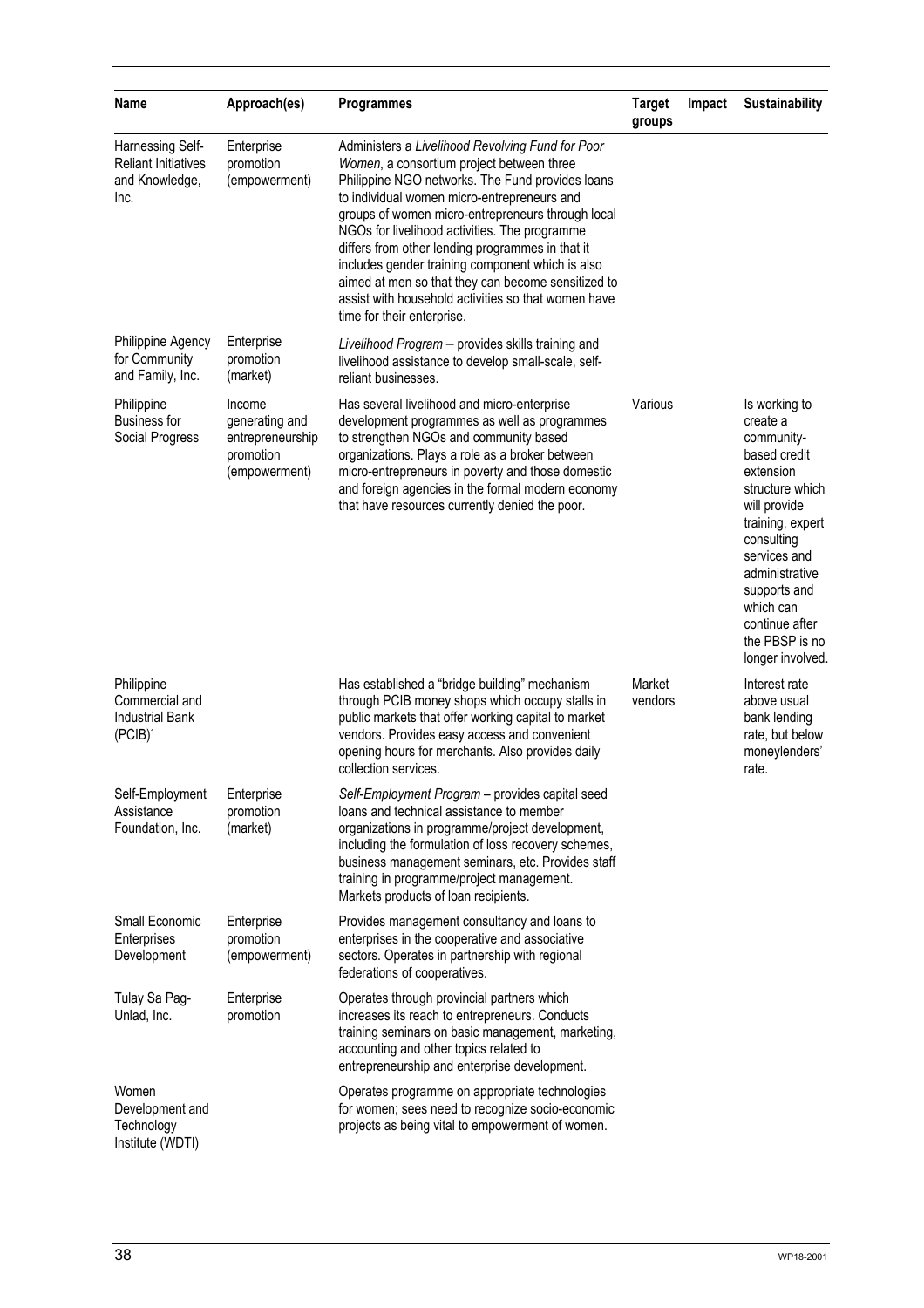| Name              | Approach(es) | <b>Programmes</b>                                | Target<br>groups | Impact | Sustainability |
|-------------------|--------------|--------------------------------------------------|------------------|--------|----------------|
| Women in          |              | The Filipino Chapter of Women's World Banking,   |                  |        |                |
| Finance and       |              | whose largest programme is its Social Credit     |                  |        |                |
| Entrepreneurship. |              | Program for micro-entrepreneurs. WIFE is also an |                  |        |                |
| Inc. (WIFE)       |              | implementer of the Trickle-Up Program.           |                  |        |                |

1 As the *Country Report* did not outline the individual credit programmes of the commercial banks, only the PCIB's programme is mentioned as an example of what some of the banks are doing. It should be noted that as of September 1992, a total of 917 banks were operating in the Philippines (three of which were specialized government banks). All of these are obliged by law to make a set percentage of their portfolio available to small enterprises.

#### **Table 10. Private assistance targeted at micro and small enterprises (Tunisia) 16**

| Name                                                                                                                                  | Approach(es)                        | <b>Programmes</b>                                                                                                                                                                            | Target groups                                | Impact | <b>Sustainability</b> |
|---------------------------------------------------------------------------------------------------------------------------------------|-------------------------------------|----------------------------------------------------------------------------------------------------------------------------------------------------------------------------------------------|----------------------------------------------|--------|-----------------------|
| Centre de soutien a la<br>création d'entreprises,<br>Agence de promotion de<br>l'industrie                                            | Enterprise<br>promotion<br>(market) | Provides training on enterprise<br>creation                                                                                                                                                  | Diploma holders,<br>managers,<br>technicians |        |                       |
| Chambre Nationale des<br><b>Femmes Chefs</b><br>d'Entreprises, Union<br>Tunisienne de l'Industrie<br>du Commerce et de<br>l'Artisanat | Enterprise<br>promotion<br>(market) | Provides management training<br>and holds seminars and meetings<br>encouraging women to start<br>businesses.                                                                                 | Women                                        |        |                       |
| Union National de la<br>Femme Tunisienne<br>(UNFT)                                                                                    | Income<br>generating                | Provides professional training<br>in variety of subjects including<br>sewing and embroidery; weaving,<br>knitting and crochet, livestock<br>breeding, pedigree cultivation and<br>mechanics. | Girls and women                              |        |                       |

### **Table 11. Private assistance targeted at micro and small enterprises (Zimbabwe) 17**

| Name                                                                                                  | Approach(es)                              | <b>Programmes</b>                                                                                                                                                                                                                                                                                                                                                  | <b>Target groups</b>                                                    | Impact | <b>Sustainability</b> |
|-------------------------------------------------------------------------------------------------------|-------------------------------------------|--------------------------------------------------------------------------------------------------------------------------------------------------------------------------------------------------------------------------------------------------------------------------------------------------------------------------------------------------------------------|-------------------------------------------------------------------------|--------|-----------------------|
| Credit<br>Guarantee<br>Company-<br>owned<br>by commercial<br>banks and<br>Reserve Bank of<br>Zimbabwe | Entrepreneurship<br>promotion<br>(market) | Guarantees 50 per cent of value of<br>approved loans made by commercial<br>banks to small-scale entrepreneurs and<br>provides a 65 per cent guarantee for<br>loans to women's small-scale<br>businesses. Has also begun conducting<br>training workshops for women aimed at<br>correcting the gender imbalances in the<br>provision of credit by commercial banks. | Small-scale<br>entrepreneurs;<br>women small-<br>scale<br>entrepreneurs |        |                       |
| <b>Small Business</b><br>Loan Scheme<br>and Small<br>Business Unit.<br>Standard<br>Finance            | Entrepreneurship<br>promotion<br>(market) | Provides a mixture of financial support,<br>advisory services and training; assets in<br>preparing projects and assembling loan<br>requirements.                                                                                                                                                                                                                   | Small-scale<br>enterprises                                              |        |                       |

<sup>16</sup> Based on resources (pamphlets, government documents, etc.) collected during AIDOS mission to Tunisia (1995).

17 Based on *Zimbabwe Country Report*.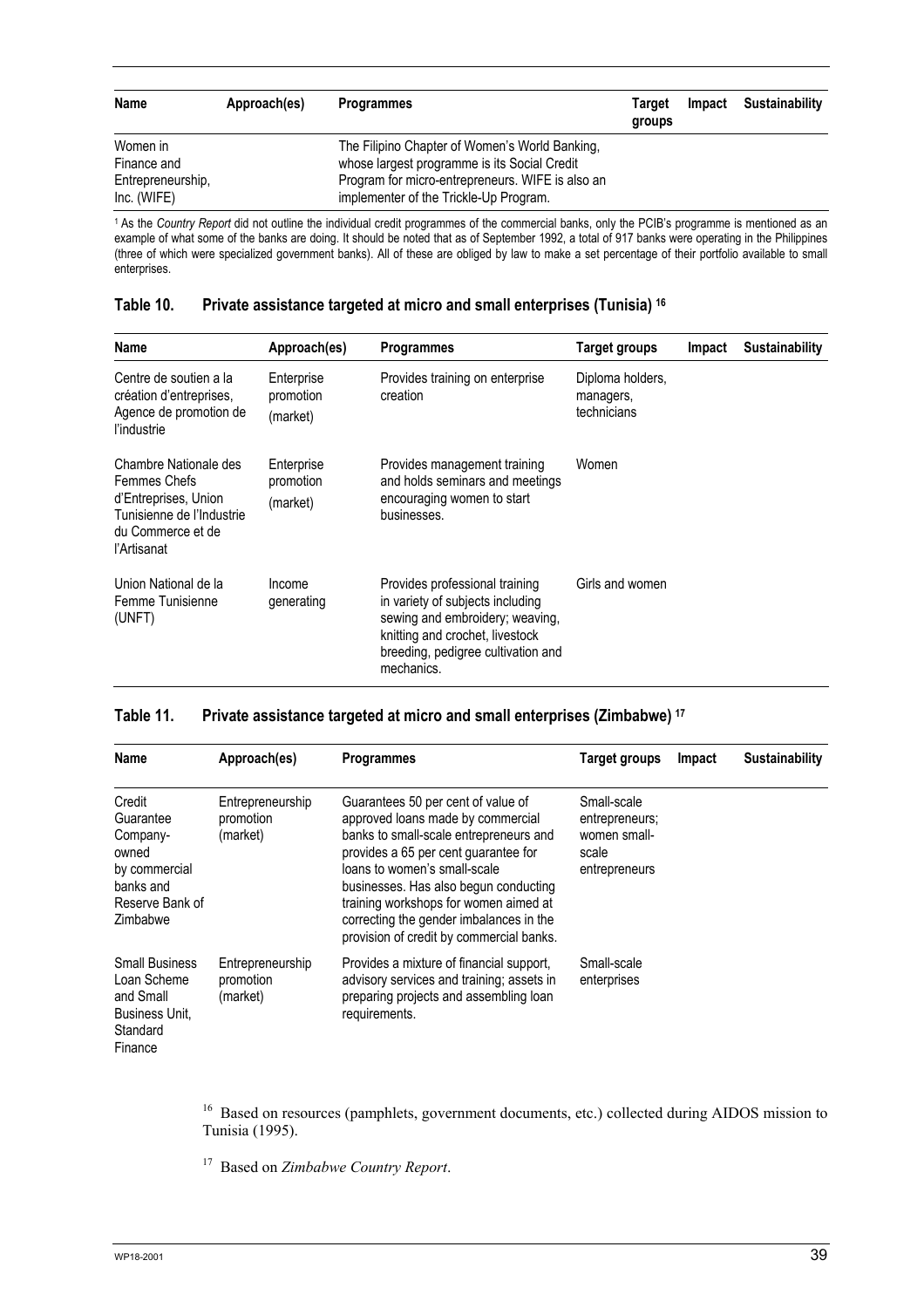| Name                                                                                                           | Approach(es)                                   | <b>Programmes</b>                                                                                                                                                                                     | <b>Target groups</b>                                                     | Impact | <b>Sustainability</b>                                                                                                |
|----------------------------------------------------------------------------------------------------------------|------------------------------------------------|-------------------------------------------------------------------------------------------------------------------------------------------------------------------------------------------------------|--------------------------------------------------------------------------|--------|----------------------------------------------------------------------------------------------------------------------|
| <b>Small Business</b><br>Unit, Barclays<br>Bank                                                                | Entrepreneurship<br>promotion<br>(market)      | Provides financial assistance, monitoring<br>and counselling, holds training seminars<br>and provides marketing assistance.                                                                           | Small<br>businesses                                                      |        |                                                                                                                      |
| Small-scale<br>Enterprise Unit,<br>Zimbank                                                                     | Entrepreneurship<br>promotion<br>(market)      | Provides loans to borrowers who must<br>put up 30 per cent of the assets<br>themselves. When fixed assets are not<br>available, the integrity of the borrower is<br>usually accepted as collateral.   | Entrepreneurs                                                            |        | Scheme<br>suspended due<br>to high interest<br>rates on local<br>market which<br>makes the<br>loans<br>unaffordable. |
|                                                                                                                | (empowerment)                                  | Has set up a savings and credit project<br>for income-earning projects run by<br>women dominated groups.                                                                                              | Groups of<br>women                                                       |        |                                                                                                                      |
| The Association<br>of Women's<br>Clubs (AWC)                                                                   | Entrepreneurship<br>promotion<br>(empowerment) | Has a revolving loan fund and an<br>extension staff and offers training to<br>groups.                                                                                                                 | Women                                                                    |        |                                                                                                                      |
| Dondolo<br>Mudozvo Credit<br>Scheme                                                                            | Entrepreneurship<br>promotion<br>(market)      | Assists with marketing and exhibition of<br>women's handicrafts and assists women<br>in business, project planning and<br>management, leadership and technical<br>skills.                             | Women                                                                    |        |                                                                                                                      |
| <b>EMPRETECH</b><br>(UN affiliated<br>organization<br>funded by UNDP<br>and private<br>sector)                 | Entrepreneurship<br>promotion<br>(market)      | Provides entrepreneurial training<br>programme especially focused on the<br>manufacturing sector, conducts field<br>visits to enterprises and Secretariat is<br>considered a business support centre. | Entrepreneurs,<br>with special<br>attention to<br>women<br>entrepreneurs |        |                                                                                                                      |
| Organization of<br>Rural<br>Associations for<br>Progress<br>(ORAP)                                             | Entrepreneurship<br>promotion<br>(market)      | Provides technical assistance,<br>administration, coordination and funding<br>to small-scale enterprises.                                                                                             | Small-scale<br>enterprises in<br>Southern<br>province<br>of Zimbabwe.    |        |                                                                                                                      |
| Self-help<br>Development<br>Foundation<br>(SDF)                                                                | Entrepreneurship<br>promotion<br>(empowerment) | Concentrates on savings clubs and<br>development activities; acts as a<br>marketing channel for women's craft<br>works.                                                                               |                                                                          |        |                                                                                                                      |
| Women in<br>Business (WIB)<br>Zimbabwe<br>(NGO<br>membership<br>organization)                                  | Entrepreneurship<br>promotion<br>(market)      | Serves as a forum and a voice on local<br>and national affairs for women<br>entrepreneurs; offers business advice,<br>training in business management skills<br>and support services.                 | Potential and<br>existing women<br>entrepreneurs                         |        |                                                                                                                      |
| Zambuko Trust                                                                                                  | Entrepreneurship<br>promotion<br>(empowerment) | Provides loans for working or fixed capital<br>to individuals or groups who have not<br>been able to borrow from other sources.                                                                       |                                                                          |        |                                                                                                                      |
| Zimbabwe<br><b>Women Finance</b><br>Trust (ZWFT)<br>(an associate<br>affiliate of<br>Women's World<br>Banking) | Entrepreneurship<br>promotion<br>(market)      | Provides credit and technical assistance<br>to women entrepreneurs.                                                                                                                                   | Women<br>entrepreneurs                                                   |        |                                                                                                                      |
| Zimbabwe<br>Women's<br><b>Bureau</b>                                                                           | Entrepreneurship<br>promotion<br>(market)      | Provides basic training in business<br>management and has a revolving fund to<br>support women's small-scale enterprises.                                                                             | Women<br>entrepreneurs                                                   |        |                                                                                                                      |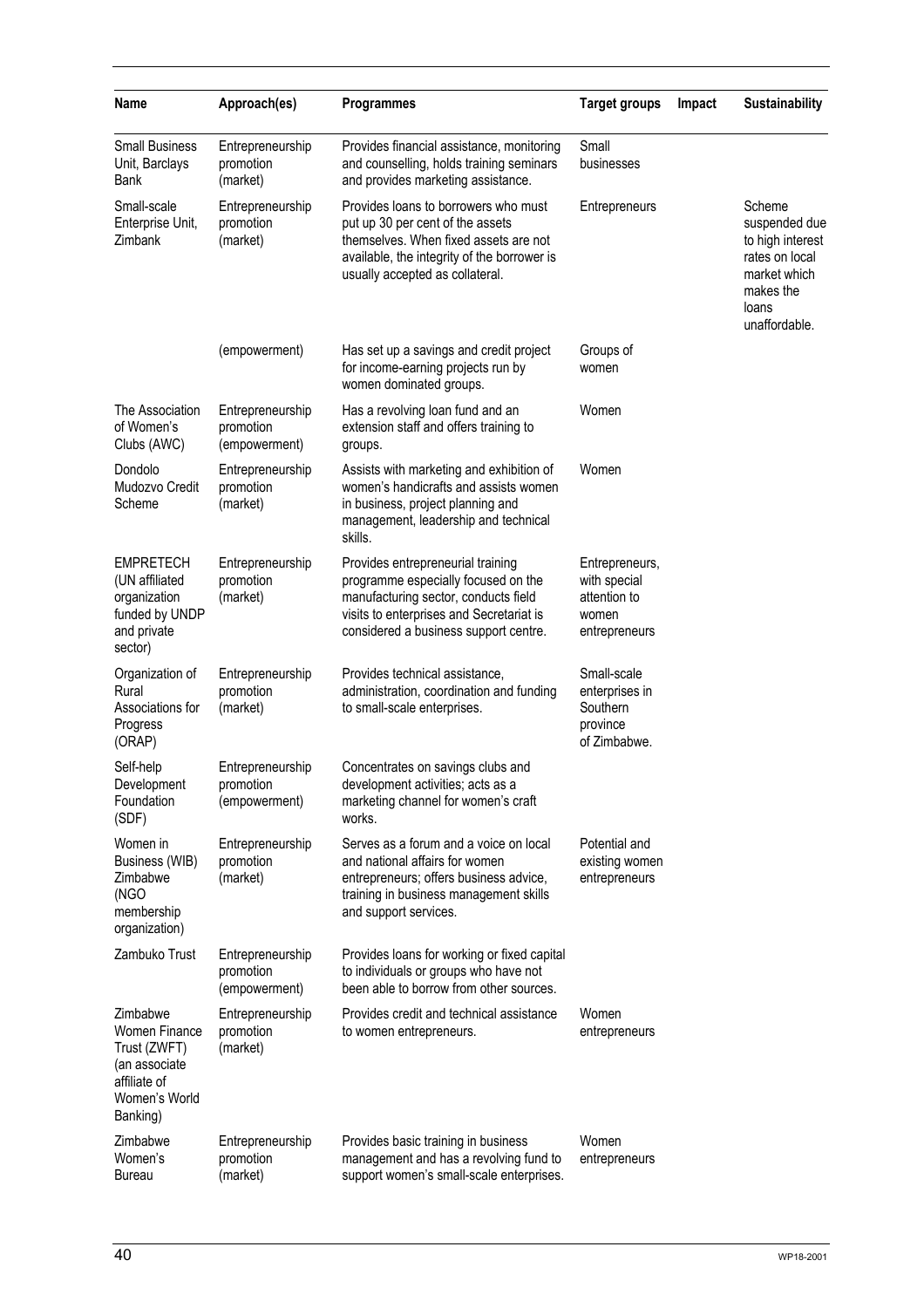| Name                                                               | Approach(es)                              | <b>Programmes</b>                                                                                                                                                                                                                                                                                                                                                                     | <b>Target groups</b>                                                                                             | Impact | <b>Sustainability</b> |
|--------------------------------------------------------------------|-------------------------------------------|---------------------------------------------------------------------------------------------------------------------------------------------------------------------------------------------------------------------------------------------------------------------------------------------------------------------------------------------------------------------------------------|------------------------------------------------------------------------------------------------------------------|--------|-----------------------|
| Ranche House<br>College                                            |                                           | Provides women's leadership<br>development. Also organizes<br>professional training programmes for<br>women entrepreneurs and women in<br>business courses.                                                                                                                                                                                                                           | Depends on<br>the course                                                                                         |        |                       |
| Glen Forest<br><b>Training Center</b>                              |                                           | Provides training in productive skills and<br>in basic management.                                                                                                                                                                                                                                                                                                                    | Depends on<br>the course                                                                                         |        |                       |
| Silveira House                                                     |                                           | Provides training in a variety of areas<br>including business management and<br>provides credit to women's groups<br>working on small-scale enterprises.                                                                                                                                                                                                                              | Depends on<br>the course                                                                                         |        |                       |
| Confederation of<br>Zimbabwe<br>Industry                           | Entrepreneurship<br>promotion<br>(market) | Is creating a data base for small-scale<br>enterprises and is working on a business<br>linkage programme.                                                                                                                                                                                                                                                                             | <b>Business</b><br>owners                                                                                        |        |                       |
| Indigenous<br><b>Business</b><br>Development<br>Center (IBDC)      | Entrepreneurship<br>promotion<br>(market) | Provides advocacy and capacity building.<br>The Business Extension and Advisory<br>Group of the IBDC provides advisory and<br>extension services and organizes<br>workshops and training programmes.                                                                                                                                                                                  | Small and<br>medium-scale<br>enterprises,<br>some of which<br>in informal<br>sector                              |        |                       |
| Indigenous<br><b>Business</b><br>Women's<br>Organization<br>(IBWO) | Entrepreneurship<br>promotion<br>(market) | Has launched trust fund which will form<br>the progressive commercial bank from<br>which the 25,000 members may borrow<br>money for capital projects at<br>concessionary rates.                                                                                                                                                                                                       | Women                                                                                                            |        |                       |
| Small Scale<br>Enterprise<br><b>Advisory Group</b>                 | Entrepreneurship<br>promotion<br>(market) | To coordinate the activities of institutions<br>working with small-scale enterprises,<br>support Zimbabwean organizations in the<br>MSE sector, support services of training,<br>information and finance to small-scale<br>enterprises and support policy change.<br>Planning to set up a one window referral<br>centre for entrepreneurs interested in<br>setting up their business. | Members from<br>the<br>government,<br>financial,<br>private,<br>international<br>donor and local<br>NGO sectors. |        |                       |
| Zimbabwe<br>National<br>Chamber of<br>Commerce                     | Entrepreneurship<br>promotion<br>(market) | Provides training and extension activities<br>for small businesses and has set up<br>small business support units in Harare<br>and Bulawayo to offer advisory and<br>extension services and to arrange<br>training workshops.                                                                                                                                                         | Small<br>businesses                                                                                              |        |                       |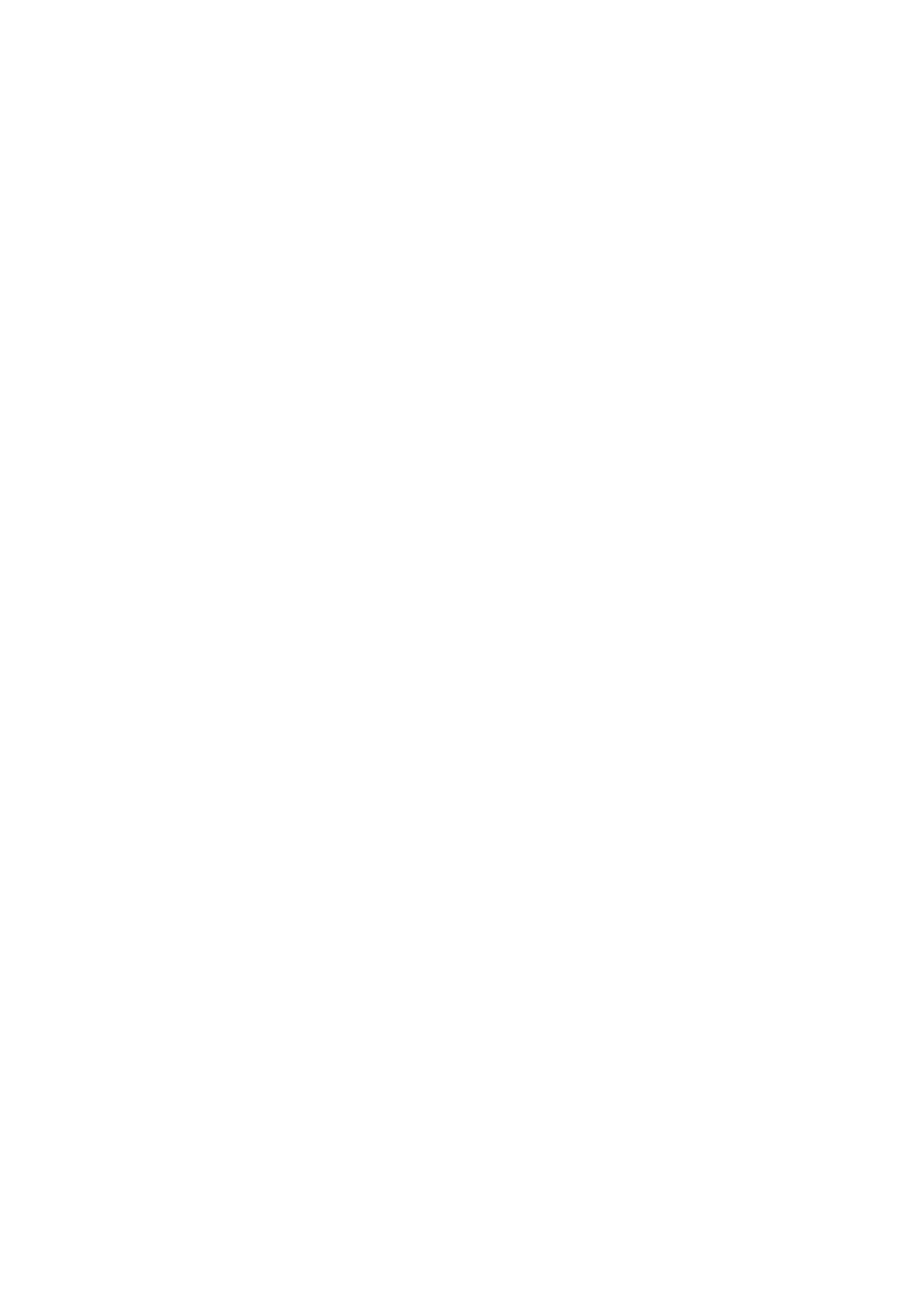# **3. The entrepreneurs**

## **3.1. Characteristics of the entrepreneurs**

The literature on MSEs written in the past ten years has identified certain gender specific traits characteristic of female and male entrepreneurs. It has been theorized that women entrepreneurs tend to be younger and better educated than their male counterparts, and have less previous work experience. The latter trait is particularly important when looked at in light of recent research, which found that previous experience in the industry area is one of the primary determinants of success for women entrepreneurs (OECD, 1998).

The research conducted in the four countries found that while gender-specific characteristics of female and male entrepreneurs exist, their relevance tends to vary from country to country. Even so, some gender-specific commonalties can be found among the women and men entrepreneurs from vastly different geographic locations.

The 70:30 female/male ratio was set as a sample parameter in all countries except Bangladesh where the chosen ratio was 74:26. The distribution of surveyed respondents by sex, age and civil status in the four countries is shown in Tables 12 and 13.

In terms of ages, Tables 12a to 12d show that in Bangladesh, Tunisia and particularly in Zimbabwe, a significantly larger proportion of women than men entrepreneurs are under 30 years of age. Similar proportions are between the ages of 31 and 41, although in Tunisia and Zimbabwe there is a slight domination of women in this category as well. Men dominate in the older age groups. In these three countries, the findings probably reflect the fact that it is more difficult for women to find formal sector employment and, therefore, they are more likely to go into business by themselves at a younger age than men. It is also probable that the improvement in women's education experienced in all three countries within the past 20 years has better prepared the new generation of women for entry into the business world.

It is interesting that women entrepreneurs dominate in the younger age groups despite the fact that these represent their child-bearing years. This finding may indicate the acute need for the additional income women earn in enterprises. Another possible explanation is the fact that during child-bearing and rearing years, women are less able to work outside of the home in the formal sector. The findings are very different in the Philippines where practically no gender difference is found in terms of the entrepreneurs' age.

|           | Women (%) | Men (%)        |
|-----------|-----------|----------------|
| $<30$     | 48        | 32             |
| $31 - 40$ | 36        | 40             |
| 41-50     | 11        | 21             |
| $>50$     | 5         | $\overline{7}$ |
| Total     | 100       | 100            |
|           | (374)     | (126)          |

#### **Table 12a. Age by sex (Bangladesh)**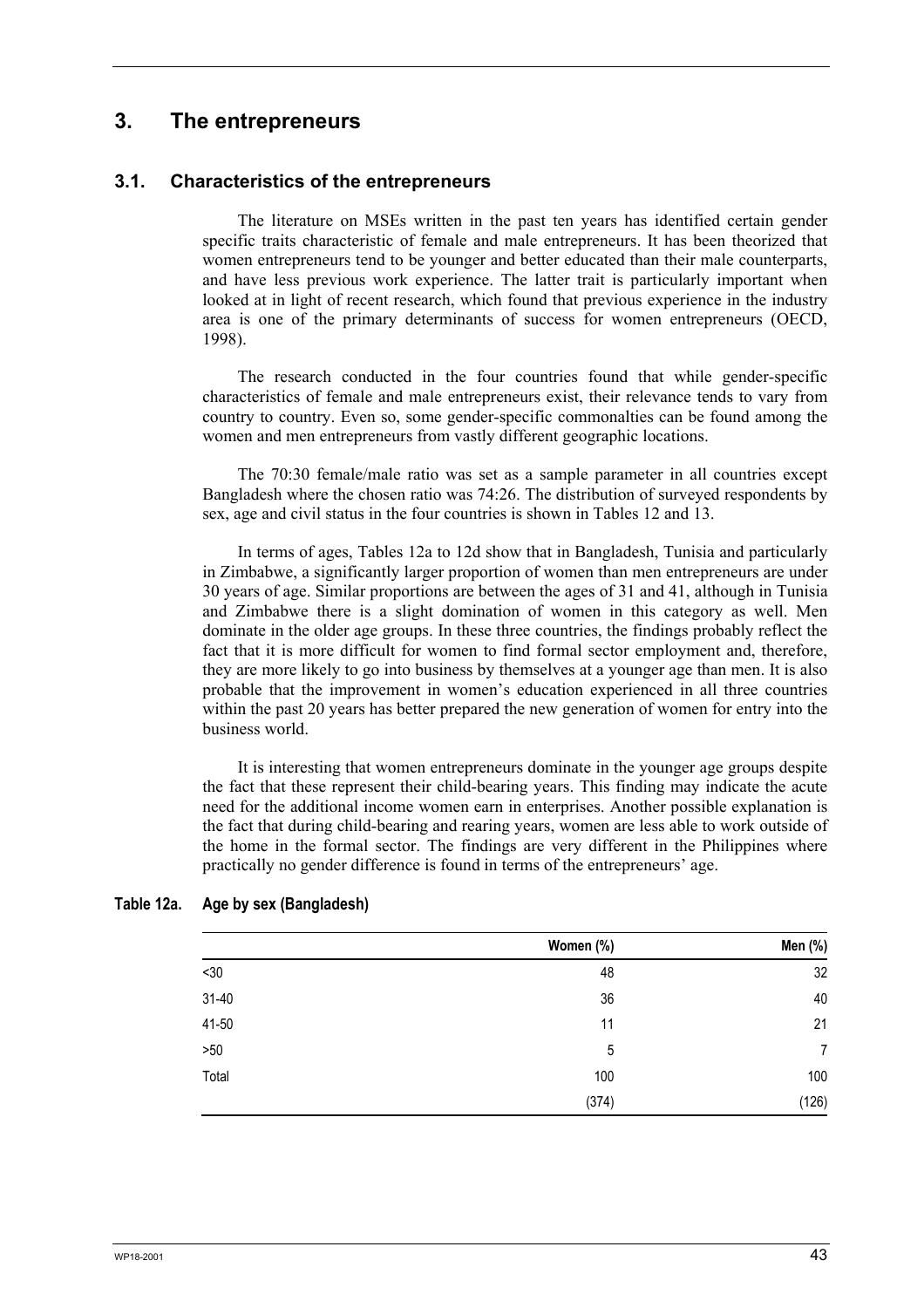## **Table 12b. Age by sex (the Philippines)**

|       | Women (%) | Men (%) |
|-------|-----------|---------|
| <30   | 14.4      | 18.4    |
| 30-39 | 36.4      | 36      |
| 40-49 | 26.7      | 22.2    |
| >50   | 22.5      | 23.4    |
| Total | 100       | 100     |
|       | (360)     | (159)   |

### **Table 12c. Age by sex (Tunisia)**

|              | Women (%) | Men (%) |
|--------------|-----------|---------|
| $<30$        | 29        | 16      |
| 30-39        | 37.8      | 30.4    |
| 40-49        | 19.2      | 28.8    |
| 50 and above | 13.8      | 24.8    |
| No resp.     | 0.2       | ٠       |
| Total        | 100       | 100     |
|              | (276)     | (125)   |

## **Table 12d. Age by sex (Zimbabwe)**

|              | Women (%) | Men (%) |
|--------------|-----------|---------|
| $<30$        | 28.2      | 8.7     |
| 30-39        | 32.3      | 26.1    |
| 40-49        | 25.9      | 22.8    |
| 50 and above | 13.6      | 42.4    |
| Total        | 100       | 100     |
|              | (347)     | (92)    |

In terms of marital status, there is a small gender difference in Bangladesh, Tunisia and Zimbabwe, where a greater proportion of women than men are separated/divorced or widowed. This finding is important given that it may indicate that at least 8 per cent of the women entrepreneurs in Bangladesh, 3 per cent in the Philippines, 8 per cent in Tunisia and 14 per cent in Zimbabwe are household heads with the attendant income earning responsibilities.

### **Table 13a. Civil status by sex (Bangladesh)**

|                   | Women (%) | Men (%)                  |
|-------------------|-----------|--------------------------|
| Single            | 12.3      | 19.8                     |
| Married           | 79.4      | 80.2                     |
| Separated/widowed | 8.3       | $\overline{\phantom{0}}$ |
| Total             | 100       | 100                      |
|                   | (374)     | (126)                    |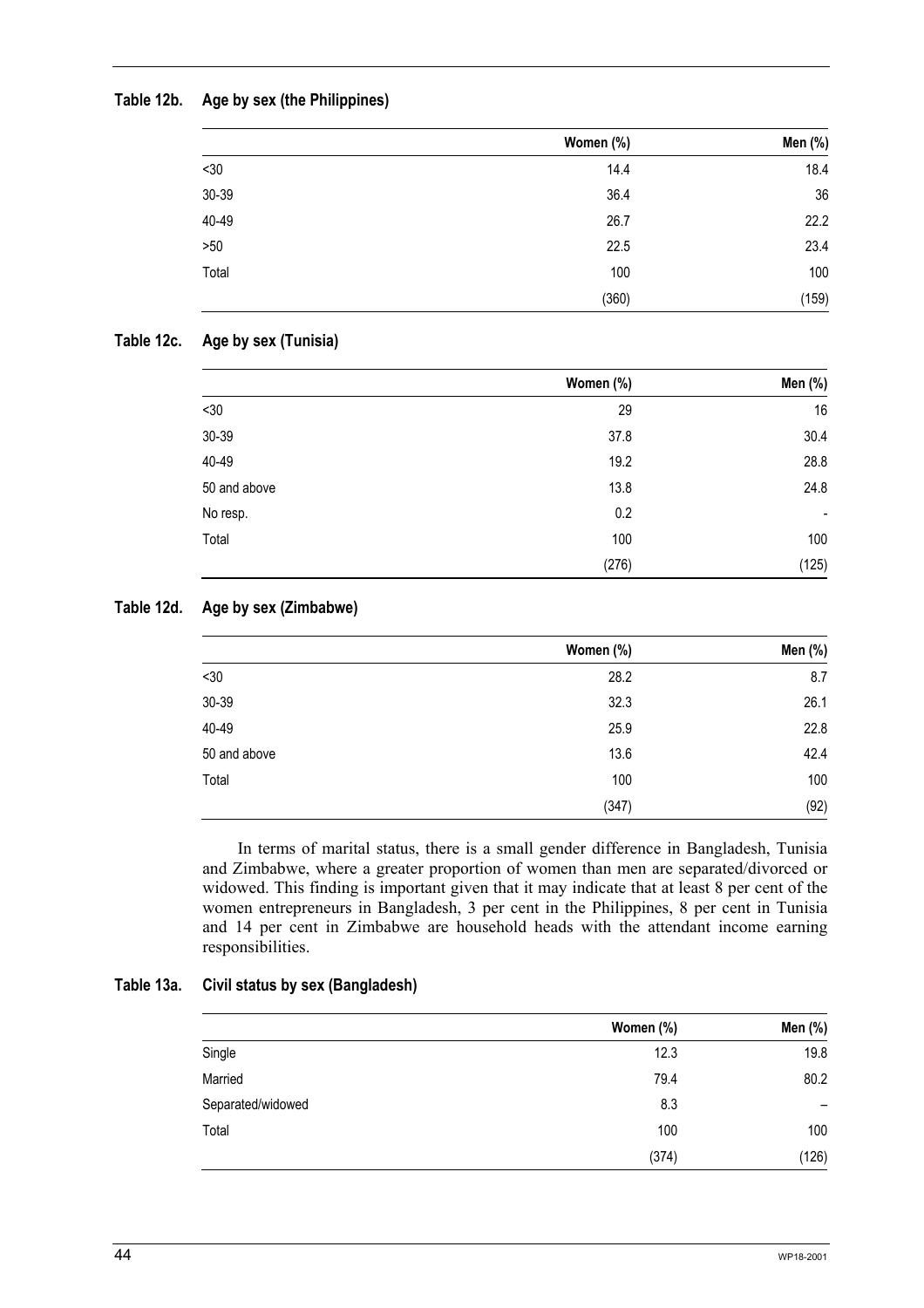## **Table 13b. Civil status by sex (the Philippines)**

|                   | Women (%) | Men (%) |
|-------------------|-----------|---------|
| Single            | 6.9       | 7.6     |
| Married           | 90.0      | 91.1    |
| Separated/widowed | 3.1       | 1.3     |
| Total             | 100.0     | 100.0   |
|                   | (360)     | (158)   |

### **Table 13c. Civil status by sex (Tunisia)**

|                   | Women (%) | Men (%) |
|-------------------|-----------|---------|
| Single            | 21.7      | 16      |
| Married           | 69.9      | 83.2    |
| Separated/widowed | 8.4       | 0.8     |
| Total             | 100       | 100     |
|                   | (276)     | (125)   |

### **Table 13d. Civil status by sex (Zimbabwe)**

|                   | Women (%) | Men (%) |
|-------------------|-----------|---------|
| Single            | 7,2       | 6.6     |
| Married           | 78,8      | 90,1    |
| Separated/widowed | 14        | 3,3     |
| Total             | 100       | 100     |
|                   | (321)     | (91)    |

In terms of education, the data from Tunisia and Zimbabwe shows that women entrepreneurs have a slightly higher level of education than men entrepreneurs and that the MSE sector is increasingly attracting educated women. Even in Bangladesh where a greater proportion of women than men have no formal education, it is interesting that similar proportions have had some secondary education and a slightly higher proportion of women have had some higher education. The predominance of younger women who have presumably benefited from recent educational gains may explain the relatively high educational level of the women entrepreneurs compared to the more discouraging national statistics.

## **Table 14a. Educational level of the entrepreneurs by sex (Bangladesh)**

|                         | Women (%) | Men (%) |
|-------------------------|-----------|---------|
| No education/illiterate | 15.2      | 6.4     |
| Elementary              | 42        | 56      |
| Secondary               | 20.9      | 21      |
| Higher education        | 21.7      | 15      |
| Other                   | 0.3       | 1.6     |
| Total                   |           |         |
|                         | (374)     | (126)   |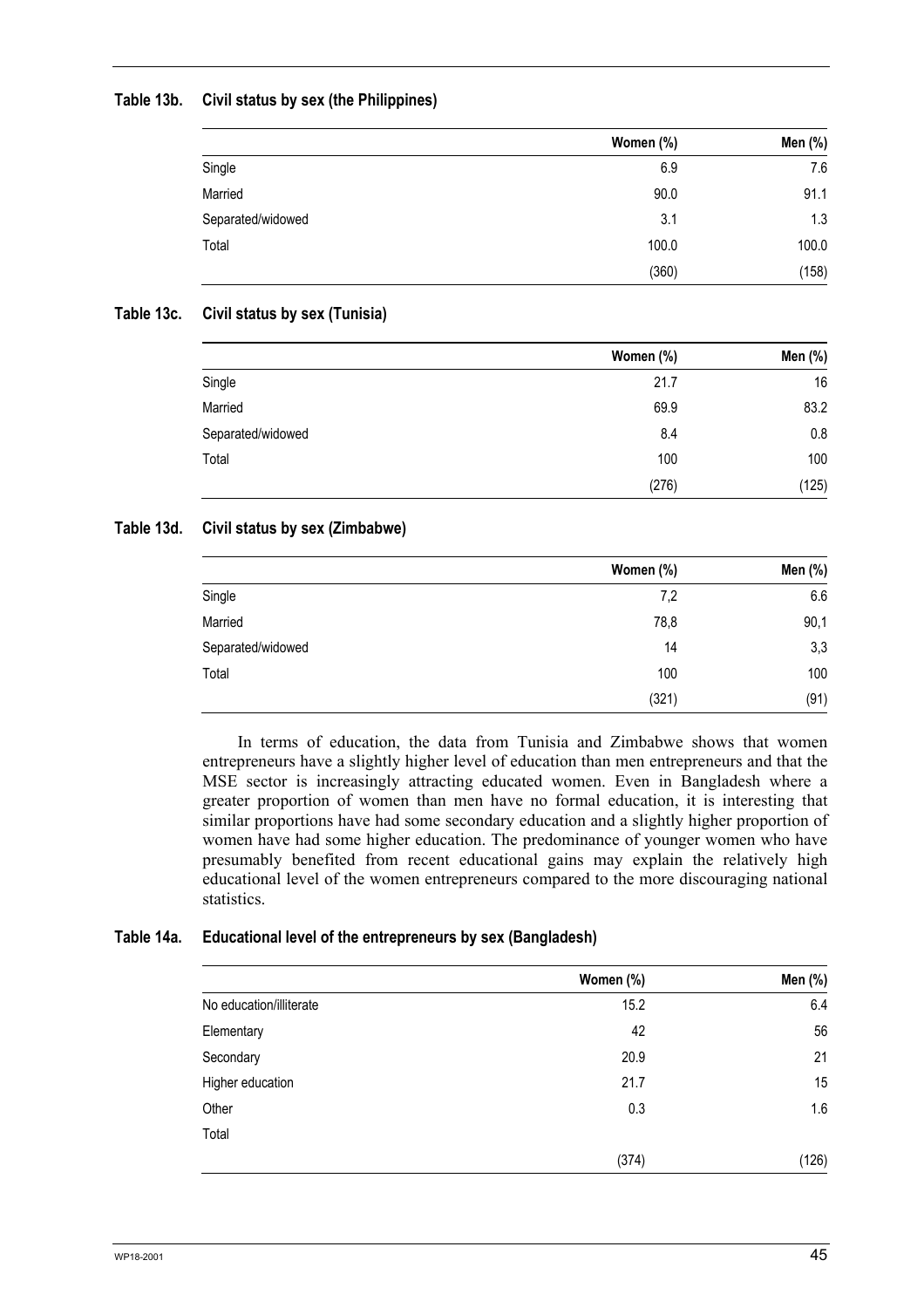#### **Table 14b. Educational level of the entrepreneurs by sex (the Philippines)**

|                         | Women (%) | Men (%) |
|-------------------------|-----------|---------|
| No education/illiterate | 19.6      | 19.6    |
| Elementary              | 24.6      | 27.2    |
| Secondary               | 36.6      | 30.4    |
| Higher education        | 19.3      | 22.8    |
| Other                   |           | -       |
| Total                   | 100       | 100     |
|                         | (358)     | (158)   |

### **Table 14c. Educational level of the entrepreneurs by sex (Tunisia)**

|                         | Women (%) | Men (%)                  |
|-------------------------|-----------|--------------------------|
| No education/illiterate | 13.4      | 11.2                     |
| Elementary              | 32.2      | 48.8                     |
| Secondary               | 47.5      | 37.6                     |
| Higher education        | 6.5       | 2.4                      |
| Other                   | 0.4       | $\overline{\phantom{0}}$ |
| Total                   | 100       | 100                      |

#### **Table 14d. Educational level of the entrepreneurs by sex (Zimbabwe)**

|                         | Women (%) | Men (%) |
|-------------------------|-----------|---------|
| No education/illiterate | 8.1       | 10.9    |
| Elementary              | 22.3      | 30.4    |
| Secondary               | 54.9      | 40.2    |
| Higher education        | 14.7      | 18.5    |
| Other                   | -         | -       |
| Total                   | 100       | 100     |
|                         | (346)     | (92)    |

In Bangladesh, the Philippines and Tunisia, a greater proportion of women than men had no previous work experience, ranging from a low of 28 per cent of the women entrepreneurs in the Philippines to a high of 53 per cent of the women entrepreneurs in Bangladesh. The relatively high proportion of women entrepreneurs with no previous work experience is probably explained by the fact that social barriers continue to limit women's work outside of the home. In Zimbabwe, the research did not capture the respective proportions of women and men entrepreneurs with no previous work experience.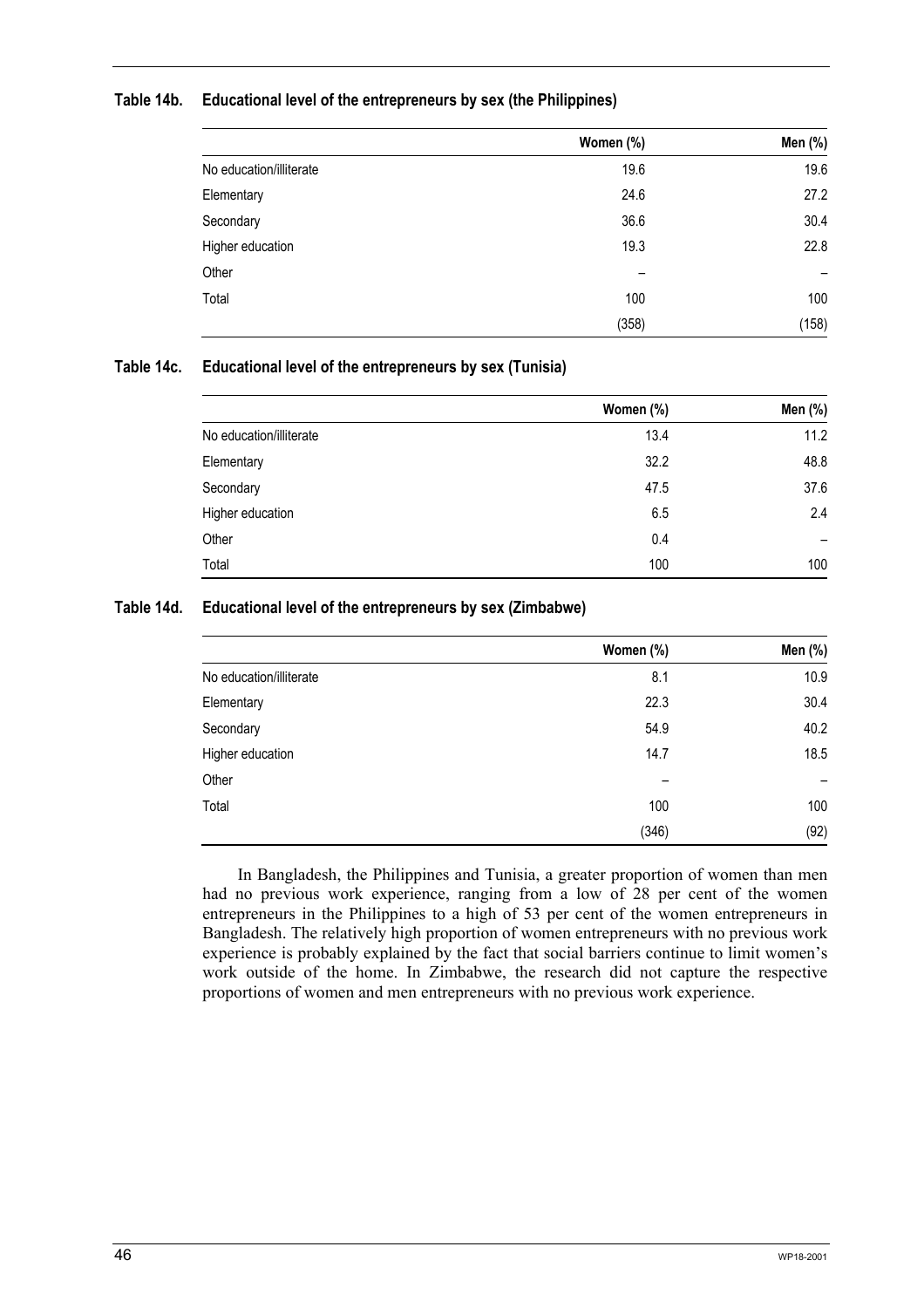#### **Table 15. Previous work experience by sex**

|             | Percentage of women with no<br>previous work experience | Percentage of men with no<br>previous work experience |
|-------------|---------------------------------------------------------|-------------------------------------------------------|
| Bangladesh  | 53.78                                                   | 24.6                                                  |
| Philippines | 27.8                                                    | 8                                                     |
| Tunisia     | 45                                                      | 18                                                    |
| Zimbabwe    | N/A                                                     | N/A                                                   |

In Bangladesh, the Philippines and Zimbabwe, male entrepreneurs had significantly more previous work experience in a similar business than women, reflecting the greater opportunities for men to find employment. In Bangladesh, men had worked in a similar business for an average of 4.94 years, while the average for women was only 0.85 years. In the Philippines, almost one-third (30.4 per cent) of the men entrepreneurs had work experience in the same or similar sector, as compared to 18 per cent of the women. In Zimbabwe, a greater proportion of men than women (50 per cent compared to 26 per cent) had previously worked under an experienced person in the work that they presently do.

In looking at the size of the entrepreneurs' households, different measures were used in the four countries (Bangladesh and the Philippines – number of children; Tunisia – number of persons in their household; Zimbabwe – number of dependants living in the household). All of the indicators, however, give an idea of the size of the entrepreneurs' households. In Bangladesh and the Philippines, 55 per cent and 82 per cent of the entrepreneurs respectively had at least one child. In the Philippines, more than half had at least three children, regardless of the sex of the entrepreneur. In Bangladesh, one quarter of the entrepreneurs had four or more children. In Tunisia, forty per cent of the entrepreneurs had one to four people in their households, and almost fifty per cent had five to seven persons. Table 5 gives an indication of the average number of dependants living in the entrepreneurs' households in Zimbabwe.

#### **Table 16. Average number of dependants 18 living in the household**

|       | <13 years-old | 13-19 years-old | 20-25 years-old | >25 years-old |
|-------|---------------|-----------------|-----------------|---------------|
| Women |               | 1.4             | 0.6             | 1.0           |
| Men   | 2.6           |                 |                 | 1.2           |

## **3.2. Economic characteristics of the micro-enterprises**

## *3.2.1. Profile*

The research carried out in the past ten years has identified particular features generally displayed by women's enterprises which distinguish them from those enterprises operated by men. It has been found that women's enterprises tend to be younger and smaller in terms of workers employed and in terms of the presence and value of fixed assets. Women tend to rely more on unpaid family workers and to use less modern technology. Women's enterprises tend to be concentrated in low investment, less remuneratively satisfying sub-sectors which build on their traditional skills; conversely,

<sup>&</sup>lt;sup>18</sup> Including both family and other dependants.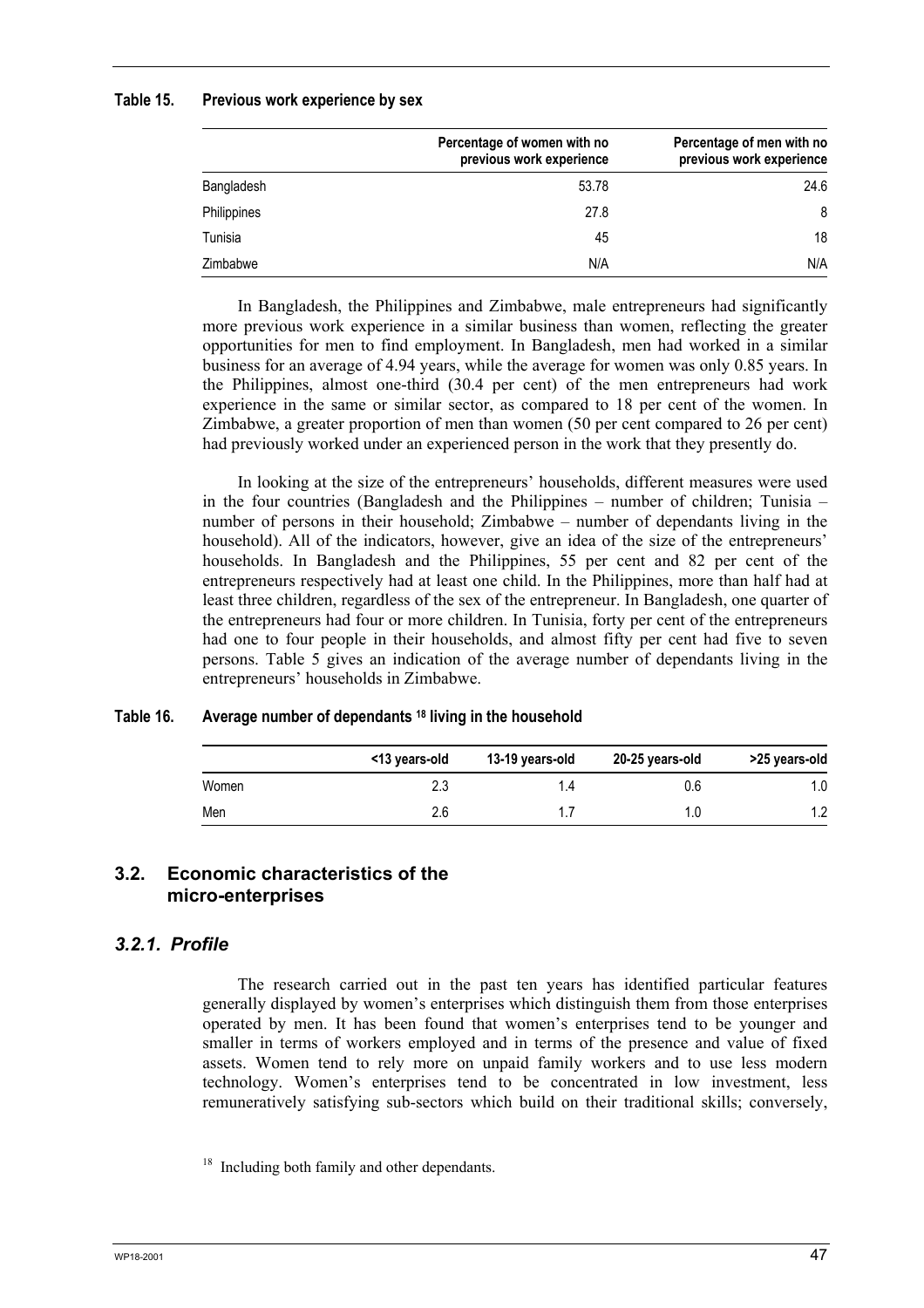men tend to be concentrated in more economically dynamic sub sectors. Finally, women register their enterprises less frequently than men and often operate within the home. All of these characteristics add up to less dynamic businesses which are often not clearly differentiated from the household.

In looking at these features in the enterprises covered in the four countries, some interesting findings can be noted. Most importantly, the findings point to the extremely marginal nature of all of the businesses covered by the present research, regardless of the sex of the owner. However, within this marginalization, women are found to be in a particularly disadvantaged position vis-à-vis men. This is especially true for the women entrepreneurs in Bangladesh, Tunisia and Zimbabwe, where the features of their enterprises tend to correspond to those mentioned above. In the Philippines, however, several characteristics showed no gender asymmetries. Rather than indicating a more equal position on the part of women, these characteristics appear to indicate the extremely marginal nature of enterprises across genders.

### (a) Age of enterprises

In all four countries, it is not possible to say that the enterprises examined were improvised, as substantial proportions of both the female and male-operated enterprises had been in operation for several years at the time of the survey.<sup>19</sup> In Bangladesh, Tunisia and Zimbabwe, however, the women's enterprises appeared to be slightly younger than the men's.

### **Table 17. Percentage of entrepreneurs in business for more than three years**

|            | Women (%) | Men (%) |
|------------|-----------|---------|
| Bangladesh | 40        | 60      |
| Tunisia    | 60        | 80      |
| Zimbabwe   | 83        | 89      |

The findings are encouraging when looked at in light of the UNIDO report (UNIDO, Industrial Development: Global Report, Oxford University Press: New York, 1997) which asserts that the death or closure rates of micro-enterprises is greatest in the first three years of operation. After three years, the chances of survival increase significantly.

## (b) Employment size and composition

In the Philippines and Tunisia, the survey parameter for employment size mandated that 60 per cent of the enterprises included have 5 or less workers and 40 per cent have 6 to ten workers. Instead, in Bangladesh and Zimbabwe, the parameter was left at enterprises having ten or less workers. In Bangladesh, Tunisia and Zimbabwe the male-owned enterprises tend to be slightly larger than the women's enterprises, while in the Philippines, the data does not reveal significant gender differences in terms of size. In Tunisia, Zimbabwe and, presumably, Bangladesh (although the breakdown between the selfemployed and those with 3 or less workers is not given), slightly greater proportions of women than men entrepreneurs are self-employed, probably reflecting the slightly more marginal nature of many women's enterprises compared to those owned and managed by men.

 $19$  One of the sample parameters in all countries was that the enterprises had to have been in operation for at least one year.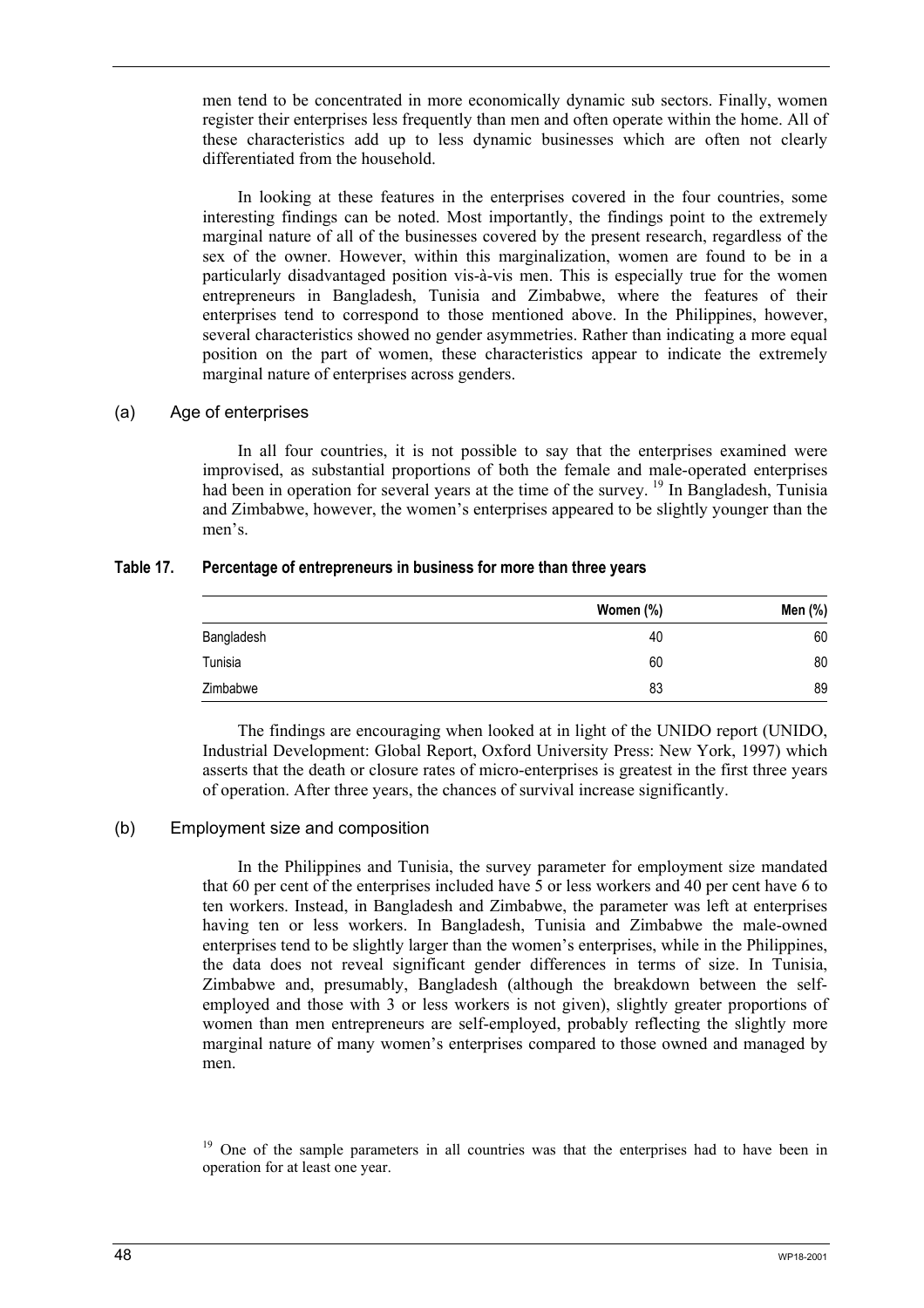#### **Table 18. Some indications on the size of enterprises by gender**

|                                                    | Women (%) | Men (%) |
|----------------------------------------------------|-----------|---------|
| Bangladesh                                         |           |         |
| Self-employed to less than or equal to 3 employees | 61        | 44      |
| 4-9 employees                                      | 39        | 56      |
| Tunisia                                            |           |         |
| Self-employed <sup>20</sup>                        | 34        | 24      |
| Zimbabwe                                           |           |         |
| Self-employed                                      | 69        | 57      |

### (c) Assets and technology

In the three countries for which data on the composition of business assets was available, it appears from Table 19 that within a context of modest fixed assets for both women and men, the women-operated enterprises tended to have a less advanced technical content. A greater proportion of men use machines and equipment in the Philippines and Zimbabwe, and a greater proportion of men have vehicles in Tunisia. In Bangladesh, a larger proportion of the women entrepreneurs (37 per cent) used purely manual production methods compared to 22 per cent of the men, and a greater proportion of men (17 per cent) than women (9 per cent) reported using modern technology. In addition, a smaller proportion of women-operated enterprises have cash and savings in the Philippines and Zimbabwe, which may reflect their weaker profitability and/or the fact that women have not had the same opportunity as men for work in the formal sector prior to starting their business.

|                                                  | Women (%) | Men (%) |
|--------------------------------------------------|-----------|---------|
| Philippines                                      |           |         |
| Inventory/stocks                                 | 71.7      | 66      |
| Power driven machines/equip.                     | 31.7      | 48.4    |
| Machines/equipment                               | 91.1      | 90.6    |
| Furniture                                        | 4.7       | 5.7     |
| Real estate/land                                 |           |         |
| Vehicles                                         | 11.1      | 12.6    |
| Cash or savings                                  | 58.3      | 67.9    |
| Tunisia                                          |           |         |
| Inventory/stocks                                 | 38.8      | 51.2    |
| Machines/equipment<br>(both manual and electric) | 92.4      | 91.2    |
| Furniture                                        | 37.3      | 42.2    |
| Real estate/land                                 | 17.8      | 15.2    |
| Vehicles                                         | 10.1      | 20.8    |

#### **Table 19. Business assets by sex**

<sup>20</sup> Self-employed at the start-up stage.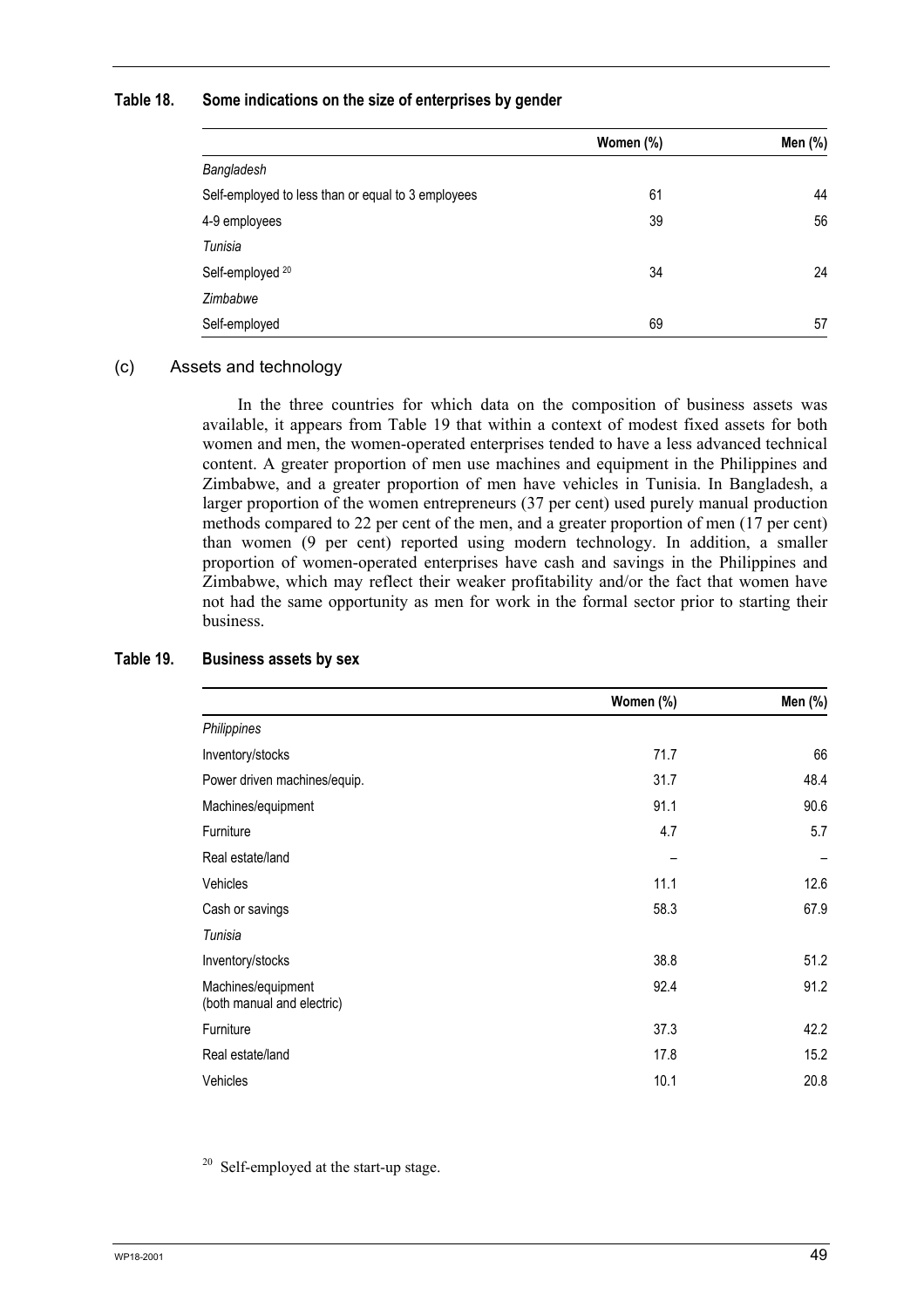|                                                  | Women (%) | Men (%) |
|--------------------------------------------------|-----------|---------|
| Cash or savings                                  |           |         |
| Zimbabwe                                         |           |         |
| Inventory/stocks                                 | 59.4      | 67.4    |
| Machines/equipment<br>(both manual and electric) | 17        | 55.4    |
| Furniture                                        | 15.9      | 35.9    |
| Real estate/land                                 | 9.8       | 8.7     |
| Vehicles                                         | 0.6       | 5.4     |
| Cash or savings                                  | 22.8      | 37      |

#### (d) Sectors and sub-sectors

The sub-sectoral breakdown of the respondents in the four countries is given in Table 1 on page 6 of the introduction and does not display significant gender asymmetries. The exception is Bangladesh where eleven sub-sectors were covered in the survey, including those which are traditionally dominated by men.

In the Philippines, Tunisia and Zimbabwe, the enterprises covered in the survey belong to sub-sectors within the manufacturing sector. In the Philippines, 60 per cent of the enterprises are in the gift, toys and housewares (GTH) sub-sector and 40 per cent are involved in food processing. In Tunisia, 70 per cent of the enterprises are involved in the textile sub-sector, 10 per cent in the food-processing sub-sector and 20 per cent in what is called "various manufacturing" which includes leather and wood crafts, metal work, sculpture, engraving and various unidentified activities. In Zimbabwe, 47 per cent of the enterprises are in the food processing sub-sector, while 53 per cent are in the textile subsector. In Bangladesh, enterprises belonging to eleven sub-sectors within the manufacturing and services sectors were covered in the survey.

There is a difference in the sex distribution of the entrepreneurs by sub-sector in Bangladesh. The largest proportions of women are in sub-sectors which build on their traditional skills: tailoring (25 per cent) and dyeing and printing (21 per cent), both of which have less than 10 per cent representation by the men. The largest proportions of men are in sub-sectors which are traditionally male-dominated and which require the use of more modern technology: wooden products (29 per cent) and metal products (26 per cent). In comparison, only ten per cent of the women manufacture wooden products and 3 per cent manufacture metal products.

In the cases of the Philippines and Zimbabwe, what appears more relevant than subsector of operation in terms of gender differences is the gender distribution among the specific activities/products within the sub-sectors. It was found that men are more present in the traditionally male and generally more dynamic activities, and women are more present in the traditionally female and less dynamic activities. For example, in the Philippines, while GTH production is undertaken without any significant sex differentiation for most of its products, the production of textile articles and toys are both carried out almost exclusively by women, and the men entrepreneurs are more highly represented in jewellery making. Again in the food processing sub-sector, men entrepreneurs are more involved with the processing of frozen products. In both subsectors, women predominate in the activities with a lower technical content (textiles, toy making, food processing in general), compared to men who dominate in the more dynamic and technologically advanced activities (jewellery making and frozen products). In Zimbabwe too, the men entrepreneurs tend to be concentrated in more dynamic activities including clothing and honey/baking activities. Women are divided between clothing,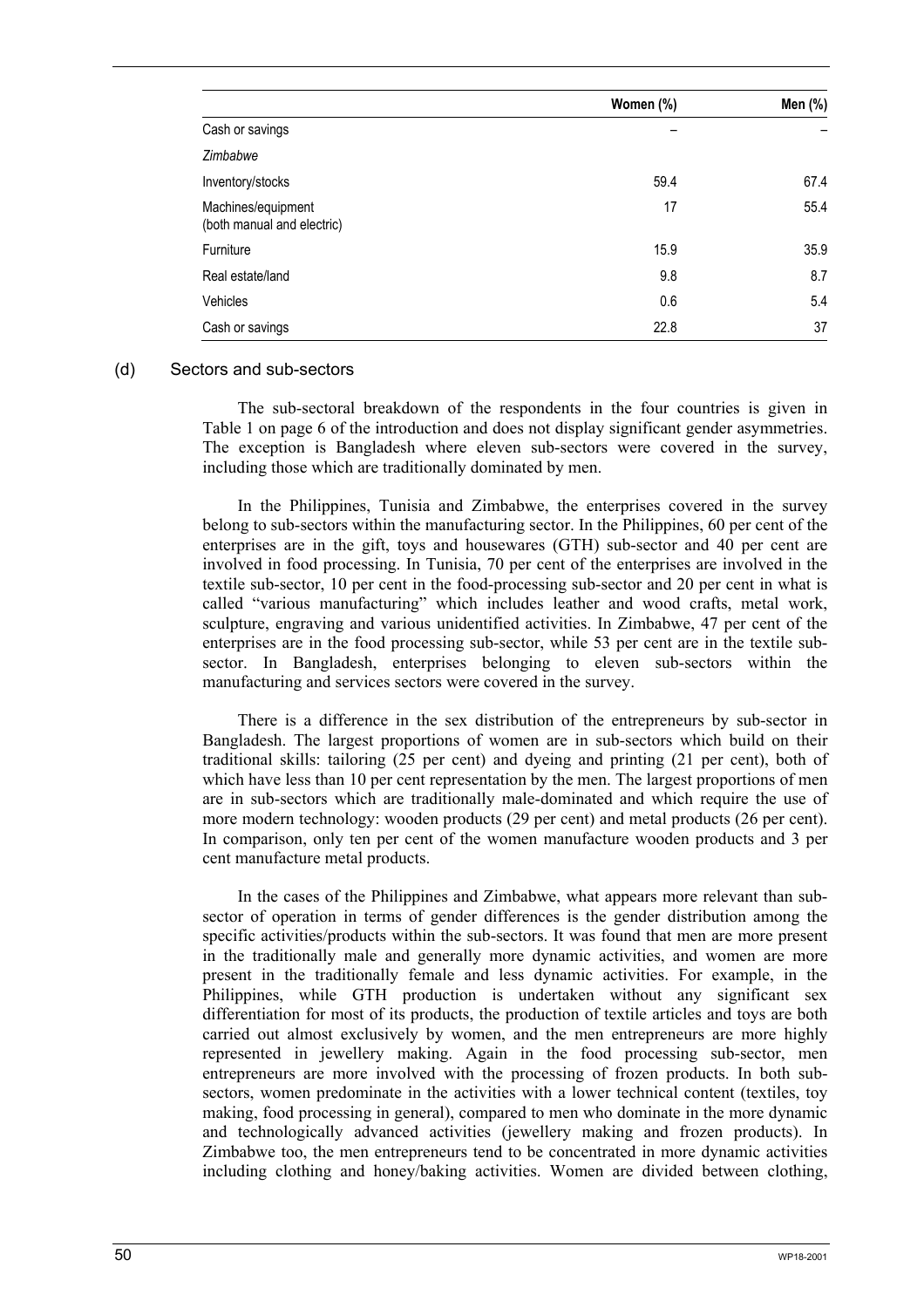crochet activities, cooking/drying and stone grinding – activities which are among the least dynamic with the exception of clothing activities.

In Tunisia, instead, only slight differences between women and men are revealed in terms of the activities undertaken. None of the women are involved in the traditionally male wood trades, compared to 10 per cent of the men. There is a larger proportion of women involved in the production of clothing and embroidery, both of which build on women's traditional skills.

#### (e) Location

From Table 20, it can be seen that in Tunisia and Zimbabwe, a considerably greater proportion of women than men locate their enterprises within their homes, reflecting their need to juggle their productive and reproductive roles. At the same time, significant proportions of women entrepreneurs (47 per cent in Tunisia and 23 per cent in Zimbabwe) locate their enterprises outside their homes. In the Tunisia country report, it was hypothesized that, excluding those that work on the street, once the enterprise reaches a certain size and a certain sales volume, the entrepreneurs look for outside quarters. It cannot be assumed, however, that entrepreneurs operating outside of the home are necessarily more secure or formal than those operating in the home, as many occupy land to which they have no legal right or rent premises. In the Philippines, there are only slight gender differences in enterprise location, with both women and men entrepreneurs most often operating out of their homes. This may indicate that there is little identification of the enterprise as an entity external to the family for both women and men.

|             | Women (%) | Men (%) |
|-------------|-----------|---------|
| Philippines |           |         |
| Home        | 82.3      | 78.8    |
| Elsewhere   | 17.7      | 21.2    |
|             | 100       | 100     |
| Tunisia     |           |         |
| Home        | 52.7      | 14.7    |
| Elsewhere   | 47.3      | 85.3    |
|             | 100       | 100     |
| Zimbabwe    |           |         |
| Home        | 77.5      | 37      |
| Elsewhere   | 22.5      | 63      |
|             | 100       | 100     |

#### **Table 20. Location of enterprise**

#### (f) Registration

In all of the countries for which data was available, a gender difference is seen in terms of registration and there is a greater proportion of men entrepreneurs who register. The difference is most striking in Tunisia and Zimbabwe, where 90 per cent and 22 per cent respectively of the male-owned enterprises are registered, compared to only 48 per cent and 2 per cent respectively of the female-owned enterprises. In the Philippines, only a slight gender difference in registering can be noted, with 37 per cent of the men registered compared to 31 per cent of the women. The difference is more clear, however, within the self-employed category in the Philippines, where only 12 per cent of the women's enterprises are registered compared to 22 per cent of the men's. These findings again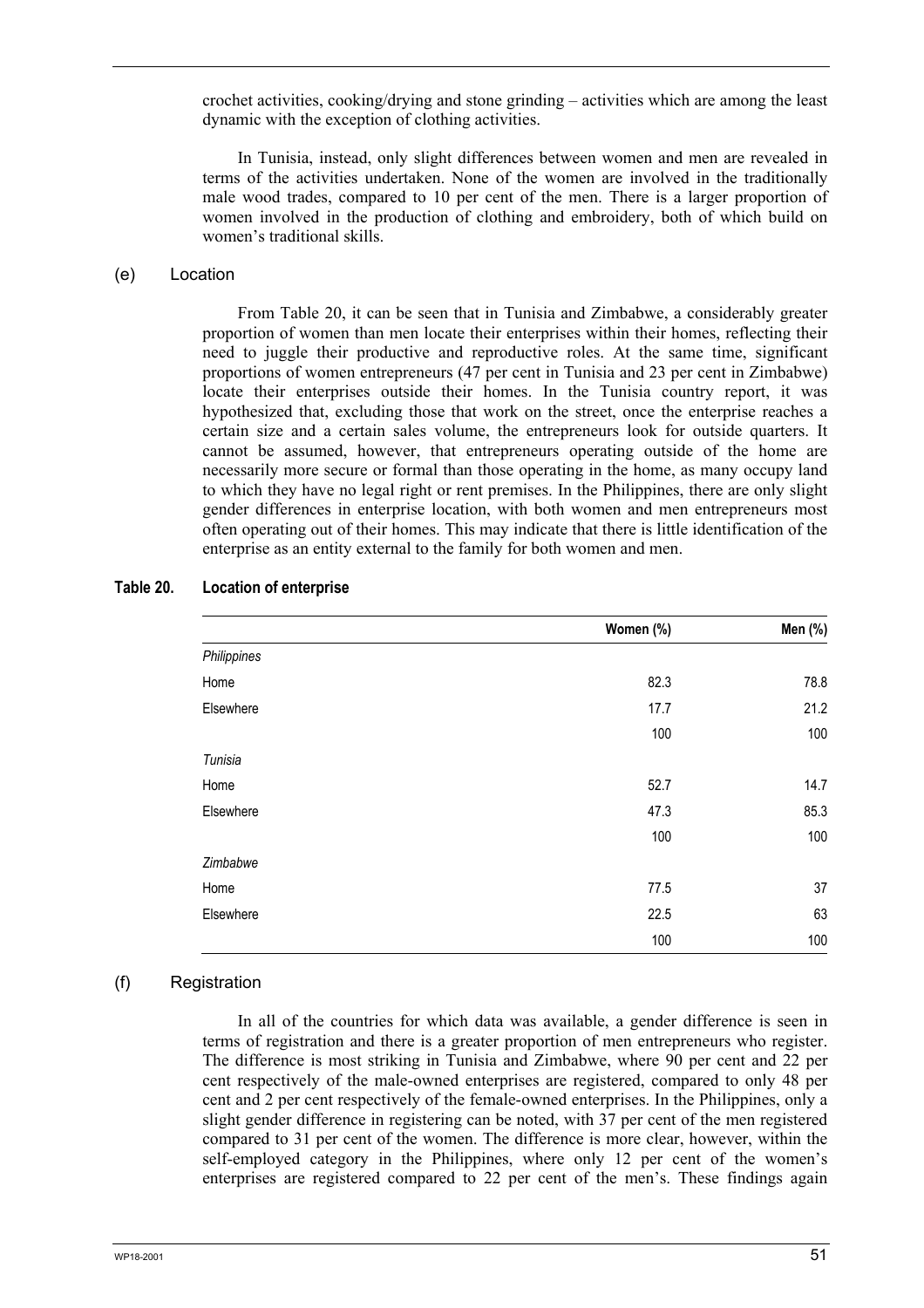indicate the less formal nature of women's enterprises and their relative isolation, compared to those owned and operated by men.

| Table 21. | <b>Registration of businesses</b> |
|-----------|-----------------------------------|
|-----------|-----------------------------------|

|                | Women (%)      | Men (%) |
|----------------|----------------|---------|
| Tunisia        |                |         |
| Registered     | 48             | 90      |
| Non-registered | 52             | 10      |
|                | 100            | 100     |
| Zimbabwe       |                |         |
| Registered     | $\overline{c}$ | 22      |
| Non-registered | 98             | 78      |
|                | 100            | 100     |
| Philippines    |                |         |
| Registered     | 31             | 37      |
| Non-registered | 69             | 63      |
|                | 100            | 100     |

## *3.2.2. Operations*

Just as the literature on the MSE sector has identified different features displayed by the enterprises according to the sex of the owner/operator, differences have also been found in the way women and men operate their businesses. Many of these operational tendencies seem to be characteristic of businesses in the informal sector in general, such as the absence of task diversification, the entrepreneur's tendency to perform most tasks, and the reliance on the local market for both inputs and customers. However, it has been hypothesized that women entrepreneurs tend to be more household centred as opposed to enterprise centred than men. This means that "the material and psychological needs of their families assume greater importance than their personal and businesses needs" which affects their business operations (Belandres, 1995:12)

In the four countries covered by the research, many of the characteristics mentioned above were demonstrated by both the women and men entrepreneurs with few significant gender asymmetries. The areas in which gender differences did emerge, though in different degrees in the different countries, included the activities carried out directly by the entrepreneur, product sales and marketing. These findings again underscored the weaker economic position of the women entrepreneurs within a more general context of fairly weak enterprises.

#### (a) Types of ownership

The majority of entrepreneurs in all four countries are sole proprietors ranging from 86 per cent in Tunisia to 97 per cent of the entrepreneurs in the Philippines. There is no significant difference between women and men.

#### (b) Entrepreneurial activities

In terms of the activities carried out by the entrepreneurs themselves, some gender differences did emerge in Bangladesh, the Philippines and Zimbabwe. In Bangladesh, larger proportions of the women handle production (84 per cent of the women compared to 63 per cent of the men) and financial accounts (22 per cent of the women compared to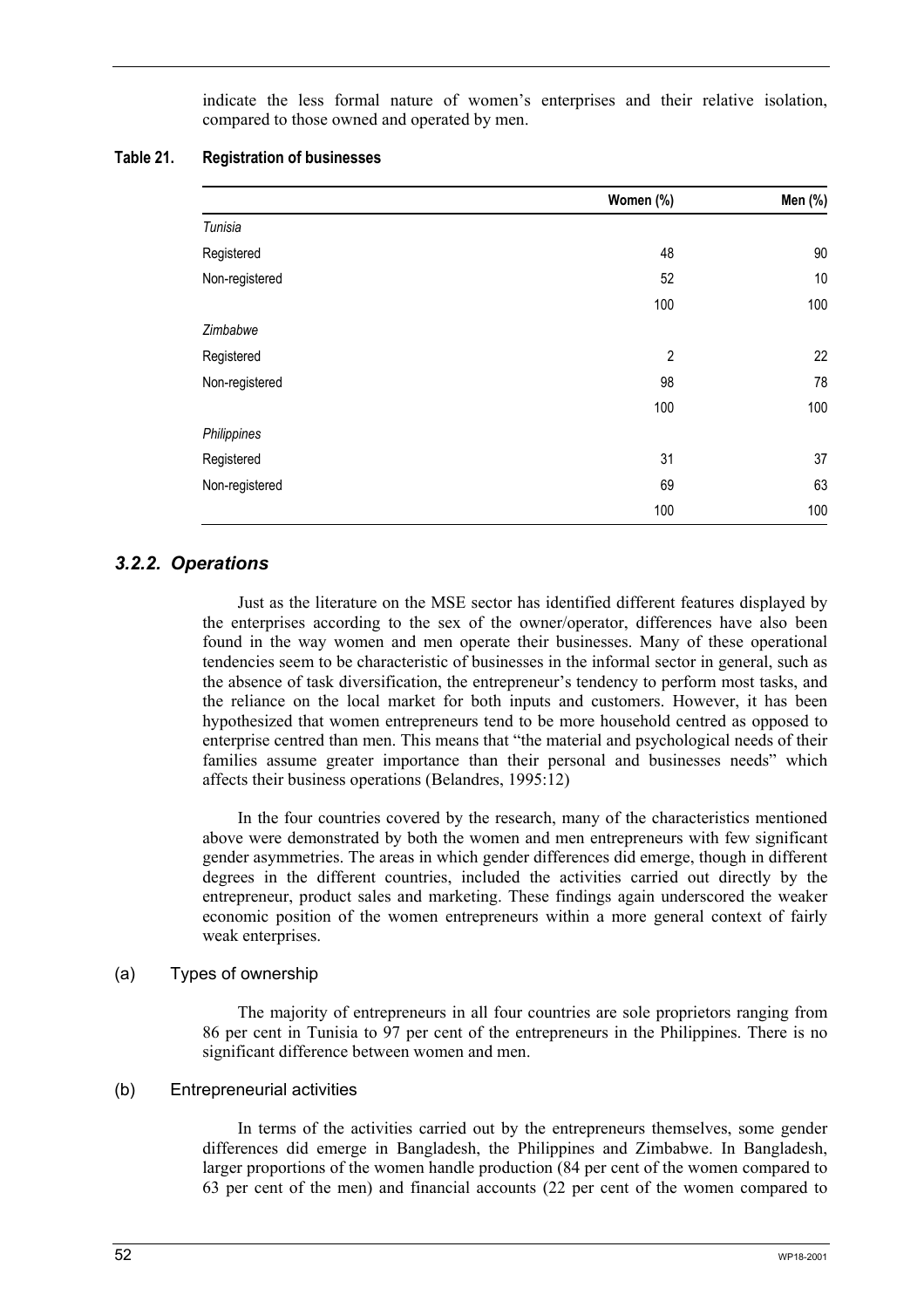10 per cent of the men), which may be due to the fact that given their larger size, men more often have workers handling the production and accounting for them. It was also found that a greater proportion of men (61 per cent) than women (42 per cent) handle marketing, selling and distribution. This may reflect social restrictions on women's mobility and contact with males outside of the family, as well as the tendency in many families to have male family members sell the goods produced in the home.

In the Philippines, for 12 of the 21 activities included in the questionnaire, the proportion of men performing the activities was 10 percentage points higher than the proportion of women. The activities included maintenance, training, product design, purchasing equipment, renting of site locations and hiring – all factors which relate, in part, to the greater qualifications necessary for the activities of the enterprises managed by men and, in part, to their greater organization and differentiation from the family.

In Zimbabwe, when looking at the number of areas handled by the men entrepreneurs, a slightly greater proportion of male entrepreneurs handle more than one business area (72 per cent compared to 62 per cent of the women). This probably does not indicate greater specialization on the part of the women entrepreneurs, but rather the absence of that particular activity in the women's businesses.

#### (c) Organization of production

In Tunisia and Zimbabwe, slightly larger proportions of men (51.2 per cent and 67 per cent respectively) than women (38.8 per cent and 59 per cent respectively) have built up stocks, which may indicate greater confidence among men in their ability to sell their goods.

#### (d) Raw materials and other inputs purchasing

Differences in the purchasing of raw materials and inputs in the four countries generally reflect the type of product being produced rather than the sex of the producers. Nevertheless, small gender differences can be found in the type, size and location of the suppliers used. In Bangladesh, a greater proportion of men (99 per cent) than women (82 per cent) gather their materials by themselves. In the Philippines, women tend to acquire materials from individual suppliers more than men do (53 per cent compared to 44 per cent). In Tunisia, clients supply raw materials far more women than men (35 per cent compared to 22 per cent), because the activities undertaken by women (baking, weaving and embroidery) lend themselves more easily to this formula.

In Zimbabwe, a larger proportion of women (59 per cent) than men (44 per cent) purchase their raw materials, while more men (30 per cent) than women (21 per cent) gather or collect their raw materials, which may be explained by the large number of men involved in honey processing. In terms of location of suppliers, more women than men go to a supplier within the neighborhood (60 per cent compared to 48 per cent), while more men go to a supplier in the main town (43 per cent compared to 26 per cent), indicating greater mobility among men. Practically none of the entrepreneurs import their raw materials from outside of Zimbabwe.

#### (e) Credit and finance

In the four countries, notwithstanding the local dimensions of the market which could indicate informal and fiduciary commercial relations, it can be noted that in monetary transactions, little recourse is made to credit and deferred payments by either women or men. In terms of the purchase of raw materials, significant proportions of both women and men entrepreneurs in all four countries pay cash on delivery with no significant gender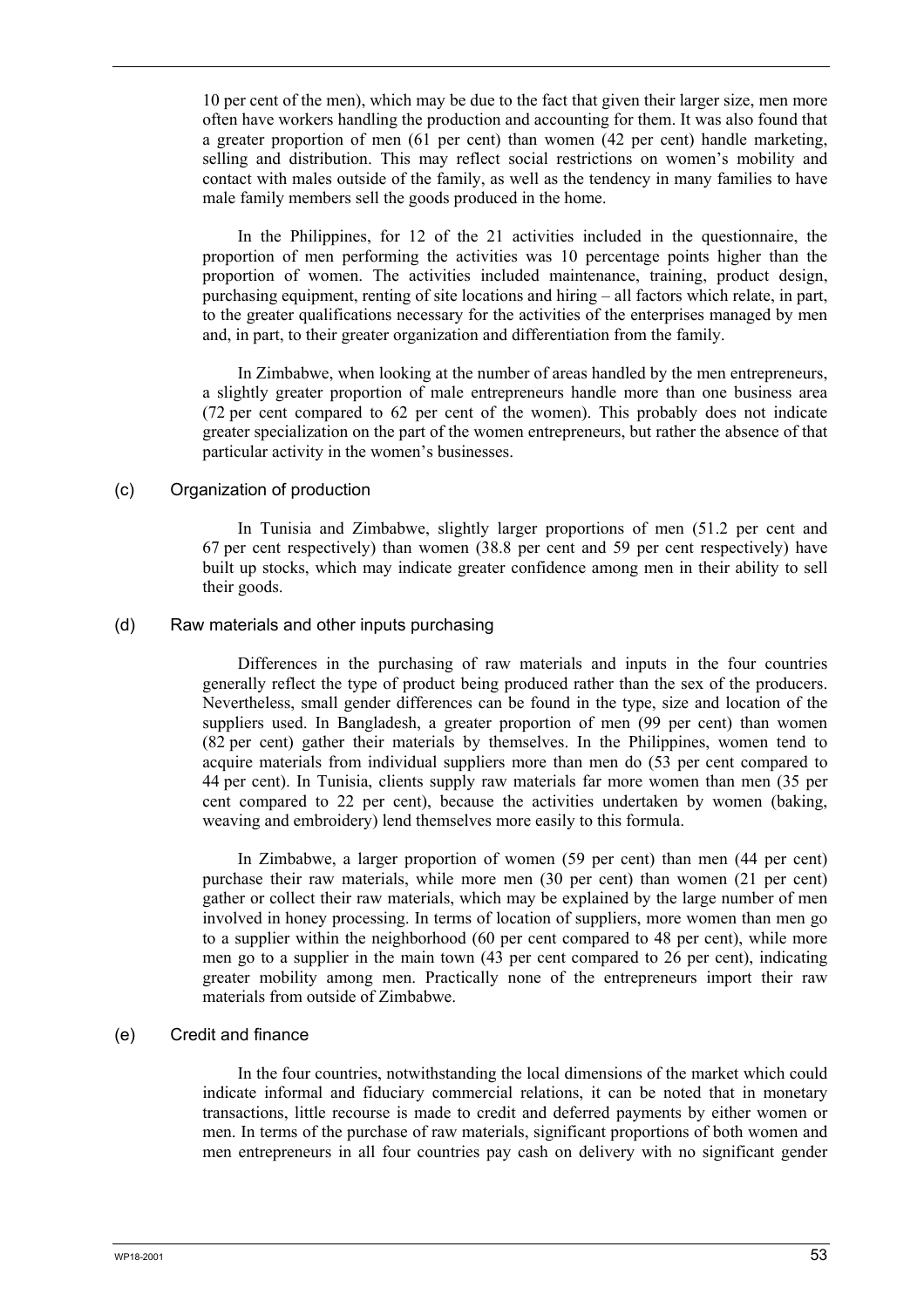differences. The products produced by the entrepreneurs are also most frequently paid for by the clients upon delivery regardless with no significant gender differences.

What is very interesting in all countries is that despite the fact that the entrepreneurs consistently pointed to the chronic lack of money for both fixed assets and working capital as their most urgent problem, in the Philippines, Tunisia and Zimbabwe, they make little recourse to loans, especially through institutional channels. This probably reflects the fact that in the precarious context in which the entrepreneurs find themselves, the flow of income is so uncertain that an exposure to debt could easily be compromising. Instead of availing of formal credit, entrepreneurs tend to slow down their business activity (the Philippines and Zimbabwe) or request a loan from informal sources (the Philippines).

In the Philippines, the major use of credit by women involves recourse to informal sources (41 per cent of the women and 30 per cent of the men). Formal sources are used very little and show no significant gender asymmetries.

In Tunisia, the vast majority of women and men entrepreneurs have not requested credit in the last 12 months. The majority of these who did, requested it from a bank. Of the entrepreneurs who did not request credit the largest proportions of both women and men (44 per cent of the women and 31 per cent of the men) did so to avoid risks.

In Zimbabwe, when those whose business income did not meet their operating expenditures were asked how they keep their business operating, the majority of both women and men slow down their business to make up the difference. Only 1 per cent of the women and 4 per cent of the men have requested a loan in the last 12 months from formal lending sources, and 15 per cent of the women and 9 per cent of the men have requested a loan from informal lending sources.

In Bangladesh, the picture is quite different with 68 per cent of the women and 84 per cent of the men having received loans in the consolidation phase. The time period, however, is not clear from the report nor is the source of the loans.

It is interesting that the recourse to credit is significantly higher for both women and men in Bangladesh and the Philippines compared to Zimbabwe. This phenomenon may reflect that the informal financial sector is particularly dynamic in Asia as compared to Africa, and is a very important source of capital for micro-enterprises (UNIDO, 1997:90). In Africa, research by UNIDO revealed MSEs make little use of informal finance due to high interest rates, short repayment periods and the limited size of loans available (UNIDO, 1997:90).

#### (f) Book-keeping

In Bangladesh, Tunisia and Zimbabwe, it was found that the majority of both female and male entrepreneurs do not keep formal accounting records, indicating a lack of differentiation between household and enterprise accounts. In Zimbabwe and Tunisia, a gender difference can be noted, with a larger proportion of men (33 per cent and 50 per cent respectively) keeping records than women (22 and 35 per cent).

## (g) Bank account

In the two countries for which the data was available, men more frequently had a deposit or savings account. In Tunisia, 60 per cent of the men and 41 per cent of the women have a bank account and, interestingly enough, a greater proportion of women (51 per cent) than men (40 per cent) are saving regularly to reinvest in their principal businesses.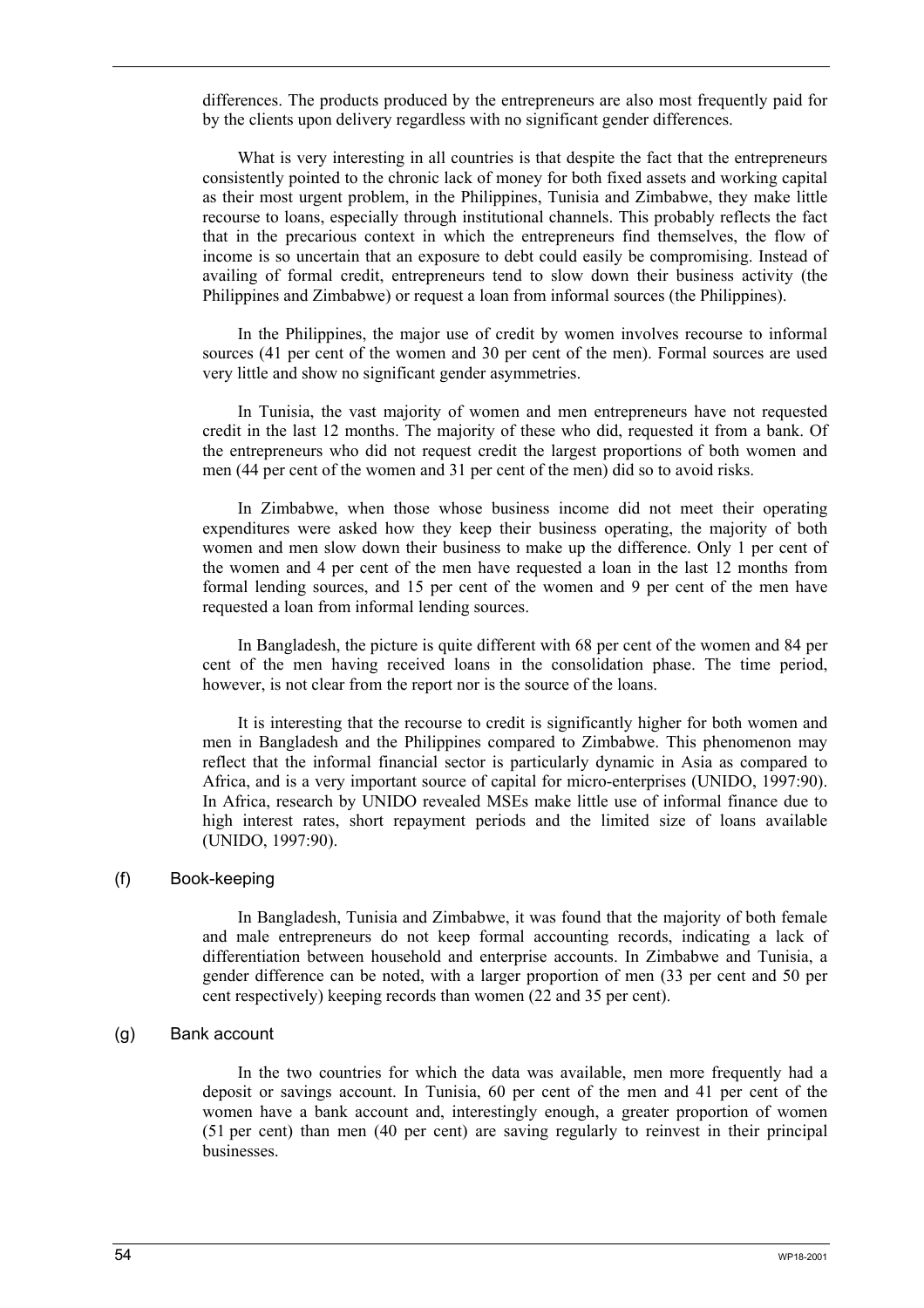In Zimbabwe, the proportion of men with an account (52 per cent) is greater than that of women (38 per cent). Both women and men responded that the main purpose of their savings was for their principal business.

#### (h) Product sales and marketing

Gender differences were found in three of the four countries in terms of the clients for the entrepreneurs' products, with women more frequently selling to final consumers close to home compared to men who appear to have more linkages with other firms. In Bangladesh, women tend to limit their sales to a more circumscribed geographical area than men, which is not surprising given women's constrained mobility. Women tend to be less involved than men in business arrangements with other firms (exporters and private firms) in the Philippines where 33 per cent of the men produce for export compared to 21 per cent of the women, and in Zimbabwe where 43 per cent of the men food-processing entrepreneurs sell their output to private firms compared to 13 per cent of the women.

#### (i) Advertising and networking

The promotion methods used by the entrepreneurs in the four countries are largely those which take advantage of their informal networks of acquaintances. These methods are facilitated by the fact that the market of the interviewed entrepreneurs is largely a local market with suppliers and clients located close by. Significant gender differences in advertising and networking were not found.

### **3.3. Constraints and opportunities**

While insufficient infrastructure and limited access to credit, training, markets, improved technology and information are constraints for all micro and small entrepreneurs, recent research has found that such constraints have a particularly strong impact on women. This is because of negative environmental conditions or barriers, including legal norms and biases that perpetuate the low status of women.

These barriers take the form of socio-cultural values which define women's traditional roles as mothers, housewives and general family caretakers. Difficulties arising from women's traditional roles include: difficulties in managing time to cope with the demands of the business and family; restrictions on travelling to meet suppliers or to visit potential clients; and problems with clients who prefer to transact business with men (Hoffarth, 1989:137). In addition, because women are relegated to the domestic domain, they have more limited participation than men in organized networks and less access to training opportunities, to markets, and to various support services provided by the government agencies and NGOs.

Nevertheless, in increasingly severe economic contexts, entrepreneurship is accepted and growing among women and in many countries, significant social and cultural changes have been occurring to accommodate women's need to work. However, the transformation of a micro-enterprise into a profitable business, and from a housewife and mother ensuring family survival to a business manager, is a difficult step for many. This transformation is made difficult for women for a variety of reasons. Women's self-perception developed in the course of their socialization gives many women a negative image about their capabilities. Women associate themselves almost entirely with household responsibilities, thus limiting their aspirations (Dikito, 1992:33; Mayoux, 1995:3).

Traditional attitudes regarding the capacity of women to handle their own business are reinforced by educational systems and the media, which often feed gender stereotypes. These reinforced attitudes serve to exacerbate the problem of women's access to credit and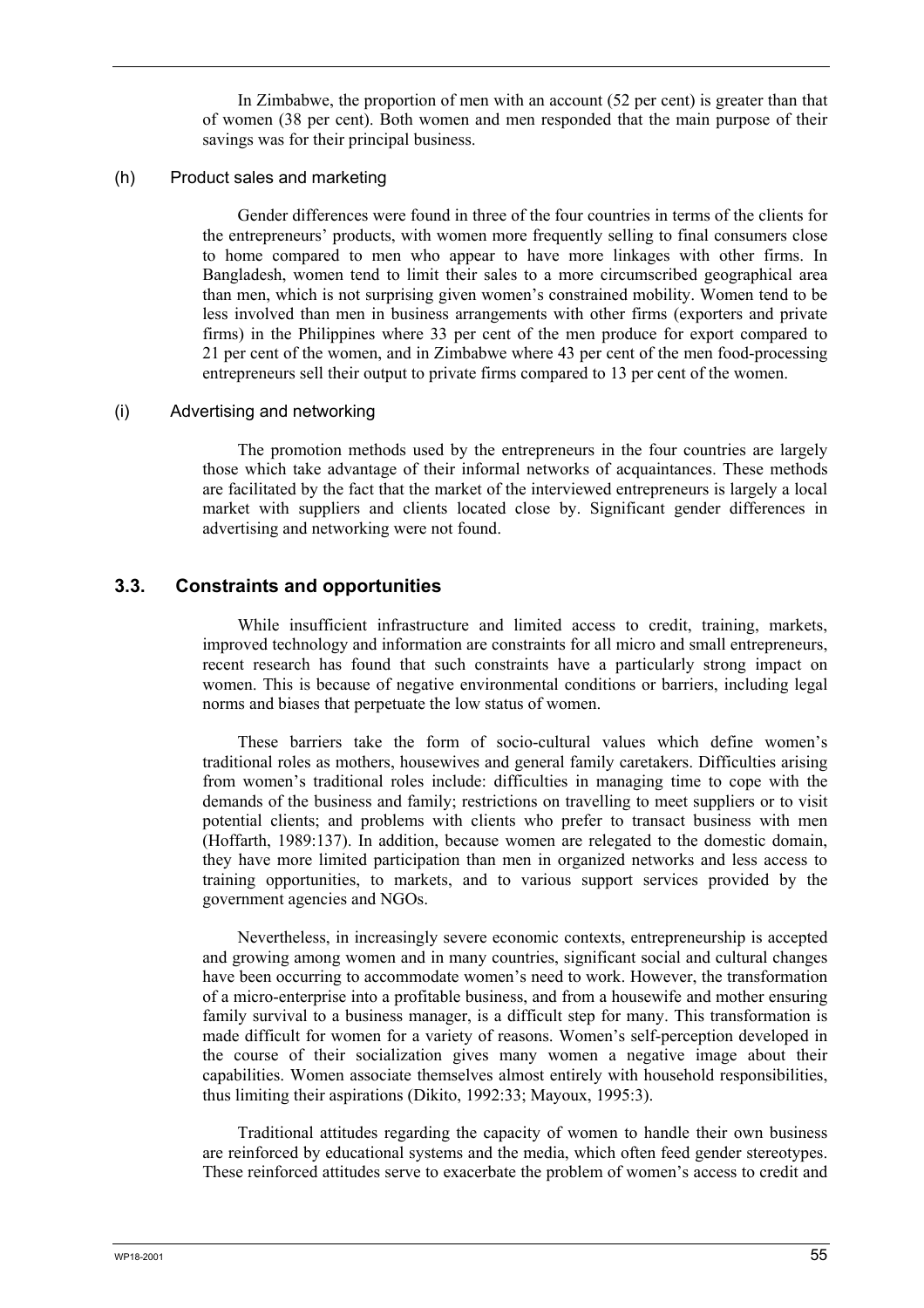other needed inputs, as women are not perceived as good credit risks. Women also face constraints in accessing formal credit, as they do not have collateral and may have insufficient knowledge of credit sources and opportunities. These attitudinal barriers mean that while there has been increasing recognition of women's productive roles, in many areas they continue to receive piecemeal treatment by the government, NGOs and international donors alike.

Training opportunities continue to be limited for women in terms of technical skills, business management, and record keeping. In addition, because women tend to dominate in areas that are considered traditionally feminine, the training that is offered to them is frequently limited to these areas. Women continue to miss out on new technology and "when investments are made to increase profitability and decrease the labour intensity of women's income generating activities, the activities are frequently taken over by men" (Downing and Daniels, 1992:2). Little dissemination of new technologies is made to women entrepreneurs, and technological developments aimed at reducing the time women spend on domestic chores are limited.

Because the majority of women entrepreneurs are in the informal sector, information on them is scarce, as are modes of channelling information to them. Women's domestic duties keep them close to home, where they do not have access to information about services that are available.

The economic and political environment may also serve to exacerbate the constraints felt by women entrepreneurs. The effects of economic adjustment, while expected to positively impact on the micro and small enterprise sector, may increase the burden on women. This is because increases in prices lead to longer work hours in order to purchase needed food for the family. Women are involved in smaller, more traditional types of micro-enterprises that tend to be located in the informal sector and have limited forward and backward linkages. Thus women entrepreneurs are unlikely to feel the positive effects of economic reform such as trade liberalization.

The double burden shouldered by women in the performance of their domestic and productive tasks especially in the rural areas limits the time they can spend on business activities. Also, because they tend to spend their income on their family's daily financial needs and to combine their business and household accounts, they are unable to accumulate the capital necessary for enterprise growth.

Finally, research has increasingly questioned the ability of supply-side weaknesses (such as low skill and management levels, low quality products, and lack of economic resources) to explain the diffusion and relevance of the difficulties faced by microentrepreneurs, in entering and staying in the market. Constraints on the demand side of the equation have been identified as being particularly relevant for micro-entrepreneurs, and especially for women entrepreneurs (Steel in Helmsing and Kolstee, 1993:3 and Teszler in Baud and de Bruigne; 1993). Given that women entrepreneurs are often limited to the feminine sectors which build on their traditional skills, demand is frequently limited and discontinuous, and competition is frequently fierce. Many of the barriers and constraints identified in the literature were echoed in the findings of the research in the four countries.

## *(a) Time and energy constraints*

One of the most critical constraints identified as being particularly salient for women entrepreneurs throughout the enterprise cycle is the lack of time for business due to women's responsibilities for carrying out reproductive, productive and, often, community management activities. The findings from the four countries confirm that women entrepreneurs also tend to be responsible for the home and children, that a much larger proportion of women than men carry out household tasks and child care on a regular basis,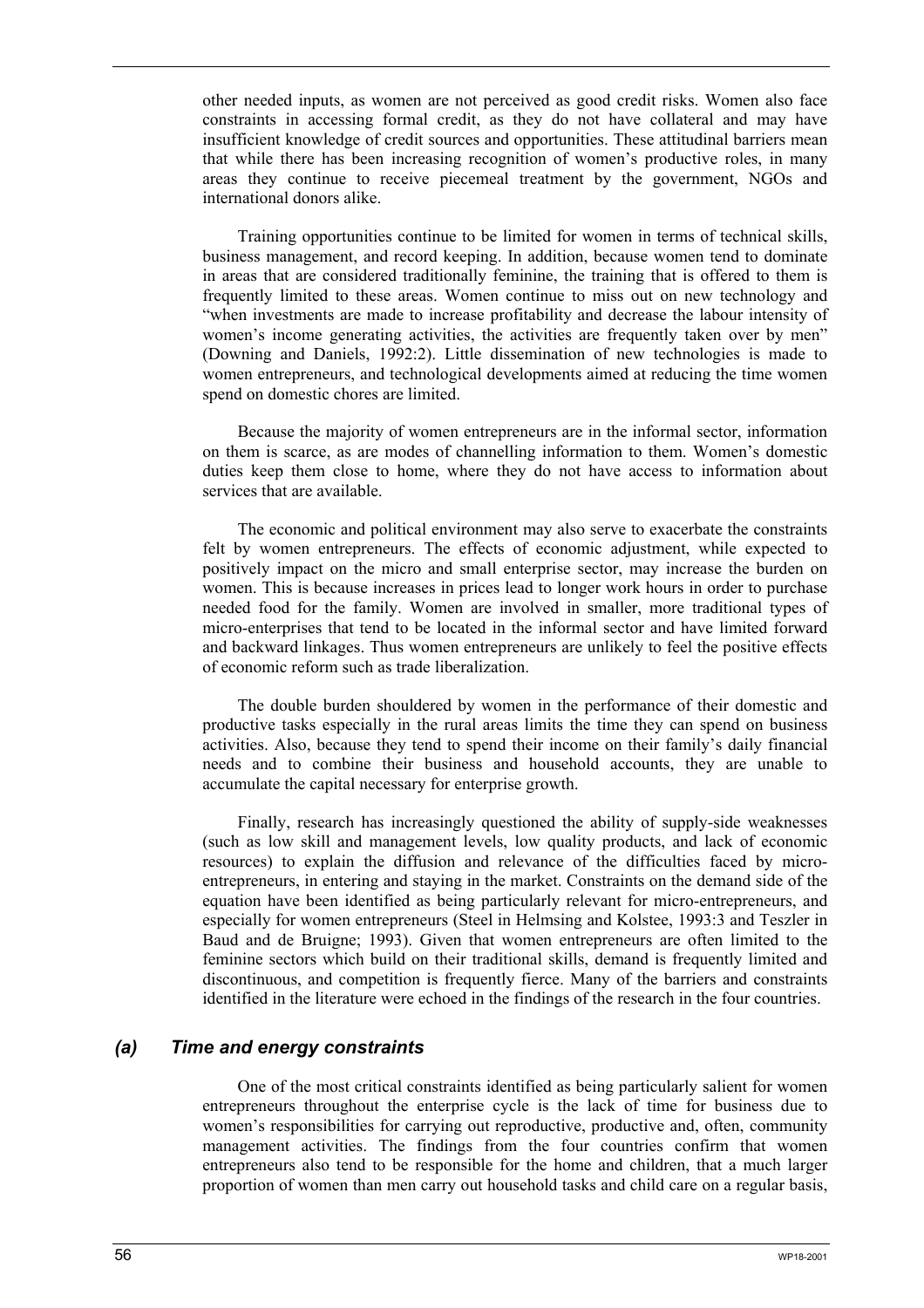and that the women entrepreneurs tend to work longer hours than the men on tasks related to the domestic sphere.

As seen in Table 22, in all four countries larger proportions of women than men carry out housework. This presumably has an effect on the amount of time and energy that women are able to invest in their enterprises.

|                 | Women (%) | Men (%) |
|-----------------|-----------|---------|
| Bangladesh      | 74        | 7.5     |
| The Philippines | 79        | 45      |
| Tunisia         | 83        | 5       |
| Zimbabwe        | 89        | 33      |

#### **Table 22. Percentage of women and men carrying out housework**

## *(b) Resistance*

In the three countries for which data is available, the majority of both women and men entrepreneurs did not face any resistance in starting their businesses.

## *(c) Self-perception*

The research found little awareness on the part of women and men of women's double role in the three countries for which data was available. In Tunisia when asked if they think that women and men entrepreneurs face the same problems, 76 per cent of the women and 72 per cent of the men responded that the problems discussed are global and concern both women and men. Twenty-eight per cent of the male entrepreneurs felt that the women did not encounter these types of problems.

In Zimbabwe, when asked if entrepreneurs of the other sex were facing similar problems, 90 per cent of both the female and male entrepreneurs interviewed responded positively. This reflects a lack of acknowledgement on the part of both women and men of the particular constraints faced by women in terms of their double responsibilities for the household and their enterprises.

Interestingly in the Philippines, when asked to agree or disagree with the statement "in general, women encounter more barriers in business operation", a slightly greater proportion of women (58 per cent) than men (49 per cent) disagreed.

#### *(d) Problems during enterprise start-up*

In the three countries for which data is available, the start-up phase was characterized by lack of working capital and problems building a client base, with a gender difference emerging only in Zimbabwe. In the Philippines and Tunisia, lack of working capital was cited as the main problem faced during enterprise start-up by the largest proportions of women and men entrepreneurs. Other important obstacles cited related to building a client base in Tunisia, and problems accessing raw materials and building a client base in the Philippines, with no significant gender differences.

If the obstacles tied to the scarcity of capital (working capital, capital for raw materials and capital for fixed assets) are present among the entrepreneurs in a large, but not dramatic amount, presumably, the phenomenon can be attributed in part to the particular economic and social reality in which the activities are based. It is probable that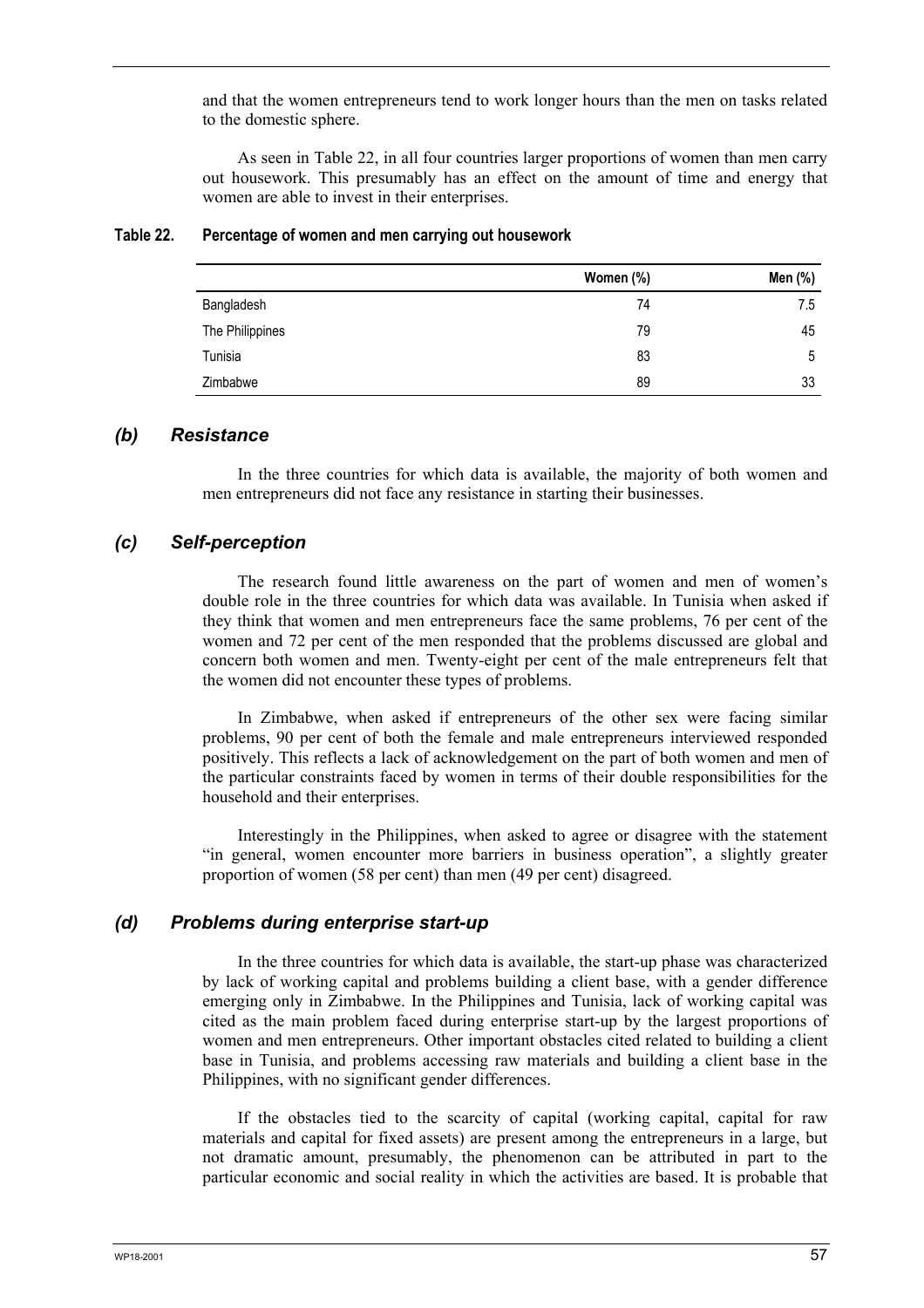for the entrepreneurs who do not identify the lack of capital as a problem, money does not constitute a problem. Yet this is not because they have money, but rather because they find ways of limiting their need for funds, typically through setting up an activity with low capital intensity and through the fairly widespread practice of not paying part of their workers.

In Zimbabwe, some gender differences were noted which are in line with other research on the subject. Problems related to building a client base were cited by greater proportions of women than men (26 per cent compared to 9 per cent) and those related to working capital were cited by a slightly greater proportion of men than women (24 per cent compared to 15 per cent). The greatest proportion of men reported a problem which was not included on the list (34 per cent). This finding is particularly interesting in light of the GEMINI survey's (1991) findings that for women entrepreneurs in Zimbabwe, inadequate market demand is more important than access to credit, which has been cited in a wide variety of literature as one of women's principal constraints. A larger proportion of women (16 per cent) reported problems collecting debts owed to them, compared to only 3 per cent of the men.

It is interesting to note that in both Zimbabwe and Tunisia, relatively small proportions of both women and men mentioned bureaucratic procedures or the policy and regulatory environment as a problem. This may be explained by the fact that the majority of the enterprises operate in the informal sector where they are less affected by government regulations.

|                                              | Women (%) | Men (%)  |
|----------------------------------------------|-----------|----------|
| Tunisia                                      |           |          |
| Capital related problems:                    |           |          |
| Lack of working capital                      | 36        | 37       |
| Lack of fixed capital                        |           |          |
| Lack of capital for raw materials            |           |          |
| Problems related to building client base     | 34        | 31       |
| Access to raw materials                      |           |          |
| Regulatory environment/bureaucratic policies | 4.8       | 9.5      |
| Zimbabwe                                     |           |          |
| Capital related problems:                    |           |          |
| Lack of working capital                      | 15        | 24       |
| Lack of fixed capital                        | 1         | 9        |
| Lack of capital for raw materials            | 18        | 9        |
| Problems related to building client base     | 26        | 9        |
| Access to raw materials                      |           |          |
| Regulatory environment/bureaucratic policies | 0.4       | $\Omega$ |
| Problem not on list                          | 13        | 34       |
| Problems collecting debts                    | 16        | 3        |

#### **Table 23. Main problems faced during enterprises start-up by sex**

## *(e) Current problems*

In terms of the problems facing the entrepreneurs at the time of the survey, capital problems and problems related to building a client base dominate in Bangladesh and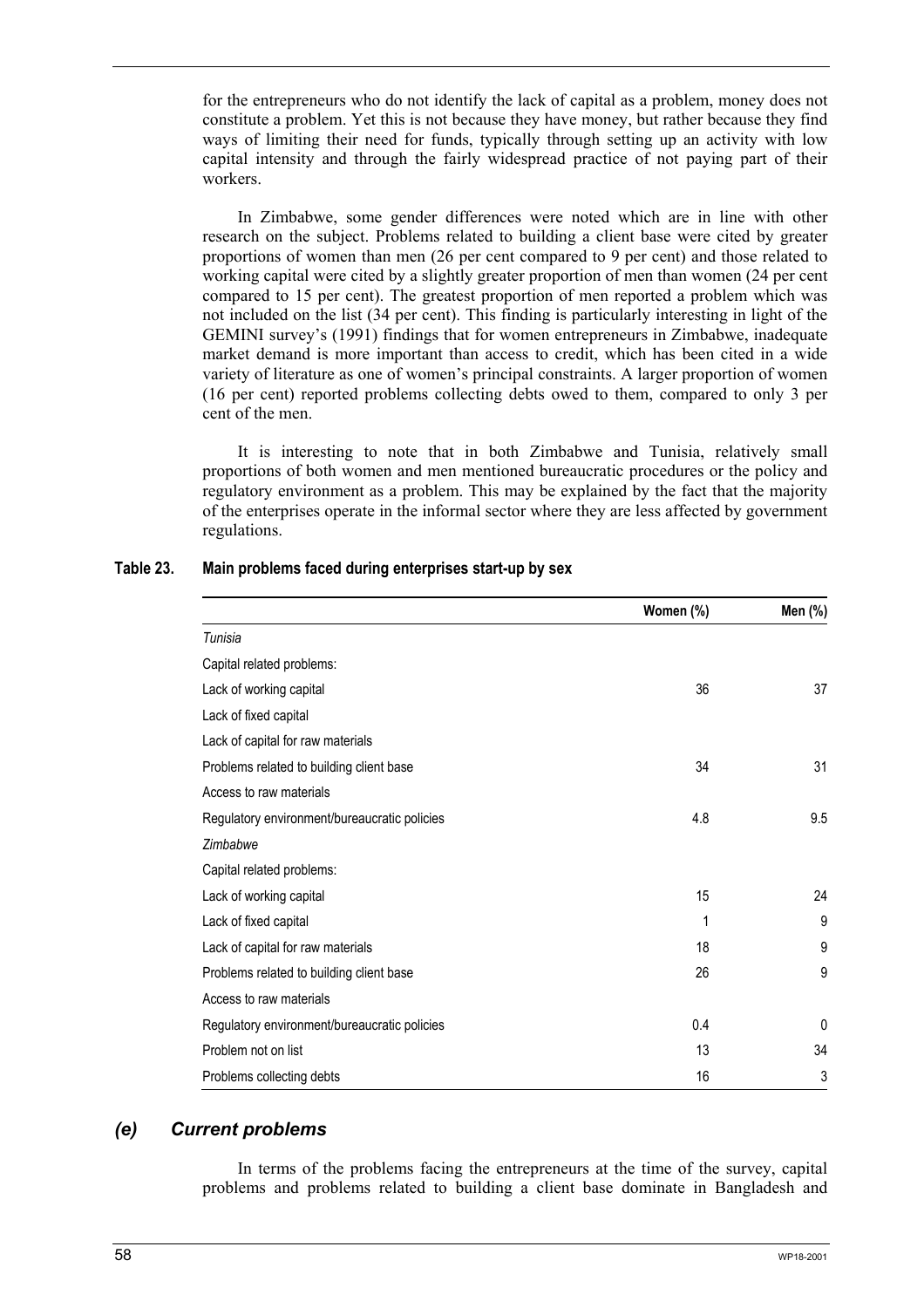continue to dominate in Tunisia and Zimbabwe. Slight gender differences can be noted in Tunisia and Zimbabwe.

In Tunisia, 76 per cent of the men and 55 per cent of the women responded that they are currently facing problems, with market problems being cited by the 32 per cent of the women and 44 per cent of the men, followed by problems getting working capital (21 per cent of the women and 16 per cent of the men).

In Zimbabwe, a slightly lower proportion of women (83 per cent) than men (92 per cent) responded that they are currently facing problems. When disaggregated by sex and omitting the "other" category, the data for Zimbabwe suggests that women's three main problems are i) acquiring capital for raw materials (26 per cent), ii) building a client base (17 per cent) and iii) finding working capital (14 per cent). The three main problems for men include i) finding working capital (26 per cent), ii) acquiring capital for raw materials (13 per cent) and iii) getting capital for fixed assets (9 per cent). Again the problem of building a client base remains greater for women than for men (7 per cent), and that of access to working capital reported more frequently by men.

It was noted in a UNIDO study (UNIDO, 1988, p. 39) that since women in Zimbabwe are generally concentrated in producing goods which are considered a women's speciality, the large number of producers creates a problem of excess supply in the market. Given that in the present survey, the women entrepreneurs are more concentrated than the men in the less dynamic sub-sectors (crocheting, cooking/drying and stone grinding), demand constraints would appear particularly problematic for them. In addition, women are constrained from going out and finding new markets by their household and child care tasks.

|                                          | Women (%) | Men (%) |
|------------------------------------------|-----------|---------|
| Bangladesh                               |           |         |
| Capital related problems:                |           |         |
| Lack of working capital                  | 75        | 71      |
| Lack of fixed capital                    |           |         |
| Lack of capital for raw materials        |           |         |
| Inadequate financing                     | 33        | 34      |
| Problems related to building client base | 30        | 29      |
| Tunisia                                  |           |         |
| Capital related problems:                |           |         |
| Lack of working capital                  | 21        | 16      |
| Lack of fixed capital                    |           |         |
| Lack of capital for raw materials        |           |         |
| Problems related to building client base | 32        | 44      |
| Zimbabwe                                 |           |         |
| Capital related problems:                |           |         |
| Lack of working capital                  | 14        | 26      |
| Lack of fixed capital                    | 1         | 9       |
| Lack of capital for raw materials        | 26        | 13      |
| Problems related to building client base | 17        | 7       |

#### **Table 24. Main problems facing entrepreneurs at the time of the survey**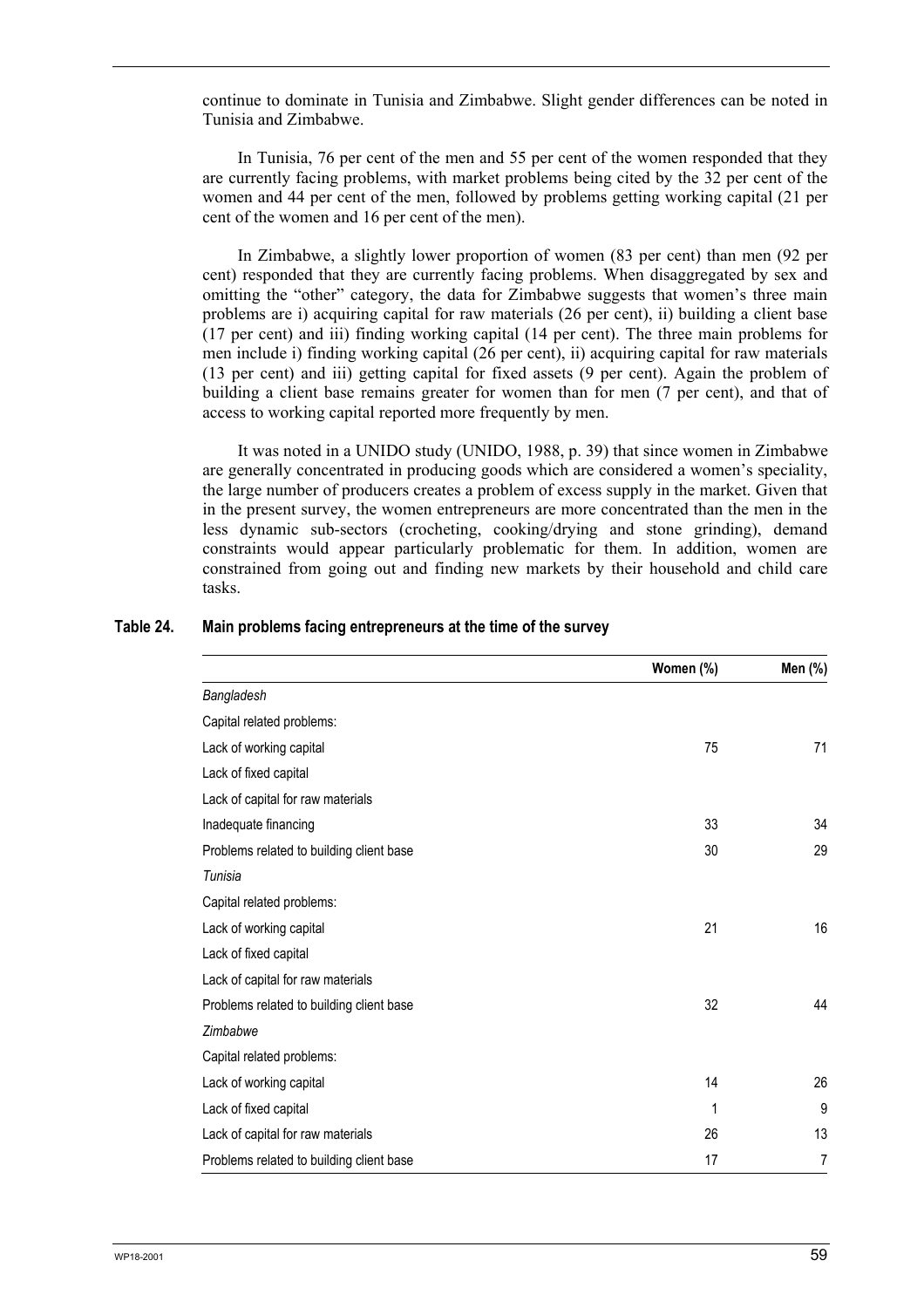## *(f) Selling problems*

The literature on enterprise development has identified two types of marketing constraints. The first is related to lack of demand because the market is flooded with a particular type of product. The second problem is related to women not being able to sell products for which there is demand because they do not know where markets are or they have no access to the market (Speaking Out, p. 198). In Zimbabwe, both women and men clearly perceive of their marketing problem as the second type, while in Tunisia those who had problems selling what they produced (a quarter of the women entrepreneurs and 41 per cent of the men) perceive of it as due to the first type.

In Tunisia, a quarter of the women (25 per cent) and 41 per cent of the men have experienced problems selling what they produce. The narrowness of the market was given as the principle reason by the largest proportion of entrepreneurs (33 per cent of the men and 29 per cent of the women). Men also cited "unidentified reasons" (28 per cent) and lively competition (20 per cent), and women cited lively competition (26 per cent) and "other" (16 per cent).

## *(g) Advantages of female micro-entrepreneurs*

According to some studies, women entrepreneurs in the Philippines and Zimbabwe have inherent advantages over their male counterparts. In the Philippines, these include the fact that women appear to be more patient, more tactful, and tend to handle finances more wisely (Hoffarth, 1989:139). Other qualities include the excellent persuasion and networking skills of Filipino women. The survey did not indicate any positive advantages held by women, aside from the general perception that women have better selling and negotiating skills.

While women appear to grow into larger operations more slowly than men, studies in the Philippines have shown that with entrepreneurship training they may be more successful than men. A survey of training graduates in 1989 showed that putting up an enterprise was more pronounced among females than males, and that after the entrepreneurship training there was a greater increase in the number of female-run enterprises compared to male-run enterprises. Women also displayed a higher maintenance rate of 56 per cent, compared to the slightly lower rate for men of 48 per cent (ILO, 1990a:17).

The survey indicated that Filipino women's enterprises are maintained for comparable periods of time with men's; there is a slightly higher number of women whose start-up was in the last two years. However, this is balanced by the slightly higher proportion of women whose enterprises have been in operation for more than 20 years.

The World Bank/ENDA study points out several sub-sector activities dominated by women in Zimbabwe which have been shown to be profitable, such as food processing, bakeries, tuck shops and food catering. It also points out that tailoring and knitting/crocheting can be successful when higher quality products are produced for export. While traditional women's sub-sectors may be too crowded, the choice has to be context specific. The study notes the favourable prospects offered by subcontracting and other possible partnerships between MSEs and larger firms, supermarkets and other retail outlets, restaurants, hotels etc. for other activities in addition to those related to food.

The case studies supply some indications of advantages held by women entrepreneurs relative to men entrepreneurs. Several of the entrepreneurs (both women and men) mention that women tend to be more kind and patient than men, which makes them attractive to the public. One of the women textile entrepreneurs mentioned that women have an advantage in dress-making, as women customers prefer to have their dresses made by women.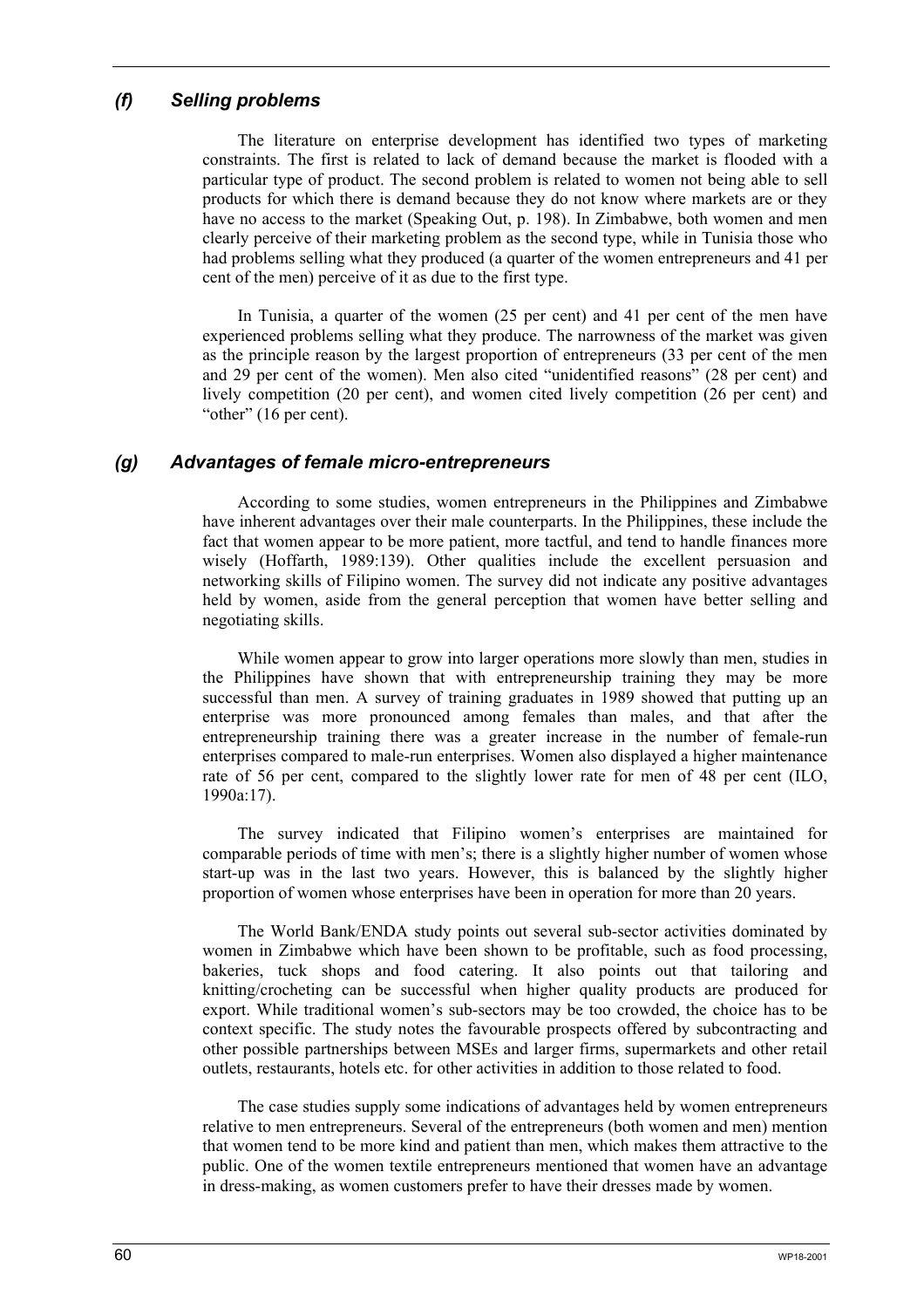The in-depth interviews also revealed some advantages held by women entrepreneurs in Zimbabwe. Bank managers and other financial institutions have found that women tend to be better, more stable managers and more dependable in carrying out planned activities at the enterprise level. Many of the women have also exhibited a steadfastness in the face of obstacles that would have defeated many men, including inadequate support for business start-up and family opposition.

## *(h) Needs to increase production*

In the three countries for which the data is available, the entrepreneurs indicated capital (working capital and capital for fixed assets) as their primary need in order to increase production. Gender differences emerged in the Philippines, Tanzania and Zimbabwe, though in different ways in the different countries.

Both the women and men entrepreneurs in the Philippines who wanted to produce more indicated that credit was their primary need. Continuing to exclude those who do not intend to expand their production, there emerges instead – for the second necessity – needs tied to the organization dimension: need for more workers (31.0 per cent), more qualified personnel (19.2 per cent), and more equipment (14.8 per cent). While the needs for qualified personnel or space are cited in similar measure by women and men entrepreneurs, that of needing a larger number of workers is more felt by the women entrepreneurs (35.2 per cent) and that of further equipment by the men entrepreneurs (21.4 per cent).

In Tunisia, equipment/fixed capital and working capital clearly emerged as the primary needs when the entrepreneurs were asked what they would need in order to produce more. The gender difference emerges in the priority women and men place on each need. For example, the largest proportions of women indicated their need for equipment and fixed capital (42 per cent) and working capital (33,5 per cent), while the largest proportion of men indicated working capital (49 per cent) followed by equipment and fixed capital (21 per cent).

In Zimbabwe, a greater proportion of men (41 per cent) stated the need for working capital than women (27 per cent), while a greater proportion of women stated the need for raw material/stock (32.2 per cent compared to 19.6 per cent of the men) and markets (15.7 per cent compared to 5.4 per cent of the men). Again this would indicate the greater need on the part of women for markets, and on the part of men for working capital. Continuing to exclude those who do not intend to expand their production, there emerges – for the second need to expand expansion – needs tied to inputs, including the need for raw materials and stock, and the need for more equipment with little gender difference.

## **3.4. Entrepreneurs' objectives and related strategies**

Recent research has shown that while women entrepreneurs face constraints that may well be shared with men, the intensity and impact of the constraints is often different. It has been hypothesized that women and men have different objectives in starting up a business, and different strategies for meeting these objectives and for overcoming the constraints that they face. Understanding these differences is critical for designing appropriate entrepreneurship policies and programmes.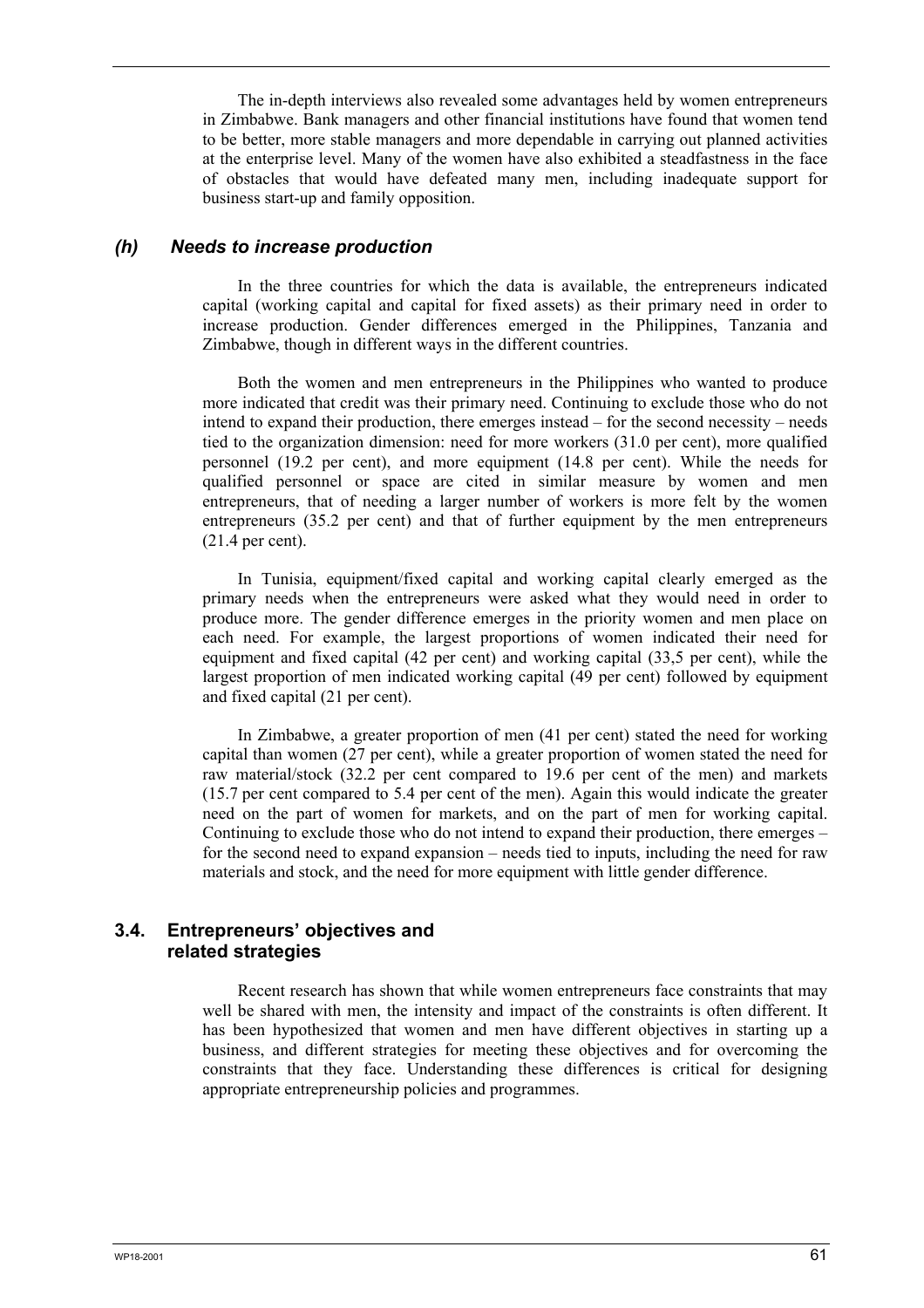## *(a) Objectives, expectation, motivations*

The literature on MSEs has identified gender-specific distinctions in the motivations behind women and men's decisions to launch enterprises. It has been hypothesized that women are more often pushed by severe economic contexts to look for ways to supplement family income. Given the barriers to women's entrance in the formal sector and the time constraints stemming from their domestic responsibilities, many women start a business that they can run from the home using their traditional skills. Therefore, their venturing into the MSE sector may be less a conscious choice, but rather a "desperate attempt by women with few alternatives" (Mayoux, 1995:4). Men, on the other hand, are seen as responding to the attractive characteristics of self-employment such as increased earnings, independence and the opportunity to directly benefit from one's own work.

The findings from the research in the four countries reflect these gender-specific motivations, although they also lend support to recent publications which identify the informal sector in general as a repository for people who would rather have secure employment. While the men in the present research may cite motivations for starting up an entrepreneurial activity that would indicate a higher degree of entrepreneurial behaviour (building on the capacity acquired through training and previous work experience; taking the advice of professionals, banks and organizations and others with experience in the field; the hope for high profits; the opportunity to create employment for others; and the possibility of experimenting in something new), and the women motivations that reflect their socially ascribed roles (to take care of the family, to provide for family extras, etc.), the gender differences are not very large and women and men alike often appear to be "pushed" into self-employment or micro-enterprise creation.

In Bangladesh, when asked why they selected the enterprise idea,  $2<sup>1</sup>$  the majority of women and men entrepreneurs responded that it was due to a natural inclination. Another main reason cited was the urging of their parents or spouse (20 per cent of the women and 28 per cent of the men). Men also declared potential profit (18 per cent compared to 11 per cent of the women) as motivations, while women also cited market potential (14 per cent of the women) and that it allows more time for family (13 per cent) for women.

Interesting gender differences emerge in Bangladesh. First, a slightly larger proportion of men than women went into business in response to family pressure. The lower proportion of women in this category probably does not indicate their greater independence from the family, but rather the fact that women are not viewed as potential entrepreneurs. Similar proportions of women and men cite the economic potential of the enterprise (potential profit plus good market potential) as the reason for selecting the enterprise idea (25 per cent of the women and men). Finally, significantly more women than men, however, selected the enterprise idea because it allows more time to be spent with the family.

<sup>&</sup>lt;sup>21</sup> While the questionnaire had questions about both reasons for selecting the enterprise idea and reasons for starting the enterprise, the report only documented the former in the text and in the tables in the annex.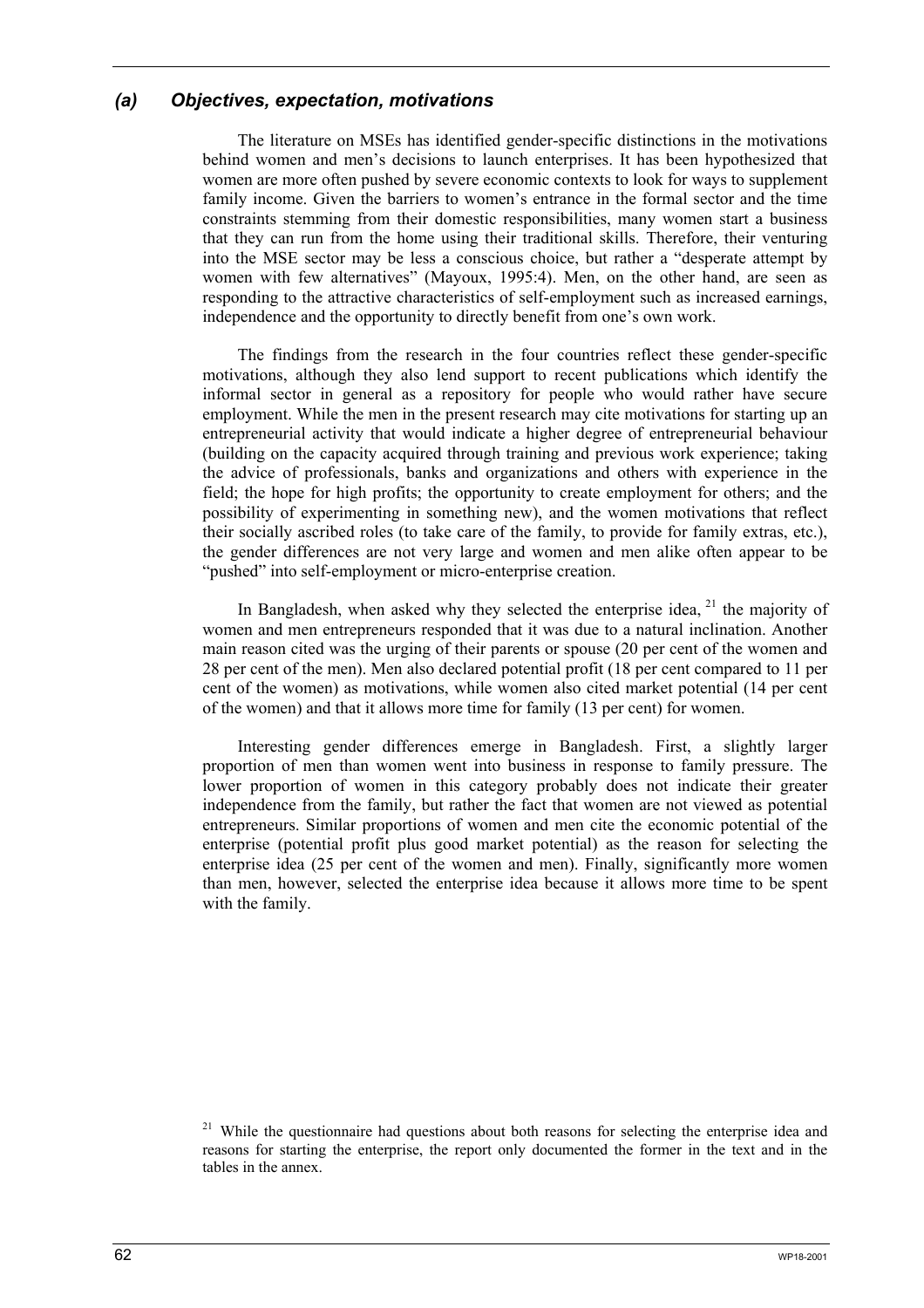#### **Table 25. Reasons for selection of enterprise idea (Bangladesh)**

|                             | Women (%) | Men (%) |
|-----------------------------|-----------|---------|
| Natural inclination         | 74        | 71.4    |
| Urging of family            | 19.8      | 27.8    |
| Influence by bankers        | 0.8       | 0       |
| Influence by government     | 0.5       | 0.8     |
| Potential profit            | 11.2      | 18.3    |
| Liked by children           | 3.2       | 0       |
| Big market potential        | 13.9      | 6.3     |
| Allows more time for family | 13.1      | 0.8     |
| Other                       | 12.3      | 4.8     |

In the Philippines, the only relevant gender difference that emerged is found in the desire for autonomy. This is probably tied to the fact that the men have had more opportunities to wage labour than women.

#### **Table 26. Principle reasons for enterprise start up by sex (the Philippines)**

|                                                      | Women (%) | Men (%) |
|------------------------------------------------------|-----------|---------|
| To have a regular income                             | 26.1      | 24.8    |
| It is a family activity                              | 19.3      | 16.6    |
| It is the only business I felt confident about doing | 17.3      | 14.6    |
| Desire for autonomy                                  | 11.9      | 21.7    |
| To contribute to family income                       | 10.5      | 7.0     |
| Other, relative to the family                        | 4.5       | 5.1     |
| Other                                                | 10.4      | 10.2    |
| Total                                                | 100.0     | 100.0   |
|                                                      | (360)     | (159)   |

In Tunisia, the largest proportions of both men (34 per cent) and women (39 per cent) cited the potential for independence as the main reason for starting their enterprises. This finding would be puzzling were it not for the clarification during the qualitative interviews that the concept of "independence" has a different meaning for women and men. For women, "independence" means the absence of constraints, permitting women to take care of their children and household. Yet for men, it both means not being exploited by an employer and the opportunity to benefit directly from one's own work. Relating to that finding is the 18 per cent of men who mention the opportunity for better income as the main reason for starting the enterprise, compared to 10 per cent of the women.

A larger proportion of women cited reasons having to do with the family (31.2 per cent combining "it allows me to carry out my family duties" with "women must satisfy family needs") compared to 15 per cent of the men. Male entrepreneurs appear slightly more disposed to go into the enterprise because it is a family business (12 per cent of the men compared to 3 per cent of the women).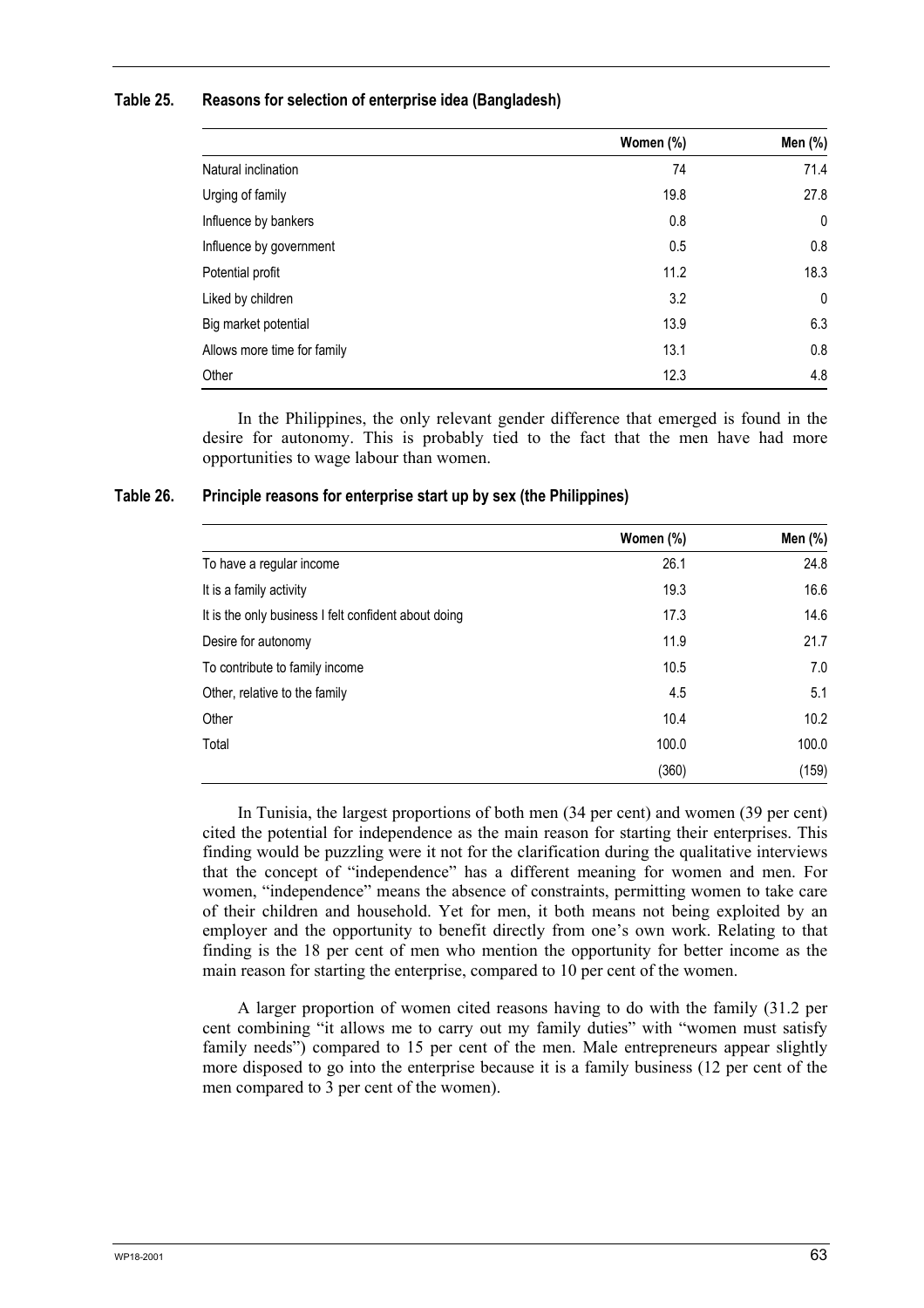| Table 27. | Principle reasons for enterprise start up by sex (Tunisia) |  |  |  |
|-----------|------------------------------------------------------------|--|--|--|
|-----------|------------------------------------------------------------|--|--|--|

|                                            | <b>First</b><br>reason |         | Second<br>reason |         |
|--------------------------------------------|------------------------|---------|------------------|---------|
|                                            | Women (%)              | Men (%) | Women (%)        | Men (%) |
| To be independent                          | 39.4                   | 34.1    | 19.4             | 17.5    |
| Better gains                               | 10                     | 17.9    | 26.6             | 38.6    |
| It allows me to carry out my family duties | 16.7                   | 14.6    | 14.9             | 26.3    |
| I lost my job                              | 1.1                    | 0.8     | 1.6              | 0.9     |
| Family enterprise                          | 3.3                    | 12.2    | 4                | 3.5     |
| To make money upon my return from abroad   | 0.5                    | 4.1     |                  | 3.5     |
| Women must satisfy family needs            | 14.5                   |         | 19               |         |
| Other                                      | 14.5                   | 16.3    | 14.5             | 9.7     |
| Total                                      | 100                    | 100     | 100              | 100     |

In Zimbabwe, a larger proportion of the male entrepreneurs (41 per cent compared to 21 per cent of the women) responded that they had started their business to be independent. The largest proportion of the women entrepreneurs (31 per cent) instead responded that they started their enterprise because women have a cultural obligation to provide family extras. Overall, the findings indicate that the women are more motivated by financial concerns and the need to supplement family income, while the men are more concerned with working independently, as many of the men are older and have had previous formal work experience.

## **Table 28. Main motives for getting into present business (Zimbabwe)**

|                                    | <b>First</b><br>reason |         | Second<br>reason |         |
|------------------------------------|------------------------|---------|------------------|---------|
|                                    | Women (%)              | Men (%) | Women (%)        | Men (%) |
| Independence                       | 20.8                   | 41.1    | 7.5              | 17.7    |
| Offers good earnings/opportunities | 4.2                    | 5.5     | 19.5             | 24.2    |
| Can be combined with family duties | 19.5                   | 26      | 12.9             | 11.3    |
| Could not obtain other work        | 4.9                    | 8.2     | 27.8             | 11.3    |
| Returned from outside              | 0.6                    |         |                  | 1.6     |
| I/spouse lost previous job         |                        |         | 5                | 9.7     |
| Women provide family extras        | 30.5                   |         | 14.5             |         |
| Other                              | 19.5                   | 19.2    | 12.9             | 24.2    |
|                                    | (308)                  | (73)    | (241)            | (62)    |

Of the 303 entrepreneurs who provided a second motive, a larger proportion of women (28 per cent) than men (11 per cent) reported starting their business because they could not obtain other work, perhaps because it is more difficult for women to get a job in the formal sector. This would indicate that for more than one quarter of the women, it was the lack of opportunities elsewhere rather than the attractive qualities of the MSE sector which led to their choice. At the same time, approximately one-fifth of the women entrepreneurs (19.5 per cent) got into their business because of its good earnings/opportunities. The in-depth interviews with key informants confirmed that few entrepreneurs would create an enterprise if they could have found another job. They start their enterprises because they have no alternative means of survival.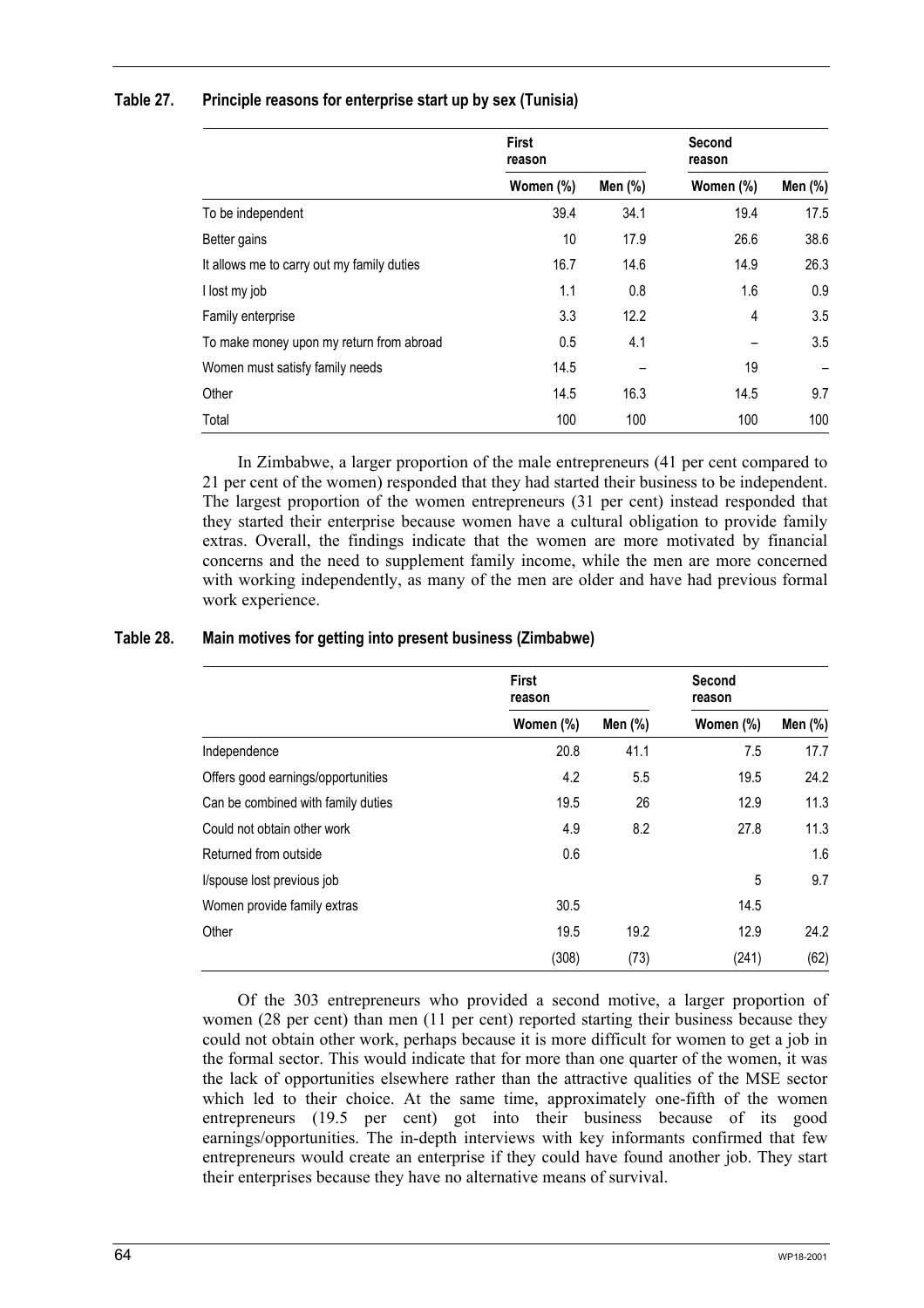#### **Table 29. Reasons for producing product/s (Zimbabwe)**

|                           | <b>First</b><br>reason |         | Second<br>reason |         |
|---------------------------|------------------------|---------|------------------|---------|
|                           | Women (%)              | Men (%) | Women (%)        | Men (%) |
| Sells well                | 13.8                   | 16.3    | 40.4             | 35      |
| Can get raw materials     | 7.8                    | 7.6     | 19.1             | 30      |
| Little capital investment | 6.1                    | 8.7     | 16.9             | 22.5    |
| What I know best          | 32.6                   | 40.2    | 22.1             | 7.5     |
| Can make it at home       | 29.7                   | 16.3    | 1.5              | 5       |
| Other                     | 10.1                   | 10.9    |                  |         |
| Total                     | 100                    | 100     | 100              | 100     |

When asked why they produce their particular product/s, not surprisingly, the data reveals that a larger proportion of women choose to manufacture their product because they can make it at home (30 per cent), compared to men (16 per cent).

Of the 176 who gave a second reason, a gender difference emerges in the proportion of entrepreneurs who report that they make their product because "this is what I know best": 23 per cent of the women and 8 per cent of the men reported so. This perhaps indicates women's concentration in sub-sectors which build on their home-making skills.

### *(b) Time spent on business operations*

The majority of all of both the women and men entrepreneurs in the three countries for which data was available operate their businesses year-round (73 per cent in Zimbabwe; 100 per cent in the Philippines, as this was a sample parameter; 77 per cent in Tunisia). A slightly greater proportion of the women work on a seasonal basis in Tunisia (27 per cent compared to 15 per cent for the men), while a slightly greater proportion of men work on a seasonal basis in Zimbabwe (37 per cent compared to 24 per cent for the women).

Overall, the majority of both female and male entrepreneurs work in their enterprises the entire day (see Table 30). Yet in Tunisia and Zimbabwe (Table 31), greater proportions of women entrepreneurs responded that they work at time intervals throughout the day or that they work only mornings, afternoons or evenings, thereby reflecting their need to juggle their productive work with their household chores. In Zimbabwe, a greater proportion of men work mainly in the evenings, which may indicate that men work elsewhere during the day.

#### **Table 30. Time spent on business**

|                                            | Women (%) | Men (%) |
|--------------------------------------------|-----------|---------|
| Philippines                                |           |         |
| 10 hours or more per day                   | 23.3      | 32.9    |
| 6 to 9 hours per day                       | 58.9      | 56.3    |
| Less than 6 hours per day                  | 17.9      | 10.8    |
| Tunisia – non seasonal workers             |           |         |
| Work all day long                          | 50        | 69      |
| Work at time intervals throughout the day  | 31        | 22      |
| Work only mornings, afternoons or evenings | 19        | 9       |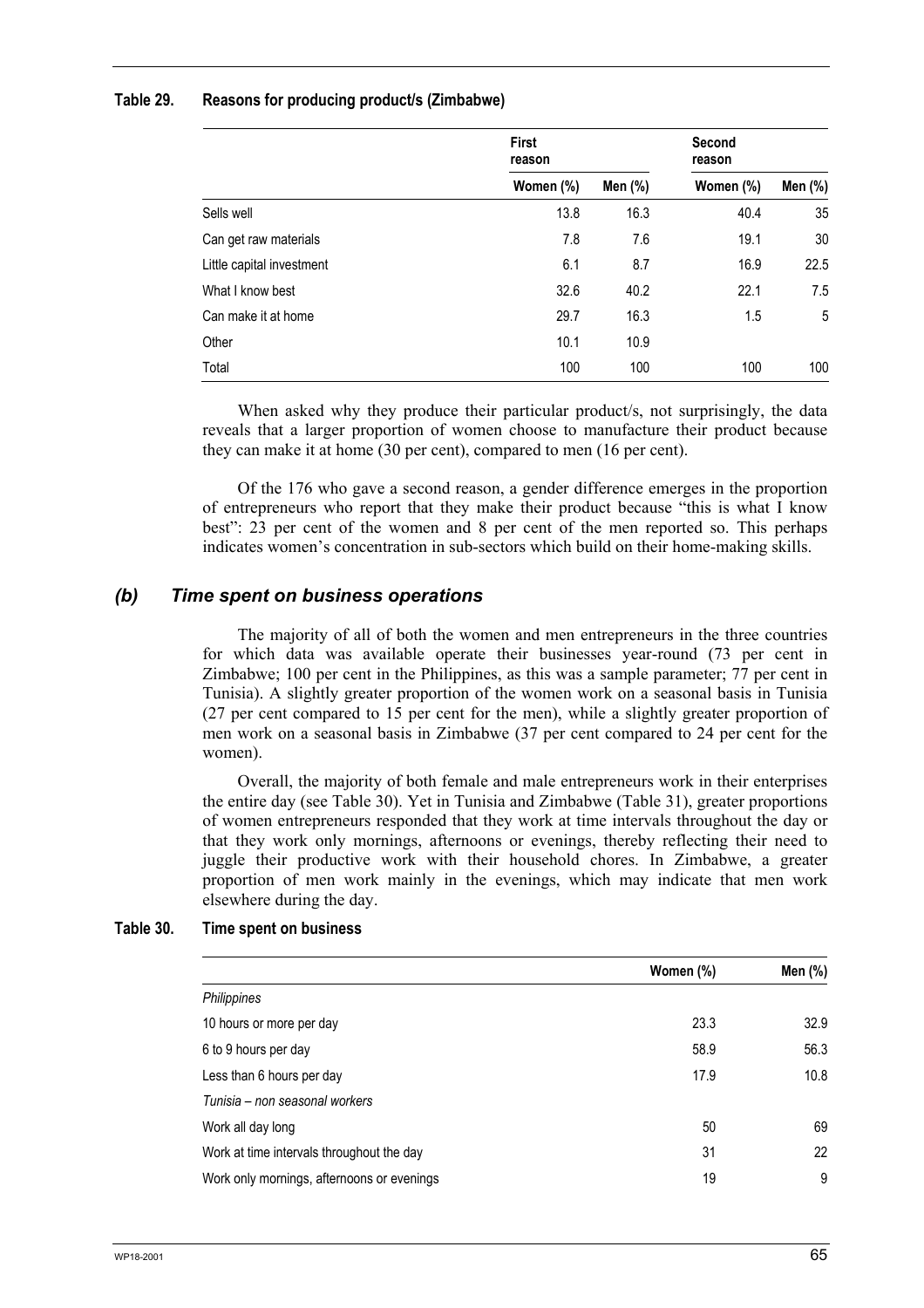|                                            | Women (%) | Men (%) |
|--------------------------------------------|-----------|---------|
| Other                                      |           |         |
| Zimbabwe                                   |           |         |
| Work all day long                          | 71.5      | 64.1    |
| Work at time intervals throughout the day  | 24.8      | 12      |
| Work only mornings, afternoons or evenings | 3.8       | 23.9    |
| Other                                      |           |         |

#### **Table 31. Working hours in Tunisia and Zimbabwe by sex**

|                                        | Women | Men |
|----------------------------------------|-------|-----|
| Tunisia                                |       |     |
| Work irregularly during the day        | 31    | 19  |
| Work mornings, afternoons, or evenings | 19    | 9   |
| Zimbabwe                               |       |     |
| Work at time intervals throughout day  | 25    | 12  |
| Work mainly in evenings                | 9     | 19  |

Women in Tunisia and the Philippines tend to work fewer hours in their enterprises than men. In Tunisia, women work an average of 7 hours per day, while men average 10 hours per day. In addition, more than half of the men (56 per cent) work in their enterprises for more than 8 hours per day, compared to 33 per cent of the women, which is not surprising given that most of the women (66 per cent) spend 4 hours or more per day on household tasks. In the Philippines, the men entrepreneurs tend to work longer hours than the women. However, almost a quarter of the women work more than nine hours a day and almost 60 per cent work full-time, in addition to being more involved than men in household tasks (see previous section).

In terms of other economic activities, significant differences between the countries can be noted. In Zimbabwe and the Philippines, significant proportions of the entrepreneurs have other economic activities in addition to their primary businesses. In the Philippines, approximately one-quarter of the women and men entrepreneurs are involved in other income generating activities. Women who have additional income generating activities are especially involved in selling similar products to those produced in the enterprise or sari sari stores (small retail shops selling a variety of goods) and are involved in service activities such as laundry or tailoring. In some cases, women were also involved in agriculture. The men who are involved in other income generating activities tend to work as labourers or in agriculture, and in some cases as consultants or in services (tricycle riders and guards). In Zimbabwe, almost half of the entrepreneurs of both genders have other economic activities in addition to their primary business. Of those that have other economic activities, almost half of both genders are self-employed in agriculture. A greater proportion of women (48 per cent) than men (30 per cent) are self-employed in another economic sector and a slightly greater proportion of men than women are employed in the private or public sectors.

In Bangladesh and Tunisia, few entrepreneurs are involved in other activities. In Bangladesh, only one enterprise out of the 500 was engaged in other income generating activities. In Tunisia, only 7 per cent of the men and 15 per cent of the women entrepreneurs declare having other income generating activities. For the women, 67 per cent work as unpaid family workers, 10 per cent as workers in the private sector (compared to 33 per cent of the men), and 10 per cent in public administration. These supplementary activities are quite secondary for the women; in 88 per cent of the cases they contributed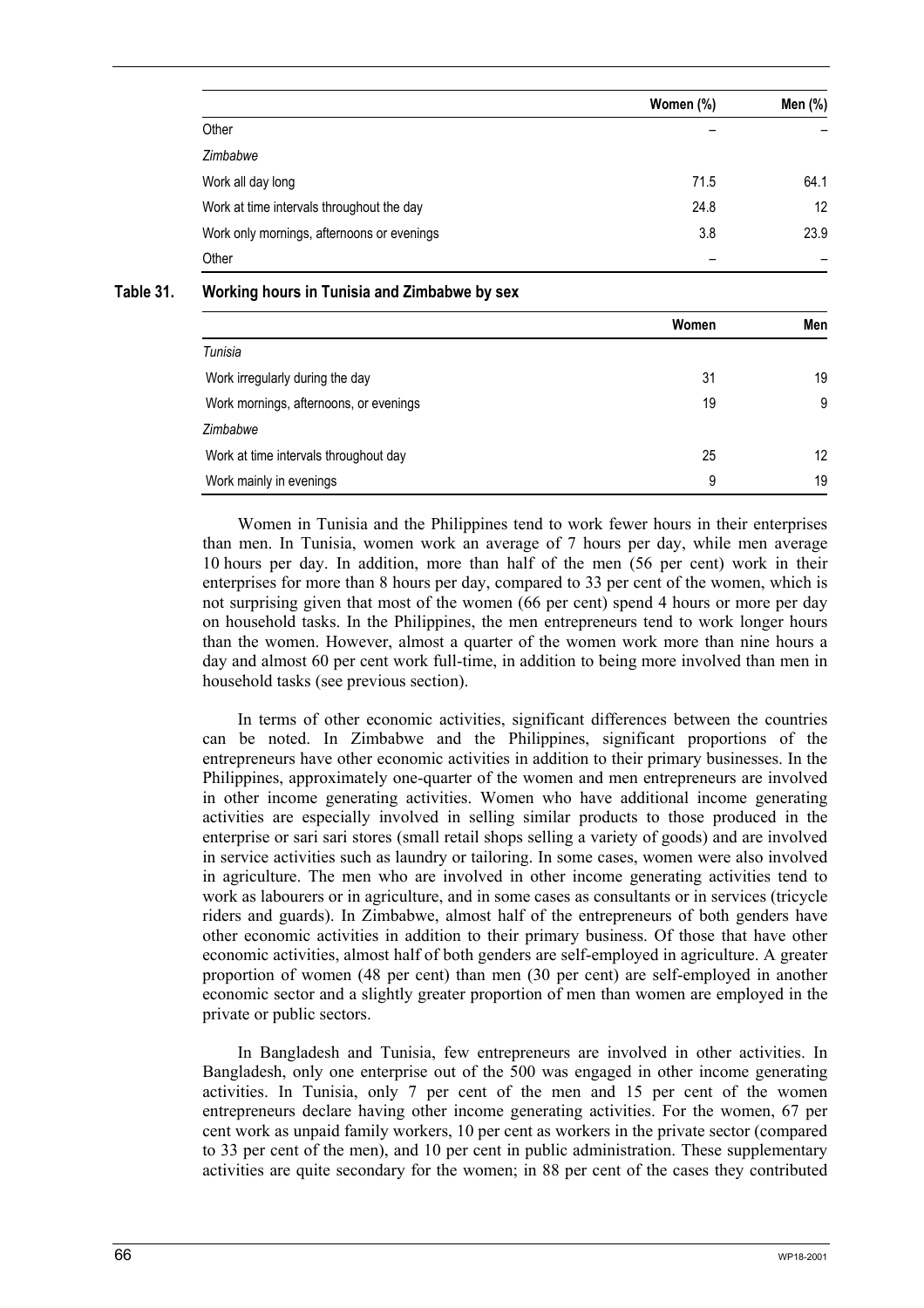less than half of the total family income. For the men, the situation is quite different as their "secondary" activities appeared economically more important than the enterprises covered in the survey contributing 66 per cent of the total family income.

The entrepreneurs were asked if, in the event that improved business brought increased earnings, they would then increase or reduce the time spent in the business. The vast majority of the entrepreneurs in the three countries for which data was available responded that they would increase the time with no significant gender difference. Small gender differences emerged in Tanzania and Zimbabwe.

In Tunisia, when asked if improved business and increased earnings would motivate them to increase or reduce the time spent in the enterprise, a slightly greater proportion of men (95 per cent) than women (82 per cent) said that they would want to earn more. There is a small gender difference in the proportion of women who would work less: 18 per cent compared to only 5 per cent of the men.

Interestingly, in Zimbabwe, a larger proportion of women (26 per cent compared to 12 per cent of the men) responded that they did not know what they would do, while greater proportion of men (13 per cent) than women (4 per cent) said that they would reduce their time.

#### *(c) Investment patterns*

An important indicator of the economic "strength" of an enterprise is constituted by the percentage of income which is reinvested in the economic activity. In the three countries for which data is available, a proportion of the enterprises reinvest in the business with no significant gender differences.

### *(d) Employment size and type of employees (by sex, skills)*

As has been indicated, the enterprise activities in the four countries are supported largely by the availability of low cost manpower. The involvement of unpaid family workers in the enterprise activities is not surprising considering the small size of the businesses. However, some interesting gender differences can be noted:

- in Bangladesh, the Philippines and Zimbabwe, women entrepreneurs tend to rely on unpaid family labour more than men;
- in the Philippines, Tunisia and Bangladesh, women entrepreneurs tend to prefer women workers, while men tend to prefer men;
- in the Philippines and Bangladesh, a greater proportion of male family members are paid.

All of these findings indicate the less formal nature of women's enterprises and the fact that young men more easily find paid work in the formal sector and when they work in family enterprises, they are more frequently paid than women.

In Bangladesh, in terms of unpaid family labour, unpaid female and male family workers make up 30 per cent of the workers in women's enterprises compared to only 13 per cent in men's. Of the 634 family workers employed in the enterprises covered by the survey, 60 per cent are female and 40 per cent are male. Of the 80 per cent of family workers not compensated for their work, 64 per cent are female workers and 36 per cent male.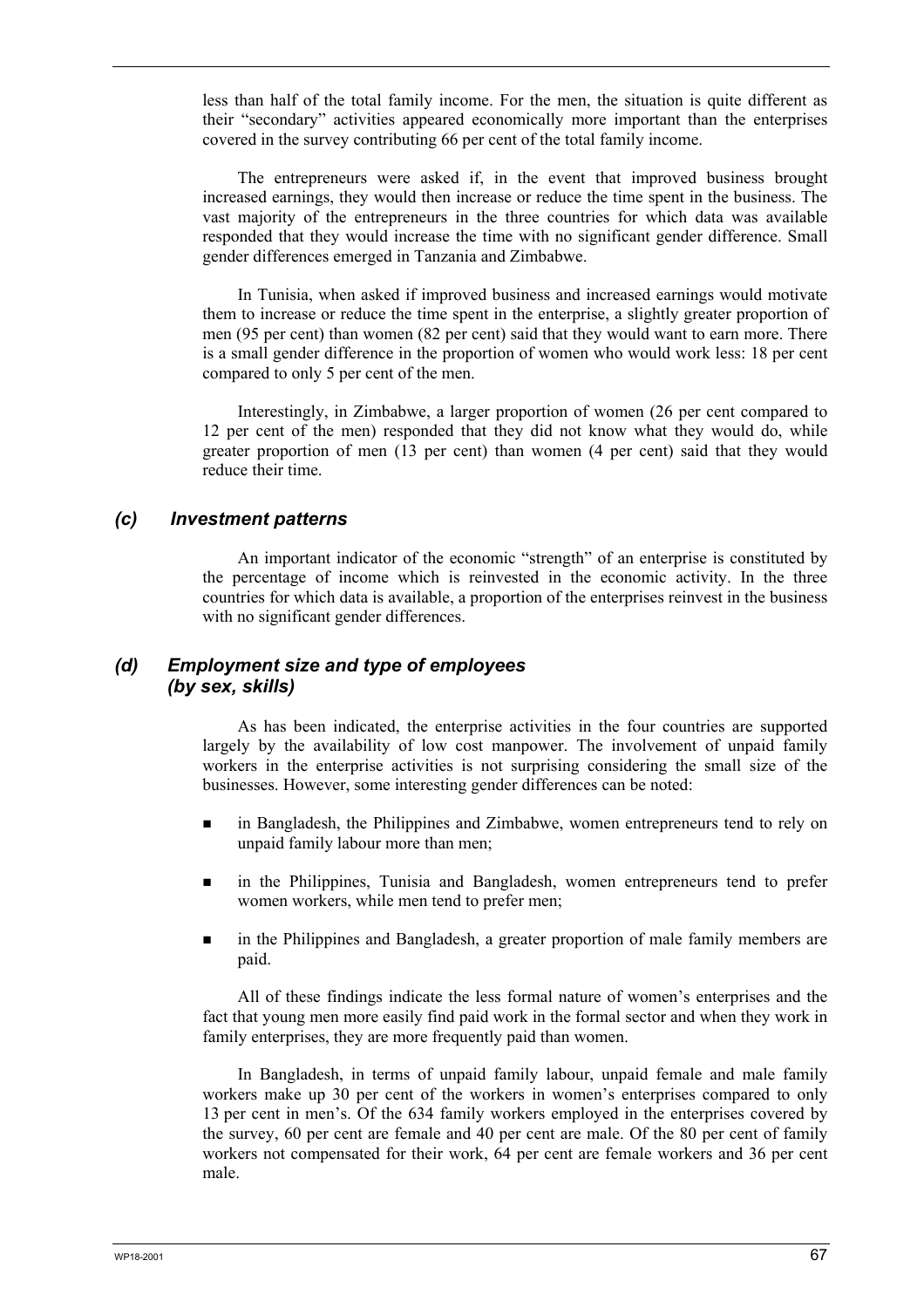Differences in the sex of the employees clearly indicate that women prefer to hire women and men prefer to hire men, though women were more likely than men to hire workers of the opposite sex. In women's enterprises, female workers make up 67 per cent of total workers, while male workers make up 33 per cent. In men's enterprises, male workers comprise 86 per cent of total workers and female workers only 14 per cent.

In the Philippines, family members collaborate in a slightly larger measure in the enterprises managed by women (50 per cent) than in those managed by men (43 per cent). The men entrepreneurs remunerate 70 per cent of the workers in their enterprises, while the women entrepreneurs pay 59 per cent of their workers. The number of remunerated family members is much lower, with males being paid slightly more frequently (27 per cent) than females (17 per cent). The propensity of women and men entrepreneurs to work with family members of the same sex appears substantially analogous: the men entrepreneurs operate their enterprises with an average of 1.55 male family workers and 0.55 female family workers. The female entrepreneurs, instead, average of 1.35 female workers and 0.56 male family workers.

In Tunisia, during the start-up stage, a greater proportion of women (37 per cent) than men (23 per cent) entrepreneurs are the sole person working in their enterprises. The owner/managers make up 34 per cent of the workforce in women's enterprises, compared to 24 per cent of the workforce in men's enterprises, and with hired workers making up 49 per cent of the workers in men's enterprises and only 37 per cent in women's. Family workers comprise similar proportions of both women's and men's workers (13 per cent and 16 per cent respectively).

The gender differences all but disappeared when the composition of workers was examined at the time of the survey. In the Tunisian male-operated enterprises, hired workers make up 44 per cent of the employees and family workers 12 per cent, while in the Tunisian female-operated enterprises hired workers make up 45 per cent and family workers 11 per cent. The enterprises appear to have an important training role as apprentices represent 18 per cent of the workers in women's enterprises and 14 per cent in men's.

Furthermore, women represent 88 per cent of the total workers in women's enterprises and 21 per cent in men's. Eighty-five per cent of the total family workers and 60 per cent of the hired workers are women.

In Zimbabwe, the women entrepreneurs tend to rely to a greater extent than the men on unpaid family members, with 38 per cent having more than half of their workforce composed of unpaid family workers compared to 10 per cent of the male entrepreneurs.

#### **Table 32. Unpaid family members as a percentage of total workers in Zimbabwe (excluding the entrepreneur)**

|                       | Women |      | Men |      |
|-----------------------|-------|------|-----|------|
|                       |       | $\%$ |     | $\%$ |
| <25 per cent          | 33    | 30.6 | 16  | 40   |
| 25-49 per cent        | 34    | 31.5 | 20  | 50   |
| 50-74 per cent        | 25    | 23.1 | 2   | 5    |
| 75 per cent and above | 16    | 14.8 | 2   | 5    |
| Total                 | 108   | 100  | 40  | 100  |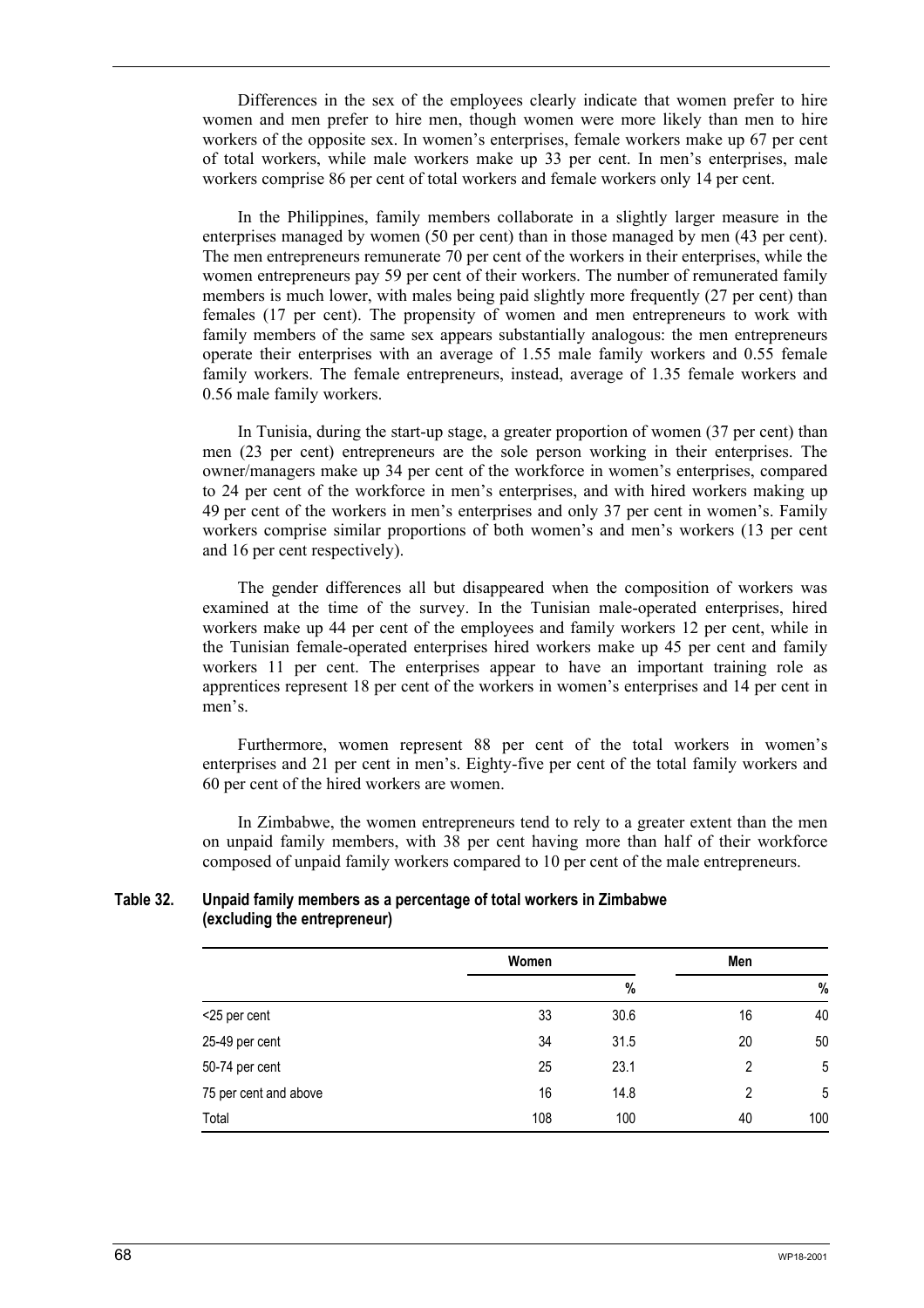### *(e) Use and control of income*

The assumption that increases in women's income will automatically translate into economic and political empowerment has become increasingly questioned in recent literature on women and the MSE sector (Speaking Out, p. 7 and Mayoux, 1995). It has been hypothesized that "women's own cash earnings are often incorporated in existing patterns of resource allocation, rather than radically reforming them. Although women may control some of this earned income, this is widely variable between cultures, within cultures between different social groups, and even between households within the same family" (Mayoux, 1995:3). In the four countries covered in the research, there are important differences regarding decisions tied to use and control of income.

In Bangladesh, Tunisia and Zimbabwe, the majority of both the female and male entrepreneurs make decisions regarding the use of their income by themselves. Some gender asymmetries can be found in all three countries to varying degrees, with the women entrepreneurs more often consulting their spouses. In Bangladesh, of the entrepreneurs who responded to the question, 82 per cent of the women and 92 per cent of the men decide on use of income by themselves. A higher proportion of women (16 per cent) than men (5 per cent) make the decision with their spouse. In Tunisia, 90 per cent of the men and 69 per cent of the women make the decision by themselves. Twenty-eight per cent of the women decide on income use together with their spouse, compared to only 2 per cent of the men. In Zimbabwe, while there is practically no gender difference in the proportions of entrepreneurs who responded that it was primarily themselves who decide how to allocate income, a slightly greater proportion of the women entrepreneurs responded that they decide on the use of income with their spouse (14 per cent compared to 9 per cent of the men).

In the Philippines, the majority of both women and men make decisions about the use of income jointly with their spouse. A larger proportion of men entrepreneurs (almost three quarters) than women entrepreneurs (55 per cent) consult with their spouse on the use of income, because the family purse is the responsibility of women's in the Filipino culture.

|               | Women (%) | Men (%) |
|---------------|-----------|---------|
| Use of Income |           |         |
| No one        | 40        | 23.4    |
| Spouse        | 55        | 73.4    |
| Others        | 5         | 3.2     |
|               | 100       | 100     |
|               | (360)     | (158)   |

#### **Table 33. Persons with whom the entrepreneurs share their decision-making regarding income by sex (the Philippines)**

### *(f) Decision-making in business operation*

The type of decision-making prevalent among the enterprises in the three countries for which data is available varies considerably: the majority of both female and male Zimbabwean entrepreneurs make their business decisions by themselves; the Filipino entrepreneurs of both sexes consult their spouses in similar proportions; and a greater proportion of women than men consult their spouses about their enterprises in Tunisia.

In the Philippines, three entrepreneurs in ten make the most important business decisions by themselves, particularly the men (36.5 per cent). Almost six in ten share the decision-making power with their spouse, without relevant gender differences, while one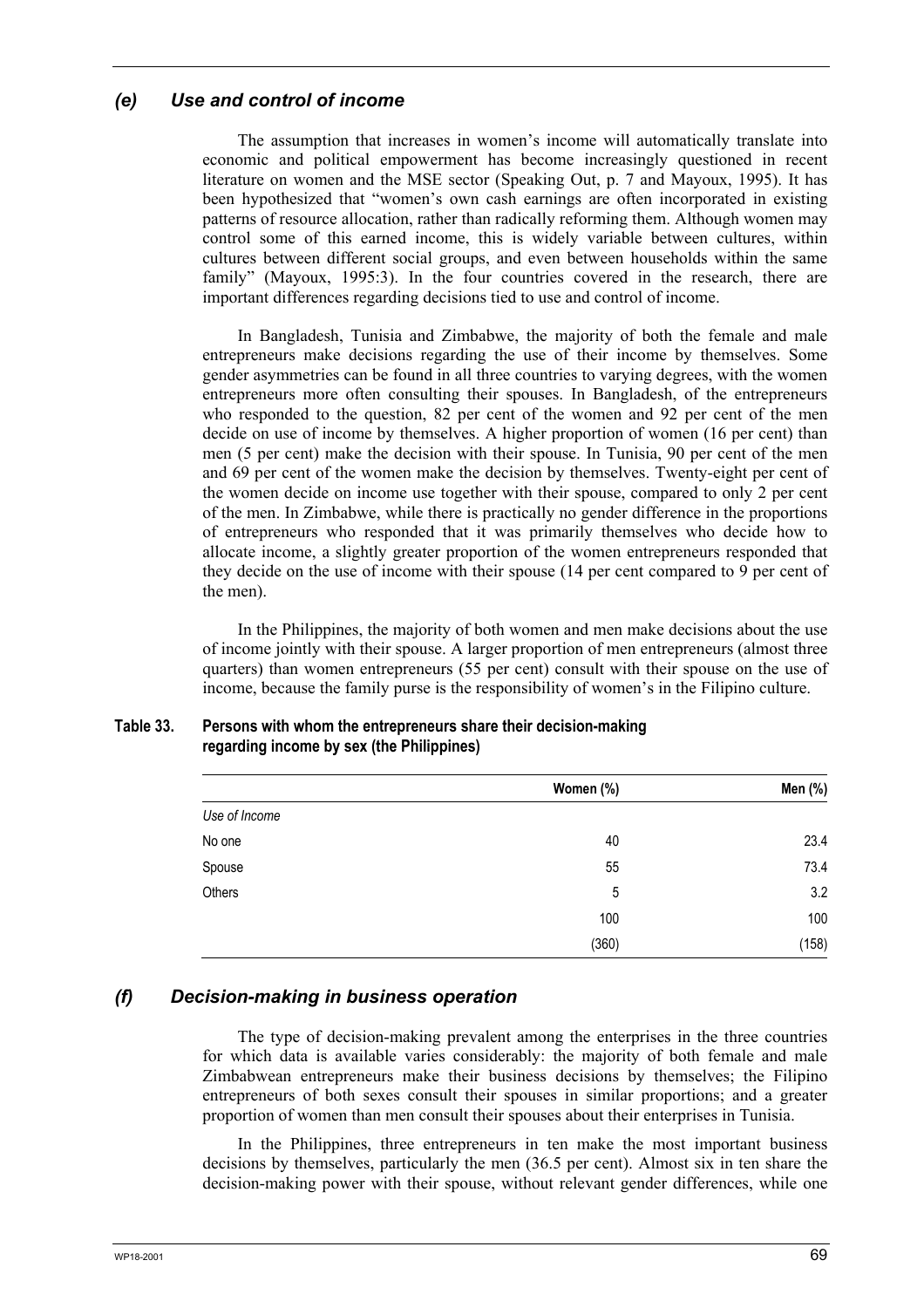in ten delegate the choice to someone else. This is more true for women (11.5 per cent compared to 6.9 per cent of the men). Yet even in the small number of cases surveyed, the tendency to share the choice with people of the same sex (Table 34) emerges. Decisionmaking regarding future projects for the enterprise is in the hands of the self-employed to a greater degree than for other important decisions. Recourse to the spouse remains prevalent.

|                                          | Women (%) | Men (%) |
|------------------------------------------|-----------|---------|
| <b>Main Decisions</b>                    |           |         |
| No one                                   | 29.6      | 36.5    |
| Spouse                                   | 58.9      | 56.6    |
| Others/women                             | 8.4       | 1.3     |
| Others/men                               | 3.1       | 5.7     |
|                                          | 100       | 100     |
|                                          | (358)     | (159)   |
| Projects to Expand or Transform Business |           |         |
| No one                                   | 36.2      | 40.9    |
| Spouse                                   | 57.9      | 54.7    |
| Others                                   | 5.8       | 4.4     |
|                                          | 100       | 100     |
|                                          | (359)     | (159)   |

### **Table 34. Persons with whom the entrepreneurs share their decision-making by type of choice and sex (the Philippines)**

In Tunisia, 90 per cent of the men and 69 per cent of the women responded that they alone make the important decisions concerning their enterprises. A quarter of the women decided after consultation with their spouse or parents, while this was the case for only 2 per cent of the men. The situations where the spouse alone makes the important decisions were relatively important for the women entrepreneurs (5 per cent) compared to the men (0.8 per cent).

In Zimbabwe, when asked who makes the main business decisions, over 90 per cent of the women and men entrepreneurs responded that it was primarily themselves.

### *(g) Attitude towards work outside the household versus home-based production*

In the two countries (the Philippines and Zimbabwe) for which the data is available no gender differences were noted.

### *(h) Growth versus diversification*

In her 1991 article, Downing hypothesized that business strategies and orientations differ according to the sex of the entrepreneur and these differences lead to particular gender-specific behaviours. She notes that women's enterprises tend to expand by increasing in number and diversity (lateral growth), while men's enterprises tend to grow in size. She explains that while diversification can be a strategy for capital accumulation so that the enterprise can move into expansion and specialization at a later time, women more often get stuck with diversified portfolios of low-return, low-potential enterprises. Other scholars (Liedhollm and Haan) identify the diversification strategy as being characteristic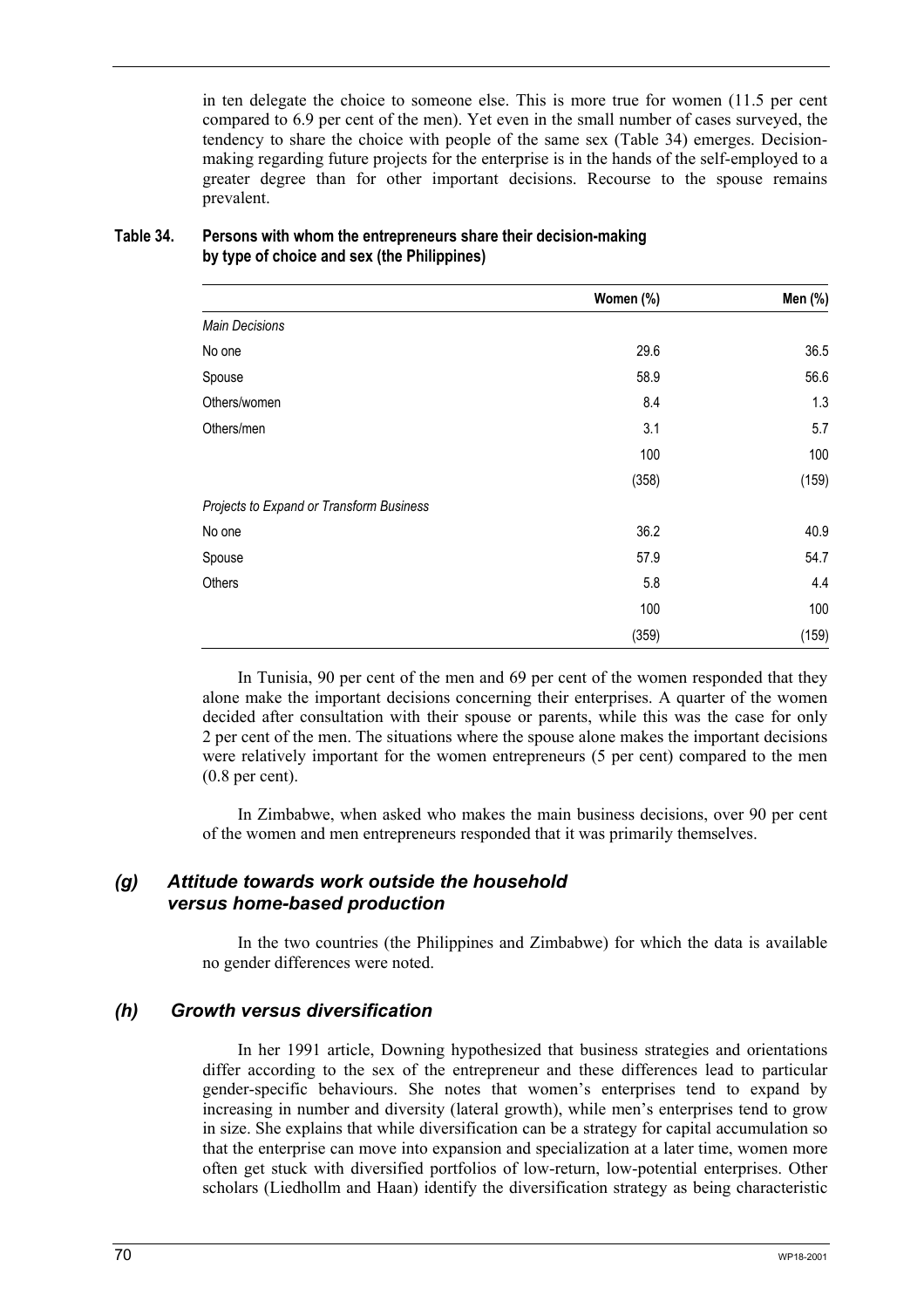not just of women entrepreneurs, but of the informal sector in general. They assert that this sector tends to grow not because of growth within businesses, but due to an increase in the number of micro businesses.

Finally, another school of research has criticized the dichotomy set up between socalled low growth and high growth enterprise models. They assert that it tends to reflect a Western prejudice that economic rationality and profit orientation are the objectives to which all enterprises should lean. Given that successful enterprises create more work for women who are already busy balancing their productive and reproductive roles, once their major consumption needs have been met, "poor women prefer to expand only to the limits of their own labour and management capabilities" (Financing Women's Enterprises). While this may not be economically rational, it makes a lot of sense in the context of the women entrepreneurs themselves.

Overall, the data in Zimbabwe and Bangladesh follows the Downing model, while there is little gender difference in terms of the entrepreneurs' future plans in Tunisia and the Philippines. In Bangladesh, 66 per cent of the men plan to expand production, compared to 53 per cent of the women. A greater proportion of women (39 per cent) plan to expand for diversification compared to 13 per cent of the men.

#### **Table 35. Prospects for the development of the activity by sex (Bangladesh)**

|                            | Women (%) | Men (%) |
|----------------------------|-----------|---------|
| Continue business as is    | 6.68      | 19      |
| Expand to produce more     | 53.47     | 65.87   |
| Expand for diversification | 39.30     | 12.69   |
| Abandon and start new one  | 0.53      | 2.38    |

In the Philippines, the difficulty of introducing new and more profitable elements into the activity carried out is confirmed by the data presented in Table 36. Eight per cent of the women and 9 per cent of the men plan to diversity production or start up new activities in the future. Nine per cent of the women and 13 per cent of the men plan to both expand and diversify production, totalling 17.9 per cent of the women entrepreneurs and 24.5 per cent of the men entrepreneurs.

#### **Table 36. Prospects for the development of the activity by sex of the entrepreneur (the Philippines)**

|                                                | Women (%) | Men (%) |
|------------------------------------------------|-----------|---------|
| Continue business as it is                     | 45.1      | 36.5    |
| Expand to produce more of the<br>same products | 37        | 39.0    |
| Diversify production                           | 8.4       | 9.4     |
| Expand and diversify                           | 9.2       | 13.2    |
| Start up a new activity                        | 0.3       | 1.9     |
| Total                                          | 100       | 100     |
|                                                | (359)     | (159)   |

More women than men plan to maintain their present activity, but the relative incidence of different project types in the cases in which a transformation is foreseen is substantially the same for both women and men, with men planning to make innovations in slightly higher numbers.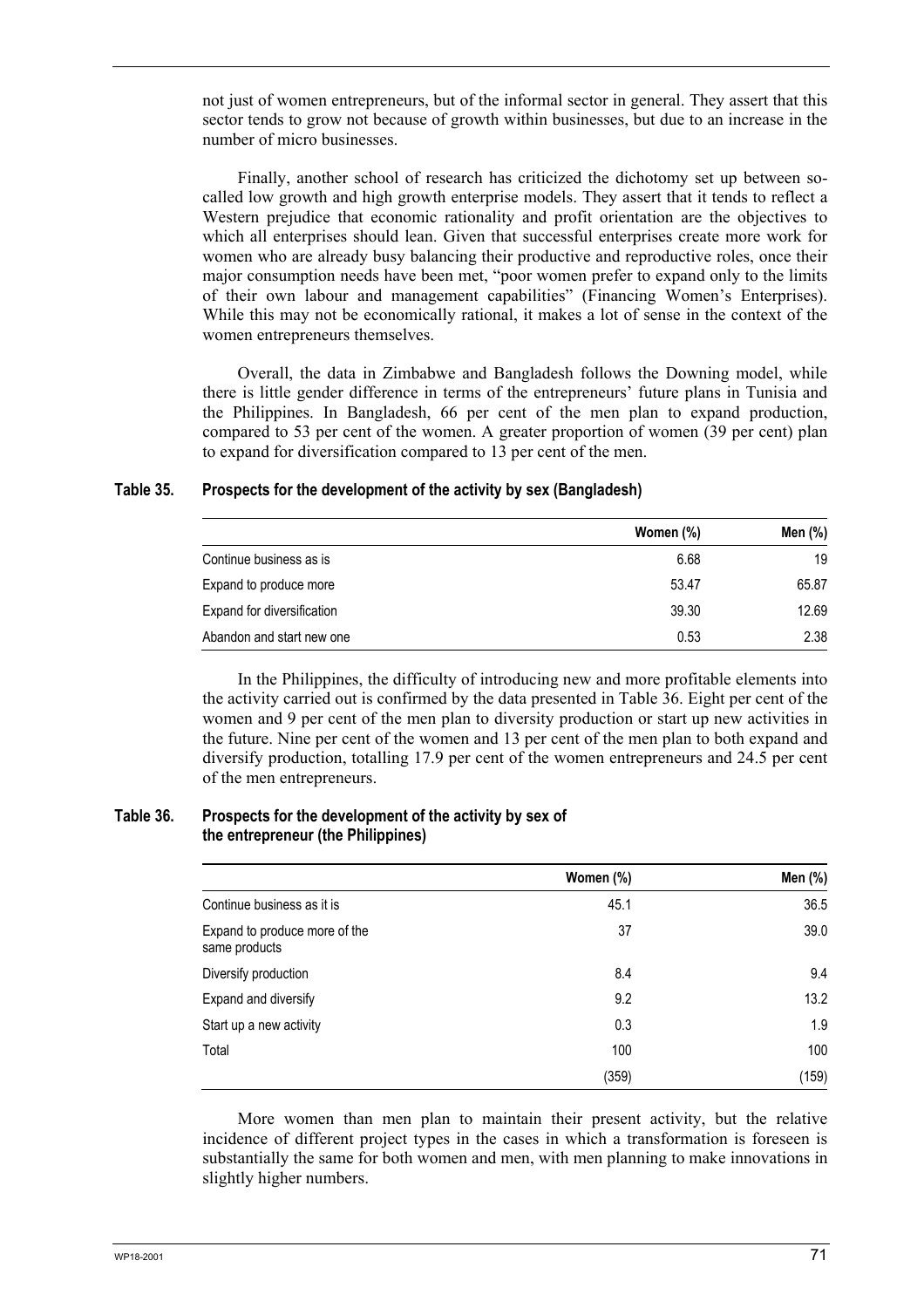In Tunisia, when asked about their future plans, 93 per cent of the women and 96 per cent of the men collectively intend to continue or expand their enterprise. The second category (expansion) is proportionately more important as it represents more than half of the entrepreneurs (55 per cent of the women and 58 per cent of the men). Among women entrepreneurs, 2 per cent plan to abandon their enterprises and work for someone else or create a new one. For the men entrepreneurs, this increases slightly to 4 per cent, with 2.4 per cent intending to start another enterprise.

In Zimbabwe, when asked about the future plans for their enterprises, a greater proportion of the women entrepreneurs (50 per cent) compared to the men (39 per cent) plan to continue their businesses as they are, while a larger proportion of the men (58.7 per cent) compared to the women (44 per cent) plan to expand production. None of the men plans to diversify production or to abandon their enterprises, while a small proportion of the women have such plans (5 per cent). Only an insignificant proportion of both women and men plan to expand to diversify production, but it should be remembered that a greater proportion of women (48 per cent) than men (30 per cent) are already self-employed in another sector.

#### **Table 37. Prospects for the development of the activity by sex of the entrepreneurs (Zimbabwe)**

| <b>Future plans</b>                 | Women (%) | Men (%) |
|-------------------------------------|-----------|---------|
| Continue business as it is          | 49.6      | 39.1    |
| Expand to produce more              | 44.1      | 58.7    |
| Expand to produce different product | 0.9       |         |
| Abandon and work for someone        | 3.5       |         |
| Abandon and start a new business    | 0.9       |         |
| Other                               | 1.2       | 2.2     |
| Total                               | 100       | 100     |

## **3.5. The entrepreneurs' links with support services**

### *3.5.1. Financial services*

In three of the four countries covered in the research extremely low proportions of entrepreneurs had requested credit from formal sources in the last twelve months, ranging from 0.9 per cent of the women and 4.3 per cent of the men in Zimbabwe, to 10.1 per cent of the women entrepreneurs and 9.6 per cent of the men entrepreneurs in Tunisia. Credit was requested from informal sources to a higher degree with significant differences across countries. In Tunisia, only 8 per cent of the women and 4 per cent of the men had turned to informal sources, while in Zimbabwe, 15 per cent of the women and 9 per cent of the men, and in the Philippines, 41 per cent of the women and 30 per cent of the men had requested a loan from informal sources. In Bangladesh instead, the majority of both women and men entrepreneurs had requested credit at some point with a greater proportion of men (84 per cent) compared to women (68 per cent), thus reflecting the greater dynamism of the informal credit sector in Asia already discussed in section 3.2.2.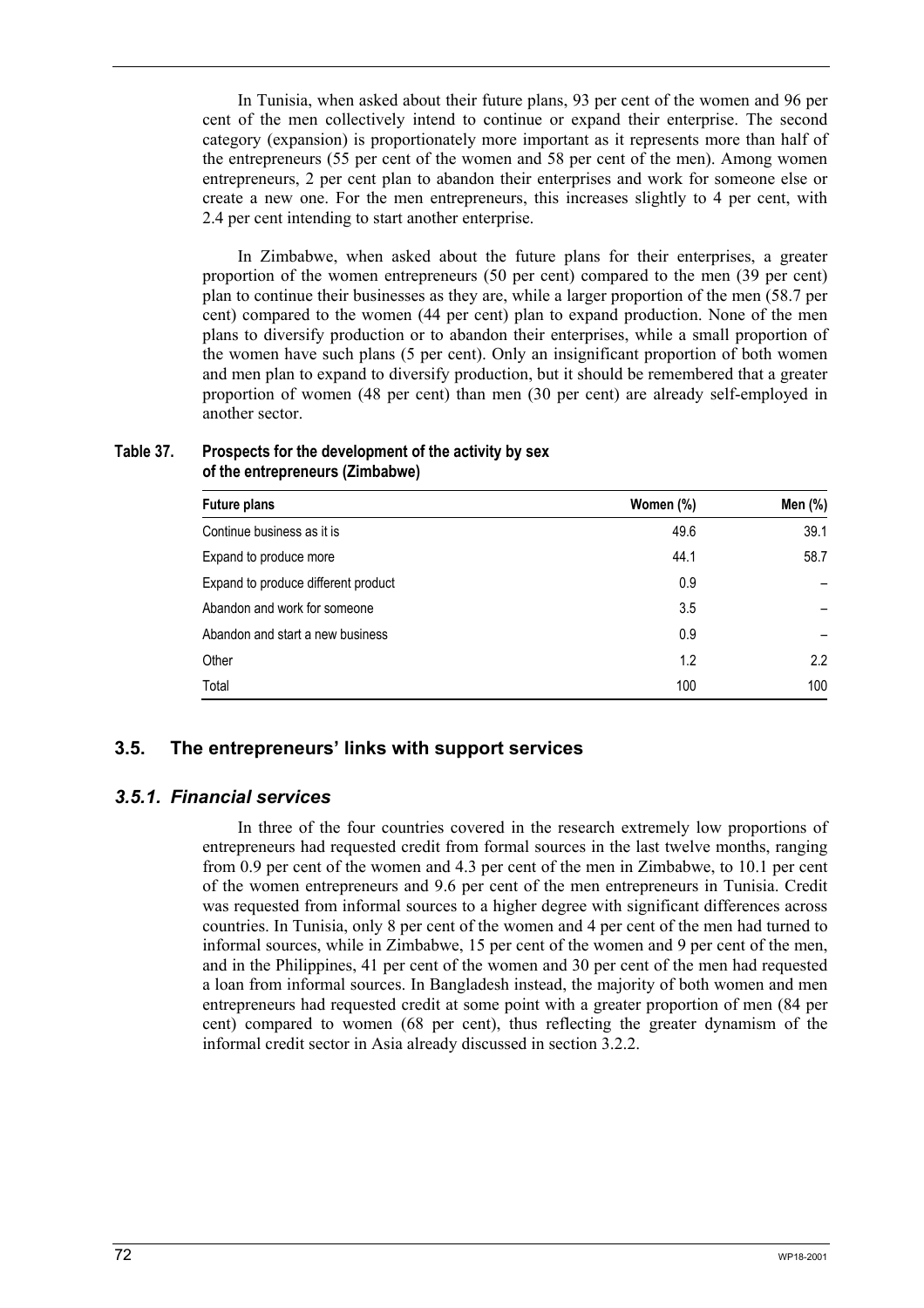|                          | Percentage of requests to<br>formal credit sources | Percentage of requests to<br>informal credit sources |
|--------------------------|----------------------------------------------------|------------------------------------------------------|
| Bangladesh <sup>22</sup> |                                                    |                                                      |
| Women                    | 68                                                 | N/A                                                  |
| Men                      | 84                                                 | N/A                                                  |
| The Philippines          |                                                    |                                                      |
| Women                    | 4.2                                                | 41                                                   |
| Men                      | 2.5                                                | 30                                                   |
| Tunisia                  |                                                    |                                                      |
| Women                    | 10                                                 | 8                                                    |
| Men                      | 10                                                 | 3.6                                                  |
| Zimbabwe                 |                                                    |                                                      |
| women                    | 0.9                                                | 15                                                   |
| men                      | 4.3                                                | 9                                                    |

### **Table 38. Percentage of entrepreneurs requested loans from formal and informal sources in last 12 months**

When those who had not requested loans<sup>23</sup> were asked to give their reasons for this, the largest proportion of both women and men entrepreneurs in Bangladesh, the Philippines and Tunisia responded that they wanted to avoid risks (53 per cent of the women and 48 per cent of the men in Bangladesh; 57 per cent of the women and 50 per cent of the men in the Philippines; and 44 per cent of the women and 31 per cent of the men in Tunisia). In Zimbabwe, large proportions of entrepreneurs (29 per cent of the women and 25 per cent of the men) also cited risk as the reason for avoiding loans.

#### **Table 39. Reasons for not requesting a loan**

|                                                     | Women (%) | Men (%)        |  |
|-----------------------------------------------------|-----------|----------------|--|
| Bangladesh                                          |           |                |  |
| To avoid risk                                       | 53        | 48             |  |
| Did not need loan                                   |           |                |  |
| Lack of collateral                                  | 20        | 17             |  |
| Lack of knowledge about procedures or about sources | 9         | $\overline{2}$ |  |
| The Philippines                                     |           |                |  |
| To avoid risk                                       | 57        | 50             |  |
| Did not need loan                                   |           |                |  |
| Lack of collateral                                  |           |                |  |
| Lack of knowledge about procedures or about sources | 12        | 11             |  |
| Tunisia                                             |           |                |  |

 $22$  The type of credit source (formal vs. informal) and information on when the credit was requested and received is not available in the *Bangladesh Country Report*.

<sup>23</sup> In Bangladesh, all of the entrepreneurs were asked this question regardless of whether they had requested credit or not.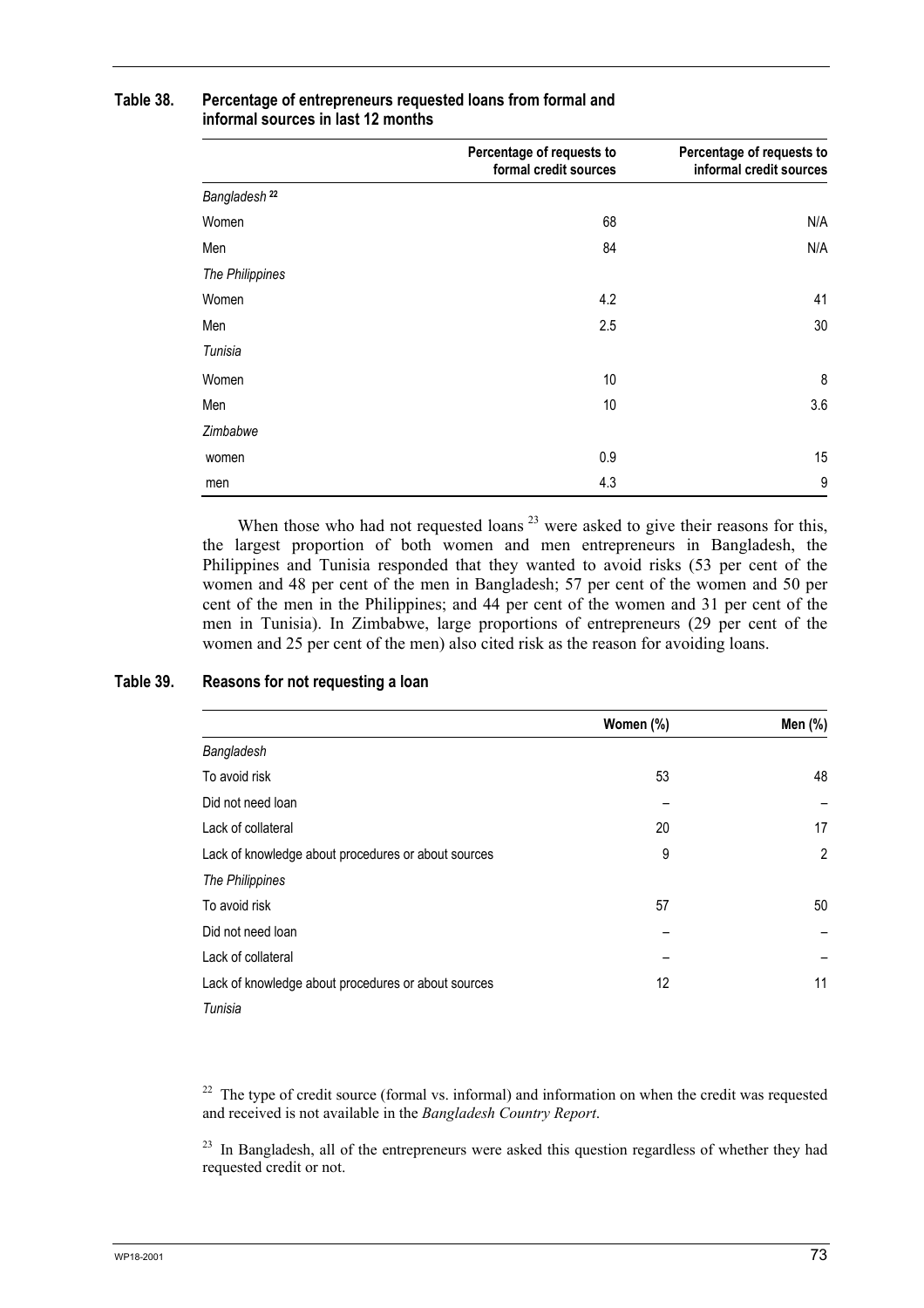|                                                     | Women (%) | Men (%) |
|-----------------------------------------------------|-----------|---------|
| To avoid risk                                       | 44        | 31      |
| Did not need loan                                   | 25        | 31      |
| Lack of collateral                                  | 11        | 21      |
| Lack of knowledge about procedures or about sources |           |         |
| Zimbabwe                                            |           |         |
| To avoid risk                                       | 29        | 25      |
| Did not need loan                                   | 36        | 16      |
| Lack of collateral                                  | 6         | 13      |
| Lack of knowledge about procedures or about sources | 28        | 17      |

It is interesting that in Tunisia and Zimbabwe, significant proportions of both women and men entrepreneurs said that they did not request a loan because they did not need it (25 per cent of the women and 31 per cent of the men in Tunisia, and 36 per cent of the women and 16 per cent of the men in Zimbabwe) probably reflecting their use of other methods in the face of cash shortfalls and the riskiness of credit, given the precarious nature of their businesses previously mentioned in section 3.2.2.

### *3.5.2. Demand for and supply of training and technical assistance*

In the Philippines and Zimbabwe, low proportions of both women and men had received training or technical assistance regarding their entrepreneurial activity. In the Philippines, only 6.4 per cent of the entrepreneurs in the sample had received training or technical assistance with regard to their entrepreneurial activity.

Despite the variety of governmental, non-governmental and private support institutions and programmes in Zimbabwe, few of the entrepreneurs interviewed had ever received training or technical assistance or had ever participated in MSE programmes. A larger proportion of men (21 per cent) than women (9 per cent) had received training or technical assistance related to their business since they started. Ninety-six per cent of those who have received assistance have received production training or assistance with no significant gender difference.

In Zimbabwe, when asked if they had ever participated or benefited from a programme in support of small-scale entrepreneurs (or women in business) run by banks, NGOs, donor agencies or the government only one entrepreneur (a woman) responded that she had participated in a programme run by a bank.

In Bangladesh and Tunisia, however, large proportions of both the female and male entrepreneurs had received some type of assistance. In Bangladesh, when asked if they received support to start up their enterprises, 90 per cent of the women and 60 per cent of the men replied that they had received some type of financial, technical, managerial, moral and other support. These extremely high numbers can in part be explained by the fact that 45 per cent of the women and 34 per cent of the men who had received support are referring to "financial support", which as previously mentioned, was probably in the form of informal credit. Only 15 per cent of the women who had received some type of assistance and 12 per cent of the men had received technical assistance in starting up their businesses.

In Tunisia, 55 per cent of the women and 45 per cent of the men say that they received professional training tied to their activity. In the majority of cases, this was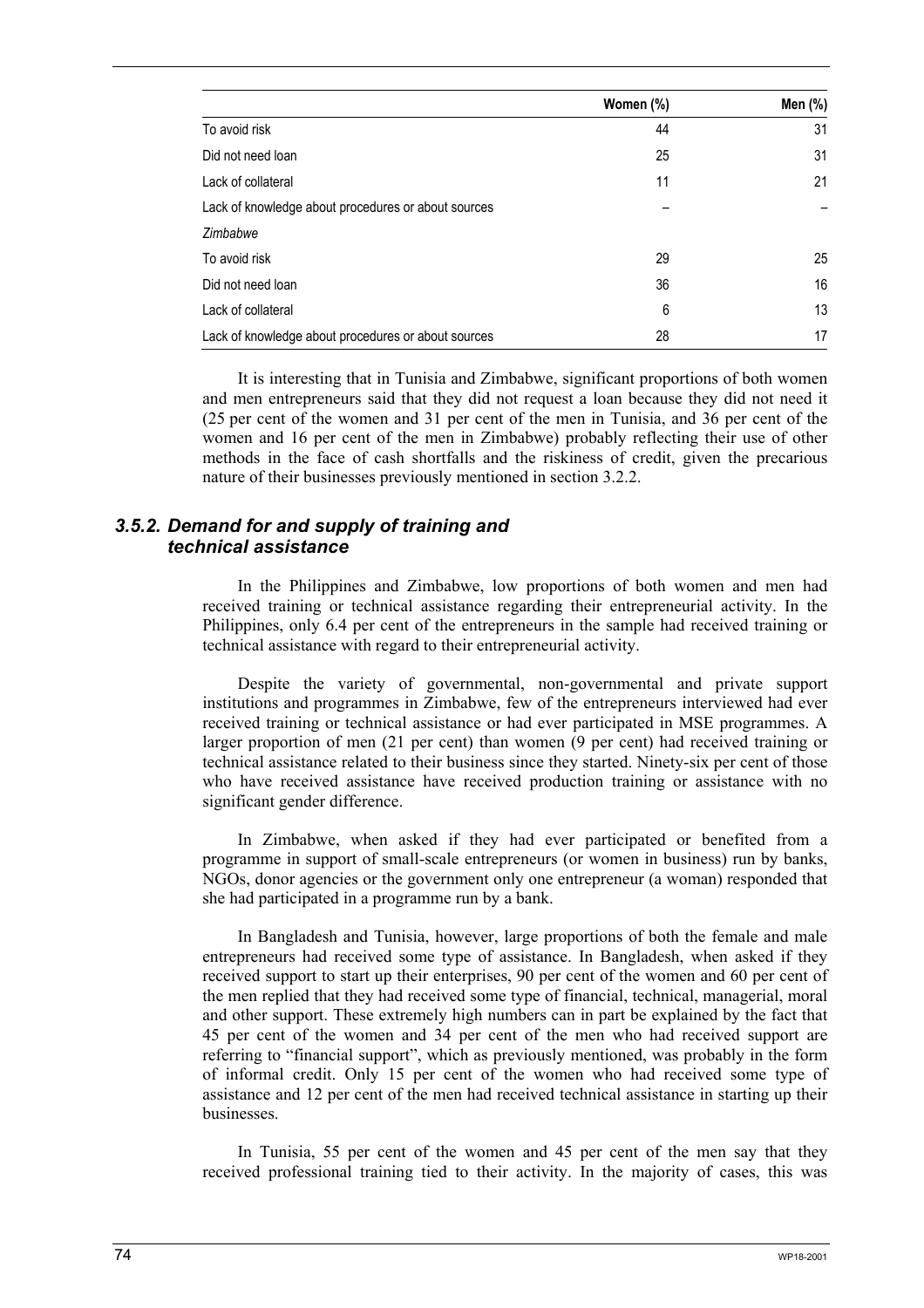production training (with no apparent gender differences). For only 3.3 per cent was the training in management (financial or selling). Eighty-three per cent of the men and 63 per cent of the women declare to have received their training outside professional training centres. They were generally trained on-the-job at private production establishments. Few entrepreneurs (no gender difference) received training in centres run by NGOs or associations.

#### (a) Training needs

Few gender differences emerged in the four countries in terms of the types of assistance identified as being important by the entrepreneurs. In Bangladesh, the greatest proportion of both women and men (59 per cent of the women and 69 per cent of the men) are willing to pay for credit and financial assistance. However, a significantly greater proportion of women entrepreneurs (37 per cent) than men (15 per cent) are willing to pay for some sort of training. A gender difference is also apparent in the 27 per cent of the women who are willing to pay for extension assistance, compared to 13 per cent of the men. Similarly, low proportions of both women and men are willing to pay for marketing and technological assistance (14 per cent and 13 per cent of the women, and 10 per cent and 14 per cent of the men respectively).

In the Philippines, approximately 60 per cent of the entrepreneurs interviewed declared that they would be disposed to participate in a business or technical training initiative aimed at supporting their entrepreneurial activity. Practically all of the topics proposed to the Filipino entrepreneurs as possible training topics earned a good degree of interest, but it can be noted that the demand for training on the part of small entrepreneurs is concentrated especially on the themes more directly related to the operation of the enterprise. Training aimed at increasing the capacity to conquer new markets, training aimed at fostering selling capacity, including training centred on updated and new trends in their area of activity, and training aimed at increasing production interested approximately half of the women and men entrepreneurs. The more theoretical areas are looked upon by the majority of the entrepreneurs with less favour. Significant differences with respect to the themes selected by women and men entrepreneurs were not found. The demand for training appears to be diffused independently of gender, with only two exceptions: the demand for training in respect to time management and that relative to training on fiscal regulations is of greater interest to the men entrepreneurs.

The high demand for training is explainable by referring back to the conditions in which the surveyed enterprises operate – conditions in which it seems that many of the enterprise activities are improvised, with few material and technical resources.

In Tunisia, the largest proportion of both women and men (59 per cent of the women and 69 per cent of the men) said they would be willing to pay for credit and financial assistance. Greater proportions of women than men would be willing to pay for "extension and consultation" and "training" (26 per cent and 37 per cent of the women, versus 13 per cent and 16 per cent of the men respectively).

In Tunisia, 55 per cent of the women and 46 per cent of the men would accept a training programme today. The main training need which emerged was training or technical assistance in production, and 29 per cent of the women and 31 per cent of the men need training in management, especially in selling and marketing techniques.

When all of the Zimbabwean entrepreneurs were asked in which areas do they feel the need for training or assistance, the largest proportions of both women and men responded that they need training in the technical area, followed by training in the financial area, and training in the business area, with no significant gender differences shown.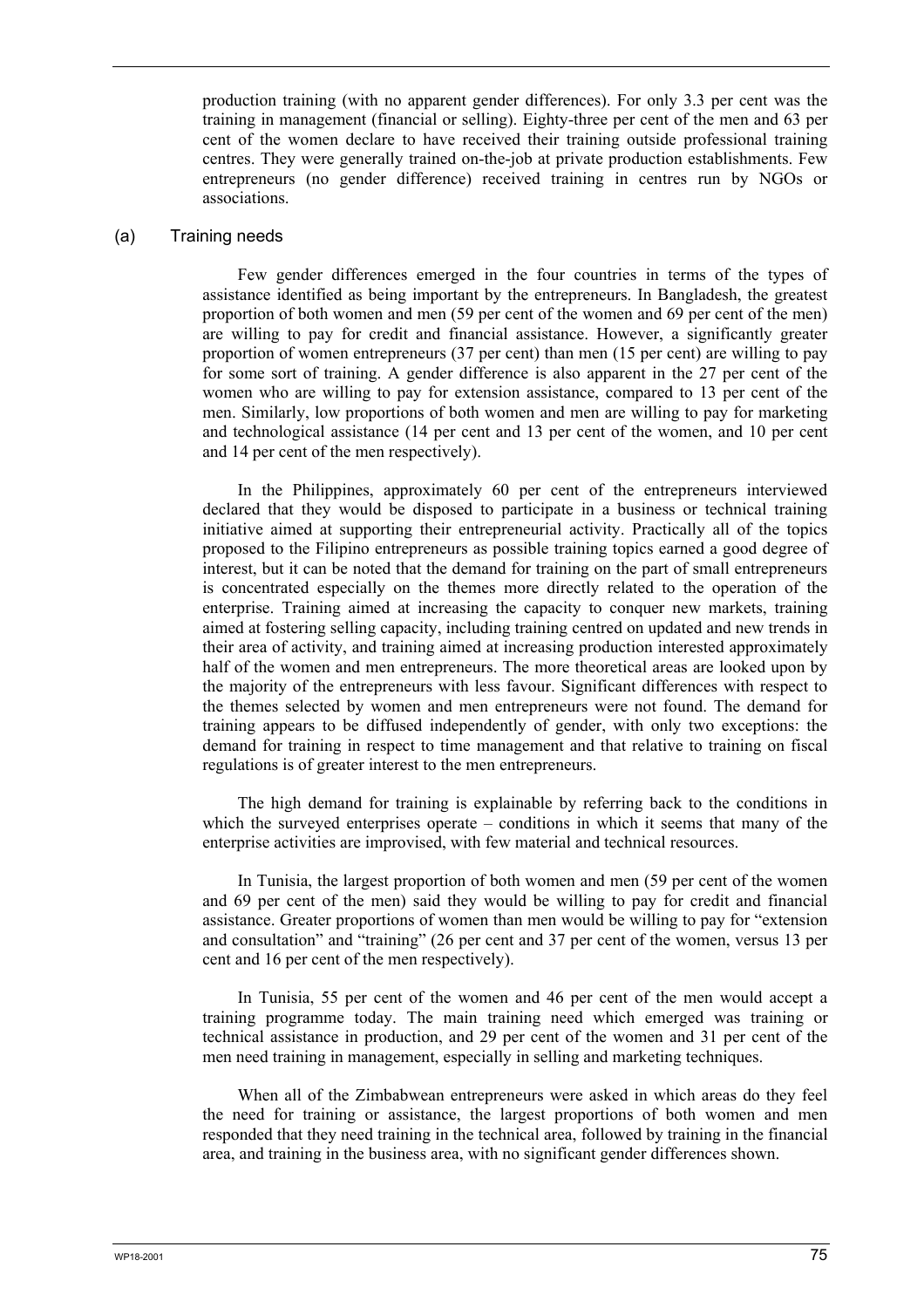#### (b) Why training is not needed and/or what restricts them from training

It is the lack of time that many entrepreneurs in Tunisia and Zimbabwe – and especially women entrepreneurs – indicate as the principal impediment to being involved in a training activity. This is significant of a still embryonic and little specialized enterprise activity in which all of the responsibility falls on the shoulders of the entrepreneur. In Tunisia, of those who would refuse training, 75 per cent of the women and 81 per cent of the men would do so because of the lack of time to dedicate to training (main reason); 13 per cent of the women and 9 per cent of the men would refuse because they are not sure of the opportunity offered by the training and its content.

In Zimbabwe, when those not in need of training or assistance were asked what might restrict them, 40 per cent of the men and 25 per cent of the women responded to the "other" category, and 25 per cent of the women and 22 per cent of the men indicated that they had no time available. Women (15 per cent) more than men (5 per cent) felt restricted by their fear of lack of education.

In the Philippines, the caution with which in some of the entrepreneurs view a possible involvement in training activities may be attributed to the poor diffusion of information regarding this type of support to small enterprises: only 19 per cent of the sample knew of micro-enterprise support programmes and only 6 per cent have been actively involved.

The second response given by the entrepreneurs to explain their disinterest in training (the course is not useful) confirms that for the entrepreneurs surveyed their primary needs (security, income, specialization of tasks) are not being satisfied, and that a resource like training is not perceived as being beneficial.

The major requirements that the entrepreneurs must cope with are primary survival requirements, expressed in terms of demand for adequate financing and the possibility of expanding the capacity for commercial penetration.

#### (c) Membership of associations and programmes

The majority of both female and male entrepreneurs in Tunisia and Zimbabwe are not members of associations, although small gender differences to emerge in both countries. In Tunisia, 89 per cent of the men and 97 per cent of the women do not belong to a professional or other group, demonstrating that almost four times as many men as women are members of associations. Of those who belong, 33.3 per cent of the women and 27 per cent of the men do so to protect their interests, and 22 per cent of the women and 18 per cent of the men think that such membership will allow them to access credit.

In Zimbabwe, 15 per cent of the men and 4 per cent of the women are members of an industrial/professional association or other self-support group/organizations. This ratio (almost 4:1) is similar to Tunisia.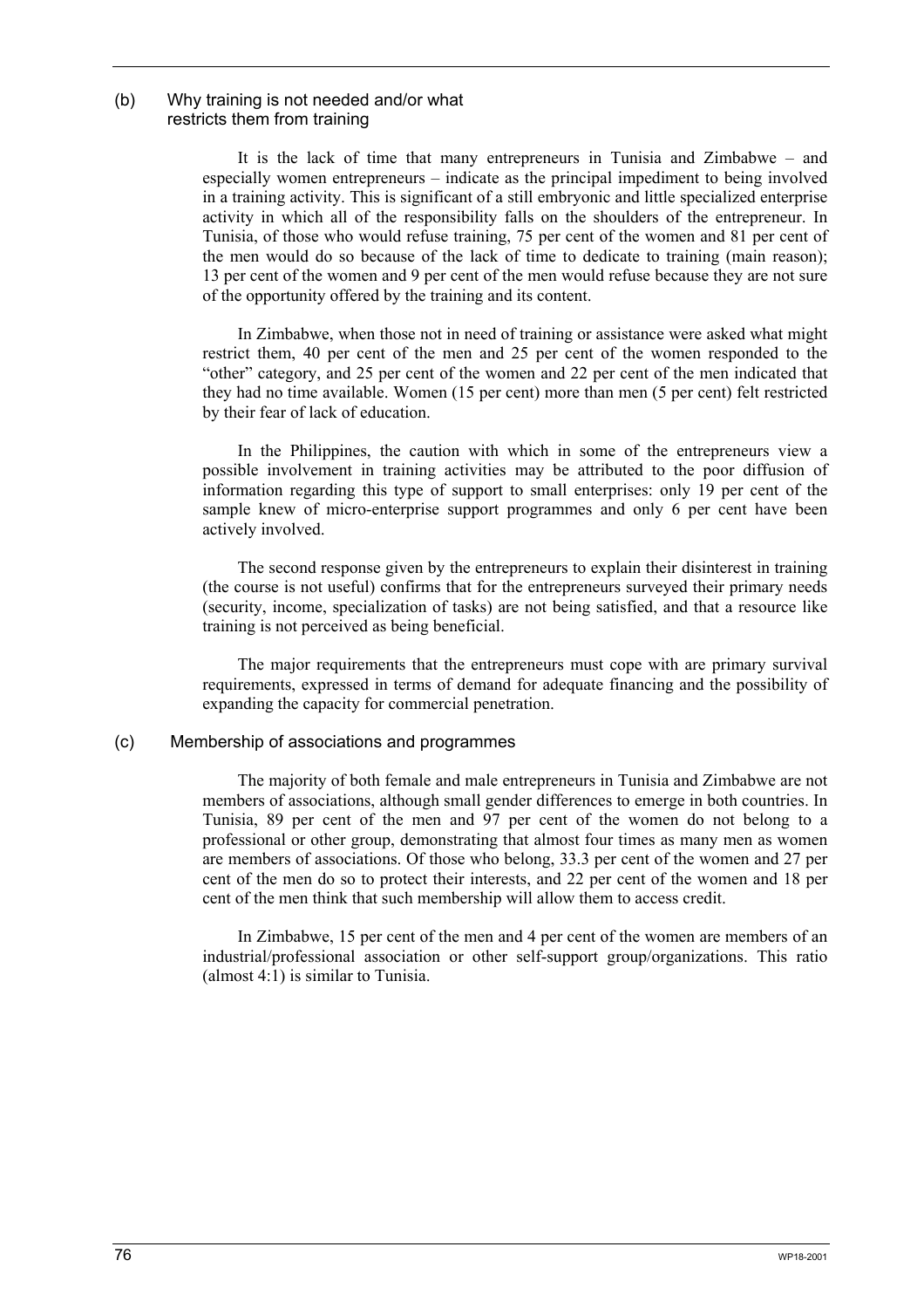# **4. Conclusions**

As mentioned in chapter 2, three reasons are commonly given for promoting women's entrepreneurship. These include:

- 1. MSEs are a source of employment for the women themselves, as well as for others;
- 2. they offer women flexibility in balancing work and family responsibilities and help women support their families or supplement household income;
- 3. MSEs increase women's autonomy and help them have a more active and representative role in the economic and political lives of their countries.

It has been asserted that women's economic empowerment offers the best entry point for women's overall empowerment, and that by helping them to increase their income, they increase their status within the family and society (Carr, Chen and Jhabvala, 1996:188). It has also been assumed that promoting women's entrepreneurship will help alleviate poverty and the negative effects of structural adjustment programmes, and will contribute to national economic growth.

Experience, however, has revealed the limitations of these assumptions in the absence of any complementary interventions. It is "very clear (for example) that in the South Asian context, women's economic empowerment and overall empowerment cannot come about without organizing" (Carr, Chen and Jhabvala, 1996:193). It is equally clear that programmes supporting micro and small enterprise development cannot replace social and welfare policies, and that the large majority of women entrepreneurs in the countries covered by the research are in low-investment, low-profit activities for the local market, with limited growth potential and limited impact on the national economy – particularly given their almost complete isolation from MSE programmes. Given these economic limitations, however, the enterprises offer critical sources of revenue for the entrepreneurs and their families and some may demonstrate growth potential if offered appropriate assistance.

### **4.1. Women's business needs**

### *4.1.1. General concerns shared by all women and men entrepreneurs*

The surveys confirmed that many of the problems facing women micro and small entrepreneurs are related to their small size, isolation from market mechanisms, and the unfavourable economic context in which they operate, rather than to gender differences. The majority of the micro and small enterprises owned and operated by both women and men are marginal from an economic point of view. They have low capital intensity and demonstrate little specialization. They are grouped in sub-sectors which are relatively easy to enter but are not always profitable. Neither the women nor the men appear open to risk taking.

Both women and men entrepreneurs face a series of constraints in the different stages of the enterprise cycle. Both had a relatively easy time starting up their enterprises due to their low capital and technical intensity, and the majority faced no resistance or hostility. In the four countries, significant proportions of both women and men cited capital access and market problems in both the start-up and present phases as their primary problems. The only gender differences which emerged were in Zimbabwe and Tunisia. In the former,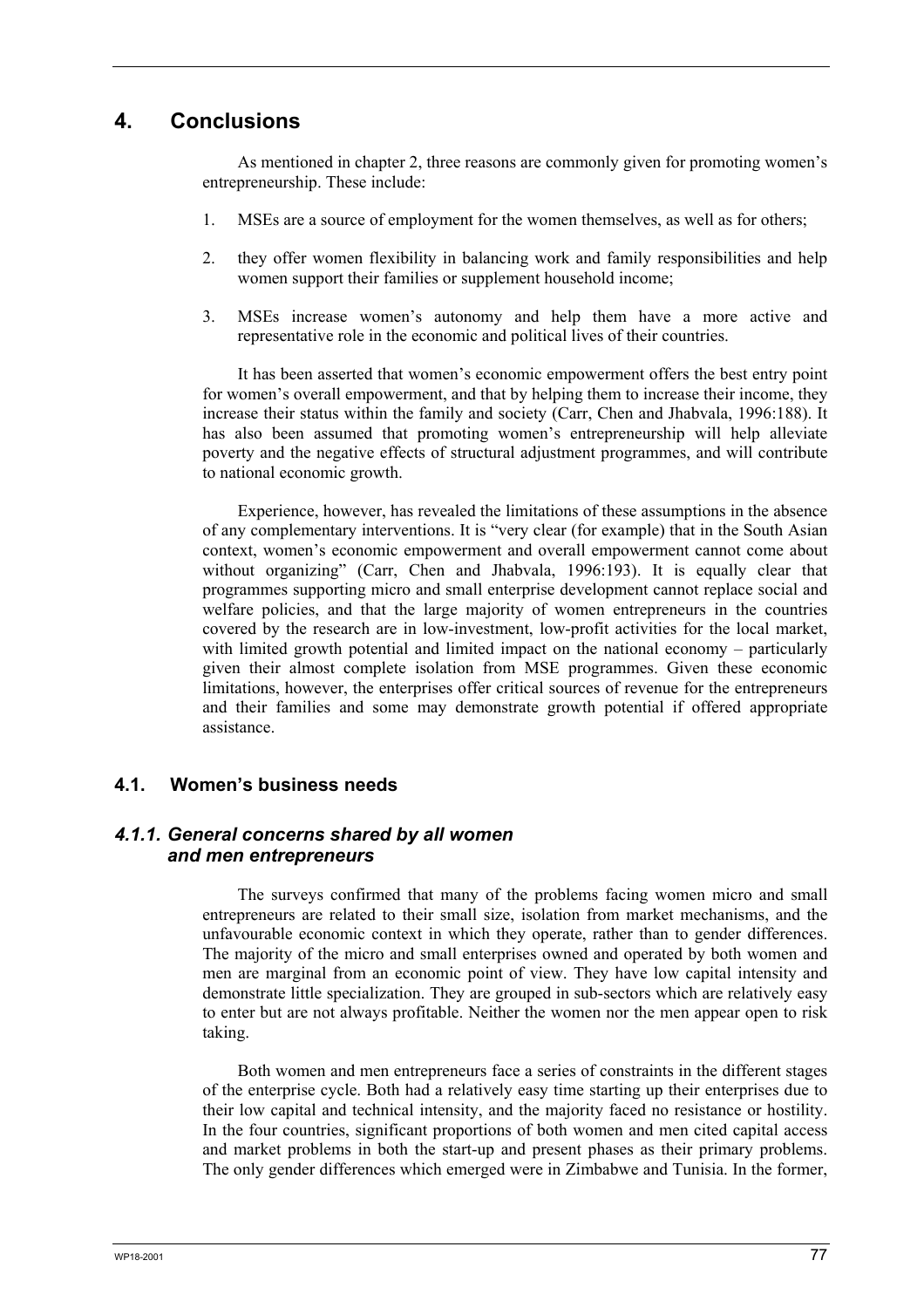a larger proportion of women compared to men cited market related problems, while a greater proportion of men cited capital problems. In the latter, the reverse was true, with a greater proportion of men compared to women citing market problems and a similar proportion citing capital problems.

Neither women nor men viewed the policy and regulatory environment as a constraint to enterprise start-up and operation, which presumably indicates their relatively isolated position and concentration in the informal sector.

In terms of selling problems, data is available only for Tunisia and Zimbabwe. In Tunisia, both women and men attributed their selling problems to the narrowness of the market, while in Zimbabwe the entrepreneurs attributed them to their insufficient outreach to larger markets.

When those entrepreneurs who wanted to produce more were asked what inputs they most required, the largest proportion of entrepreneurs in all four countries indicated capital. Gender differences only emerged in Tunisia in terms of the types of capital needed, and in Zimbabwe where a greater proportion of women than men cited the need for raw materials and markets.

#### *4.1.2. Women's specific concerns*

The profile of the micro and small enterprise sector which emerges is one in which both women and men entrepreneurs are affected by the conditions of fragility that mark this particular typology of activities. Within this environment, however, the data highlights how the additional gender-related constraints faced by women make their enterprises even more precarious and removed from the market system:

- Women's enterprises tend to be smaller than men's in Bangladesh, Tunisia and Zimbabwe, and in the latter two countries the women-operated enterprises show a greater tendency than the men-operated ones to be one-person enterprises.
- In the three countries for which data is available (the Philippines, Tunisia and Zimbabwe), the women-operated enterprises tend to have less fixed assets of an advanced technical nature (power driven machines) compared to men. In Bangladesh, women tend to use less advanced technology than men.
- In all four countries, a lower proportion of women compared to men have registered their enterprises.
- In Bangladesh, the Philippines and Zimbabwe, the women entrepreneurs tend to rely on unpaid family labour more than men.

In all four countries, women appear to face more severe obstacles than men in juggling their productive and reproductive roles. <sup>24</sup> They balance their traditional responsibilities for taking care of the family, providing food and managing collective resources with their productive role of supplementing or even providing family income. At the same time, in Tunisia and Zimbabwe neither the women nor the men entrepreneurs recognize that female and male entrepreneurs may face different problems. In the

 $24$  To which can also be added their community managing role, defined by C. Moser as activities undertaken primarily by women at the community level, an extension of their reproductive role, to ensure the provision and maintenance of scarce resources of collective consumption such as water, health care and education. This is voluntary unpaid work, undertaken in so-called "free time".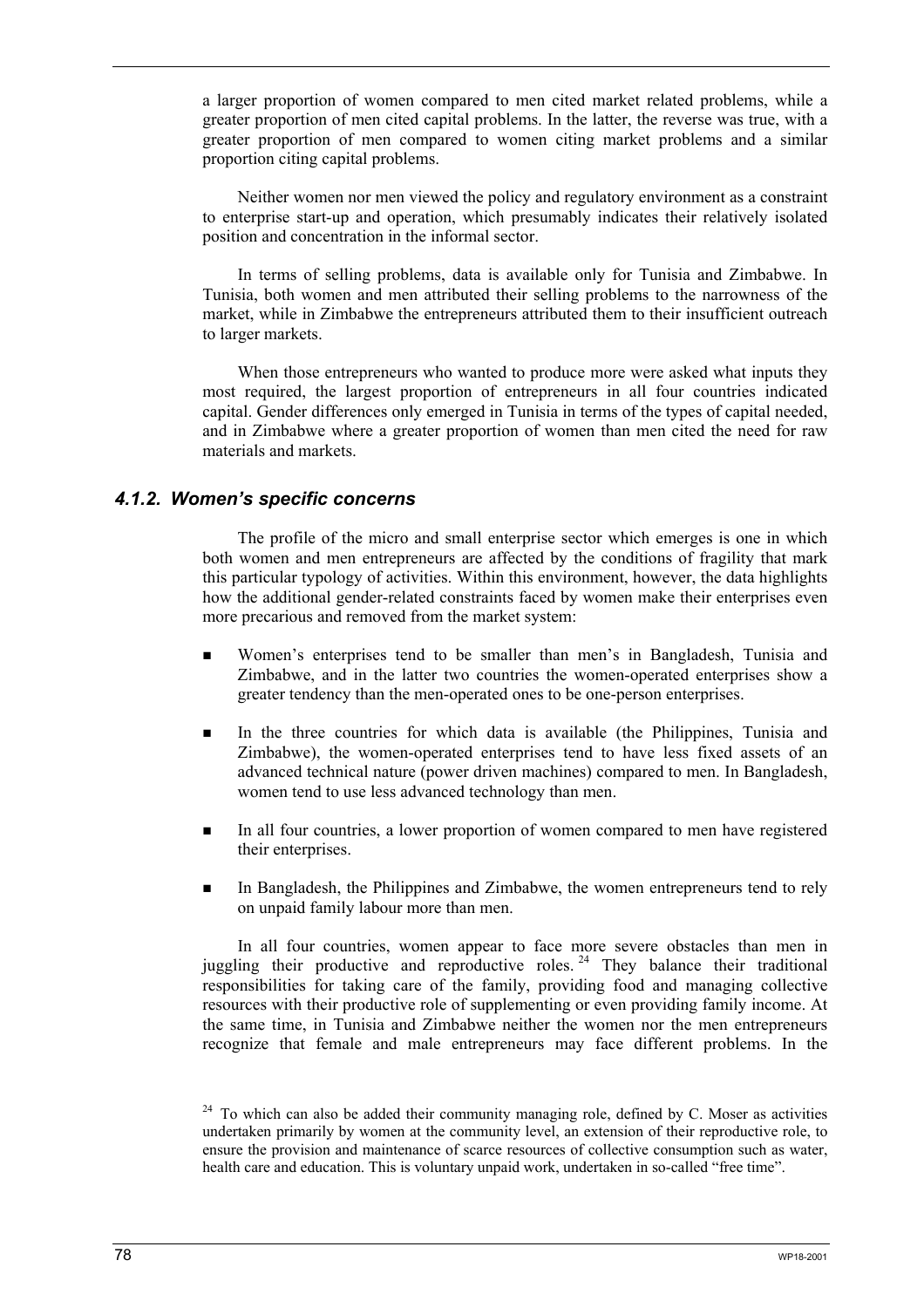Philippines, less than half of the women and men entrepreneurs recognize that women encounter more barriers in business operations, and more men than women (92 per cent compared to 68 per cent) agree with the statement that "men usually have more time to handle their businesses".

The literature on women micro-entrepreneurs has defined time constraints as a particularly critical obstacle for women. The findings from the four countries confirm that:

- women entrepreneurs also tend to be responsible for the home and children;
- **a** much larger proportion of women than men carry out household tasks and childcare on a regular basis, and
- women entrepreneurs tend to work longer hours than men on tasks related to the domestic sphere.

### *4.1.3. Points of strength or weakness of women-headed enterprises*

In the four countries covered by the research, the triple role of women coupled with environmental factors such as socio-cultural norms and attitudes, impact on the type of enterprises started by them, the physical location of their enterprise, the way in which they organize their working day, the financial investment that they make in their enterprises, their propensity for risk-taking, their linkages with other firms, and the information that reaches them regarding available services.

In the Philippines, Tunisia and Zimbabwe, women tend to be concentrated in less dynamic activities within sub-sectors, and in Bangladesh in the less dynamic sub-sectors which build on their traditional domestic skills and which they can perform at home while carrying out their other responsibilities. Women tend to be involved in less remunerative activities which require a lower skill and technical content and a lower time and financial investment. In Tunisia, Zimbabwe and presumably Bangladesh (although information on the location of the enterprises was not included in the report), significantly greater proportions of women than men locate their enterprises within their home, which decreases their market outreach and their access to information.

Several indications of the less formal nature of the activities run by women emerged. In Tunisia and Zimbabwe, greater proportions of women than men entrepreneurs responded that they work at time intervals throughout the day or that they work only mornings, afternoons or evenings. This phenomenon reflects the women's need to juggle their productive work with household chores. In the same countries, a smaller proportion of women than men maintain business records. In all four countries, the women-operated enterprises have less technologically advanced equipment and production techniques than the men, and in the Philippines and Zimbabwe a smaller proportion of women entrepreneurs have cash or savings.

Women entrepreneurs in the Philippines and Zimbabwe appear to have fewer forward linkages with other firms (exporters and private firms) than men, and in Bangladesh they tend to limit their sales to a more circumscribed geographical area than men.

### **4.2. Promoting women entrepreneurs**

The first step in evaluating approaches and strategies to promote female entrepreneurship and in identifying best practices and their implications for future action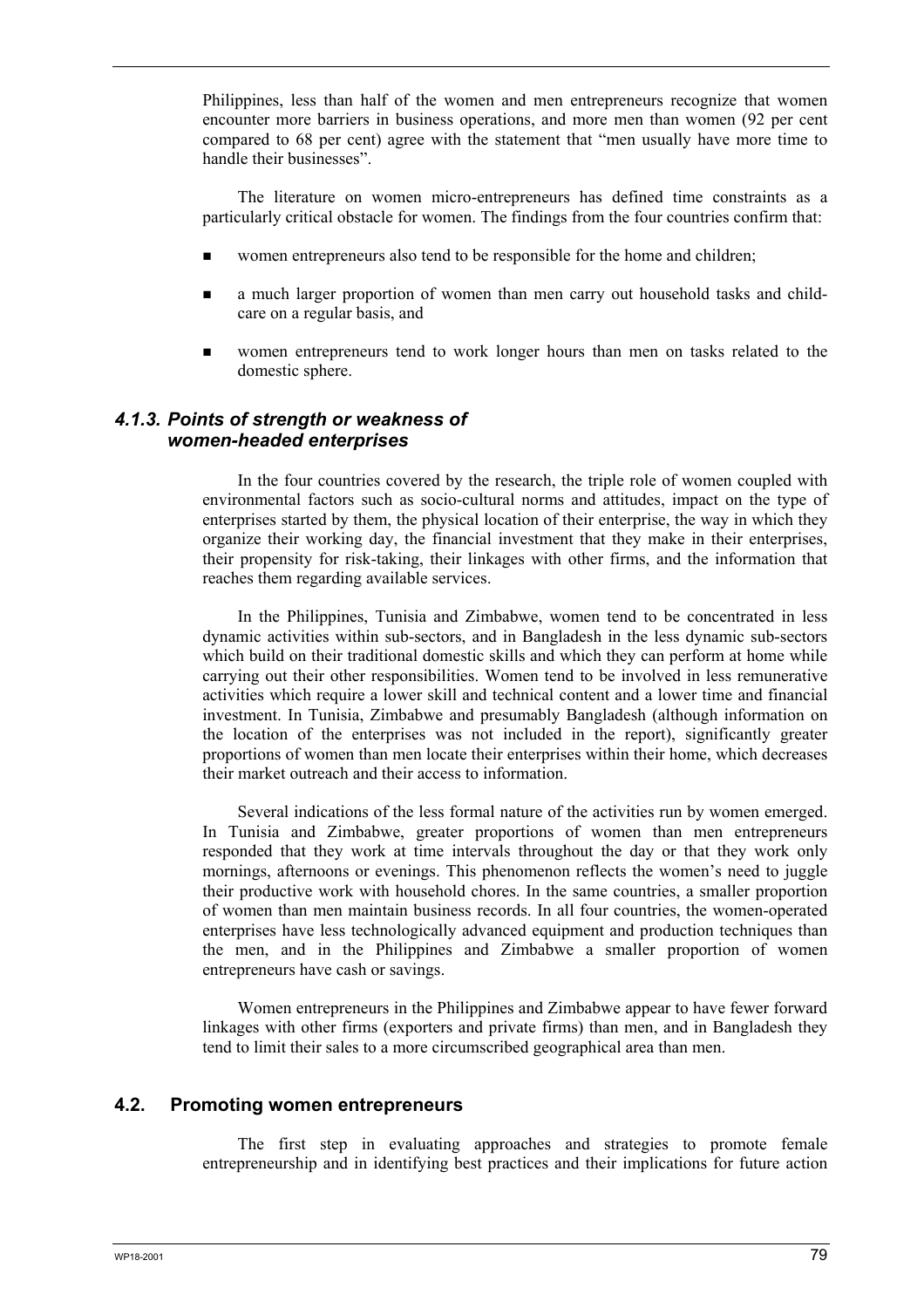planning is to recognize that even within each country there are several factors to be considered.

- Women entrepreneurs are extremely heterogeneous in terms of their economic and social status, their ethnic/religious group, their freedom of movement, their community responsibilities and their time management, as well as in terms of their individual levels of "entrepreneurship";
- Women's enterprises are also extremely different. They range from purely survival activities to those businesses with greater growth potential;
- Women's objectives and, consequently, their needs are different and sometimes contradictory; and
- The economic and infrastructural environment within which women entrepreneurs operate differs greatly from that for men.

Given these vast differences, it is unlikely that an easy blueprint for successful women's micro-enterprise development can be found (Ghai in Mayoux, 1995).

The second step in this process is recognizing that the micro and small enterprise sector is increasingly being viewed as a cure-all to address poverty, unemployment and unequal gender relations, as well as being able to generate economic growth. The relative validity of these views will not be addressed here, however. What must be stressed is that the roles (economic, social or political) that micro-enterprise development is perceived to fulfil and the priorities placed on these respective roles have implications for the development of interventions, as well as for their goals and their success (or lack thereof) in meeting these goals.

It has been persuasively argued that enterprise development "cannot be seen as a substitute for welfare programmes or direct efforts to support labour and address gender inequality" (Dharam Ghai in Mayoux, 1995). First, without adequate child-care and basic domestic infrastructure, women have limited time to spend on their enterprises and limited time to participate in support activities. Second, "without measures to address gender inequality, micro-enterprise programmes may merely increase women's workload and responsibilities without increasing their control over income" (Mayoux, 1995).

Mayra Buvinic has argued extensively that projects with multiple objectives of integrating women into market production, reducing gender inequalities and/or providing welfare assistance to them have often failed in achieving their economic goals. The failures, she contends, are due to the difficulties involved in implementing projects with multiple objectives, the participatory management style which is not conducive to economic success, and the fact that the skills imparted to the participants are often inappropriate. These projects, which tend to rely on group organization and group production, have often been continued in spite of their economic failure – given their contribution to the achievement of their social aims.

Others contend that it is possible to combine social and political goals with economic ones, especially given evidence that pursuing economic goals alone for women does not necessarily improve their status or contribute to their economic empowerment. What has been increasingly recognized is:

(i) All MSE interventions need to be built upon effective economic underpinnings: "inputs must be available, the technology cost-effective, the skills level appropriate, the organization intelligent and efficient, the market demand high" (Creevey, 1996:209).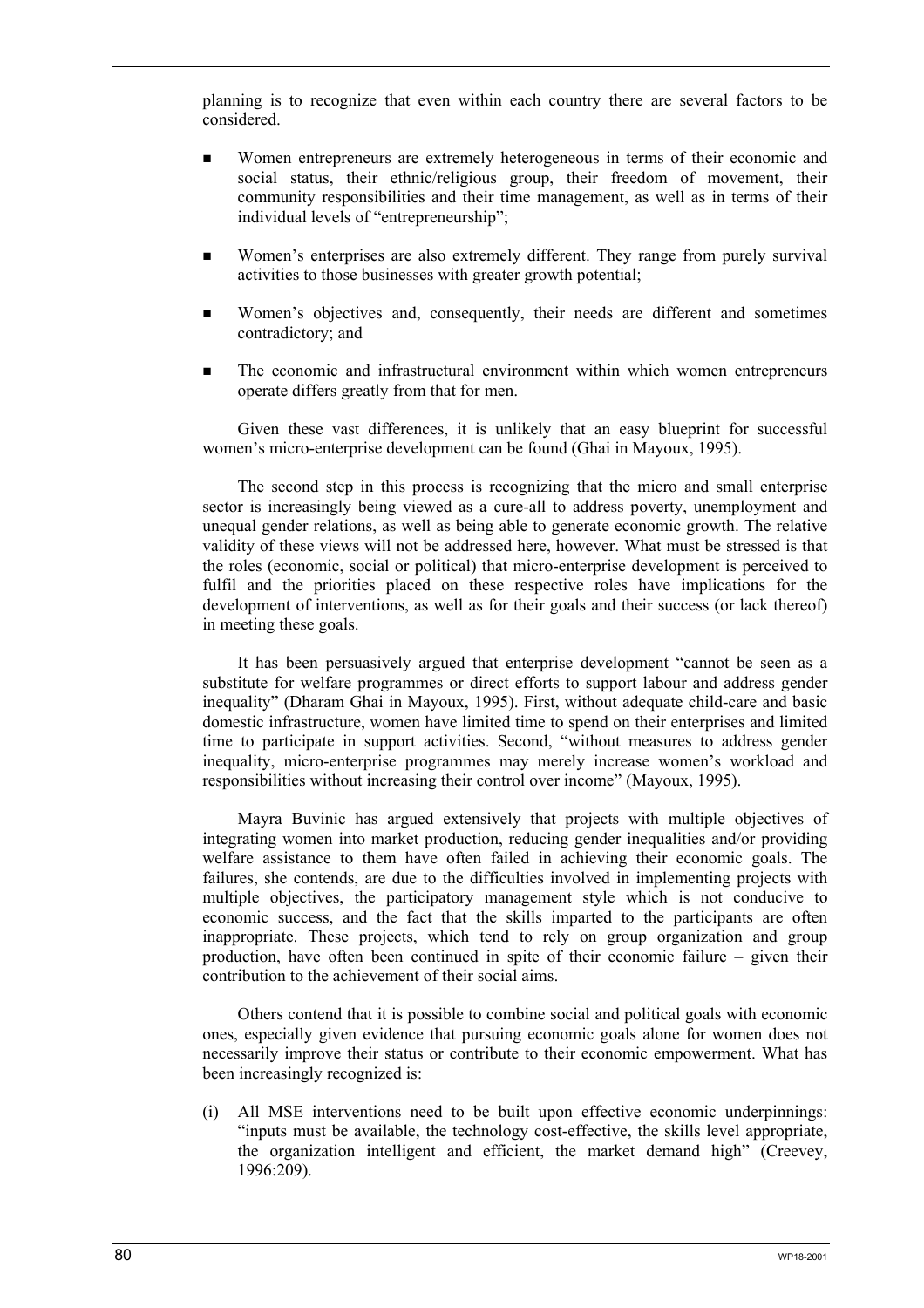- (ii) A prerequisite for all interventions is women's basic literacy and numeracy. "Unless women have this basic education, they will tend to be confined to the unskilled, easyto-enter, low margin businesses ... Nor will they be able to acquire the higher-order skills and know-how which are associated with businesses offering growth potential" (ILO, 1996:126).
- (iii) If empowerment goals are to be met, interventions have to include an awareness, value-oriented empowerment component so that women "become aware of the way decision-making at broader levels affects their businesses … (and) ... become motivated to acquire ability to monitor and influence the larger economic and political contexts" (Awori in Dignard and Havet, 1995:231).
- (iv) Projects that have multiple objectives (social, political and economic) require separate approaches to evaluation for each objective that is built into the design of the project.
- (v) "Projects which successfully generate incomes for women usually do not lighten their workload", and have implications in terms of the amount of time the women have available for their children and their households (Creevey, 1996:212). There is "growing evidence that failure to recognize women as being overworked rather than underemployed can result in the collapse of projects aimed at increasing the productivity of their work " (Carr in Dignard and Havet, 1995:218). Given a choice, women may be satisfied with a less profitable activity, since it allows them more time with their children and time for their household tasks. It was found in the three of the four countries covered in the research, for example, that the largest proportion of women plan to continue the business as it is in the future. The potential impact of technology interventions to lighten women's domestic tasks on women's MSEs is an area that deserves further exploration. Most importantly, women themselves should be given the opportunity to indicate their own priorities and strategies, and projects and programmes should be adapted accordingly.
- (vi) There are "serious limitations on the extent to which women's micro-enterprises and/or women's micro-enterprise programmes alone can be expected to bear the costs of welfare provision and poverty alleviation" (Mayoux, 1995).
- (vii) Recent research has found that only a limited number of firms graduate from the "micro-enterprise seed-bed to become more complex, modern, small or medium-sized enterprises", and that graduation rates differ across regions – and presumably between women and men (UNIDO, 1997:84). Country and area specific research is needed to ensure that the economic objectives of interventions are realistic. It is also critical to evaluate the appropriateness of the "enterprise expansion model" in each context, and the degree to which the micro-entrepreneurs may already be operating in an economically optimal manner given the constraints that they face.

## *4.2.1. Integrating the gender variable in projects and programmes*

In all four countries, a low proportion of all the micro and small entrepreneurs (although a larger proportion of men) have been reached by financial or technical assistance programmes (Table 40), because the majority (with the exception of the male entrepreneurs in Tunisia) are located in the informal sector which is seldom covered by MSE assistance programmes (Table 41). If the majority of MSEs (and especially womenowned and operated MSEs) are in the informal sector, in order to reach them the government and other institutional actors must explicitly target the informal sector both at the policy level and in their assistance programmes. If greater regulation is deemed important, simultaneously it must be made more attractive for enterprises to register. The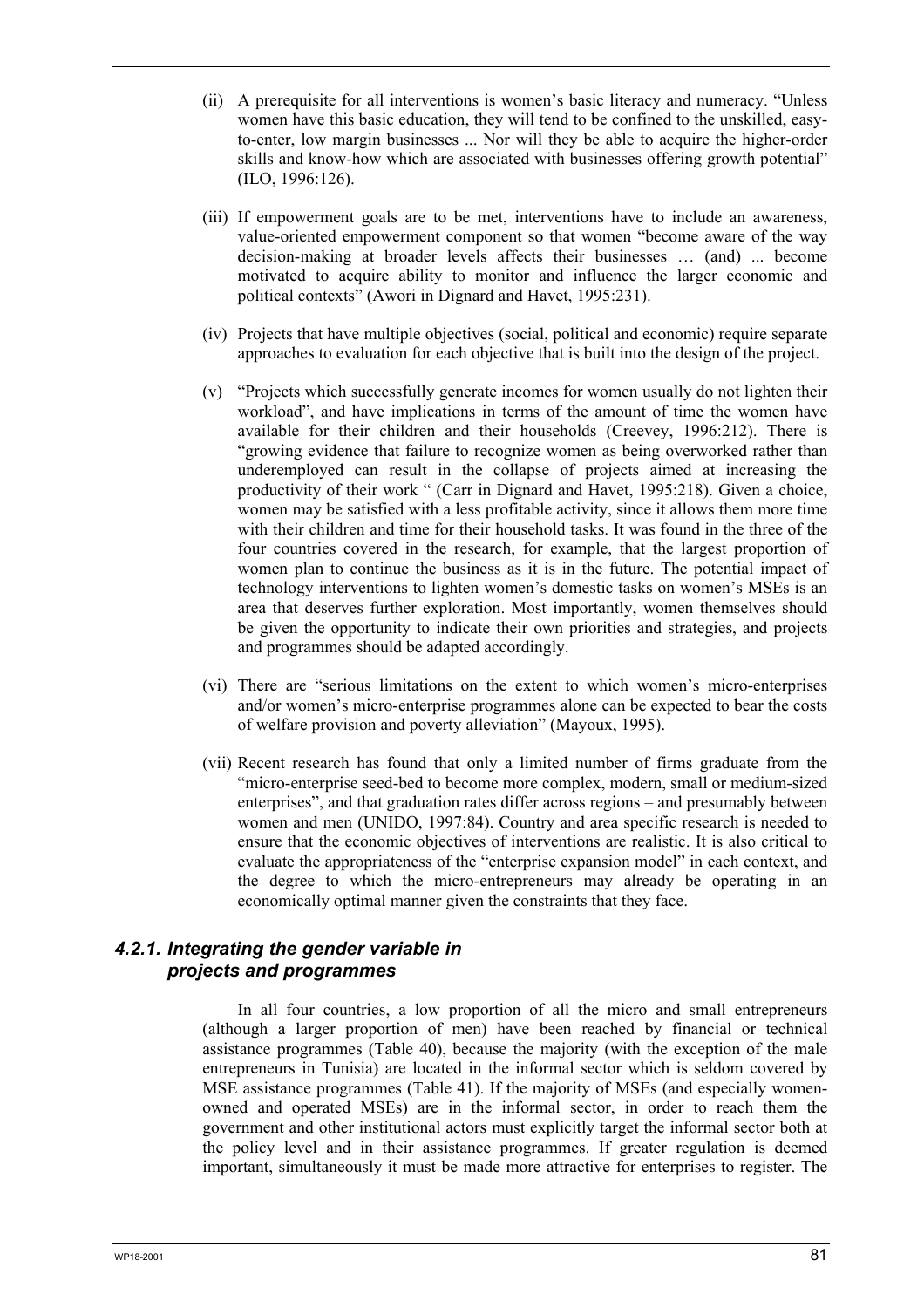Small Enterprise Development Corporation (SEDCO), a government institution in Zimbabwe, aims its programmes at both formal and informal sector entrepreneurs.

| Table 40. | Percentage of entrepreneurs reached by financial or |
|-----------|-----------------------------------------------------|
|           | technical assistance programmes                     |

|                       | Women (%) | Men (%) |
|-----------------------|-----------|---------|
| Bangladesh            | N/A       | N/A     |
| The Philippines       | N/A       | N/A     |
| Tunisia <sup>25</sup> | 55        | 45      |
| Zimbabwe              | 9         | 21      |

#### **Table 41. Percentage of entrepreneurs in the informal sector**

|                 | Women (%) | Men (%) |
|-----------------|-----------|---------|
| Bangladesh      | N/A       | N/A     |
| The Philippines | 69        | 63      |
| Tunisia         | 52        | 10      |
| Zimbabwe        | 98        | 78      |

In addition, substantial research in the MSE sector world-wide has shown that policies, programmes and projects which do not recognize the differences in the constraints faced by women and men entrepreneurs, and in the typologies of enterprises run by them, are often inappropriate and, therefore, less effective and may even have a negative impact on women. Few institutions integrate a gender perspective into their general programmes in terms of target groups and structure. Two positive examples in Zimbabwe include the Small Enterprise Development Corporation (SEDCO), a government institution offering training and credit, which has worked to make its application procedures less cumbersome for women in the informal sector, and Empretech, a UN affiliated private organization which has been paying particular attention to attracting women entrepreneurs, including waiving some of the participation requirements.

Internationally, programmes and projects that have been planned with a gender perspective and that include consideration of changes in gender inequalities have been found to be more effective. A gender perspective in micro-enterprise development looks at the social relationships between women and men and its effects, and seeks to base interventions on an analysis of men's and women's roles and needs. The objective is not merely economic growth, but also women's empowerment to achieve equality and equity with men in society.

Such attention would specifically include:

- discussion of gender in all training courses with both women and men;
- participatory appraisal of women's own priorities and strategies, as mentioned previously; and

<sup>&</sup>lt;sup>25</sup> However, only 3.3 per cent of the training was in management. Instead 85 per cent was production training carried out outside professional training centres. Only 5 per cent received training in centres run by NGOs or other private actors.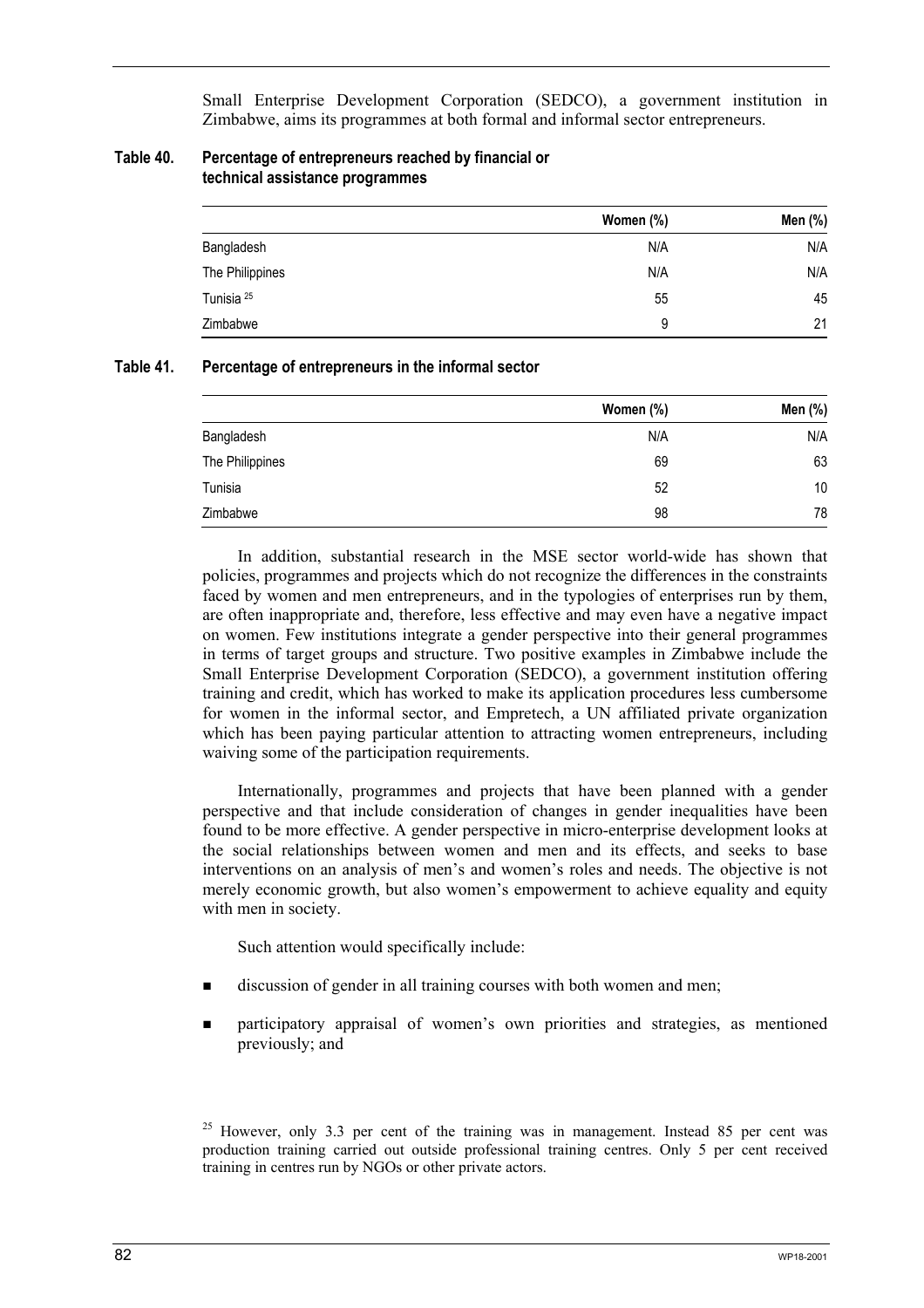the integration of gender concerns in all sector strategies (Mayoux, 1995).

The success of gender aware projects is not surprising considering that in the MSE literature it has been hypothesized that one predictor of good performance programmes is the availability of adequate information about the target group (including their feedback on constraints and needs) prior to the design of the intervention. The gender composition of the target group and its implications in terms of roles and needs are among the most critical parameters for information collection.

In order to ensure that women entrepreneurs are reached in all programmes and projects, it is imperative that the gender division of labour be identified and the triple role of women and the consequent additional burdens that women face in running their enterprises be recognized at the policy level. Recognition of the large number of women running MSEs and their consequent importance for national development is equally important. Such recognition can be engendered through sensitivity training and gender training.

Awareness and policy pronouncements are not sufficient, however, and additional training would teach the government departments, NGOs and private institutions involved in MSE development to disaggregate their target group not only using socio-economic and perhaps ethnic and religious criteria, but also by sex, and provide them with analytical tools to take into consideration the different roles, responsibilities, constraints, needs  $^{26}$  and access to and control over resources by women and men in the design of programmes and projects. A variety of tools including checklists, analytical frameworks, planning mechanisms and appraisal tools have been developed by different actors (most bilateral donors, international NGOs, and international organizations) to be used in project analysis, design, monitoring and evaluation to eliminate features in programmes and projects that may restrict women's participation and benefits. Their number and breadth precludes individual mention here, however, many are based on the Harvard Analytical Framework which looks at women and men's relative access to and control over resources, and Caroline Moser's gender planning methodology which looks at women's and men's relative roles and needs and the approaches which have been adopted to integrate women into development.

In the Philippines, for example, the National Commission on the Role of Filipino Women (NCRFW) is working to mainstream women's concerns into the policy-making, planning and programming of all government agencies. Eleven of the 19 line agencies in the government have appointed WID focal points, and the NCRFW is conducting gender sensitivity training for the focal points and government staff.

### *4.2.2. Key issues*

There is considerable debate around the most appropriate approaches to assisting micro-entrepreneurs, and particularly women micro-entrepreneurs, centred around several key questions including the identification of clients, the promotion of specific sub-sectors, comprehensive versus specialized assistance, sustainability, and once-off versus ongoing assistance.

<sup>26</sup> Two categories of needs have been identified in the literature on gender and development: *strategic gender needs* – needs women identify because of the their subordinate position to men in their society; *practical gender needs* – needs women identify in their socially accepted roles in society (Moser, 1989).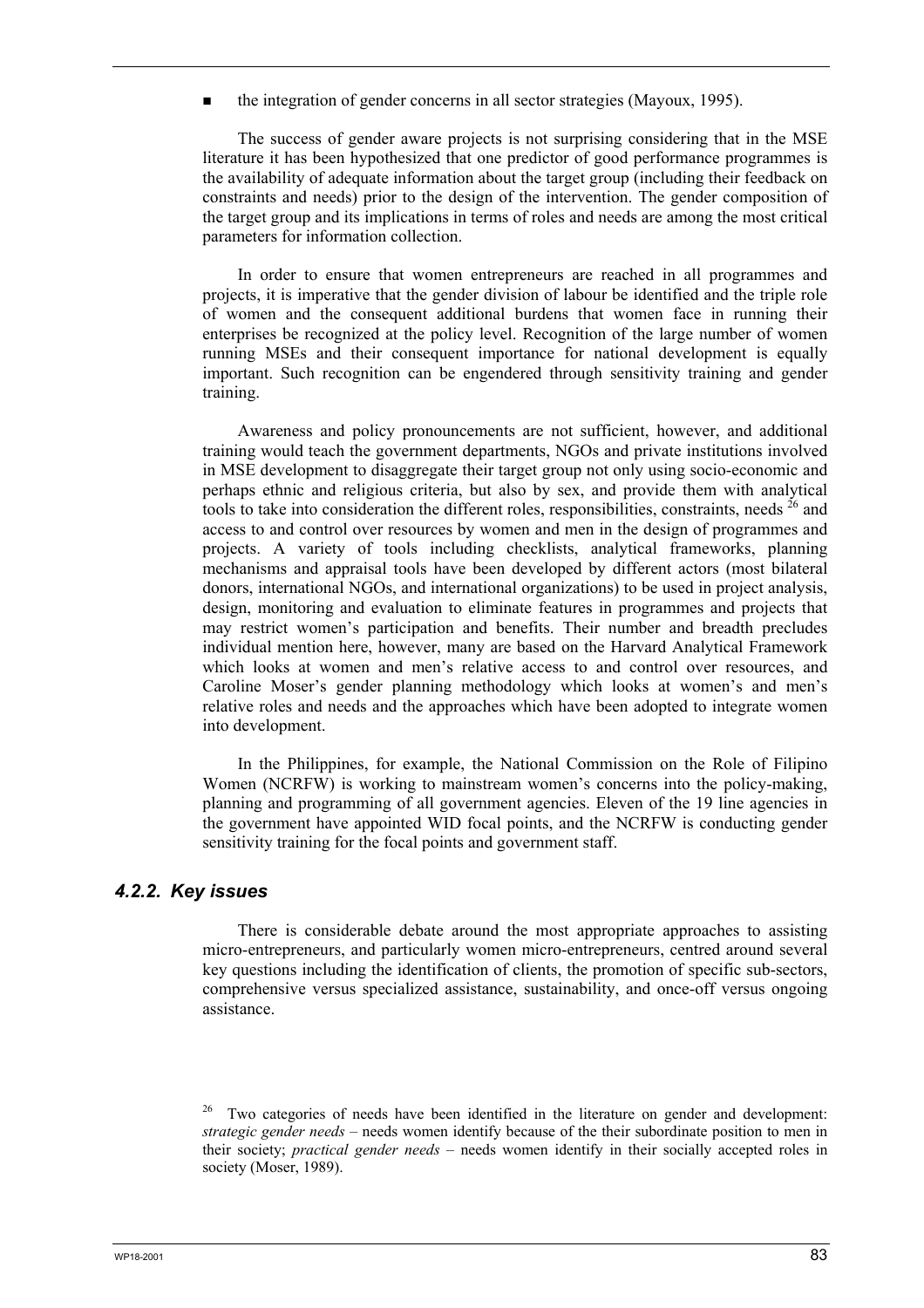#### (i) Targets of enterprise assistance

There has been debate about who should be targeted in enterprise assistance. This revolves around issues such as subsistence-level entrepreneurs versus entrepreneurs with growth potential, and existing entrepreneurs versus potential entrepreneurs, as well as the objectives of such assistance – survival versus growth versus women's empowerment. In all four countries, it would be counter-productive to approach these debates as a zero sum game in which one approach is better than another. To date, mainly the larger formal sector enterprises have been targeted by support institutions and there is clearly a need to target those in the informal sector where the majority of women-operated MSEs are located. Given the varying objectives and needs of women and men entrepreneurs, the countries' different positions in the development process, and the relatively greater number of microenterprises in operation compared to small and medium enterprises in three of the countries for which data is available (the Philippines, Tunisia and Zimbabwe), interventions should be aimed at both those entrepreneurs with survival and growth orientations and adapted to the respective needs of each.

Such an approach is not without risks, given the competing tensions between accountability, participation and wider impact (Mayoux, 1995), on the one hand and efficiency, effectiveness and sustainability on the other. Mayoux notes that there are "serious dangers in the 'dual formation' which some have proposed. Particularly in the context of overall pressures towards cost-effectiveness and efficiency imposed by donors, and the increasing emphasis on 'growth', there are dangers that the programmes for the better-off would receive the bulk of the attention and funding", and that the multiple aims (reduction of work time, improvement in their control over income, integration with nonmarket survival activities) of women may be ignored (Mayoux, 1995). There is also danger that the need for consideration of changes in power relations in analysis and policy would be overlooked. Policy measures tend to provide micro-level services for women to ensure and facilitate their dual role, rather than looking at ways of changing macro-level welfare policy or inequalities of responsibility between women and men (Mayoux, 1995). Other tensions include finding ways of evaluating interventions and ensuring accountability, particularly if factors other than purely economic definitions and criteria are considered.

#### (ii) Sub-sectors

In terms of promoting specific sub-sectors, research has suggested building on the dynamic sub-sectors in which women are already involved, while training those engaged in less dynamic activities to become involved in growing, and perhaps non-traditional areas. Training interventions in non-traditional areas would not only meet women's practical gender needs for skills to earn an income, but also their strategic gender needs to break down the gender-based division of labour (Moser, 1993: 50). At the same time, it has to be recognized that non-traditional activities may demand improved skills and increased amounts of capital, and their promotion is not always appropriate (Dignard and Havet, 1995:7-8). Also "anecdotal and unpublished evidence from such programmes indicates that women often learn the new skills successfully, but still often continue to have problems entering (employment or setting up enterprises in) 'male preserves'" (Mayoux, 1995). This is what happened in the Philippines with the National Manpower and Youth Council programme, Training of Women in Non-Traditional Areas, conducted with the ILO and Government of the Netherlands in the early 1990s. While the women had no problem learning the basic industrial skills, they were generally not able to find employers willing to hire them, nor did they have the expertise required to open a business using these skills.

#### (iii) Comprehensive versus specialized services

Another debate involves the provision of comprehensive versus specialized services, and once-off versus ongoing assistance. The selection of the most appropriate approach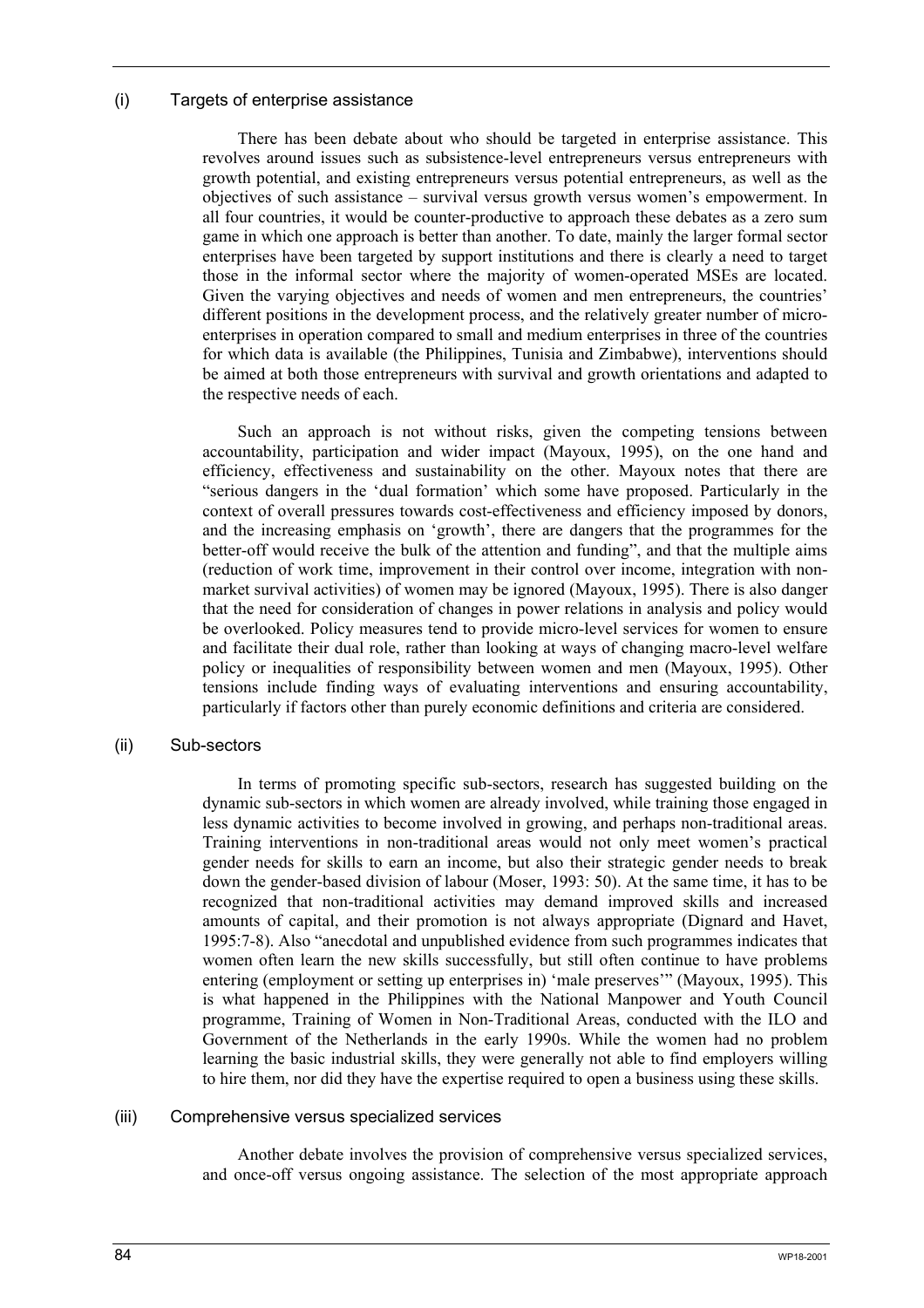depends upon the context. It has been hypothesized that "in a successful project, the impacts will be broader the more comprehensive the package of interventions (as) singlefactor interventions are less likely to impact on the lives of women outside their work and less likely to have an effect on their status in the family, level of independence or overall outlook on themselves". On the other hand, in contexts where women are "already active in the marketplace, relatively independent and assured in their status, merely strengthening their business may be enough" (Creevey, 1996:5).

Other research has found that credit programmes with strong training components have a higher probability of success, particularly when dealing with women microentrepreneurs. However, women have limited time to devote to training programmes, and adding training and technical assistance to credit projects significantly increases the costs (Berger in Dignard and Havet, 1995, 202). What appears interesting are specific programmes to provide complementary services such as those that introduce the client to the financial system and/or provide banks with guarantees on behalf of entrepreneurs and provide follow-up training. An example of the former is the Philippine Business for Social Progress, an NGO which functions as a broker between MSEs and actors in the formal modern economy. An example of the latter is the Credit Guarantee Company in Zimbabwe which guarantees fifty per cent of the value of approved loans made by commercial banks to small-scale entrepreneurs and 65 per cent of the value of loans made to women's smallscale businesses.

Other options include encouraging greater collaboration between institutions with each institution providing services in areas in which it has the comparative advantage. Steps in this direction include the one window referral centre for entrepreneurs set up by the Small-Scale Advisory Group in Zimbabwe. The Group also meets periodically and publishes a newsletter with information on the various interventions being undertaken by its members. Unfortunately, recent reports on the Advisory Group indicate that it is not as active as it was previously.

Additional collaboration would also address the fact that the technical support institutions tend not to be gender sensitive, while the gender sensitive and/or women specific NGOs, associations and government focal points are young and financially limited and may not have the economic orientation and tools necessary to assist women microentrepreneurs. In addition to collaboration, increasing the technical competence of personnel in those support institutions which target women in particular, and the gender sensitivity of personnel in the more technical institutions, is important.

### *4.2.3. Positive actions to promote female entrepreneurship (at the levels of policies and programmes)*

While the long-term objective is for women to be mainstreamed in all MSE policies and projects (i.e. for all MSE policies and projects to be gender aware), women – because of the particular constraints they face and the discrimination that they have faced in the past – may also require specific "catch-up" interventions. This could include interventions dealing with gender-specific constraints (lack of education and training or access to resources, for example) that limit their participation in mainstream projects. In addition, in some societies where are there are highly segregated labour markets and norms of exclusion based on cultural or religious traditions, mainstream programmes may have little relevance (Lim, Lin Lean, ILO, 1996). Women-specific interventions need to be carefully handled so that it is not assumed that since women have their own programmes they do not need to be mainstreamed into other programmes.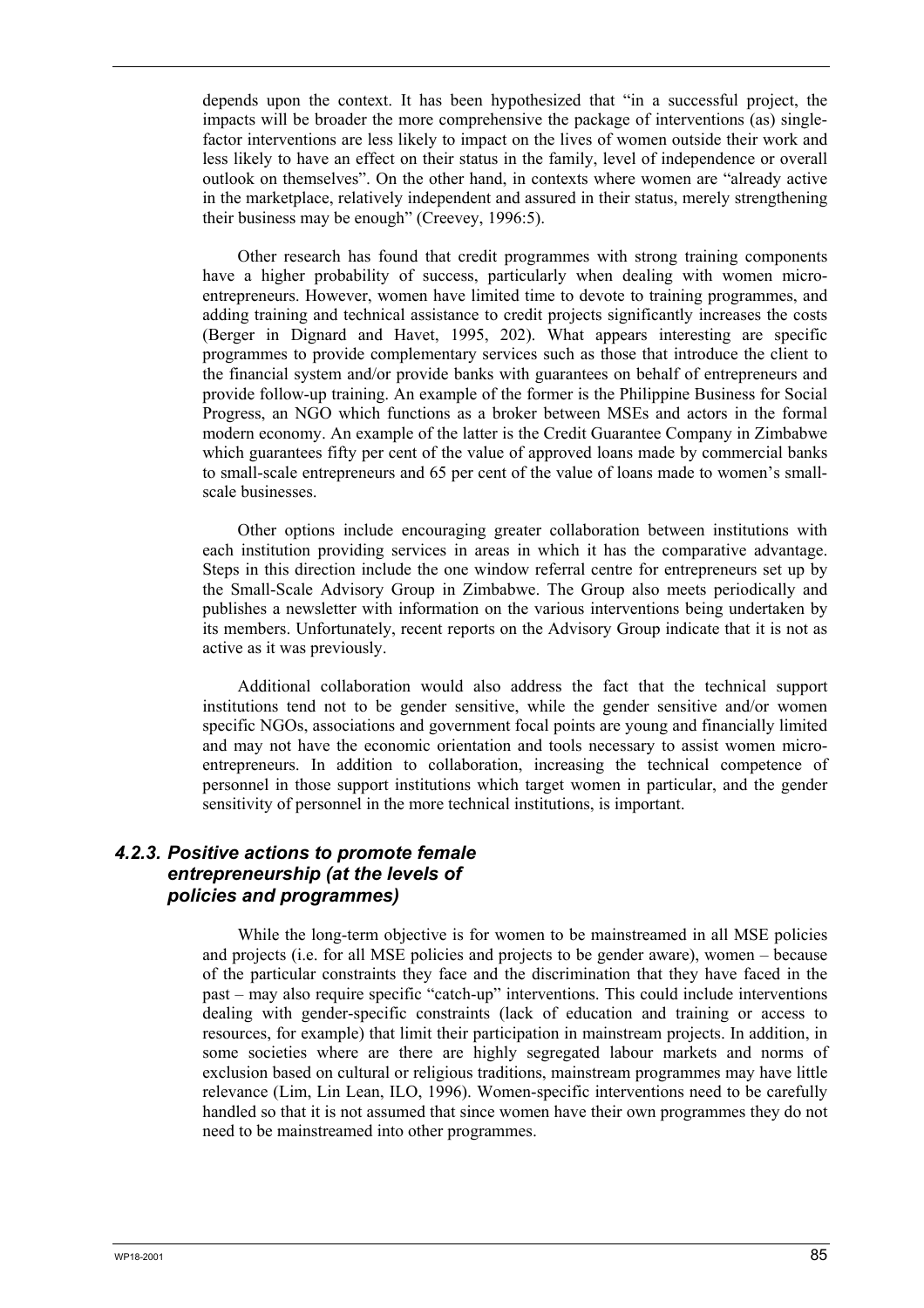Mayoux (1995) notes that in the last 15 years, several different types of business training programmes for women have been carried out to address their previous neglect and that these have had mixed results. The literature indicates that their success is largely predicated on the skills of the trainers and their ability to communicate with the trainees and adapt their materials to them. At the same time, as previously mentioned, it is important to recognize that many women entrepreneurs are already operating optimally given the constraints that they face, and that what they require more is changes in external constraints.

There is a need for support programmes targeted at women MSEs to create an institutional infrastructure to facilitate women's access to formal channels of financing, information and training, and increase their trust in the usefulness of such assistance. Such activities also imply the creation of networks of exchange to increase the women entrepreneurs' trust in transactions, leading to an infrastructure supporting economic activities and an institutional environment on which more complex activities can be established. It would only be after the establishment of such prerequisites for economic activity that more sophisticated training interventions would be appropriate.

Examples of such programmes include the Tulong sa Kababaihan component of the Self-Loan Assistance and Subcontracting Program in the Philippines, and the Bangladesh Rural Advancement Committee's (BRAC) programmes with village women.

It has been increasingly recognized that in addition to project level interventions, advocacy is needed at the policy level to encourage the government to focus on policies aimed at improving the economic and social environment in which MSEs operate, and removing those policies which impact negatively on them. Proshika, an NGO in Bangladesh, in addition to working directing with women and men in rural areas, has set up an Institute for Development Policy Analysis and Advocacy for working at the policy level.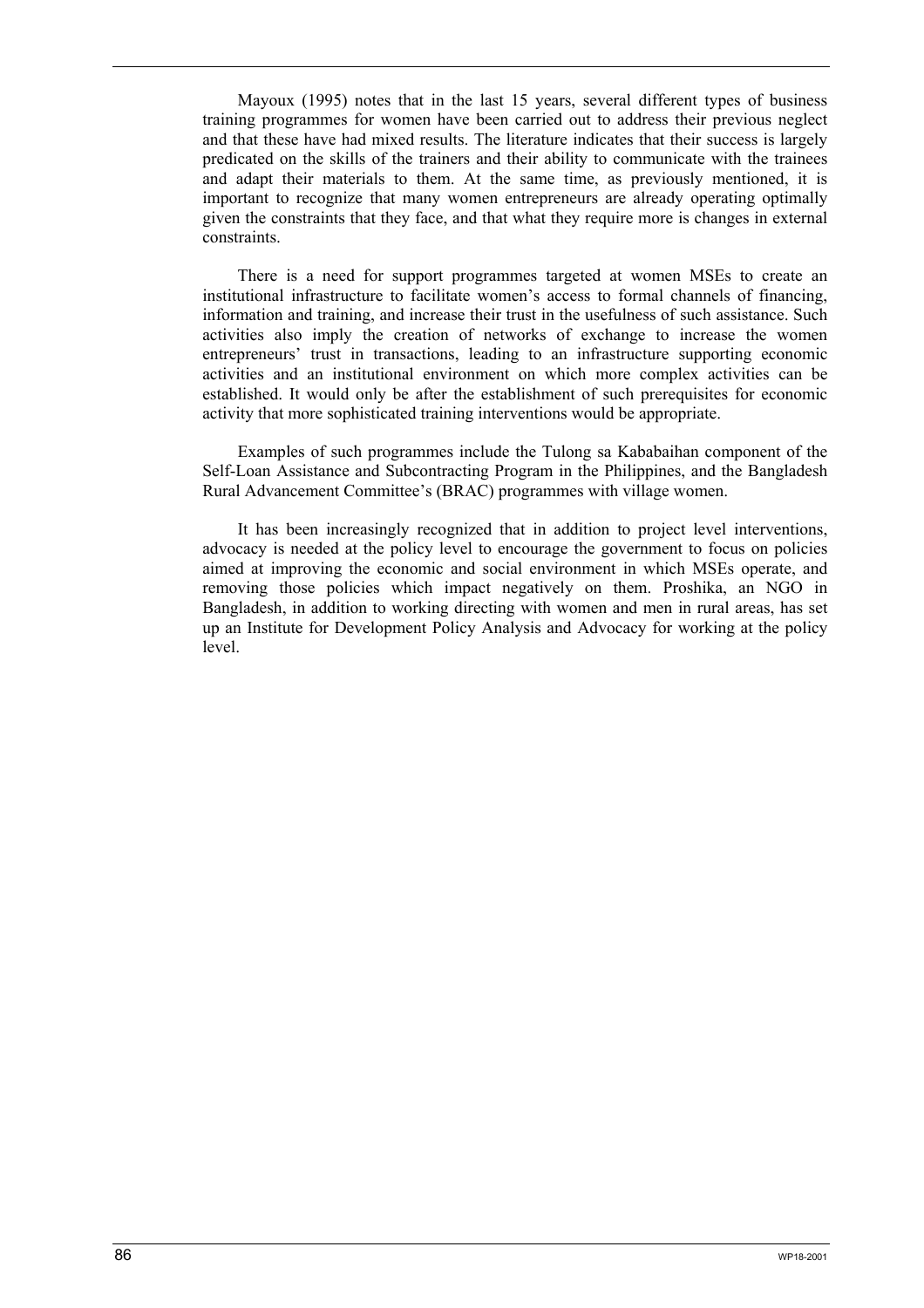## **References**

- Albee, Alana, "Beyond banking for the poor: Credit mechanisms and women's empowerment", in *Gender and Development, Employment and Exclusion*, Volume 4, Number 3, Oxfam Publications, Oxford, October 1996.
- Almonte, Crispina, "A preliminary inquiry into the economic empowerment of women through entrepreneurship development in the Philippines", ILO Manila and ILO-SEAPAT, Manila, the Philippines, 1998.
- Baud, I.S.A. and G.A. de Bruijne, Gender, *Small-Scale Industry and Development Policy*, IT Publications, London, 1993.
- Belandres, Lolita F. B., *Factors Affecting Women Entrepreneurship in Small and Cottage Industries in the Philippines* (Draft), International Labour Organization, New Delhi, December, 1996.
- Carr, Marilyn, Martha Chen and Renana Jhabvala, *Speaking Out, Women's Economic Empowerment in South Asia*, Intermediate Technology Publications on behalf of Aga Khan Foundation Canada and United Nations Development Fund for Women, London, 1996.
- Committee of Donor Agencies for Small Enterprise Development, *Business Development Services for SMEs: Preliminary Guidelines for Donor-Funded Interventions, Summary of the Report to the Donor Committee for Small Enterprise Development*, Washington, DC, January, 1998.
- Creevey, Lucy, *Changing Women's Lives and Work, An Analysis of the Impacts of Eight Micro-enterprise Projects*, IT Publications, London, 1996.
- Daniels, Lisa, *Changes in the Small-Scale Enterprise Sector from 1991 to 1993: Results of a Second Nation-wide Survey in Zimbabwe*, GEMINI Technical Report No. 71, Washington, DC, March 1994.
- Data International, *Women Entrepreneurship in Bangladesh*, Dhaka, Bangladesh, May, 1994.
- Dignard, Lousie and José Havet, *Women in Micro- and Small-Scale Enterprise Development*, Westview Press, Boulder, San Francisco and IT Publications, London, 1995.
- Enterprise and Cooperative Development Department, International Labour Office, "Entrepreneurship and small enterprise development in urban and rural sectors in Africa", Geneva, January, 1994.
- Ettadhamen, Hay, "Micro-Enterprise Support Project: Experience and results at October 1997", enda inter-arabe, Tunis, Tunisia, November, 1997.
- Finnegan, Gerry and Katrine Danielson, "Promoting the development of women entrepreneurs – means and ends in women's entrepreneurship development", in *Asian Entrepreneur: Asian Journal of Entrepreneurship Management*, Volume 6:2 & 5, May-December, 1997.
- Floro, Maria Sagrario, "The dynamics of economic change and gender roles: Export cropping in the Philippines", in Sparr, Pamela (ed.), *Mortgaging Women's Lives,*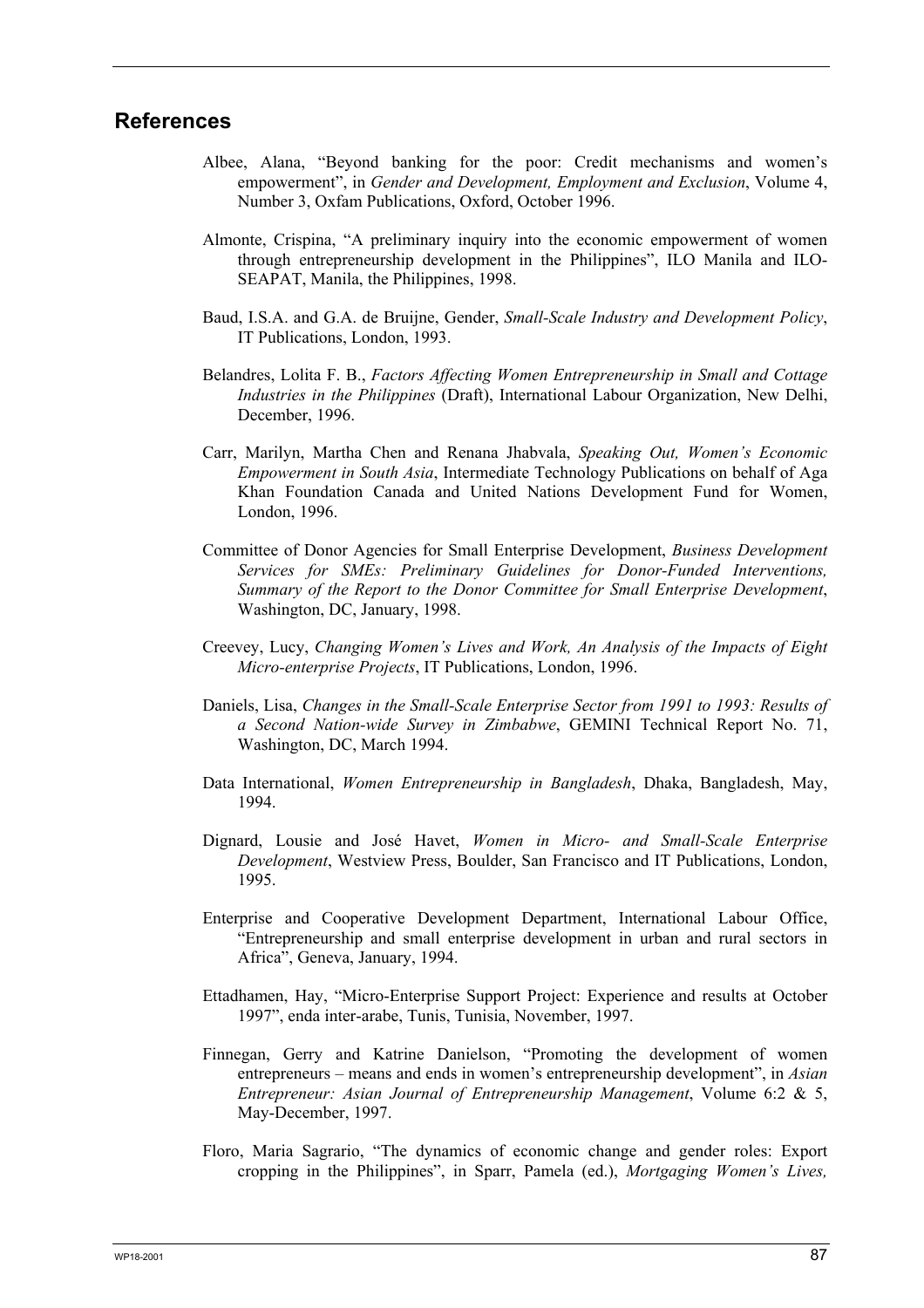*Feminist Critiques of Structural Adjustment*, Zed Books Ltd., London and New Jersey, 1994.

- Gender and the Italian Association for Women in Development, *Country Report: The Philippines*, Milan and Rome, Italy, not dated.
- Government of Zimbabwe (undated), United Nations Response to Questionnaire Overview on trends in achieving gender equality and women's advancement.
- Government of Zimbabwe (1999), Progress Report on the Implementation of the Platform for Action.
- Greve, RoseMarie, "Policy approaches to enhancing women's productivity in the informal sector", Symposium on Women in the Informal Sector, New Delhi, India, December, 1996.
- Harper, Malcolm and Gerry Finnegan, *Value for Money? Impact of Small Enterprise Development*, Oxford and IBH Publishing Co. Pvt. Ltd., New Delhi, 1998.
- Helmsing, A.H.J. and Th. Kolstee, *Small Enterprises and Changing Policies, Structural Adjustment, Financial Policy and Assistance Programmes in Africa*, Intermediate Technology Publications, London, 1993.
- International Labour Organization's Caribbean Multi-Disciplinary Advisory Team, "Women enterprises in micro and small businesses in Trinidad and Tobago" (Draft), February, 1997.
- Italian Association for Women in Development, *Draft Zimbabwe Country Report*, Rome, Italy, February, 1996.
- Kantor, Paula, *Promoting Women's Entrepreneurship Development based on Good Practice Programmes: Some Experiences from the North to the South*, Series on Women's Entrepreneurship Development and Gender in Enterprises (WEDGE), SEED Working Paper No. 9, International Labour Office, Geneva, 2001.
- Karim, Nilufer Ahmed, *Jobs, Gender and Small Enterprises in Bangladesh: Factors Affecting Women Entrepreneurs in Small and Cottage Industries in Bangladesh*, Series on Women's Entrepreneurship Development and Gender in Enterprises (WEDGE), SEED Working Paper No. 14, International Labour Office, Geneva, 2001.
- Lim, Lin Lean, *More and Better Jobs for Women: An Action Guide*, International Labour Office, Geneva, 1996.
- Mayoux, Linda, *Jobs, Gender and Small Enterprises: Getting the Policy Environment Right*, Series on Women's Entrepreneurship Development and Gender in Enterprises (WEDGE), SEED Working Paper No. 15, International Labour Office, Geneva, 2001.
- Mayoux, Linda, *From Vicious to Virtuous Circles? Gender and Micro-Enterprise Development*, Occasional Paper No. 3, UN Fourth World Conference on Women, United Nations Research Institute for Social Development, Geneva, May, 1995.
- Moser, Caroline O.N., *Gender Planning and Development, Theory, Practice and Training*, Routledge, London and New York, 1993.
- National Commission on the Role of Filipino Women, Philippines (1999). Philippines response to UN-CSW Questionnaire on PFA Implementation (Three years after Beijing, 1995-98)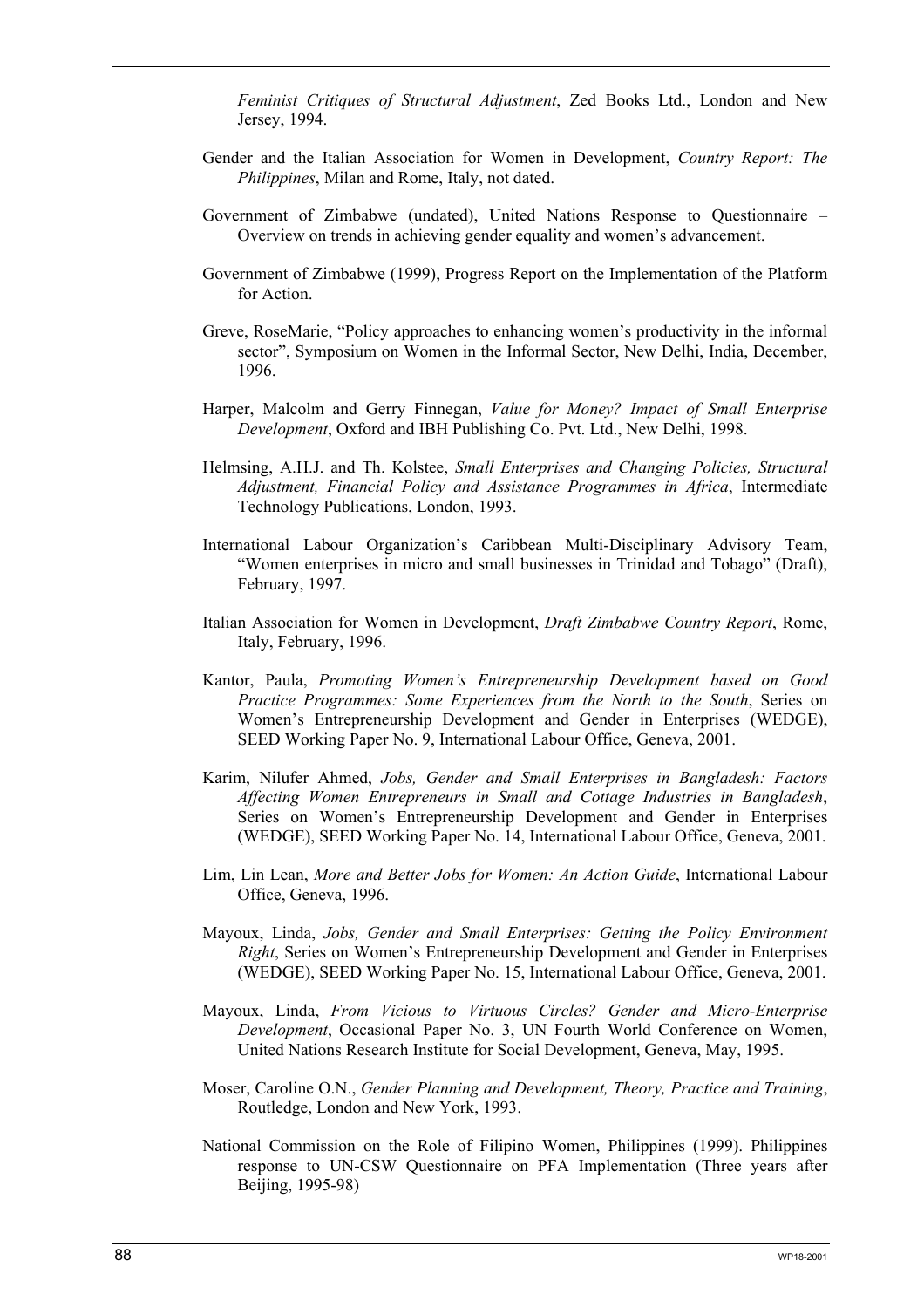- Neshamba, A., "The transition from informality to formality some evidence from Zimbabwe", in *Small Enterprise Development*, Volume 8, Number 4, IT Publications, December, 1997.
- OECD Secretariat (1998), *Proceedings from the 1997 OECD Conference on Women Entrepreneurs in Small and Medium Enterprises*, Paris, 16-18, 1997.
- OECD Website: www.oecd.org/subject/gender\_mainstreaming/conf\_doc.htm; www.oecd.org/dsti/sti/industry/indcomp/; www.oecd.org/dac/gender/, November 2000.
- Raju, Saraswati and Deipica Bagchi (eds.), *Women and Work in South Asia, Regional Patterns and Perspectives*, Routledge, London and New York, 1993.
- Republique Tunisienne (undated), Rapport National: Suivi de la mise en oeuvre des programmes d'action de Beijing et de Dakar.
- Rudkins, Tim, "Sustainability in micro-credit the need to eliminate access barriers" in *Small Enterprise Development*, Volume 5, Number 1, IT Publications, March, 1994.
- The World Bank, Gender and Rural Development: Good Practices Bangladesh http://wbln0018.worldbank.org/essd…
- The World Bank, Research on Gender, Finance and private sector development (papers on Bangladesh). www.worldbank.org/gender/know/res6.htm
- UNIFEM (2000), Progress of the World's Women. www.unifem.undp.org/progress/ww/
- United Nations Conference on Trade and Development, *The Least Developed Countries 1998 Report*, New York and Geneva, 1998.
- United Nations Development Programme, *Human Development Report 1998*, New York, September 1998.
- United Nations Industrial Development Organization, *Industrial Development: Global Report 1997*, Oxford University Press, New York, 1997.
- Urbaconsult, *Femmes, Emploi et Micro-enterprises en Tunisie, Rapport Final*, Tunis, Tunisia, not dated.
- WEDO, *Mapping Progress: Assessing Implementation of the Beijing Platform*, New York, March, 1998.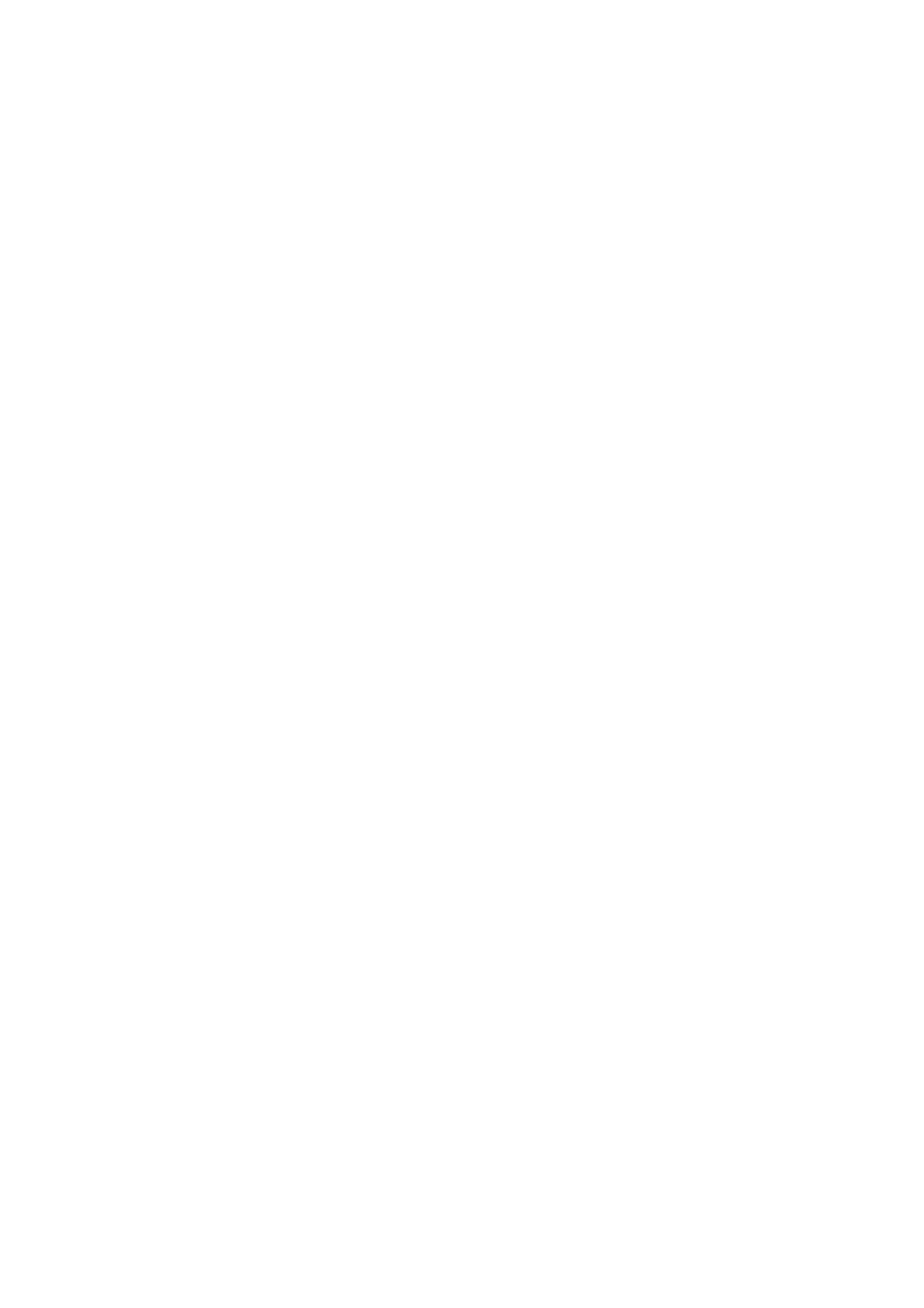# **SEED Working papers**

- 1. "Home Work in Selected Latin American Countries: A Comparative Overview" *(Series on Homeworkers in the Global Economy)*, Manuela Tomei, 2000.
- 2. "Homeworkers in Paraguay" *(Series on Homeworkers in the Global Economy)*, María Victoria Heikel, 2000.
- 3. "Homeworkers in Peru" *(Series on Homeworkers in the Global Economy)*, Francisco Verdera, 2000.
- 4. "Job Quality and Small Enterprise Development" *(Series on Job Quality in Micro and Small Enterprise Development)*, 1999.
- 5. "The Hidden MSE Service Sector: Research into Commercial BDS Provision to Micro and Small Enterprises in Viet Nam and Thailand", Gavin Anderson, 2000.
- 6. "Home Work in Argentina" *(Series on Homeworkers in the Global Economy)*, Elizabeth Jelin, Matilde Mercado, Gabriela Wyczykier, 2000.
- 7. "Home Work in Brazil: New Contractual Arrangements" *(Series on Homeworkers in the Global Economy)*, Lena Lavinas, Bila Sorj, Leila Linhares, Angela Jorge, 2000.
- 8. "Home Work in Chile: Past and Present Results of a National Survey" *(Series on Homeworkers in the Global Economy)*, Helia Henríquez, Verónica Riquelme, Thelma Gálvez, Teresita Selamé, 2000.
- 9. "Promoting Women's Entrepreneurship Development based on Good Practice Programmes: Some Experiences from the North to the South" *(Series on Women's Entrepreneurship Development and Gender in Enterprises – WEDGE)*, Paula Kantor, 2000.
- 10. "Case Study of Area Responses to Globalization: Foreign Direct Investment, Local Suppliers and Employment in GyÅr, Hungary" *(Series on Globalization, Area-based Enterprise Development and Employment)*, Maarten Keune, András Toth, 2001.
- 11. "Local Adjustment to Globalzation: A Comparative Study of Foreign Investment in Two Regions of Brazil, Greater ABC and Greater Porto Alegre" *(Series on Globalization, Area-based Enterprise Development and Employment)*, Glauco Arbix, Mauro Zilbovicius, 2001.
- 12. "Local Response to Globalization: MESTA Region, Bulgaria" *(Series on Globalization, Area-based Enterprise Development and Employment)*, Hanna Ruszczyk, Ingrid Schubert, Antonina Stoyanovska, 2001.
- 13. "Ethnic Minorities Emerging Entrepreneurs in Rural Viet Nam: A Study on the Impact of Business Training on Ethnic Minorities", Jens Dyring Christensen, David Lamotte, 2001.
- 14. "Jobs, Gender and Small Enterprises in Bangladesh: Factors Affecting Women Entrepreneurs in Small and Cottage Industries in Bangladesh" *(Series on Women's Entrepreneurship Development and Gender in Enterprises – WEDGE)*, Nilufer Ahmed Karim, 2001.